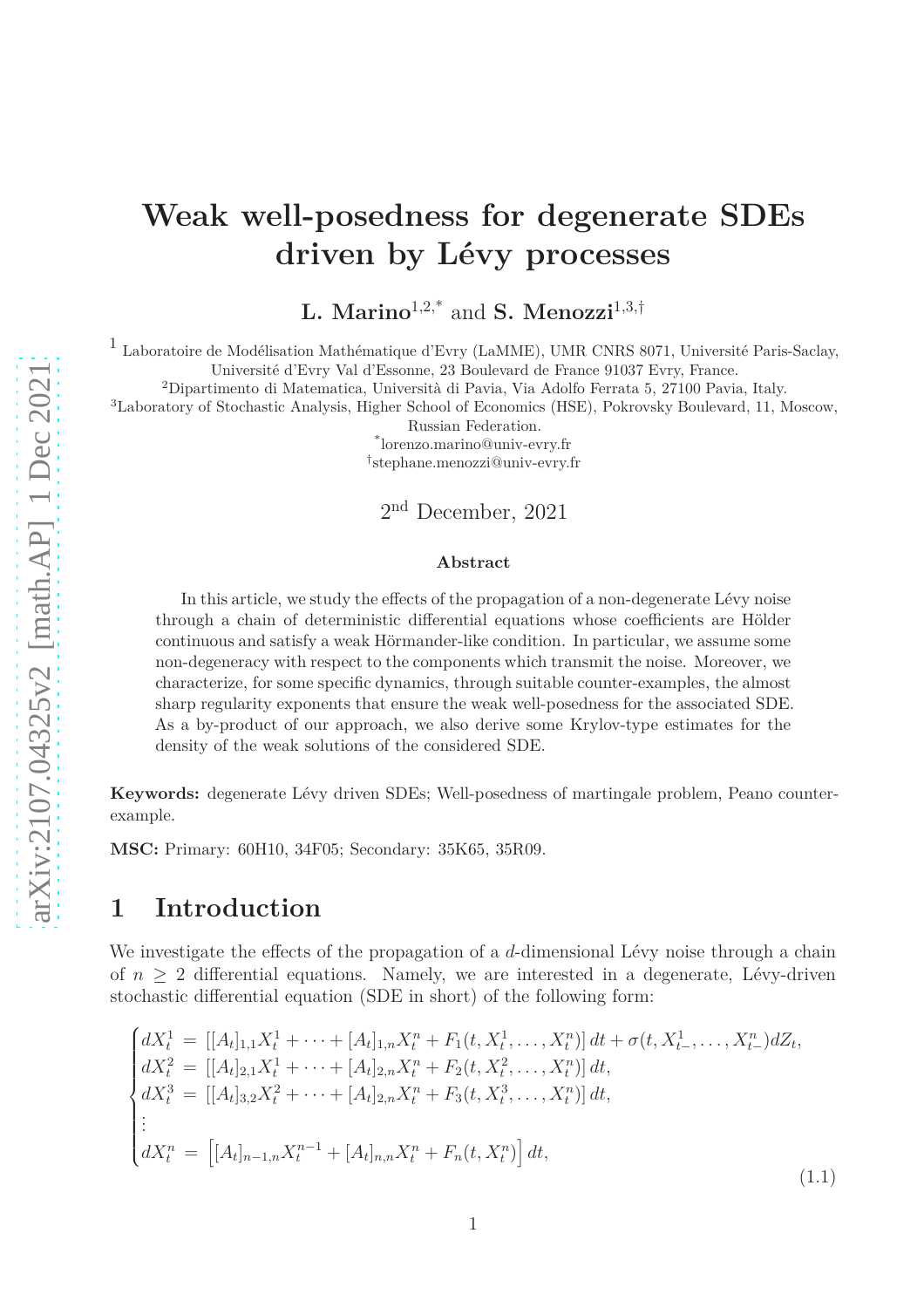where for  $i \in [1, n]$  ([ $\cdot$ *,* ·] denotes the set of all the integers in the interval),  $X_t^i$  is  $\mathbb{R}^{d_i}$ valued, with  $d_1 = d$  and  $d_i \geq 1$ ,  $i \in [2, n]$ . Set  $N = \sum_{i=1}^{n} d_i$ . We suppose that the  $F_i: [0, +\infty) \times \mathbb{R}^{\sum_{j=i}^n d_j} \to \mathbb{R}^d, \sigma: [0, +\infty) \times \mathbb{R}^N \to \mathbb{R}^d \otimes \mathbb{R}^d$  are Borel and respectively locally bounded and uniformly elliptic and bounded.

We also assume the entries  $([A_t]_{ij})_{1 \leq i \leq n, i-1 \leq j \leq n}$  are Borel bounded and such that the blocks  $[A_t]_{i,i-1}$  in  $\mathbb{R}^{d_i} \otimes \mathbb{R}^{d_{i-1}}$ , 2 ≤ *i* ≤ *n* have rank  $d_i$ , uniformly in time. This is a kind of nondegeneracy assumption which can be viewed as weak Hörmander-like condition. It actually precisely allows the noise to propagate into the system.

Eventually, the noise  $\{Z_t\}_{t\geq 0}$  belongs to a class of *d*-dimensional, symmetric, Lévy processes with suitable properties. In particular, to handle non trivial diffusion coefficients, we will assume that the Lévy measure of  $\{Z_t\}_{t>0}$  is absolutely continuous with respect to the Lévy measure of a rotationally invariant  $\alpha$ -stable process (with  $\alpha$  in  $(1, 2)$ ) and its Radon-Nikodym derivative enjoys some natural properties. The class of processes  $\{Z_t\}_{t>0}$  we can consider, includes for example, the tempered, the layered or the relativistic  $\alpha$ -stable processes. In the case of an additive noise, cylindrical stable processes could be handled as well.

Here, the major issue is linked with the specific degenerate framework we consider. Indeed, the noise only acts on the first component of the dynamics [\(1.1\)](#page-0-0) and it implies, in particular, that the random perturbation on the  $i$ -th line of SDE  $(1.1)$  only comes from the previous  $(i-1)$ -th one, through the non-degeneracy of the matrixes  $[A_t]_{i,i-1}$ . Hence, the smoothing effect associated with the Lévy noise decreases along the chain, making thus more and more difficult to regularize by noise the furthest lines of Equation [\(1.1\)](#page-0-0).

We nevertheless prove the weak well-posedness, i.e. the existence and uniqueness in law, for the above SDE [\(1.1\)](#page-0-0) when the drift  $F = (F_1, \ldots, F_n)$  and  $\sigma$  lie in a suitable anisotropic Hölder space with multi-indices of regularity. We assume that  $F_1$  and  $\sigma$  have spatial Hölder regularity  $\beta^1 > 0$  with respect to the *j*-th variable. We highlight already that we could have considered different regularity indexes  $\beta_j^1$  for the regularity of  $F_1$  with respect to the *j*-th variable. We keep only one common index for notational simplicity. We also suppose that for fixed  $j \in [2, n]$ ,  $(F_2, \dots, F_j)$  has Hölder regularity  $\beta^j$  with respect to the *j*-th variable, where:

$$
\beta^j \ \in \ \Big(\frac{1+\alpha(j-2)}{1+\alpha(j-1)};1\Big].
$$

We indeed recall that from the dynamics  $(1.1)$  the variable  $x_j$  does not appear in the chain after level *j*.

Furthermore, we will show through suitable counter-examples that the above threshold for the regularity exponents  $\beta^j$  is "almost" sharp for a perturbation of the  $j^{\text{th}}$  level of the chain. Such counter-examples are based on Peano-type dynamics adapted to our degenerate, fractional framework.

Models of the form [\(1.1\)](#page-0-0) naturally appear in various scientific contexts: in physics, for the analysis of anomalous diffusions phenomena or for Hamiltonian models in turbulent regimes (see e.g. [\[2\]](#page-62-0), [\[22\]](#page-63-0), [\[26\]](#page-63-1)); in mathematical finance and econometrics, for example in the pricing of Asian options (see e.g.  $[42]$ ,  $[9]$ ,  $[4]$ ). In particular, models that consider Lévy noises, such as SDE [\(1.1\)](#page-0-0), seem more natural and realistic for many applications since they allow the presence of jumps.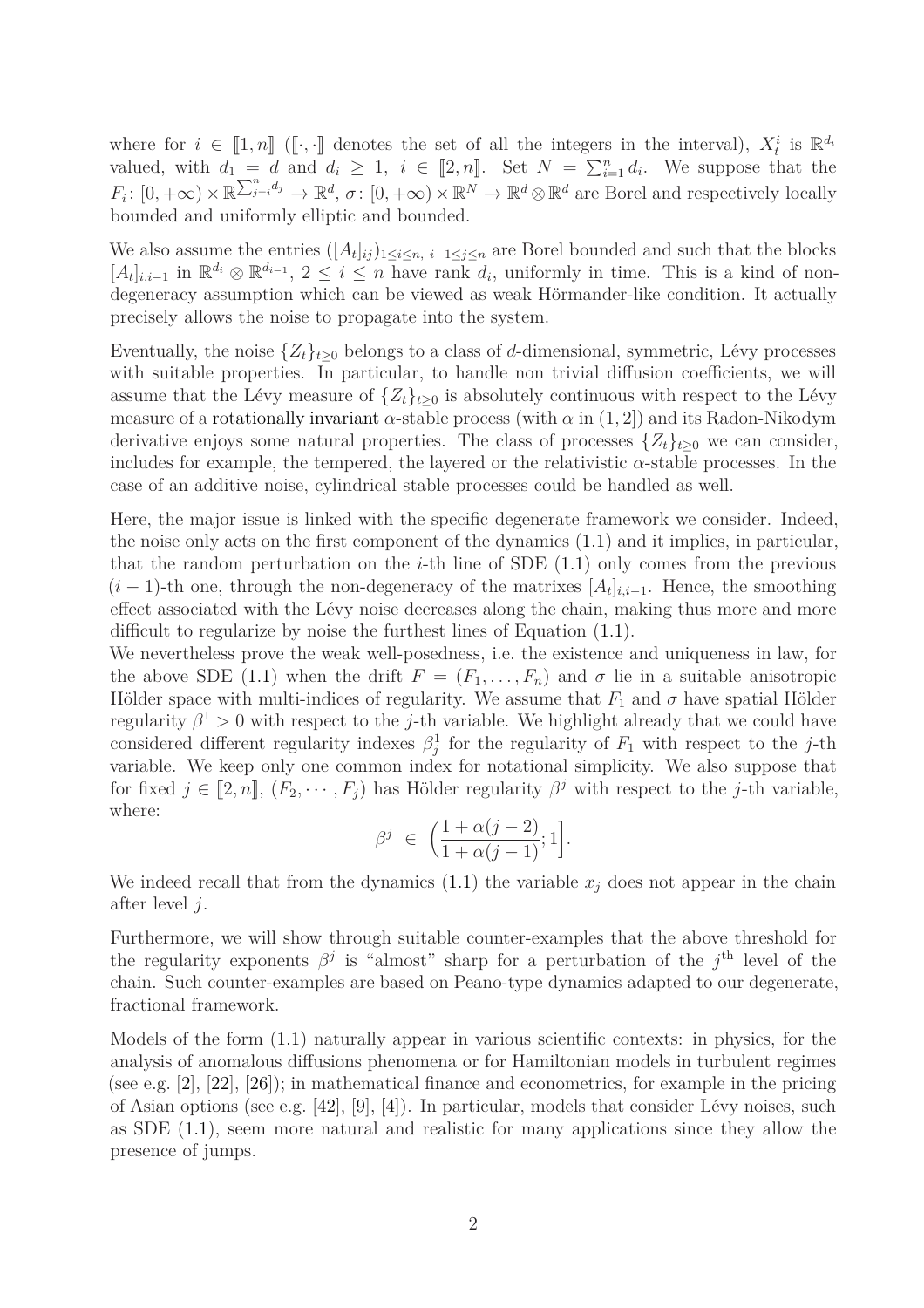**Weak well posedness for non-degenerate stable SDEs.** The topic of weak wellposedness for non-degenerate (i.e.  $d = N$ ) SDEs of the form:

<span id="page-2-0"></span>
$$
X_t = x + \int_0^t F(X_s)ds + Z_t, \quad t \ge 0,
$$
\n(1.2)

where  $\{Z_t\}_{t\geq 0}$  is a symmetric  $\alpha$ -stable process on  $\mathbb{R}^N$ , has been widely studied in the last decades, especially in the diffusive, local setting, i.e. when  $\alpha = 2$  and  $\{Z_t\}_{t>0}$  is a Brownian Motion, and it is now quite well-understood. We can first refer to the seminal work [\[72\]](#page-66-0) where the Authors considered additionally a multiplicative noise with bounded drift and non-degenerate, continuous in space diffusion coefficient. We recall moreover that in the framework of [\(1.2\)](#page-2-0) with bounded drift, strong uniqueness also holds (cf. [\[75\]](#page-66-1)).

SDEs like  $(1.2)$  with a proper  $\alpha$ -stable process  $(\alpha < 2)$  were firstly investigated in [\[74\]](#page-66-2) where the weak well-posedness was obtained for the one-dimensional case when the drift *F* is bounded, continuous and the Lévy exponent  $\Phi$  of  $\{Z_t\}_{t\geq 0}$  satisfies  $\Re \Phi(\xi)^{-1} = O(1/|\xi|)$ if  $|\xi| \to \infty$ . The multidimensional case  $(d > 1)$  can be similarly obtained following [\[46\]](#page-64-1) if the drift is bounded, continuous and the law of  $\{Z_t\}_{t\geq 0}$  admits a density with respect to the Lebesgue measure on  $\mathbb{R}^d$ . Equations as [\(1.2\)](#page-2-0) with drift in some suitable  $L^p$ -spaces and non-degenerate noise were also considered in [\[43\]](#page-64-2) (see also the references therein). We can eventually quote the recent work by Krylov who obtained even strong uniqueness for Brownian SDEs with drifts in critical  $L^p$ -spaces, see [\[49\]](#page-64-3).

In recent years, SDEs driven by singular (distributional) drift have gained a lot of interest, especially in the Brownian setting, where they arise as a model for diffusions in random media (see e.g. [\[31\]](#page-63-2),[\[32\]](#page-64-4),[\[30\]](#page-63-3), [\[23\]](#page-63-4), [\[12\]](#page-62-3)).

In the non-local  $\alpha$ -stable framework, a first work to appear was [\[1\]](#page-62-4) where the authors considered the one-dimensional case with a time-homogeneous drift of (negative) Hölder regularity strictly greater than  $(1-\alpha)/2$ . We remark that in the one-dimensional framework, the regularity thresholds on the drift are the same for the strong and the weak well-posedness, since it is possible to exploit local time arguments (see also [\[6\]](#page-62-5) in the diffusive setting). On the same side, the almost simultaneous works [\[57\]](#page-65-0) and [\[17\]](#page-63-5) take into account time-homogeneous and time-inhomogeneous, respectively, distributional drift in general Besov spaces with suitable conditions on the parameters. These results rely on Young integrals in order to give a meaningful sense to the dynamics. Beyond the Young regime, we instead refer to [\[47\]](#page-64-5) where techniques such as paracontrolled products (which have also been popular in the recent developments in the SPDE theory) are exploited to analyze the martingale problem associated with a time-inhomogeneous drift of regularity index strictly greater than  $(2 - 2\alpha)/3$ .

Moreover, we would like to remark that the above works concerned the so-called *sub-critical* case, i.e. when  $\alpha > 1$ . Indeed, SDEs like [\(1.2\)](#page-2-0) are much more difficult to handle if  $\alpha \leq 1$ since in this case, the noise does not dominate the system for small time scales. Two recent works along this path are [\[79\]](#page-66-3) and [\[20\]](#page-63-6) where the authors consider  $\alpha < 1$ ,  $(1 - \alpha)$ -Hölder drift *F* and  $\alpha = 1$ , continuous drift, respectively. We also mention that for Hölder drifts, the well-posedness of the associated martingale problem can be obtained following [\[64\]](#page-65-1) if *F* is bounded or through the Schauder estimates given in [\[19\]](#page-63-7) when *F* is unbounded.

**Regularization by noise in a degenerate setting.** All the above results present a common phenomenon that, following the terminology in [\[29\]](#page-63-8), is usually called *regularization*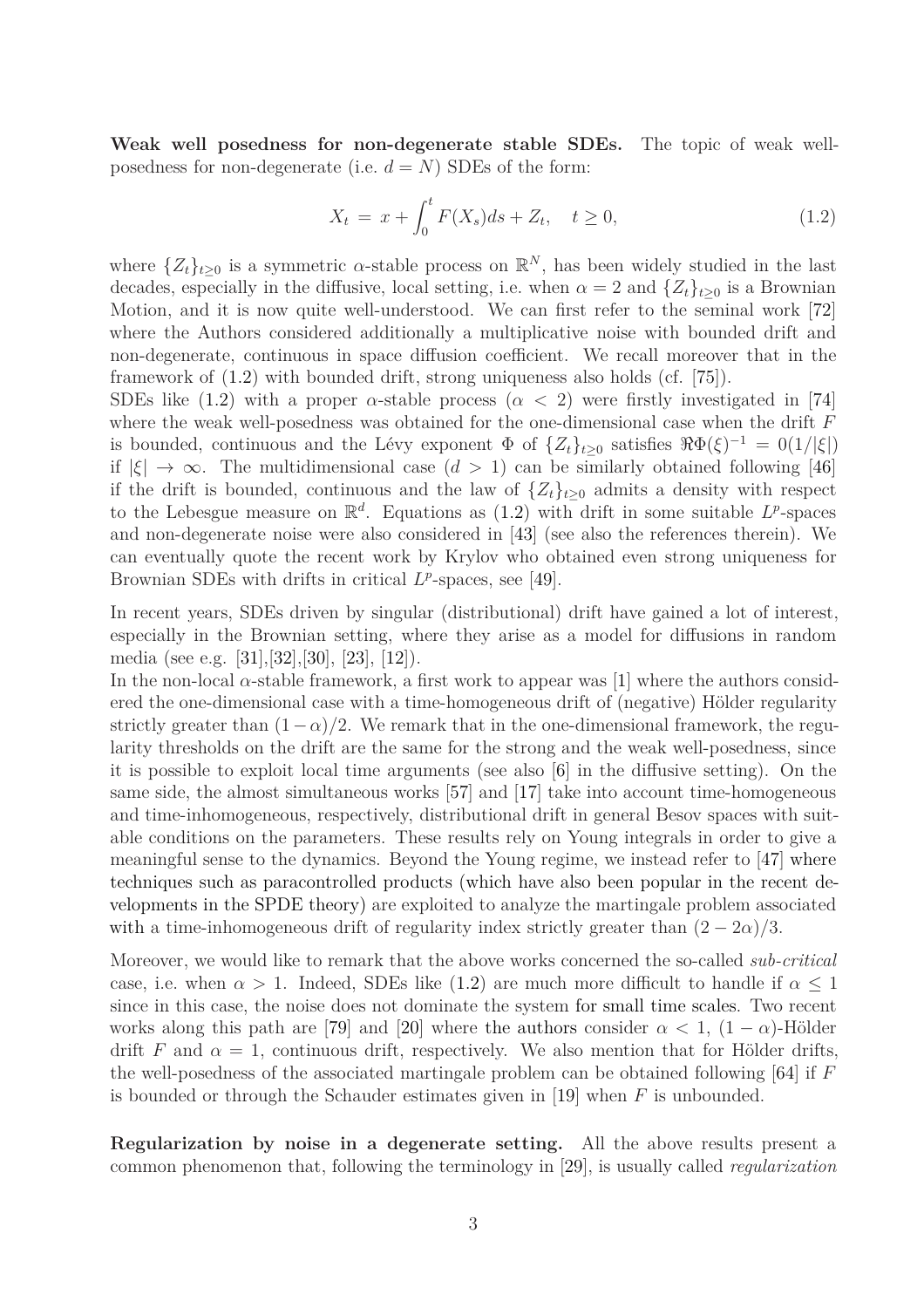*by noise*. This occurs when a deterministic ODE is ill-posed (for example if the drift is less than Lipschitz) but its stochastic counterpart (SDE) is well posed in a strong or a weak sense.

To obtain such phenomenon, the noise plays a fundamental role. A usual assumption is that the noise should act on every line of the dynamics, regularizing the coefficients. It is then clear that in our degenerate framework, when the noise acts only on the first component of the chain [\(1.1\)](#page-0-0), the situation is even more delicate. In order to obtain some kind of regularization effect in this case, we need that the noise propagates through the system, reaching all the lines of Equation [\(1.1\)](#page-0-0). A typical assumption ensuring such type of behaviour is the so-called Hörmander condition for hypoellipticity (cf. [\[36\]](#page-64-6)).

From the structure of the equation [\(1.1\)](#page-0-0) at hand, we will consider a *weak* type Hörmander condition, i.e. up to some regularization of the diffusion coefficient, the drift is needed to span the space through Lie bracketing.

In the Hamiltonian setting  $n = 2$ , when  $\{Z_t\}_{t \geq 0}$  is a Brownian Motion and for a more general, non-linear, drift than in [\(1.1\)](#page-0-0) which still satisfies a weak Hörmander type condition, Chaudru de Raynal showed in [\[16\]](#page-62-6) that the associated SDE is weakly well-posed as soon as the drift is Hölder continuous in the degenerate variable with regularity index strictly greater than 1*/*3. It was also established through an appropriate counter-example, that the 1*/*3-threshold is (almost) sharp for the second component of the drift. Such a result has been then extended in  $[18]$  in order to consider the more general case of *n* oscillators. Therein, the regularity thresholds that ensure weak uniqueness also depend on the variable and the level of the chain. This seems intuitively clear, the further the variable in the oscillator chain, the larger its typical time scale, the weaker the regularity needed to regularize components which are above that variable in the chain. Also, some corresponding Krylov type estimates, giving existence and integrability properties of the density of the SDE are derived. We can mention as well the recent work by Gerencsér [\[34\]](#page-64-7) who obtain similar regularization properties for the iterated time integrals of a fractional Brownian motion.

In the jump case, the situation is much more delicate. Within the proper regularization by noise framework (when the coefficients are less than Lipschitz continuous), we cite [\[38\]](#page-64-8) where the Authors showed the weak well-posedness for  $(1.1)$  with  $F = 0$  and a Hölder continuous diffusion coefficient, under some constraints on the dimensions *d*,*n*. In that framework, the Authors obtained as well same point-wise density estimates. The driving noises considered were stable and tempered stable processes.

Finally, we mention that it is possible to derive the weak well-posedness of dynamics [\(1.1\)](#page-0-0) via the martingale formulation, exploiting the Schauder estimates given in [\[35\]](#page-64-9) for the kinetic model  $(n = 2)$ . In that work, the Authors actually characterized conditions for strong uniqueness, using Littlewood-Paley decomposition techniques.

We will here proceed through a perturbative approach. Namely, we will expand the formal generator associated with [\(1.1\)](#page-0-0) around the one of a well understood process, with possibly time inhomogeneous coefficients which are anyhow frozen in space. We will call such a process a *proxy*. The most natural candidate to be a *proxy* for [\(1.1\)](#page-0-0) is a degenerate Ornstein-Uhlenbeck process. In the case of time homogeneous coefficients, Priola and Zabczyk established in [\[66\]](#page-65-2) existence of the density for such processes under the same previously indicated non-degeneracy conditions on the matrix A (which turn out to be equivalent in that setting to the well known Kalman condition).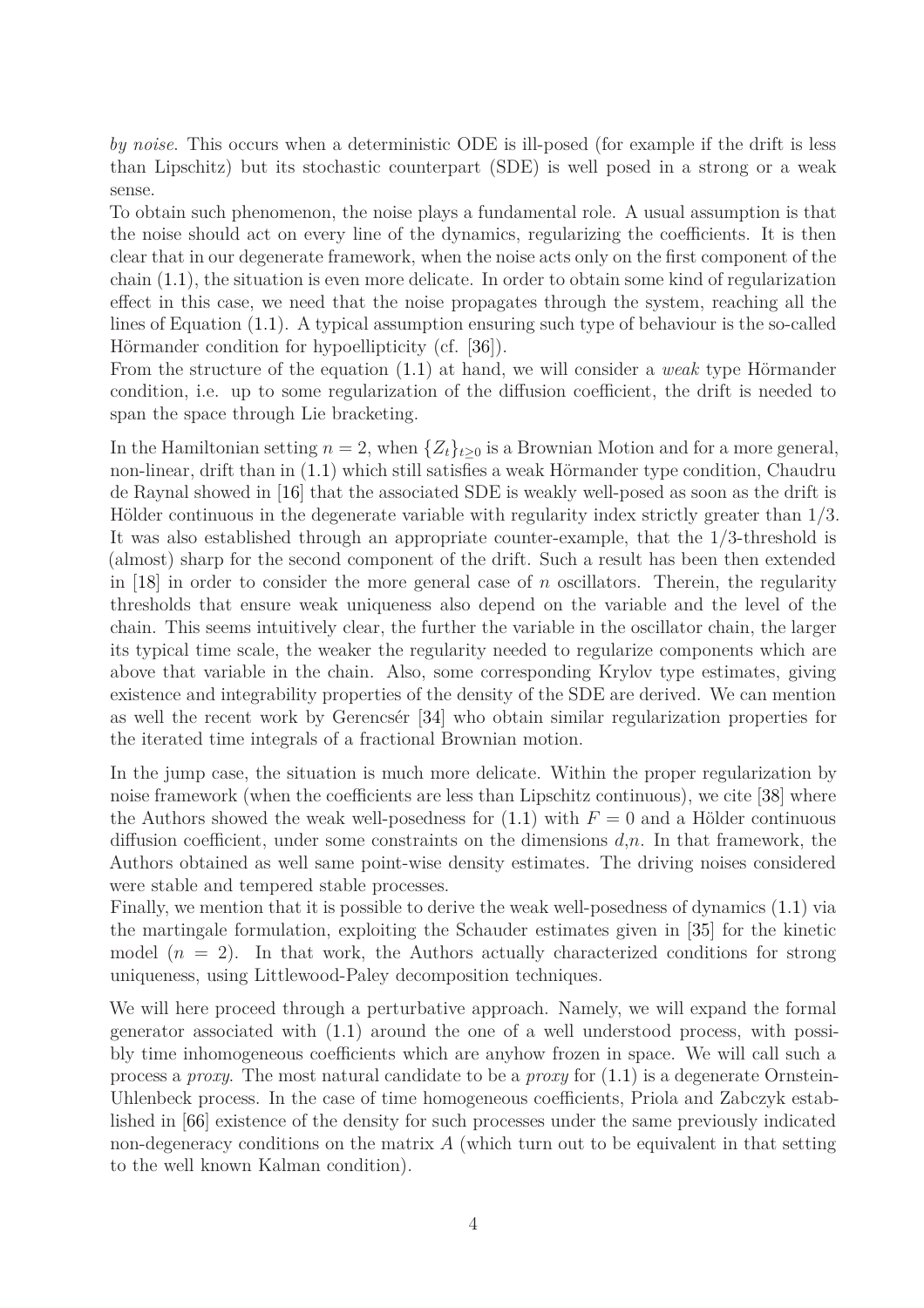**Intrinsic difficulties associated with large jumps.** When *Z* is a strict stable process, the density of the corresponding degenerate Ornstein-Uhlenbeck process can somehow be related to the one of a multi-scale stable process which has however a very singular associated *spectral measure* (spherical part of the *α*-stable Lévy measure) on  $\mathbb{S}^{N-1}$ , see e.g. [\[38\]](#page-64-8), [\[39\]](#page-64-10) and Proposition [3](#page-14-0) below. From Watanabe [\[76\]](#page-66-4), it is known that the tails of stable densities are highly related to the nature of this spectral measure. Specifically, the concentration properties worsen when the measure becomes singular. This renders delicate the characterization of the smoothing properties for the proxy, especially when it depends on parameters and that one would like to obtain estimates which are uniform w.r.t. those parameters (see Proposition [4](#page-16-0) and Section [2.2](#page-19-0) below).

Even for smooth coefficients, the stable like jump setting is much more delicate to establish the existence of the density for (degenerate) SDEs. For multiplicative noises, we cannot indeed rely on the flow techniques considered in [\[8\]](#page-62-7) or [\[52\]](#page-65-3) in the non-degenerate case, and Léandre in the degenerate one, see [\[55\]](#page-65-4),[\[56\]](#page-65-5). Still for smooth coefficients, we can refer to the work of Zhang [\[77\]](#page-66-5) who obtained existence and smoothness results for the density of equations of type [\(1.1\)](#page-0-0) in arbitrary dimension, for a possibly more general non linear drift, still satisfying a weak Hörmander type condition when the driving process is a rotationally invariant stable process. The strategy therein is based on the *subordinated* Malliavin calculus, which consists in applying the *usual* Malliavin calculus techniques on a Brownian motion observed along the path of an independent  $\alpha$ -stable subordinator. In whole generality a *complete* version of the Hörmander theorem in the jump case seems to lack. We can refer to the work by Cass [\[14\]](#page-62-8) who gets smoothness of the density in the weak Hörmander framework under technical restrictions.

**Complete model and assumptions.** Let us now specify the assumptions on equation [\(1.1\)](#page-0-0) that we rewrite in the shortened form:

<span id="page-4-1"></span>
$$
dX_t = G(t, X_t)dt + B\sigma(t, X_{t-})dZ_t, \quad t \ge 0,
$$
\n(1.3)

where *B* is the embedding from  $\mathbb{R}^d$  to  $\mathbb{R}^N$  given in matricial form as

$$
B := \begin{pmatrix} I_{d \times d}, & 0_{d \times (N-d)}, \end{pmatrix}^t
$$

and  $G(t, x) = A_t x + F(t, x)$  with:

<span id="page-4-0"></span>
$$
A_{t} := \begin{pmatrix} [A_{t}]_{1,1} & \cdots & \cdots & \cdots & [A_{t}]_{1,n} \\ [A_{t}]_{2,1} & [A_{t}]_{2,2} & \cdots & \cdots & [A_{t}]_{2,n} \\ 0 & [A_{t}]_{3,2} & \cdots & \cdots & \vdots \\ \vdots & \ddots & \ddots & \ddots & \vdots \\ 0 & \cdots & 0 & [A_{t}]_{n,n-1} & [A_{t}]_{n,n} \end{pmatrix} .
$$
 (1.4)

A classical assumption in this degenerate framework (cf. [\[72\]](#page-66-0), [\[48\]](#page-64-11), [\[18\]](#page-63-9)) is the *uniform ellipticity* of the underlying non-degenerate component of the diffusion matrix at any fixed space-time point. Namely,

**[UE]** There exists a constant  $\eta > 1$  such that for any  $t \geq 0$  and any *x* in  $\mathbb{R}^N$ , it holds that

$$
\eta^{-1}|\xi|^2 \leq \sigma(t,x)\xi \cdot \xi \leq \eta|\xi|^2, \quad \xi \in \mathbb{R}^d,
$$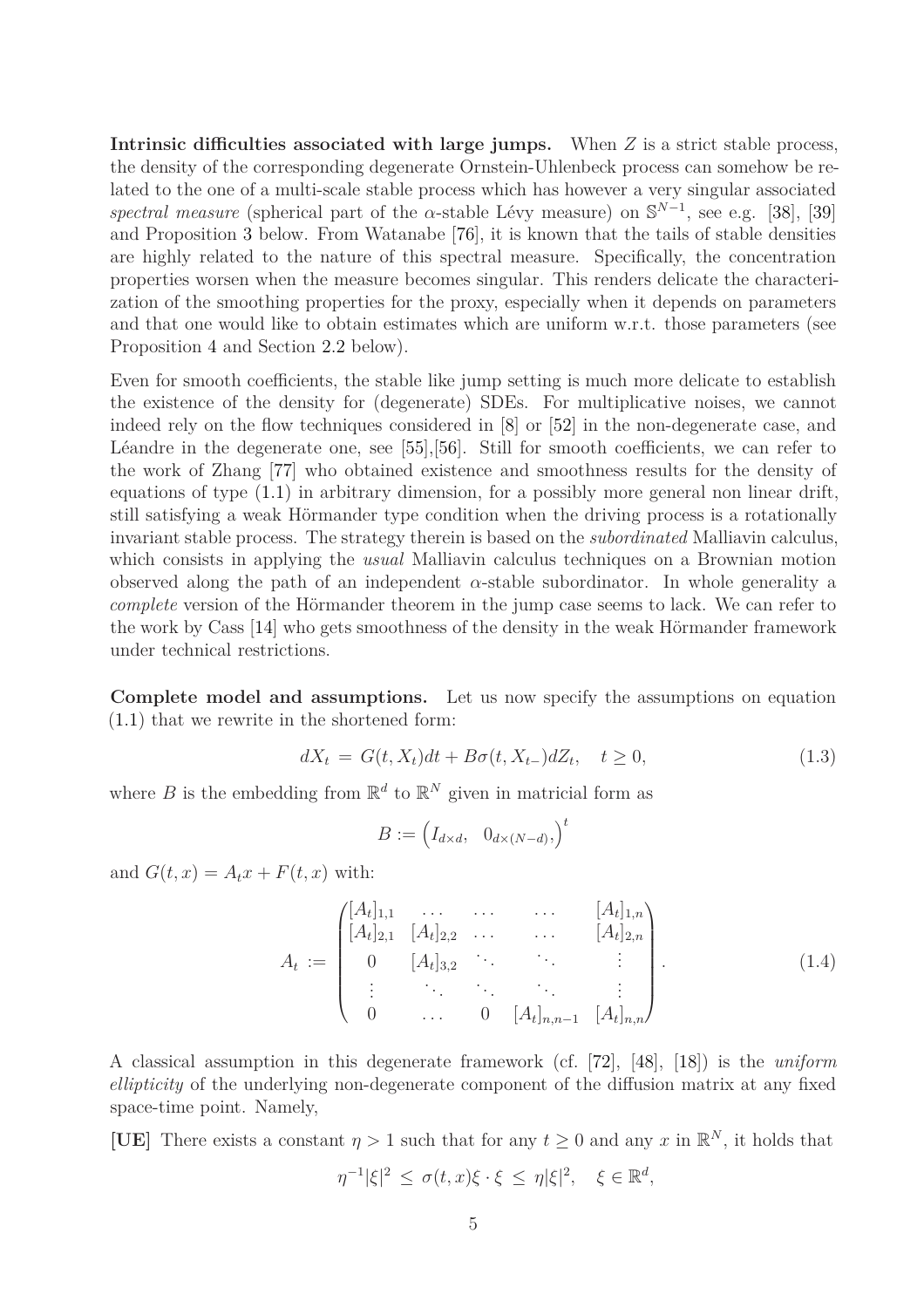where "." stands for the inner product on the smaller space  $\mathbb{R}^d$ .

We will suppose that the drift  $G(t, x) = A_t x + F(t, x)$  has a particular "upper diagonal" structure and its sub-diagonal elements are linear and non-degenerate, i.e.

- **[H]**  $F = (F_1, \ldots, F_n) : [0, \infty) \times \mathbb{R}^N \to \mathbb{R}^N$  is such that  $F_i$  depends only on time and on the last  $n - (i - 1)$  components, i.e.  $F_i(t, x_i, \ldots, x_n)$ , for any *i* in [1, *n*];
	- *A*:  $[0, \infty) \to \mathbb{R}^N \otimes \mathbb{R}^N$  is bounded and the blocks  $[A_t]_{i,j} \in \mathbb{R}^{d_i} \otimes \mathbb{R}^{d_j}$  in [\(1.4\)](#page-4-0) are such that

$$
[A_t]_{i,j} = \begin{cases} \text{is non-singular (i.e. it has rank } d_i) \text{ uniformly in } t, \text{ if } j = i - 1; \\ 0, \text{ if } j < i - 1. \end{cases}
$$

Clearly, *n* is in  $\llbracket 1, N \rrbracket$  and  $n = 1$  if and only if  $d = N$ , i.e. if the dynamics is non-degenerate. In the linear framework  $(F = 0)$  and for constant diffusion coefficients  $(\sigma(t, x) = \sigma)$ , this last assumption can be seen as a Hörmander-type condition, ensuring the hypoellipticity of the infinitesimal generator associated with the process  $\{X_t\}_{t\geq0}$ , which is in this setting equivalent to the Kalman condition, see e.g. [\[66\]](#page-65-2). We highlight however that in our framework, the "classic" Hörmander assumption (cf. [\[36\]](#page-64-6)) cannot be considered, due to the low regularity of the coefficients we will consider in [\(1.3\)](#page-4-1) (see Theorem [1\)](#page-10-0). This prevents us from explicitly calculating the commutators.

In Equation [\(1.3\)](#page-4-1) above,  $\{Z_t\}_{t\geq 0}$  is a *d*-dimensional, symmetric and adapted Lévy process with respect to some stochastic basis  $(\Omega, \mathcal{F}, \{\mathcal{F}_t\}_{t\geq 0}, \mathbb{P})$ . We recall that a *d*-valued Lévy process is a stochastically continuous process on  $\mathbb{R}^d$  starting from zero and such that its increments are independent and stationary. Moreover, it is well-known (see e.g. [\[68\]](#page-66-6)) that any Lévy process admits a càdlàg modification, i.e. a right continuous modification having left limits P-almost surely. We will always assume to have chosen such a version.

A fundamental tool in the analysis of Lévy processes is given by the Lévy-Kitchine formula (see for instance [\[40\]](#page-64-12)) that allows us to represent the Lévy symbol  $\Phi(\xi)$  of  $\{Z_t\}_{t>0}$ , given by

$$
\mathbb{E}[e^{i\xi \cdot Z_t}] = e^{t\Phi(\xi)}, \quad \xi \in \mathbb{R}^d
$$

in terms of the generating triplet  $(b, \Sigma, \nu)$  as:

$$
\Phi(\xi) = ib \cdot \xi - \frac{1}{2} \Sigma \xi \cdot \xi + \int_{\mathbb{R}_0^d} \left( e^{i\xi \cdot z} - 1 - i \xi \cdot z \mathbb{1}_{B(0,1)}(z) \right) \nu(dy), \quad \xi \in \mathbb{R}^d,
$$

where *b* is a vector in  $\mathbb{R}^d$ ,  $\Sigma$  is a symmetric, non-negative definite matrix in  $\mathbb{R}^d \otimes \mathbb{R}^d$  and  $\nu$ is a Lévy measure on  $\mathbb{R}_0^d := \mathbb{R}^d \setminus \{0\}$ , i.e. a *σ*-finite measure on  $\mathcal{B}(\mathbb{R}_0^d)$ , the Borel *σ*-algebra on  $\mathbb{R}_0^d$ , such that  $\int (1 \wedge |z|^2) \nu(dz)$  is finite. In particular, any Lévy process is completely determined by its generating triplet  $(b, \Sigma, \nu)$ .

Importantly, we point out already that a change on the truncation set  $B(0, 1)$  for the Lévy-Kitchine formula does not affect the formulation of the Lévy symbol Φ, since we assumed *ν* to be symmetric. Namely, given a threshold  $c > 0$ , the Lévy symbol  $\Phi(\xi)$  of  $\{Z_t\}_{t>0}$  could be also represented as

<span id="page-5-0"></span>
$$
\Phi(\xi) = ib \cdot \xi - \frac{1}{2} \Sigma \xi \cdot \xi + \int_{\mathbb{R}_0^d} \left( e^{i\xi \cdot z} - 1 - i \xi \cdot z \mathbb{1}_{B(0,c)}(z) \right) \nu(dz), \quad \xi \in \mathbb{R}^d, \tag{1.5}
$$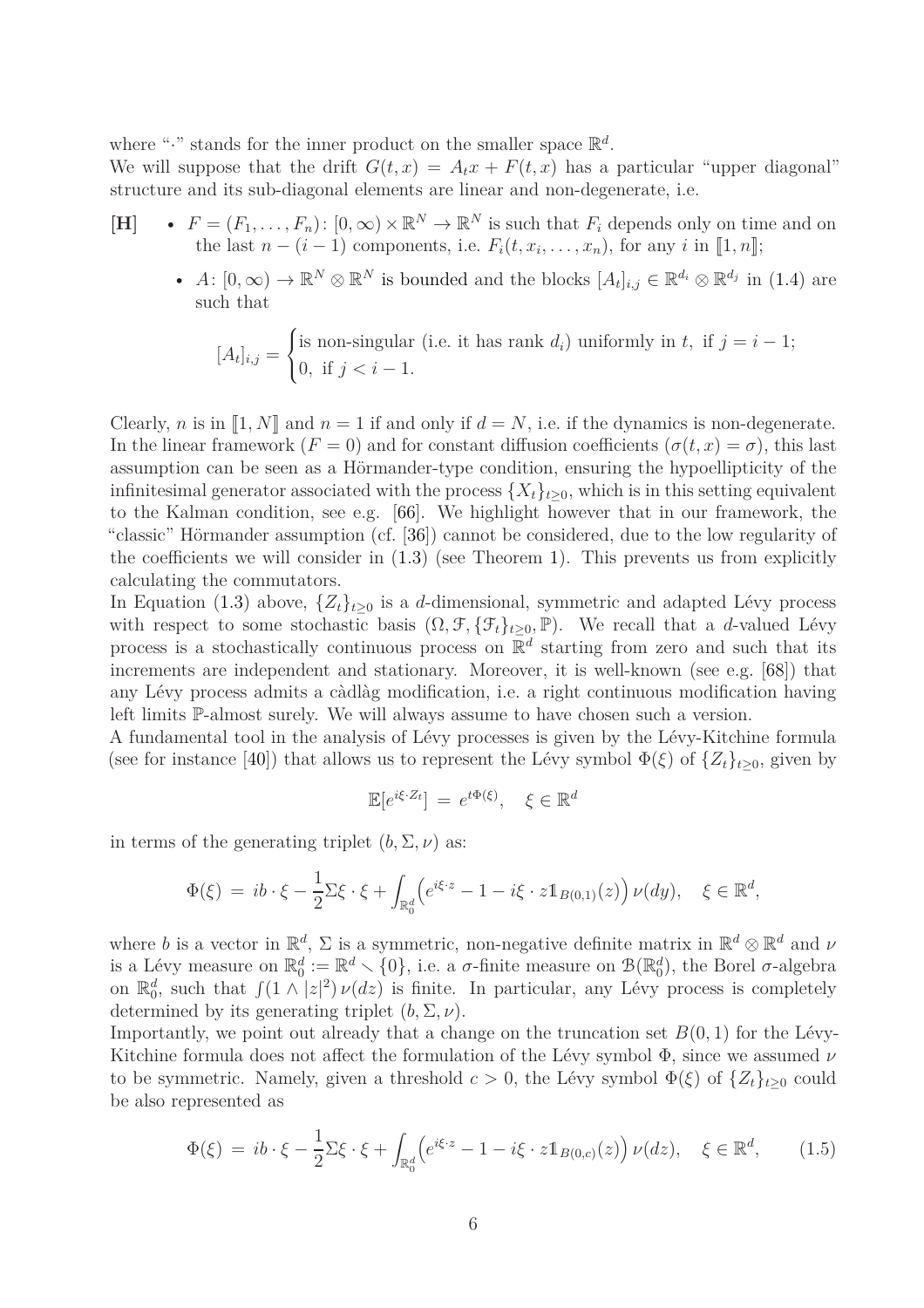where *b*,  $\Sigma$  and *v* are as above. Here, we only consider pure jump processes, i.e.  $\Sigma = 0$ . Indeed, the more general case, where a Gaussian component is considered, can be obtained from already existing results (cf. [\[18\]](#page-63-9)).

We will suppose moreover that, additionally to the symmetry, the Lévy measure  $\nu$  of  $\{Z_t\}_{t>0}$ satisfies the following *non-degeneracy condition*:

**[ND]** there exist a Borel function  $Q: \mathbb{R}^d \to [0, \infty)$  such that

- ess-sup $\{Q(z): z \in \mathbb{R}^d\}$  < + $\infty$ ;
- there exist  $r_0 > 0$  and  $c > 0$  such that  $Q(z) \geq c$  and Lipschitz continuous in  $B(0, r_0);$
- there exists  $\alpha \in (1, 2)$  and a finite, non-degenerate measure  $\mu$  on  $\mathbb{S}^{d-1}$  such that

$$
\nu(\mathcal{A}) \ = \ \int_0^\infty \int_{\mathbb{S}^{d-1}} \mathbb{1}_{\mathcal{A}}(rs) Q(rs) \, \mu(ds) \frac{dr}{r^{1+\alpha}}, \quad \mathcal{A} \in \mathcal{B}(\mathbb{R}_0^d),
$$

where  $\mathcal{B}(\mathbb{R}_0^d)$  stands for the Borelian  $\sigma$ -field on  $\mathbb{R}_0^d$ . We recall moreover that a spherical measure  $\mu$  on  $\mathbb{S}^{d-1}$  is non-degenerate (in the sense of Kolokoltsov [\[45\]](#page-64-13)) if there exists a constant  $\tilde{\eta} \geq 1$  such that

<span id="page-6-0"></span>
$$
\tilde{\eta}^{-1}|\xi|^{\alpha} \le \int_{\mathbb{S}^{d-1}} |\xi \cdot s|^{\alpha} \mu(ds) \le \tilde{\eta}|\xi|^{\alpha}, \quad \xi \in \mathbb{R}^{d}.
$$
 (1.6)

Since any  $\alpha$ -stable Lévy measure can be decomposed into a spherical part  $\mu$  on  $\mathbb{S}^{d-1}$  and a radial part  $r^{-(1+\alpha)}dr$  (see e.g. Theorem 14.3 in [\[68\]](#page-66-6)), assumption [**ND**] roughly states that the Lévy measure of  $\{Z_t\}_{t>0}$  is absolutely continuous with respect to the non-degenerate (in the sense of  $(1.6)$ ), Lévy measure of a  $\alpha$ -stable process and that their Radon-Nikodym derivative is given by the function *Q*. From this point further, we will denote such a Lévy measure by  $\nu_{\alpha}(dz) := \mu(ds) r^{-(1+\alpha)} dr$  with  $z = rs$ .

In order to deal with a possibly multiplicative noise, i.e. in the presence of a space-inhomogeneous diffusion coefficient  $\sigma$  in Equation [\(1.3\)](#page-4-1), we will need the following:

**[AC]** If  $x \to \sigma(t, x)$  is non-constant for some  $t \geq 0$ , then the measure  $\nu_{\alpha}$  is absolutely continuous with respect to the Lebesgue measure on  $\mathbb{R}^N$  with Lipschitz Radon-Nykodim derivative.

Assumptions [**ND**] and [**AC**] together imply in particular that in the multiplicative case, the Lévy measure  $\nu$  of  $\{Z_t\}_{t>0}$  can be decomposed as

<span id="page-6-1"></span>
$$
\nu(dz) = Q(z) \frac{g(\frac{z}{|z|})}{|z|^{d+\alpha}} dz, \qquad (1.7)
$$

for some Lipschitz function  $g: \mathbb{S}^{d-1} \to \mathbb{R}$ .

At this point, we would like to remark that no regularity is assumed for the Lévy measure *ν* of  $\{Z_t\}_{t\geq0}$  in the additive framework (or more generally, for a space-independent *σ*). In particular, the measure  $\mu$  in condition  $\text{[ND]}$  may not be absolutely continuous with respect to the Lebesgue measure on  $\mathbb{S}^{d-1}$ . Indeed, our model can also include very singular (with respect to the Lebesgue measure) examples such as the cylindrical *α*-stable process associated with  $\mu = \sum_{i=1}^d \frac{1}{2}$  $\frac{1}{2}(\delta_{e_i} + \delta_{-e_i})$ . See e.g. [\[7\]](#page-62-9) for more details.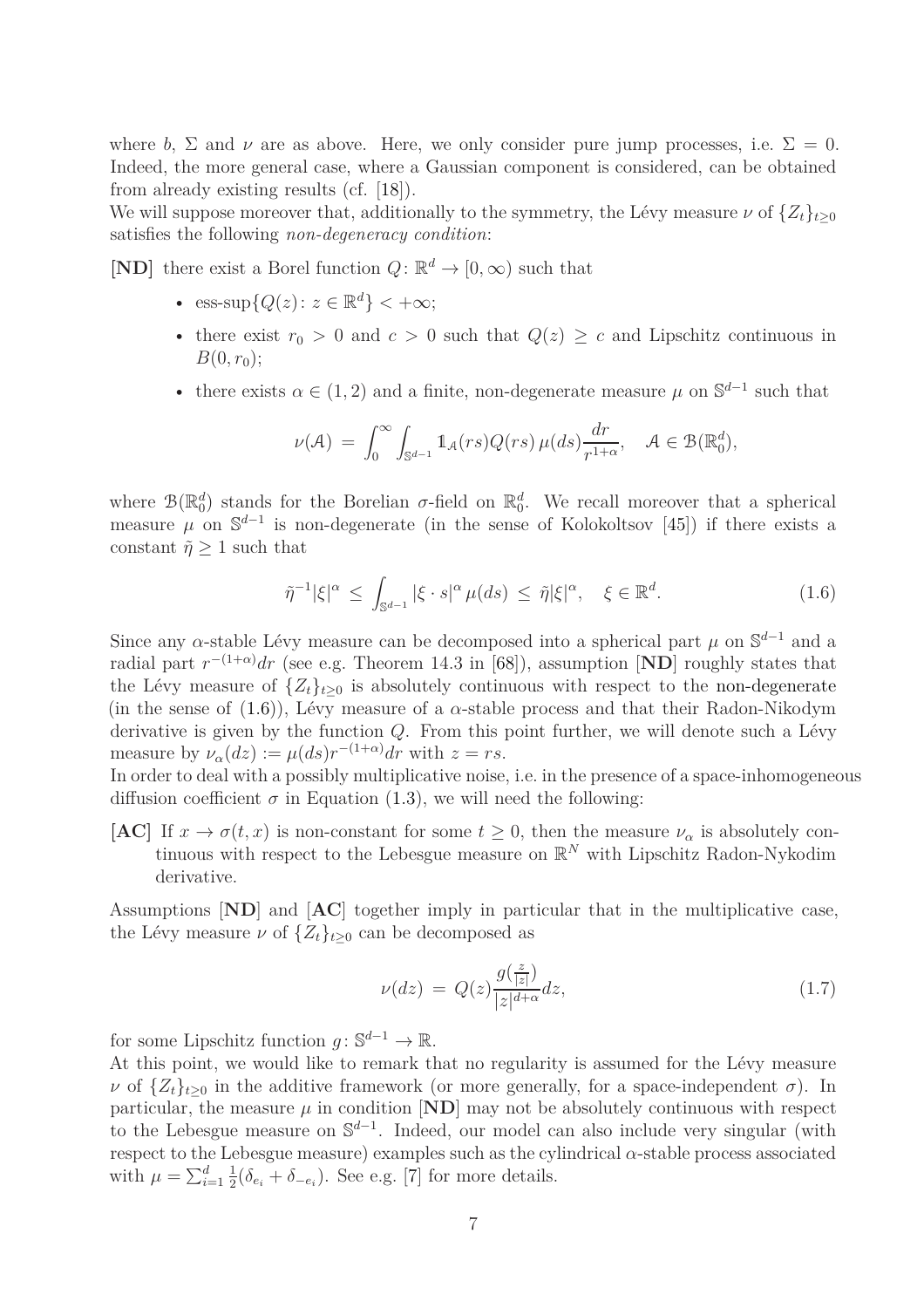From this point further, we always assume that the above hypotheses on the coefficients are satisfied.

We would like to conclude the introduction with some comments concerning our assumptions with particular reference with our previous works.

In [\[59\]](#page-65-6), the Schauder estimates, an important analytical first step for proving the wellposedness of SDEs, has been showed for degenerate Ornstein-Uhlenbeck operators driven by a more general class of Lévy noises. It also includes, for example, the asymmetric version of the stable-like noises we consider in this work. We start highlighting that a similar family of noises could not have been introduced here, as in [\[58\]](#page-65-7), due to the non-linear structure of our problem and, especially, our technique of proof through a perturbative approach. Indeed, it requires more delicate regularizing properties for the involved operators and, in particular, a compatibility between some proxy and the original operator, seen as a perturbation of the first one.

Here, we have followed a backward perturbative approach as firstly introduced by McKean-Singer in [\[60\]](#page-65-8). This terminology comes from the fact that the underlying proxy process will be associated with a backward in time flow. This method appears more natural for proving weak uniqueness in a degenerate  $L^p - L^q$  framework (cf. [\[18\]](#page-63-9) in the diffusive case). Roughly speaking, it only requires controls on the gradients (in a weak sense) for the solutions of the associated PDE in order to apply the inversion technique on the infinitesimal generator. However, we are confident that the Schauder estimates presented in [\[58\]](#page-65-7) could be extended to the class of noises we consider here. Relying on them, we could have then proven the uniqueness in law for dynamics such as [\(1.3\)](#page-4-1). This method appears really involved and long since it structurally requires to establish pointwise estimates for the first order derivatives with respect to the degenerate components of the dynamics. Another useful advantage of the backward perturbative approach is that it allows us to show Krylov-type estimates on the solution process  $X_t$  of SDE [\(1.3\)](#page-4-1). These kind of controls seems of independent interest and new for random dynamics involving degenerate stable-like noises.

The drawback of our approach is that it leads to a specific structure in Equation [\(1.3\)](#page-4-1), given by assumption [**H**]. Namely, we cannot consider drift of the form  $F_i(x) = F_i(x_{i-1}, \dots, x_n)$ with non-linear dependence w.r.t.  $x_{i-1}$ , variable which transmits the noise. This case is often investigated for Brownian noises (see e.g. [\[25\]](#page-63-10), [\[18\]](#page-63-9)). This feature is specifically linked to the structure of the joint law of a stable process and its iterated integrals which generate a multiscale stable process with highly singular associated spectral measure, see e.g. Proposition [3](#page-14-0) and Remark [2.1](#page-16-1) below or [\[38\]](#page-64-8). Similar issues constrain us to assume in the multiplicative noise case that the driving process has an absolutely continuous spectral measure with respect to the Lebesgue measure on  $\mathbb{S}^{d-1}$ . This precisely allows us to get estimates which will be uniform with respect to the parameters for the considered class of proxys.

**Main Driving Processes Considered.** Here, we highlight that assumption [**ND**] applies to a large class of Lévy processes on  $\mathbb{R}^d$ . As already pointed out in [\[69\]](#page-66-7), it holds for the following families of stable-like examples with  $\alpha \in (0, 2)$ :

1. Stable process [\[68\]](#page-66-6):

$$
Q(z) = 1;
$$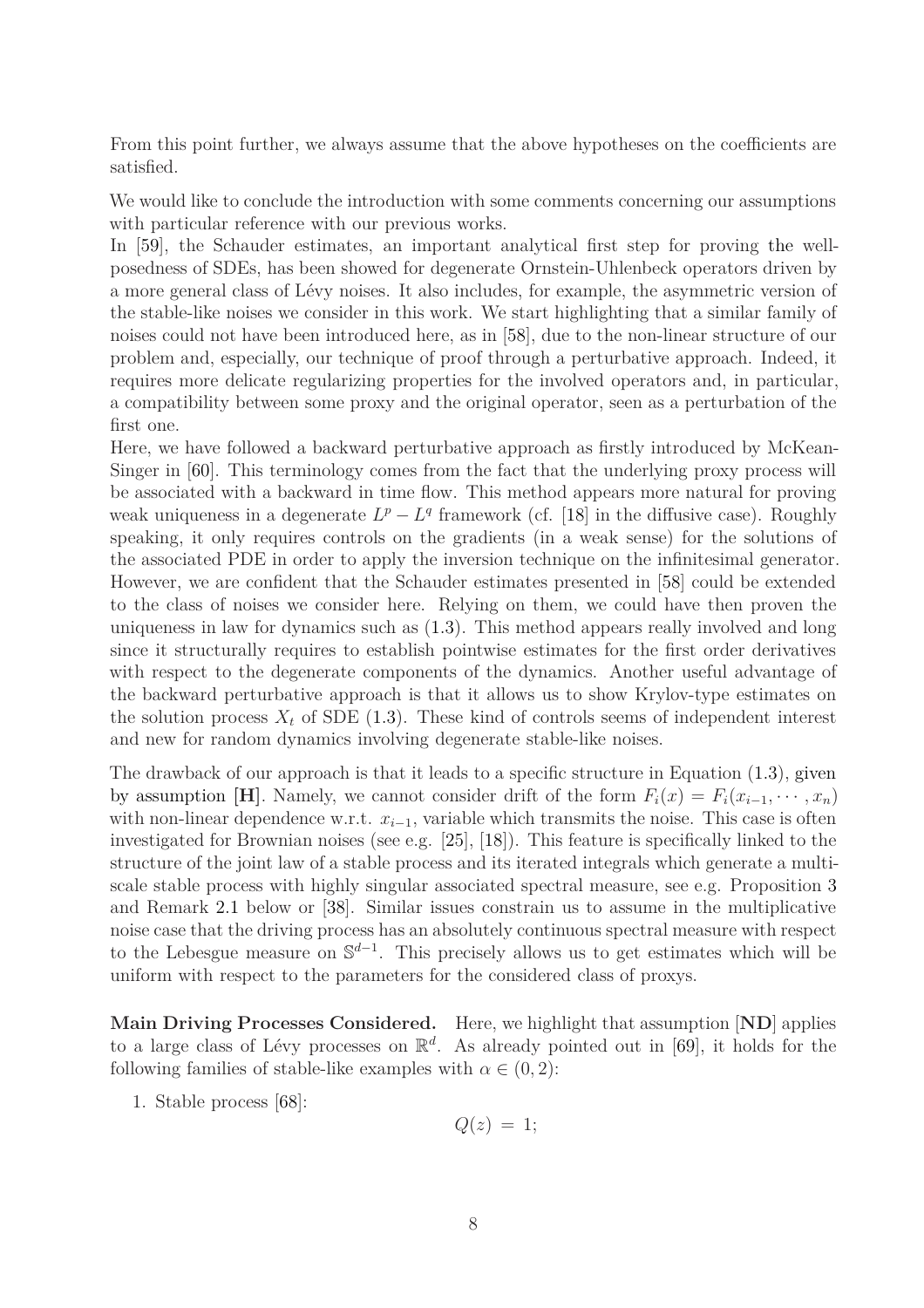2. Truncated stable process with  $r_0 > 0$  [\[44\]](#page-64-14):

$$
Q(z) = \mathbb{1}_{(0,r_0]}(|z|);
$$

3. Layered stable process with  $\beta > \alpha$  and  $r_0 > 0$  [\[37\]](#page-64-15):

$$
Q(z) \, = \, \mathbbm{1}_{(0,r_0]}(|z|) + \mathbbm{1}_{(r_0,\infty)}(|z|) |z|^{\alpha-\beta};
$$

4. Tempered stable process [\[67\]](#page-66-8) with  $Q(z) = Q(rs)$  such that for all *s* in  $\mathbb{S}^{d-1}$ ,

 $r \to Q(rs)$  is completely monotone,  $Q(0) > 0$  and  $\lim_{r \to +\infty} Q(rs) = 0$ .

5. Relativistic stable process [\[13\]](#page-62-10), [\[10\]](#page-62-11):

$$
Q(z) = (1+|z|)^{(d+\alpha-1)/2}e^{-|z|};
$$

6. Lamperti process with  $f: \mathbb{S}^{d-1} \to \mathbb{R}$  even such that  $\sup f(s) < 1 + \alpha$  [\[11\]](#page-62-12):

$$
Q(z) = \exp\Big(|z|f(\frac{z}{|z|})\Big)\Big(\frac{|z|}{e^{|z|}-1}\Big)^{1+\alpha}, \quad z \in \mathbb{R}_0^d.
$$

**Organization of Paper.** The article is organized as follows. In Section 2, we introduce some useful notations and we present the associated martingale problem. In particular, we state there our main results. Section 3 contains all the associated analytical tools that allow to derive our results. Namely, we follow there a perturbative approach, considering a suitable linearization of our dynamics  $(1.3)$  around a Cauchy-Peano flow which takes into account the deterministic part of our model (corresponding to [\(1.3\)](#page-4-1) with  $\sigma = 0$ ). Section 4 is then dedicated to prove the well-posedness of the associated martingale problem, exploiting the analytical results given in Section 3. In Section 5, we finally construct an "ad hoc" Peano counter-example to the uniqueness in law for SDE [\(1.3\)](#page-4-1).

### **2 Basic Notations and Main Results**

We start recalling some useful notations we will need below. In the following, *C* will denote a generic *positive* constant. It may change from line to line and it will depend only on the parameters appearing in the previously stated assumptions, as for instance:  $d, N, \alpha, \eta, b, q, r_0, \mu$ . We will explicitly specify any other dependence that may occur.

Given a function  $f: \mathbb{R}^N \to \mathbb{R}$ , we denote by  $Df(x)$ , and  $D^2f(x)$  the first and second Fréchet derivative of f at a point x in  $\mathbb{R}^N$  respectively, when they exist. We denote by  $B_b(\mathbb{R}^N)$  the family of all the Borel and bounded functions  $f: \mathbb{R}^N \to \mathbb{R}$ . It is a Banach space endowed with the supremum norm  $\|\cdot\|_{\infty}$ . We also consider its closed subspace  $C_b(\mathbb{R}^N)$  consisting of all the continuous functions. Moreover,  $C_c^{\infty}(\mathbb{R}^N) \subseteq C_b(\mathbb{R}^N)$  denotes the space of smooth functions with compact support.

We now recall two correlated definitions of solution associated with SDE [\(1.3\)](#page-4-1). Let us consider fixed  $\mu$  in  $\mathcal{P}(\mathbb{R}^N)$ , the family of the probability measures on  $\mathbb{R}^N$  and an initial time  $t\geq 0.$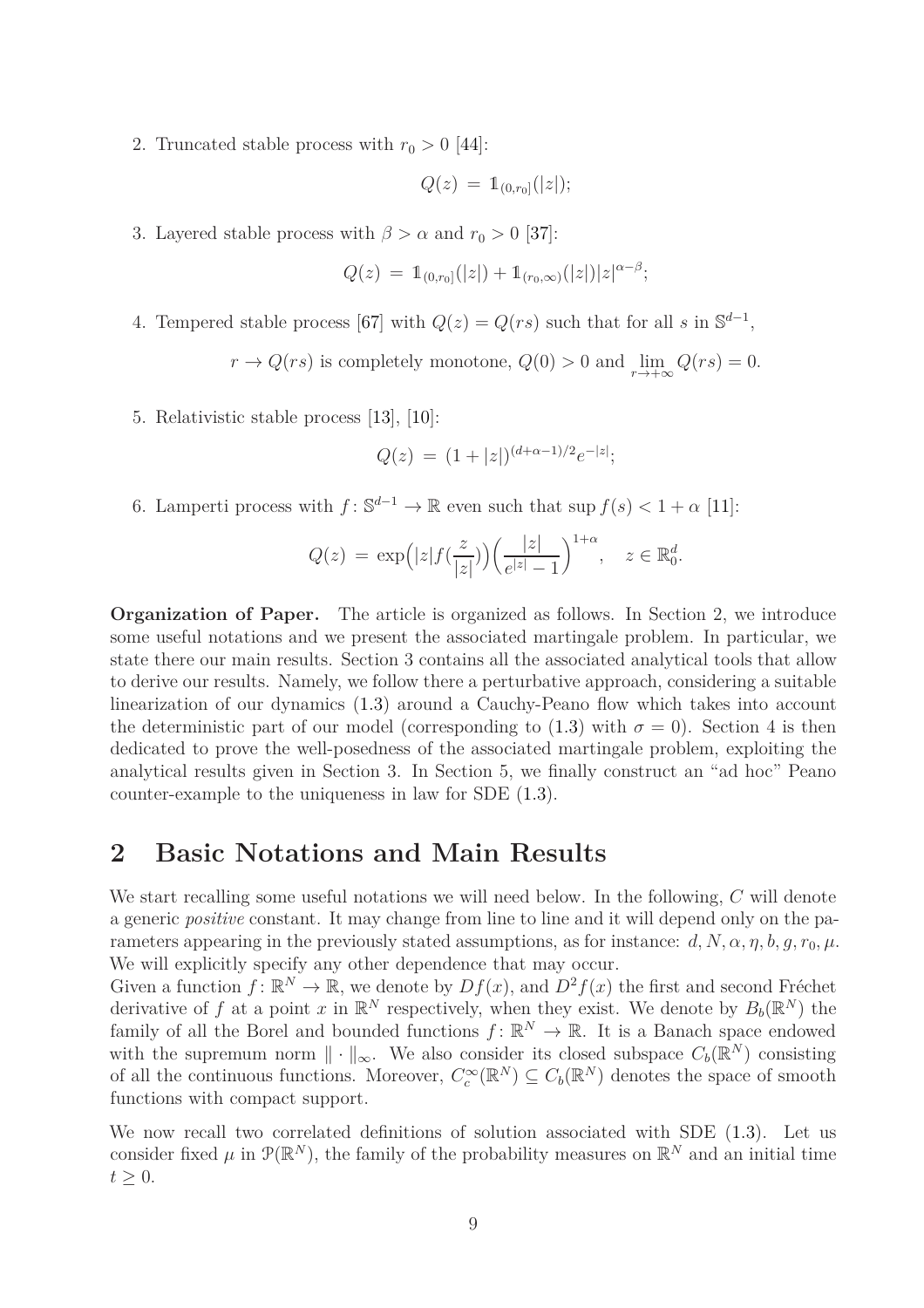**Definition 1.** A weak solution of SDE [\(1.3\)](#page-4-1) with starting condition  $(t, \mu)$  is a *N*-dimensional, càdlàg, adapted process  $\{X_s\}_{s\geq0}$  on some filtered probability space  $(\Omega, \mathcal{F}, \{\mathcal{F}_s\}_{s\geq0}, \mathbb{P})$  such that

- the law of  $X_t$  is  $\mu$ ;
- there exists a *d*-dimensional, adapted Lévy process {*Zs*}*<sup>s</sup>*≥*<sup>t</sup>* satisfying [**ND**] and [**AC**] such that

$$
X_s = X_t + \int_t^s G(u, X_u) \, du + \int_t^s \sigma(u, X_{u-}) B \, dZ_u, \quad s \ge t, \ \mathbb{P}\text{-a.s.}
$$
 (2.1)

To state our second definition, we need to consider the infinitesimal generator  $\partial_s + L_s$  (formally) associated with the solutions of SDE [\(1.3\)](#page-4-1). Noticing that the term involving the constant drift *b* can be absorbed in the expression for *G* without loss of generality, the operator  $L_s$  can be represented for any  $\phi$  in  $C_c^{\infty}(\mathbb{R}^N)$  as

$$
L_s \phi(s, x) := \langle G(s, x), D_x \phi(x) \rangle + \mathcal{L}_s \phi(s, x)
$$
  
 :=  $\langle G(s, x), D_x \phi(x) \rangle + \int_{\mathbb{R}_0^d} \left[ \phi(x + B(s, x)z) - \phi(x) \right] \nu(dz), \quad (2.2)$ 

where  $\langle \cdot, \cdot \rangle$  denotes the inner product on the bigger space  $\mathbb{R}^N$  and, for brevity,  $B(s, x) :=$  $B\sigma(s, x)$ . As done in [\[65\]](#page-65-9), we introduce the following definition:

**Definition 2.** A solution of the martingale problem for  $\partial_s + L_s$  with initial condition  $(t, \mu)$ is an *N*-dimensional, càdlàg process  $\{X_s\}_{s\geq t}$  on some probability space  $(\Omega, \mathcal{F}, \mathbb{P})$  such that

- the law of  $X_t$  is  $\mu$ ;
- for any  $\phi$  in dom $(\partial_s + L_s)$ , the process

$$
\left\{\phi(s,X_s) - \phi(t,X_t) - \int_t^s \left(\partial_u + L_u\right)\phi(u,X_u) \, du\right\}_{s \ge t}
$$

is a P-martingale with respect to the natural filtration  $\{\mathcal{F}_{s}^{X}\}_{s\geq0}$  of the process  $\{X_{s}\}_{s\geq0}$ .

We can now recall some known results that enlighten the link between the two definitions presented above. For a more thorough analysis on the topic of martingale problems in a rather abstract and general framework, we refer to Chapter 4 in [\[27\]](#page-63-11).

Given a solution  $\{X_s\}_{s\geq0}$  of SDE [\(1.3\)](#page-4-1), an application of the Itô formula immediately shows that the process  $\{X_s\}_{s\geq 0}$  is a solution of the martingale problem for  $\partial_s + L_s$  with initial condition  $(t, \mu)$ , too.

On the other hand, if there exists a solution  $\{X_s\}_{s>0}$  of the martingale problem for  $\partial_t + L_t$ with initial condition  $(t, \mu)$ , it is possible to construct an "enhanced" filtered probability space  $(\tilde{\Omega}, \tilde{\mathcal{F}}, \{\tilde{\mathcal{F}}\}_{s\geq 0}, \tilde{\mathbb{P}})$  on which there exists a solution  $\{\tilde{X}_s\}_{s\geq 0}$  of the SDE [\(1.3\)](#page-4-1). Moreover, the two processes  $\{X_s\}_{s\geq t}$  and  $\{\tilde{X}_s\}_{s\geq t}$  have the same law (See, for more details, [\[53\]](#page-65-10)). Thus, it holds that:

<span id="page-9-0"></span>**Proposition 1.** Let  $\mu$  be in  $\mathcal{P}(\mathbb{R}^N)$  and  $t \geq 0$ . The existence of a weak solution for SDE [\(1.3\)](#page-4-1) with initial condition  $(t, \mu)$  is equivalent to the existence of a solution to the martingale *problem for*  $\partial_s + L_s$  *with initial condition*  $(t, \mu)$ *.*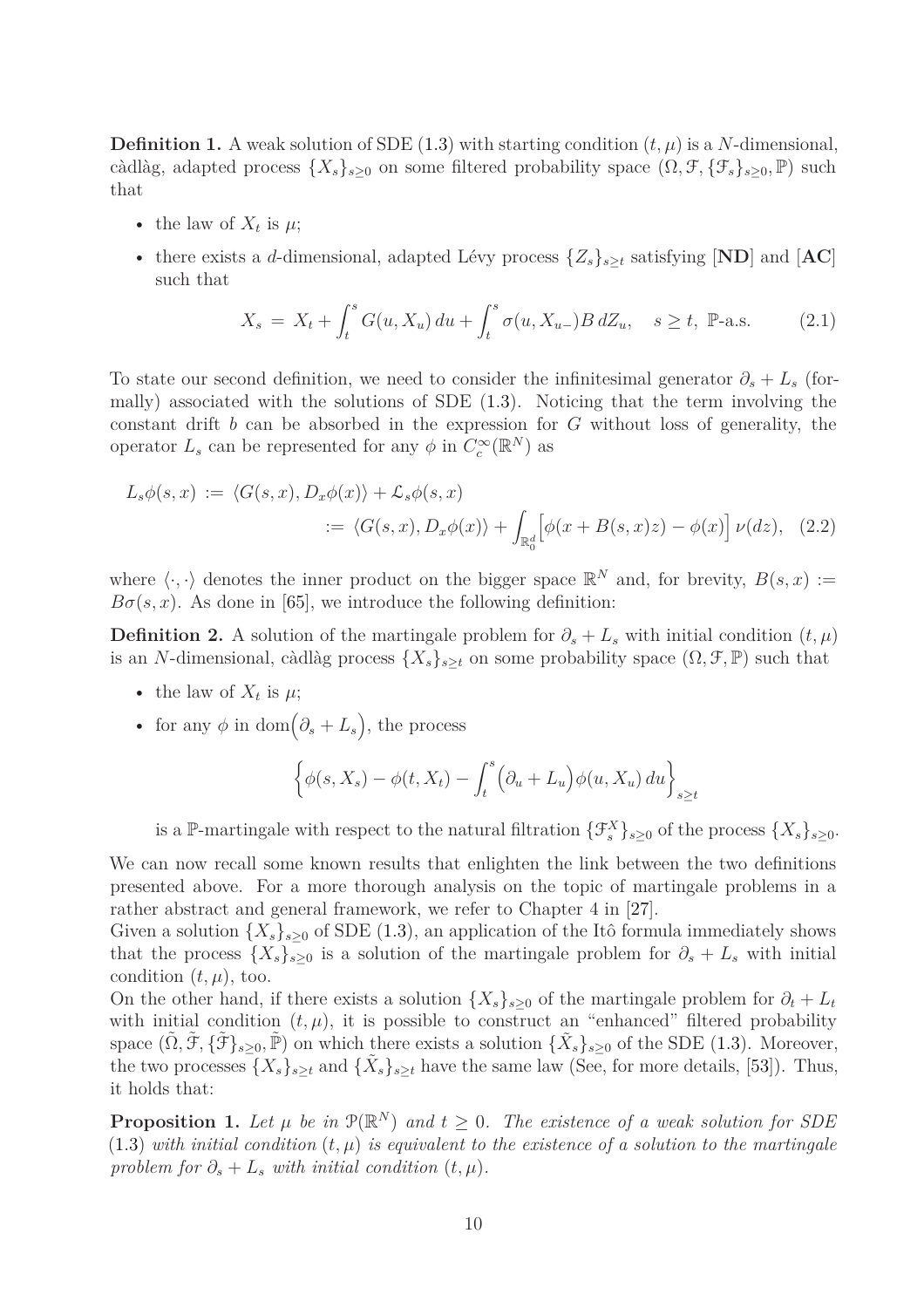We can now move on the notion of uniqueness associated with our problem.

**Definition 3.** We say that weak uniqueness holds for the SDE [\(1.3\)](#page-4-1) with initial condition  $(t, \mu)$  if any two solutions  $\{X_s\}_{s>0}$ ,  $\{Y_s\}_{s>0}$  of SDE [\(1.3\)](#page-4-1) with initial condition  $(t, \mu)$  have same finite dimensional distributions. In particular, we say that SDE [\(1.3\)](#page-4-1) is weakly wellposed if for any  $\mu$  in  $\mathcal{P}(\mathbb{R}^N)$  and any  $t \geq 0$ , there exists a unique weak solution of SDE [\(1.3\)](#page-4-1) with initial condition  $(t, \mu)$ .

Since the definition above takes into account only the law of the solutions  $\{X_s\}_{s\geq t}$ ,  $\{Y_s\}_{s\geq t}$ they may, in general, have been defined on different stochastic bases or with respect to two different underlying Lévy processes. The definition of uniqueness for a solution of the martingale problem for  $\partial_s + L_s$  can be stated similarly.

It is not difficult to check that the uniqueness of the martingale problem for  $\partial_s + L_s$  with initial condition  $(t, \mu)$  implies the weak uniqueness of the SDE  $(1.3)$ . Furthermore, it has been shown in [\[53\]](#page-65-10), Corollary 2*.*5 that the converse is also true.

<span id="page-10-1"></span>**Proposition 2.** Let  $\mu$  be in  $\mathcal{P}(\mathbb{R}^N)$  and  $t \geq 0$ . Then, weak uniqueness holds for SDE [\(1.3\)](#page-4-1) *with initial condition* (*t, µ*) *if and only if uniqueness holds for the martingale problem for*  $\partial_s + L_s$  *with initial condition*  $(t, \mu)$ *.* 

Thanks to Propositions [1](#page-9-0) and [2,](#page-10-1) we can conclude that the two approaches, i.e. the martingale formulation and the dynamics given in [\(1.3\)](#page-4-1), are equivalent in specifying a Lévy diffusion process on  $\mathbb{R}^N$ . We recall however that a third, yet equivalent, method is given by the forward Fokker-Plank equation governing the law of the process. We will not explicitly define it since we will not exploit it afterwards (see, for more details, e.g. [\[28\]](#page-63-12), [\[54\]](#page-65-11)).

From now on, we write x in  $\mathbb{R}^N$  as  $x = (x_1, \ldots, x_n)$  where  $x_i = (x_i^1, \ldots, x_i^d)$  is in  $\mathbb{R}^{d_i}$  for any  $i$  in  $\llbracket 1, n \rrbracket$ . We can now state our main theorem.

<span id="page-10-0"></span>**Theorem 1.** For any *j* in  $\llbracket 1,n \rrbracket$ , let  $\beta^j$  be an index in  $(0,1]$  such that

- $x_j \rightarrow \sigma(t, x_1, \ldots, x_j, \ldots, x_n)$  *is*  $\beta^1$ -Hölder continuous, uniformly in t and in  $x_i$  for  $i \neq j$ ;
- $x_j \rightarrow F_1(t, x_1, \ldots, x_j, \ldots, x_n)$  *is*  $\beta^1$ -Hölder continuous, uniformly in t and in  $x_i$  for  $i \neq j$ ;
- $x_j \rightarrow F_i(t, x_i, \ldots, x_j, \ldots, x_n)$  is  $\beta^j$ -Hölder continuous, uniformly in t and in  $x_k$ , for  $k \neq j$  and  $2 \leq i \leq j$ .

*Additionally, we suppose that there exists*  $K \geq 1$  *such that*  $|F_i(t,0)| \leq K$  *for any i in*  $\llbracket 1,n \rrbracket$ and any  $t \geq 0$ . Then, the SDE [\(1.3\)](#page-4-1) *is weakly well-posed if* 

$$
\beta^j > \frac{1 + \alpha(j - 2)}{1 + \alpha(j - 1)}, \ j \ge 2.
$$
\n(2.3)

Theorem [1](#page-10-0) above will follow from Propositions [1](#page-9-0) and [2,](#page-10-1) once we have shown that under the same assumptions, there exists a unique weak solution to the martingale problem for  $(\partial_s + L_s, \delta_x)$  at any *x* in  $\mathbb{R}^N$ .

As a by-product of our method of proof, we have been able to show a Krylov-type estimates for the solutions of SDE [\(1.3\)](#page-4-1). For notational convenience, we will say that two real numbers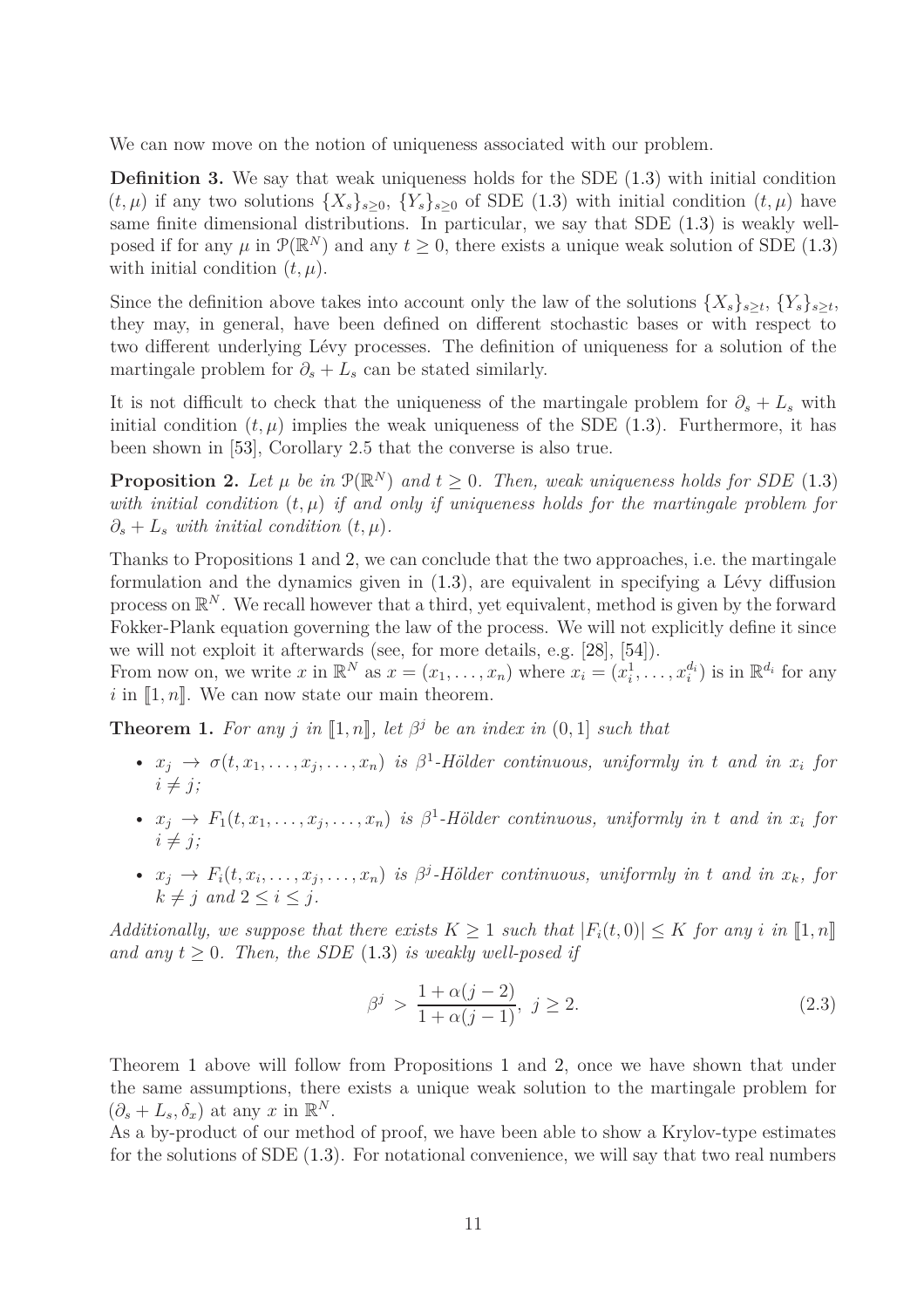$p > 1$ ,  $q > 1$  satisfy Condition (*C*) when the following inequality holds:

$$
\left(\frac{1-\alpha}{\alpha}N + \sum_{i=1}^{n} id_i\right)\frac{1}{q} + \frac{1}{p} < 1. \tag{6}
$$

Roughly speaking, such a threshold guarantees the necessary integrability in time with respect to the associated intrinsic scale of the system when considering the  $L_t^p - L_x^q$  theory (see Equation [\(2.43\)](#page-26-0) for more details). Furthermore, when considering the homogeneous case, i.e. when all the components of the system has the same dimension  $(d_i = d \text{ and } N = nd)$ , condition  $(\mathscr{C})$  can be rewritten in the following, clearer, way:

$$
\left(\frac{2+\alpha(n-1)}{\alpha}\right)\frac{nd}{q}+\frac{2}{p}<2.
$$

In particular, taking  $\alpha = 2$  above, we find the same threshold appearing in [\[18\]](#page-63-9) for the diffusive setting. We highlight moreover that our thresholds can be seen as a natural extension of the ones appearing in [\[51\]](#page-65-12) in the non-degenerate, Brownian setting.

<span id="page-11-1"></span>**Corollary 2.** *Under the same assumptions of Theorem [1,](#page-10-0) let*  $T > 0$  *and*  $p > 1$ ,  $q > 1$  *such that Condition* ( $\mathscr{C}$ ) *holds. Then, there exists a constant*  $C := C(T, p, q)$  *such that for any*  $f$  $in L^p(0,T;L^q(\mathbb{R}^N))$ , *it holds* 

$$
\left| \mathbb{E}^{\mathbb{P}_{t,x}} \left[ \int_t^T f(s, X_s) \, ds \right] \right| \le C \| f \|_{L_t^p L_x^q}, \quad (t,x) \in [0,T] \times \mathbb{R}^N, \tag{2.4}
$$

*where*  $\{X_s\}_{s\geq0}$  *is the canonical process associated with*  $\mathbb{P}_{t,x}[\cdot] := \mathbb{E}[\cdot|X_t = x]$  *which is also the unique weak solution of SDE*  $(1.3)$  *with initial condition*  $(t, x)$ *. In particular, the random variable*  $X_s$  *admits a density*  $p(t, s, x, \cdot)$  *for any*  $t < s$  *and any x in*  $\mathbb{R}^N$ *.* 

Additionally, we have been able to show the following non uniqueness result.

<span id="page-11-0"></span>**Theorem 3.** Let us consider SDE [\(1.3\)](#page-4-1) with  $\sigma = 1$  and assume that

•  $x_j \to F_i(t, x_i, \ldots, x_j, \ldots, x_n)$  *is*  $\beta_i^j$ *i -Hölder continuous, uniformly in t and in xk, for*  $k \neq j$ .

Then, for given i, j in  $[2,n]$  with  $j \geq i$  there exists  $F_i(t, x_i, \ldots, x_j, \ldots, x_n) = F_i(t, x_j)$  with

$$
\beta_i^j < \frac{1 + \alpha(i - 2)}{1 + \alpha(j - 1)},
$$

*for which weak uniqueness fails for the SDE* [\(1.3\)](#page-4-1)*.*

The above result will be proven in Section 5, showing a suitable, explicit Peano-type counterexample.

**Remark.** As opposed to the Gaussian driven case, we did not succeed to obtain regularity indexes which are *sharp* at any level of the chain (cf. [\[18\]](#page-63-9)). However, we point out that for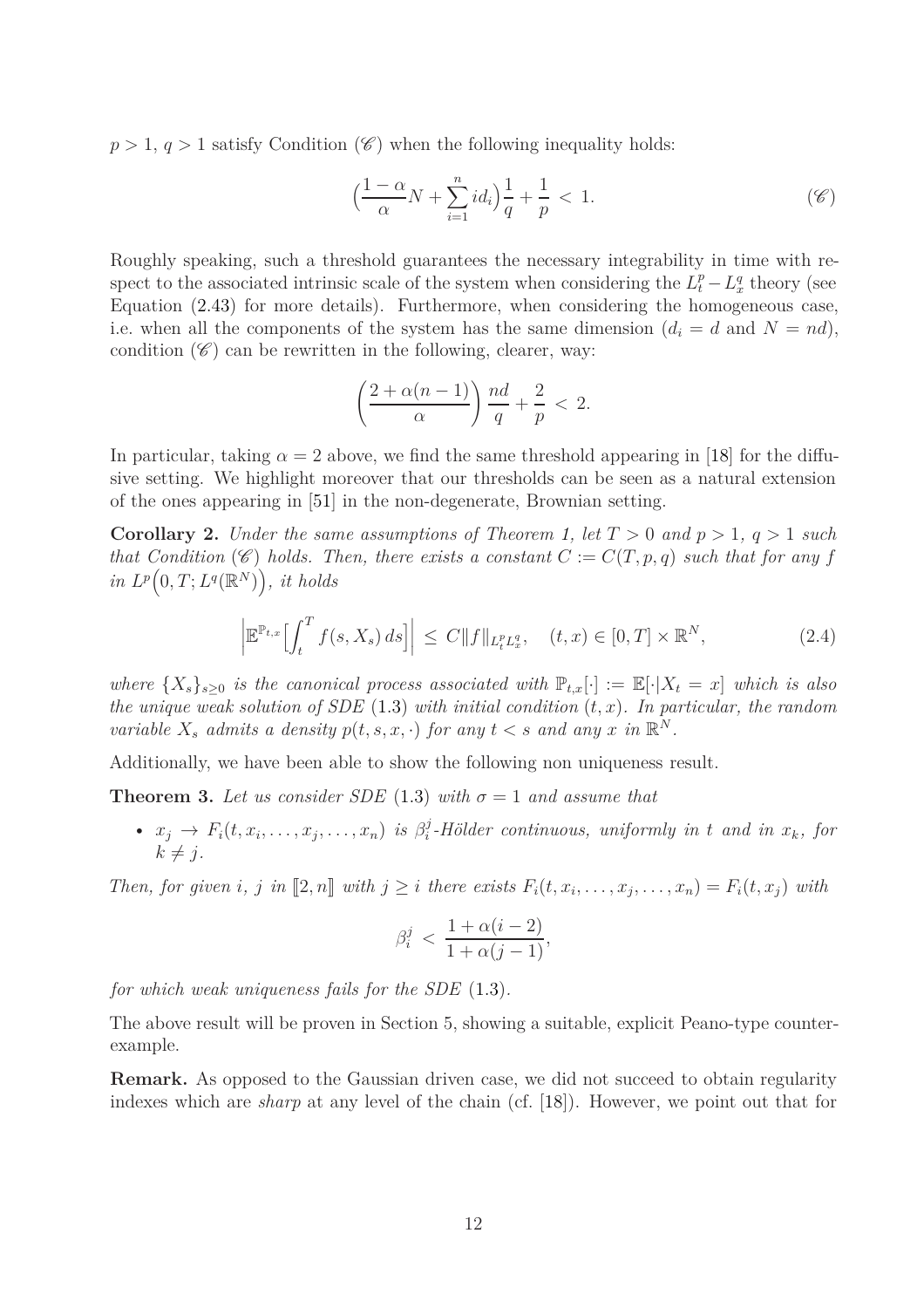diagonal systems of the form:

$$
\begin{cases}\ndX_t^1 = F_1(t, X_t^1, \dots, X_t^n)dt + \sigma(t, X_{t-}^1, \dots, X_{t-}^n)dZ_t, \\
dX_t^2 = [A_t^2 X_t^1 + F_2(t, X_t^2)]dt, \\
dX_t^3 = [A_t^3 X_t^2 + F_3(t, X_t^3)]dt, \\
\vdots \\
dX_t^n = [A_t^n X_t^{n-1} + F_n(t, X_t^n)]dt,\n\end{cases} \tag{2.5}
$$

i.e. the degenerate components are perturbed by a function which only depends of the current level on the chain, we have that the previous thresholds are *almost* sharp. Indeed, in this case, we are led to consider  $\beta^j > \frac{1+\alpha(j-2)}{1+\alpha(j-1)}$  which gives the well-posedness from the conditions in Theorem [1](#page-10-0) while Theorem [3](#page-11-0) shows that uniqueness fails as soon as  $\beta_j^j < \frac{1+\alpha(j-2)}{1+\alpha(j-1)}$ . For this diagonal system, Theorems [1](#page-10-0) and [3](#page-11-0) together then provide an "almost" complete understanding of the weak well-posedness for degenerate SDEs of type [\(2.5\)](#page-13-0) with Hölder coefficients. Indeed, the problem for the critical exponents

$$
\overline{\beta}_j^j = \frac{1 + \alpha(j-2)}{1 + \alpha(j-1)}, \quad j \in [\![1, n]\!],
$$

remains to be investigated and, up to our best knowledge, there are no general available results even in the diffusive case. We can only mention [\[78\]](#page-66-9) in the kinetic case.

We present in this section the analytical tools we will need to show the well-posedness of the associated martingale problem. In particular, they will be fundamental in the derivation of our main Theorem [1,](#page-10-0) thanks to Propositions [1](#page-9-0) and [2.](#page-10-1) For this reason, we will assume in this section to be under the same conditions of Theorem [1.](#page-10-0) Moreover, we will suppose that the final time horizon *T* is small enough for our scopes. Indeed, we could always exploit the Markov property of the involved processes and standard chaining in time arguments to extend the results to arbitrary (but finite) time intervals.

### **2.1 The "Frozen" Dynamics**

The crucial element in our approach consists in choosing wisely a suitable proxy operator with well-known properties and controls, along which we can expand the infinitesimal generator *Ls*, with an additional negligible error.

In order to deal with potentially unbounded perturbations *F*, it is natural to use a proxy involving a non-zero first order term associated with a flow associated with  $G(t, x) := Ax +$  $F(t, x)$ , the transport part of SDE  $(1.3)$  (see e.g. [\[50\]](#page-65-13) or [\[19\]](#page-63-7)).

Remembering that we assume *F* to be Hölder continuous, we know from the classical Peano-Lipschitz Theorem that there exists a solution of

<span id="page-12-0"></span>
$$
\begin{cases} d\theta_{t,\tau}(\xi) = \left[ A_t \theta_{t,\tau}(\xi) + F(t, \theta_{t,\tau}(\xi)) \right] dt & \text{on } [0, \tau]; \\ \theta_{\tau,\tau}(\xi) = \xi, \end{cases}
$$
 (2.1)

even if it may be not unique. For this reason, we are going to choose one particular flow, denoted by  $\theta_{t,\tau}(\xi)$ , and consider it fixed throughout the work. As it will be shown below in Lemma [2,](#page-20-0) it is always possible to take a measurable version of such a flow.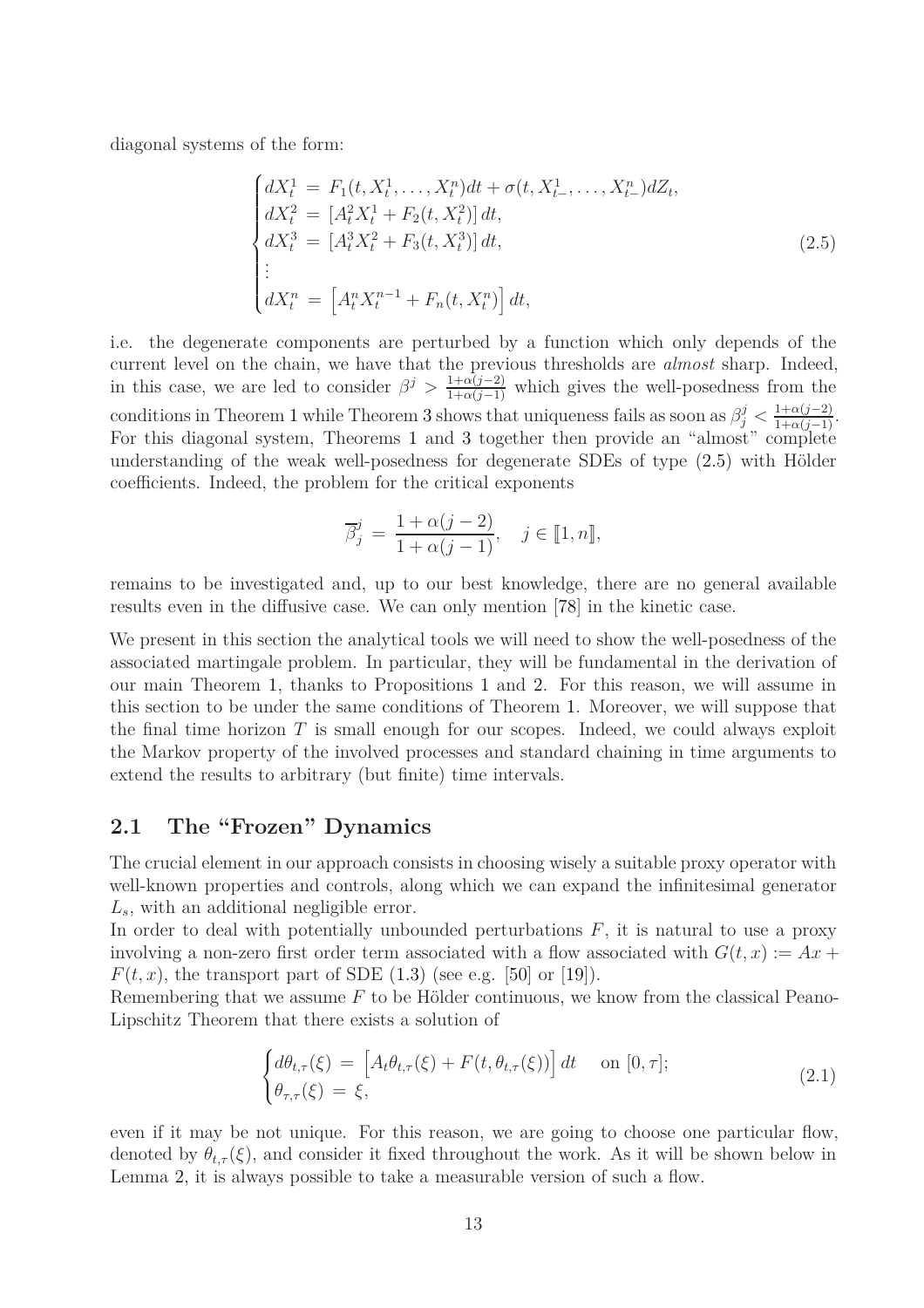More precisely, given a freezing couple  $(\tau, \xi)$  in  $(0, T] \times \mathbb{R}^N$ , the backward flow will be defined on  $[0, \tau]$  as

$$
\theta_{t,\tau}(\xi) = \xi - \int_t^{\tau} \left[ A_u \theta_{u,\tau}(\xi) + F(u, \theta_{u,\tau}(\xi)) \right] du.
$$

Fixed the reference flow, the next step is to consider the stochastic dynamics linearized along the backward flow  $\theta_{t,\tau}(\xi)$ . Namely, for any fixed starting point  $(t, x)$  in  $[0, \tau] \times \mathbb{R}^N$ , we consider  $\{\tilde{X}_{s}^{\tau,\xi,t,x}\}_{s\in[t,T]}$  solving the following SDE:

<span id="page-13-1"></span>
$$
\begin{cases} d\tilde{X}_{u}^{\tau,\xi,t,x} = \left[ A_{u}\tilde{X}_{u}^{\tau,\xi,t,x} + \tilde{F}_{u}^{\tau,\xi} \right] du + B\tilde{\sigma}_{u}^{\tau,\xi} dZ_{u}, \quad u \in [t,T],\\ \tilde{X}_{t}^{\tau,\xi,t,x} = x, \end{cases}
$$
\n(2.2)

where  $\tilde{\sigma}_s^{\tau,\xi} := \sigma(s, \theta_{s,\tau}(\xi))$  and  $\tilde{F}_s^{\tau,\xi} := F(s, \theta_{s,\tau}(\xi)).$ 

In order to obtain an integral representation of the process  $\{\tilde{X}_{s}^{\tau,\xi,t,x}\}_{s\in[t,T]}$ , we now introduce the time-ordered resolvent  $\mathcal{R}_{s,t}$  of the matrix  $A_s$  starting at time *t*. Namely,  $\mathcal{R}_{s,t}$  is a timedependent matrix in  $\mathbb{R}^N \otimes \mathbb{R}^N$  that is solution of the following ODE:

$$
\begin{cases} \partial_s \mathcal{R}_{s,t} = A_s \mathcal{R}_{s,t}, & s \in [0,T]; \\ \mathcal{R}_{t,t} = \mathrm{Id}_{N \times N} . \end{cases}
$$

By the variation of constants method, it is now easy to check that the solution  $\tilde{X}_{s}^{\tau,\xi,t,x}$  of SDE [\(2.2\)](#page-13-1) satisfies that

<span id="page-13-4"></span>
$$
\tilde{X}_s^{\tau,\xi,t,x} = \tilde{m}_{s,t}^{\tau,\xi}(x) + \int_t^s \mathcal{R}_{s,u} B \tilde{\sigma}_u^{\tau,\xi} dZ_u,\tag{2.3}
$$

where the "frozen shift"  $\tilde{m}_{s,t}^{\tau,\xi}(x)$  is given by:

<span id="page-13-2"></span>
$$
\tilde{m}_{s,t}^{\tau,\xi}(x) = \mathcal{R}_{s,t}x + \int_t^s \mathcal{R}_{s,u} \tilde{F}_u^{\tau,\xi} du.
$$
\n(2.4)

We point out already two important properties of the shift  $\tilde{m}_{s,t}^{\tau,\xi}(x)$ .

<span id="page-13-6"></span>**Lemma 1.** Let *s* in  $[0, T]$  and  $x, y$  two points in  $\mathbb{R}^N$ . Then, for any  $t < s$ , it holds that

$$
\tilde{m}_{s,t}^{t,x}(x) = \theta_{s,t}(x) \tag{2.5}
$$

$$
y - \tilde{m}_{s,t}^{s,y}(x) = \theta_{t,s}(y) - x \tag{2.6}
$$

*Proof.* We start noticing that by construction in [\(2.4\)](#page-13-2),  $\tilde{m}_{s,t}^{\tau,\xi}(x)$  satisfies

<span id="page-13-5"></span>
$$
\partial_s \tilde{m}_{s,t}^{\tau,\xi}(x) = A_s \tilde{m}_{s,t}^{\tau,\xi}(x) + F(s, \theta_{s,\tau}(\xi)),
$$
\n(2.7)

for any freezing parameters  $(\tau, \xi)$ . Choosing  $\tau = t$ ,  $\xi = x$  above, it then holds that

$$
\partial_s \left[ \tilde{m}_{s,t}^{s,x}(x) - \theta_{s,t}(x) \right] = A_s \left[ \tilde{m}_{s,t}^{t,x}(x) - \theta_{s,t}(x) \right].
$$

Since,  $\tilde{m}_{t,t}^{t,x}(x) = \theta_{t,t}(x) = x$ , Equation [\(2.5\)](#page-13-0) then follows immediately applying the Grönwall lemma.

The second identity in [\(2.6\)](#page-13-3) follows in a similar manner.

<span id="page-13-3"></span><span id="page-13-0"></span> $\Box$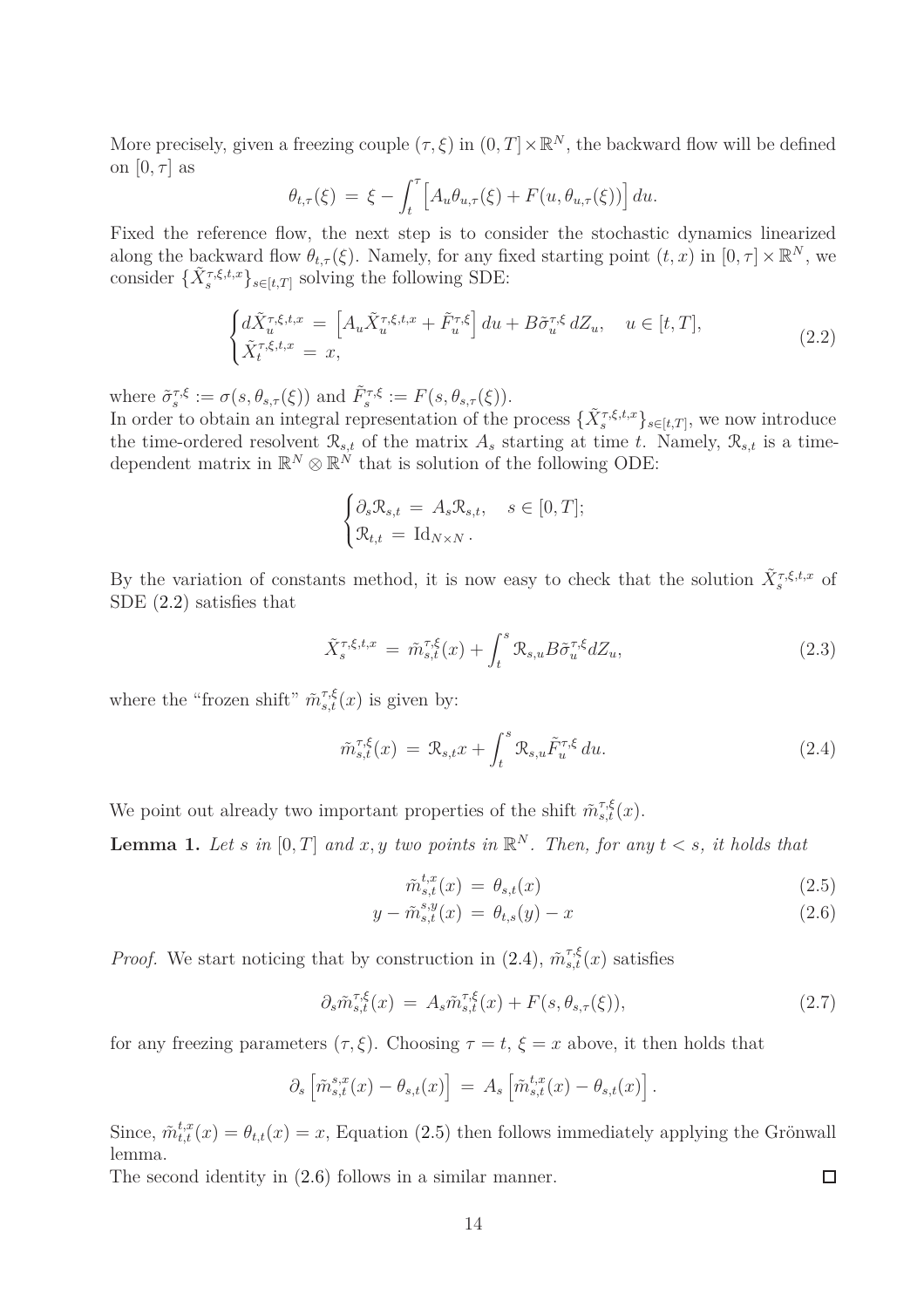We are now interested in investigating the analytical properties of the "frozen" solution process  $\tilde{X}_{s}^{\tau,\xi,t,x}$ . In particular, we will show in the next results the existence of a density for such a process and its anisotropic regularizing effect, at least for small times. Further on, we will consider fixed a time-dependent matrix  $\mathbb{M}_t$  on  $\mathbb{R}^N \otimes \mathbb{R}^N$  given by

<span id="page-14-1"></span>
$$
\mathbb{M}_t := \text{diag}(I_{d_1 \times d_1}, tI_{d_2 \times d_2}, \dots, t^{n-1}I_{d_n \times d_n}), \quad t \ge 0,
$$
\n(2.8)

which reflects the multi-scale nature of the underlying dynamics in  $(2.2)$ .

<span id="page-14-0"></span>**Proposition 3** (Decomposition). Let the freezing couple  $(\tau, \xi)$  be in  $[0, T] \times \mathbb{R}^N$ ,  $t < s$  in  $[0, T]$  *and x in*  $\mathbb{R}^N$ *. Then, there exists a Lévy process*  $\{\tilde{S}_u^{\tau, \xi, t, s}\}_{u \geq 0}$  *such that* 

<span id="page-14-4"></span><span id="page-14-3"></span>
$$
\tilde{X}_s^{\tau,\xi,t,x} \stackrel{(law)}{=} \tilde{m}_{s,t}^{\tau,\xi}(x) + \mathbb{M}_{s-t} \tilde{S}_{s-t}^{\tau,\xi,t,s}.
$$
\n(2.9)

*In particular, the random variable*  $\tilde{X}_s^{\tau, \xi, t, x}$  *admits a continuous density*  $\tilde{p}^{\tau, \xi}(t, s, x, \cdot)$  *given by* 

$$
\tilde{p}^{\tau,\xi}(t,s,x,y) = \frac{1}{\det \mathbb{M}_{s-t}} p_{\tilde{S}^{\tau,\xi,t,s}} \left( t-s, \mathbb{M}_{s-t}^{-1} (y - \tilde{m}_{s,t}^{\tau,\xi}(x)) \right)
$$
\n(2.10)

$$
:=\frac{\det \mathbb{M}_{s-t}^{-1}}{(2\pi)^N} \int_{\mathbb{R}^N} e^{-i\langle \mathbb{M}_{s-t}^{-1}(y-\tilde{m}_{s,t}^{\tau,\xi}(x)),z\rangle} \exp\left((s-t)\int_{\mathbb{R}^N} \left[\cos(\langle z,p\rangle)-1\right]\nu_{\tilde{S}^{\tau,\xi,t,s}}(dp)\right) dz,
$$

*where*  $\nu_{\tilde{S}^{\tau,\xi,t,s}}$  and  $p_{\tilde{S}^{\tau,\xi,t,s}}(u,\cdot)$  are the Lévy measure and the density associated with the process  $\{\tilde{S}_u^{\tau,\xi,t,s}\}_{u\geq0}$ *, respectively.* 

*Proof.* For simplicity, we start denoting

$$
\tilde{\Lambda}^{\tau,\xi,t,s} := \int_t^s \mathcal{R}_{s,u} B \tilde{\sigma}_u^{\tau,\xi} dZ_u, \quad s \ge t,
$$

so that we have from Equation [\(2.3\)](#page-13-4) that  $\tilde{X}_{s}^{\tau,\xi,t,x} = \tilde{m}_{s,t}^{\tau,\xi}(x) + \tilde{\Lambda}^{\tau,\xi,t,s}$ . To conclude, we need to construct a Lévy process  $\{\tilde{S}_u^{\tau,\xi,t,s}\}_{u\geq 0}$  on  $\mathbb{R}^N$  such that

<span id="page-14-2"></span>
$$
\tilde{\Lambda}^{\tau,\xi,t,s} \stackrel{\text{(law)}}{=} \mathbb{M}_{s-t} \tilde{S}_{s-t}^{\tau,\xi,t,s}.
$$
\n(2.11)

To show the identity in law, we are going to reason in terms of the characteristic functions. We start recalling that the Lévy process  $\{Z_t\}_{t\geq 0}$  on  $\mathbb{R}^d$  is characterized by the Lévy symbol

$$
\Phi(p) = \int_{\mathbb{R}_0^d} \left[ \cos(p \cdot q) - 1 \right] Q(q) \nu_\alpha(dq), \quad p \in \mathbb{R}^d,
$$

where  $\nu_{\alpha}(dq) = \mu(d\theta) \frac{dr}{r^{1+}}$  $\frac{dr}{r^{1+\alpha}}$  is the Lévy measure of an *α*-stable process. It is well-known (see e.g. Lemma 2.2 in [\[70\]](#page-66-10)) that at any fixed  $t \leq s$  in [0, 1],  $\tilde{\Lambda}^{\tau,\xi,t,s}$  is an infinitely divisible random variable with associated Lévy symbol

$$
\Phi_{\tilde{\Lambda}^{\tau,\xi,t,s}}(z) := \int_t^s \Phi\big((\mathcal{R}_{s,u} B\tilde{\sigma}_u^{\tau,\xi})^* z\big) du, \quad z \in \mathbb{R}^N,
$$

where, we recall, we have denoted  $\tilde{\sigma}_{u}^{\tau,\xi} = \sigma(u, \theta_{u,\tau}(\xi)).$ 

Setting  $v := (u - t)/(s - t)$  and noticing that  $u = u(v) := t + v(s - t)$ , we can now rewrite the Lévy symbol of  $\tilde{\Lambda}^{\tau,\xi,t,s}$  as

<span id="page-14-5"></span>
$$
\Phi_{\tilde{\Lambda}^{\tau,\xi,t,s}}(z) := (s-t) \int_0^1 \Phi\Big( (\mathcal{R}_{s,u(v)} B \tilde{\sigma}_{u(v)}^{\tau,\xi})^* z \Big) dv. \tag{2.12}
$$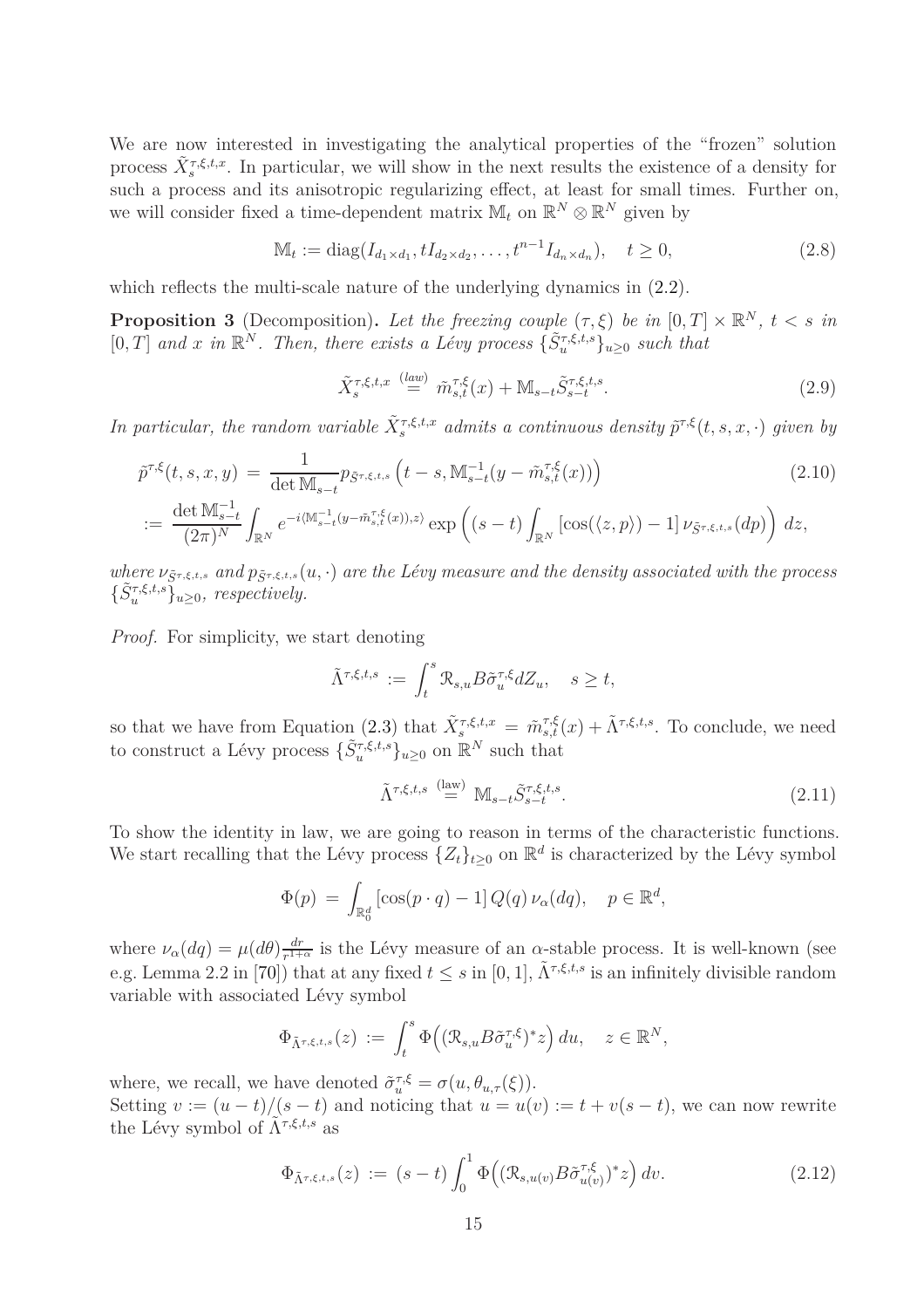From the analysis performed in [\[38\]](#page-64-8), Lemmas 5*.*1 and 5*.*2 (see also [\[25\]](#page-63-10) Proposition 3*.*7), we then know that we can decompose the first column of the resolvent  $\mathcal{R}_{s,u(v)}$  in the following way:

$$
\mathcal{R}_{s,u(v)}B = \mathbb{M}_{s-t}\widehat{\mathcal{R}}_vB,
$$

where  $\{\hat{\mathcal{R}}_v : v \in [0,T]\}$  are non-degenerate and bounded matrixes in  $\mathbb{R}^N \otimes \mathbb{R}^N$  and the multi-scale matrix  $\mathbb{M}_t$  is given in [\(2.8\)](#page-14-1). We can now rewrite the Lévy symbol of  $\tilde{\Lambda}^{\tau,\xi,t,s}$  as

$$
\Phi_{\tilde{\Lambda}^{\tau,\xi,t,s}}(z) = (s-t) \int_0^1 \Phi\big((\widehat{\mathcal{R}}_v B \widetilde{\sigma}_{u(v)}^{\tau,\xi})^* \mathbb{M}_{s-t} z\big) dv, \quad z \in \mathbb{R}^N.
$$

The above equality suggests us to define, for any fixed  $t \leq s$  in  $(0, 1]$ , the (unique in law) Lévy process  $\{\tilde{S}_{u}^{\tau,\xi,t,s}\}_{u\geq0}$  associated with the Lévy symbol

$$
\Phi_{\tilde{S}^{\tau,\xi,t,s}}(z) := \int_0^1 \Phi\left((\widehat{\mathcal{R}}_v B \tilde{\sigma}_{u(v)}^{\tau,\xi})^* z\right) dv \n= \int_0^1 \int_{\mathbb{R}^d} \left[\cos\left(\langle z, \widehat{\mathcal{R}}_v B \tilde{\sigma}_{u(v)}^{\tau,\xi} p \rangle\right) - 1\right] \nu(dp) dv.
$$
\n(2.13)

<span id="page-15-1"></span>Since we have that

<span id="page-15-0"></span>
$$
\mathbb{E}\left[e^{i\langle z,\tilde{\Lambda}^{\tau,\xi,t,s}\rangle}\right] = e^{\Phi_{\tilde{\Lambda}^{\tau,\xi,t,s}}(z)} = e^{(s-t)\Phi_{\tilde{S}^{\tau,\xi,t,s}}(\mathbb{M}_t z)} = \mathbb{E}\left[e^{i\langle z,\mathbb{M}_t\tilde{S}_{s-t}^{\tau,\xi,t,s}\rangle}\right],\tag{2.14}
$$

it follows immediately that Equation [\(2.11\)](#page-14-2) holds.

To show the existence of a density for  $\tilde{X}_s^{\tau,\xi,t,x}$ , we want to exploit the Fourier inversion formula in [\(2.14\)](#page-15-0). To do it, we firstly need to prove that  $\exp(\Phi_{\tilde{\Lambda}^{\tau,\xi,t,s}}(z))$  is integrable. From [\(2.13\)](#page-15-1), we notice that

$$
\Phi_{\tilde{S}^{\tau,\xi,t,s}}(z) = \int_0^1 \int_{\mathbb{R}^d} \left[ \cos \left( \langle z, \hat{\mathcal{R}}_v B \tilde{\sigma}_{u(v)}^{\tau,\xi} p \rangle \right) - 1 \right] \nu(dp) dv \n= \int_0^1 \int_{\mathbb{R}^d} \left[ \cos \left( \langle z, \hat{\mathcal{R}}_v B \tilde{\sigma}_{u(v)}^{\tau,\xi} p \rangle \right) - 1 \right] Q(p) \nu_\alpha(dp) dv,
$$

where in the last step we used hypothesis [**ND**]. Exploiting now that the quantities above are non-positive and  $Q(p) \ge c > 0$  for *p* in  $B(0, r_0)$ , we write that

$$
\Phi_{\tilde{S}^{\tau,\xi,t,s}}(z) \leq C \int_0^1 \int_{B(0,r_0)} \left[ \cos \left( \langle z, \hat{\mathcal{R}}_v B \tilde{\sigma}_{u(v)}^{\tau,\xi} p \rangle \right) - 1 \right] \nu_\alpha(dp) dv
$$
\n
$$
= C \Big\{ - \int_0^1 \left| (\hat{\mathcal{R}}_v B \tilde{\sigma}_{u(v)}^{\tau,\xi})^* z \right|^\alpha dv + \int_0^1 \int_{B^c(0,r_0)} \left[ 1 - \cos \left( \langle z, \hat{\mathcal{R}}_v B \tilde{\sigma}_{u(v)}^{\tau,\xi} p \rangle \right) \right] \nu_\alpha(dp) dv \Big\}
$$
\n
$$
\leq C \Big\{ - \int_0^1 \left| (\hat{\mathcal{R}}_v B \tilde{\sigma}_{u(v)}^{\tau,\xi})^* z \right|^\alpha dv + 1 \Big\}.
$$

To conclude, we recall that Lemma 5*.*4 in [\[38\]](#page-64-8) states that

$$
\int_0^1 \left| (\widehat{\mathcal{R}}_v B \widetilde{\sigma}_{u(v)}^{\tau,\xi})^* z \right|^\alpha dv \ge C|z|^\alpha,
$$

for some positive constant *C* independent from  $t, s, \tau, \xi$ . It then follows in particular that

<span id="page-15-2"></span>
$$
\Phi_{\tilde{S}^{\tau,\xi,t,s}}(z) \le C\left[1-|z|^{\alpha}\right], \quad z \in \mathbb{R}^N. \tag{2.15}
$$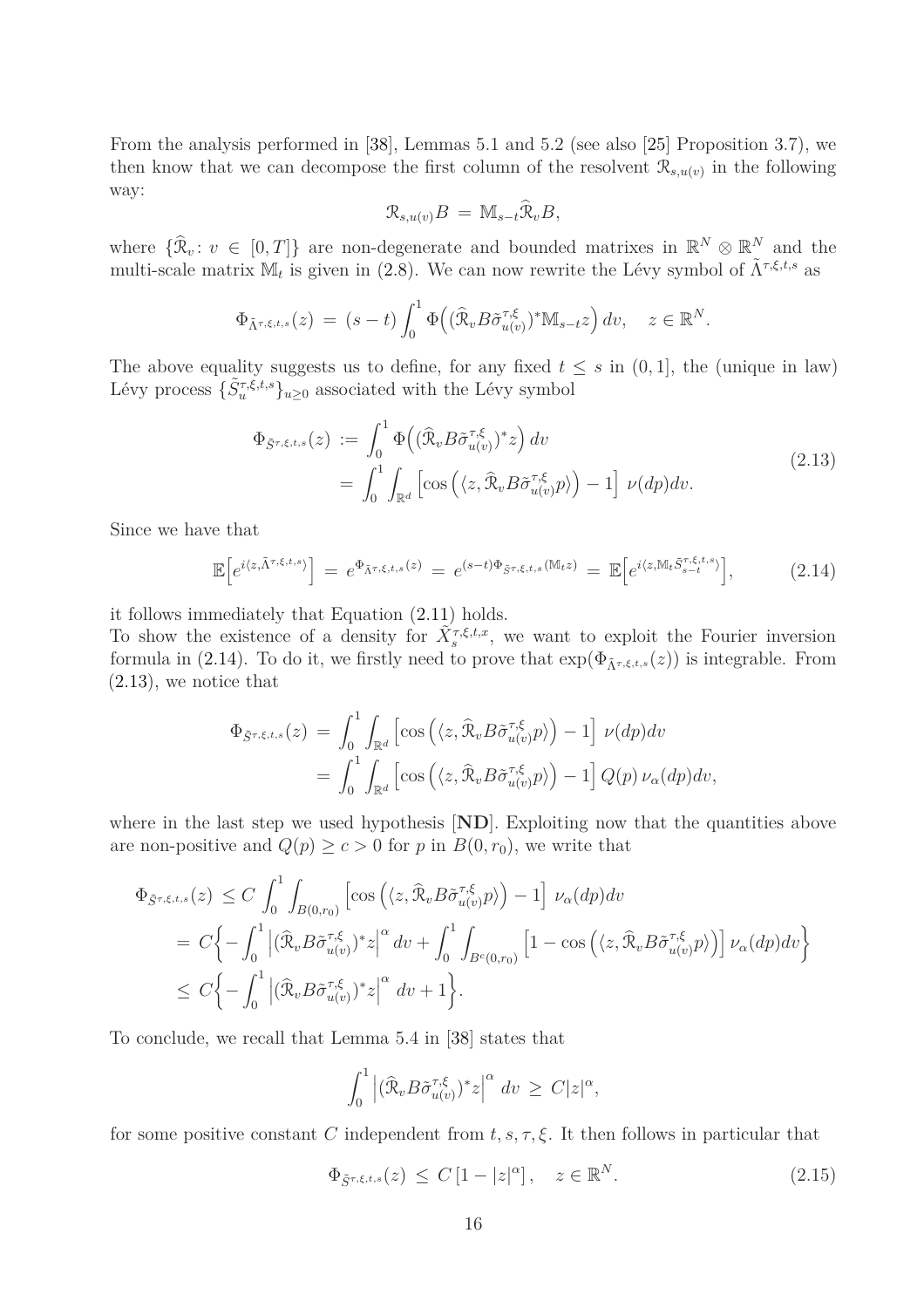Since  $\exp(\Phi_{\tilde{\Lambda}^{\tau,\xi,t,s}}(z))$  is integrable, it implies that there exists a density  $p_{\tilde{\Lambda}^{\tau,\xi,t,s}}(t,s,\cdot)$  of the random variable  $\tilde{\Lambda}^{\tau,\xi,t,s}$ . We can now apply the Fourier inversion formula in Equation [\(2.14\)](#page-15-0) showing that  $p_{\tilde{\Lambda}^{\tau,\xi,t,s}}(t,s,\cdot)$  is given by

<span id="page-16-2"></span>
$$
p_{\tilde{\Lambda}}^{\tau,\xi}(t,s,y) := \frac{1}{(2\pi)^N} \int_{\mathbb{R}^N} e^{-i\langle y,z\rangle} \exp\left((s-t)\Phi_{\tilde{S}^{\tau,\xi,t,s}}(z)\right) dz.
$$
 (2.16)

From Decomposition [\(2.9\)](#page-14-3) and Equation [\(2.16\)](#page-16-2), the representation for  $\tilde{p}^{\tau,\xi}(t,s,x,\cdot)$  follows immediately.  $\Box$ 

Once we have proven the existence of a density  $\tilde{p}^{\tau,\xi}(t,s,x,\cdot)$  for the "frozen" stochastic dynamics  $\tilde{X}_s^{\tau,\xi,t,x}$ , we move now on determining its associated smoothing effects. In particular, we show in the following proposition that the derivatives of the "frozen" density are controlled by another density at the price of an additional time singularity of the order corresponding to the intrinsic time scale of the considered component in the stable regime. Importantly, such a control holds uniformly in the freezing parameters  $(\tau, \xi)$ .

Let us introduce for simplicity the following time-dependent scale matrix:

<span id="page-16-4"></span>
$$
\mathbb{T}_t := t^{\frac{1}{\alpha}} \mathbb{M}_t, \quad t \ge 0. \tag{2.17}
$$

<span id="page-16-0"></span>**Proposition 4.** There exists a family  ${\overline{p}(u, \cdot): u \ge 0}$  of densities on  $\mathbb{R}^N$  and a positive *constant*  $C := C(N, \alpha)$  *such that* 

- *for any*  $u \geq 0$  *and any*  $z$  *in*  $\mathbb{R}^N$ ,  $\overline{p}(u, z) = u^{-N/\alpha} \overline{p}(1, u^{-1/\alpha}z)$ ; (stable scaling property)
- *for any*  $\gamma$  *in*  $[0, \alpha)$ *,*

<span id="page-16-3"></span>
$$
\int_{\mathbb{R}^N} \overline{p}(u, z) |z|^\gamma dz \leq C u^{\gamma/\alpha}, \quad u > 0; \tag{2.18}
$$

• *for any k in*  $[0,2]$ *, any i in*  $[1,n]$ *, any*  $t < s$  *in*  $[0,T]$  *and any*  $x, y$  *in*  $\mathbb{R}^N$ *,* 

<span id="page-16-1"></span>
$$
|D_{x_i}^k \tilde{p}^{\tau,\xi}(t,s,x,y)| \le C \frac{(s-t)^{-k\frac{1+\alpha(i-1)}{\alpha}}}{\det \mathbb{T}_{s-t}} \overline{p}\left(1, \mathbb{T}_{s-t}^{-1}(y-\tilde{m}_{s,t}^{\tau,\xi}(x))\right). \tag{2.19}
$$

where we denoted, coherently with the notations introduced before Theorem [1,](#page-10-0)  $D_{x_i} =$  $\left(D_{x_i^1}, \ldots, D_{x_i^{d_i}}\right)$ *.*

**Remark** (About the freezing parameters)**.** We carefully point out that since we will later on choose as parameters  $(\tau, \xi) = (s, y)$ , it is particularly important that we manage to obtain an upper bound by a density which is independent from those parameters, since they will be as well the integration variables (see Section [2.2](#page-19-0) below). This is precisely why we actually impose the specific semi-linear drift structure in SDE [\(1.3\)](#page-4-1) (cf. assumption **[H]**), as opposed to the more general one that can be handled in the Gaussian case [\[18\]](#page-63-9). This is a framework which naturally gives the independence of the large jumps of the *proxy* process  $\tilde{X}_{s}^{\tau,\xi,t,x}$  as used in [\(2.24\)](#page-17-0) below. The more general case for the first order dynamics considered in [\[18\]](#page-63-9) would actually lead to linearize around a matrix which would depend on the freezing parameters. For such models, we did not succeed in proving that the corresponding densities can be bounded independently of the parameters (see also the proof of Lemma [8](#page-45-0) below for a similar issue regarding the diffusion coefficient).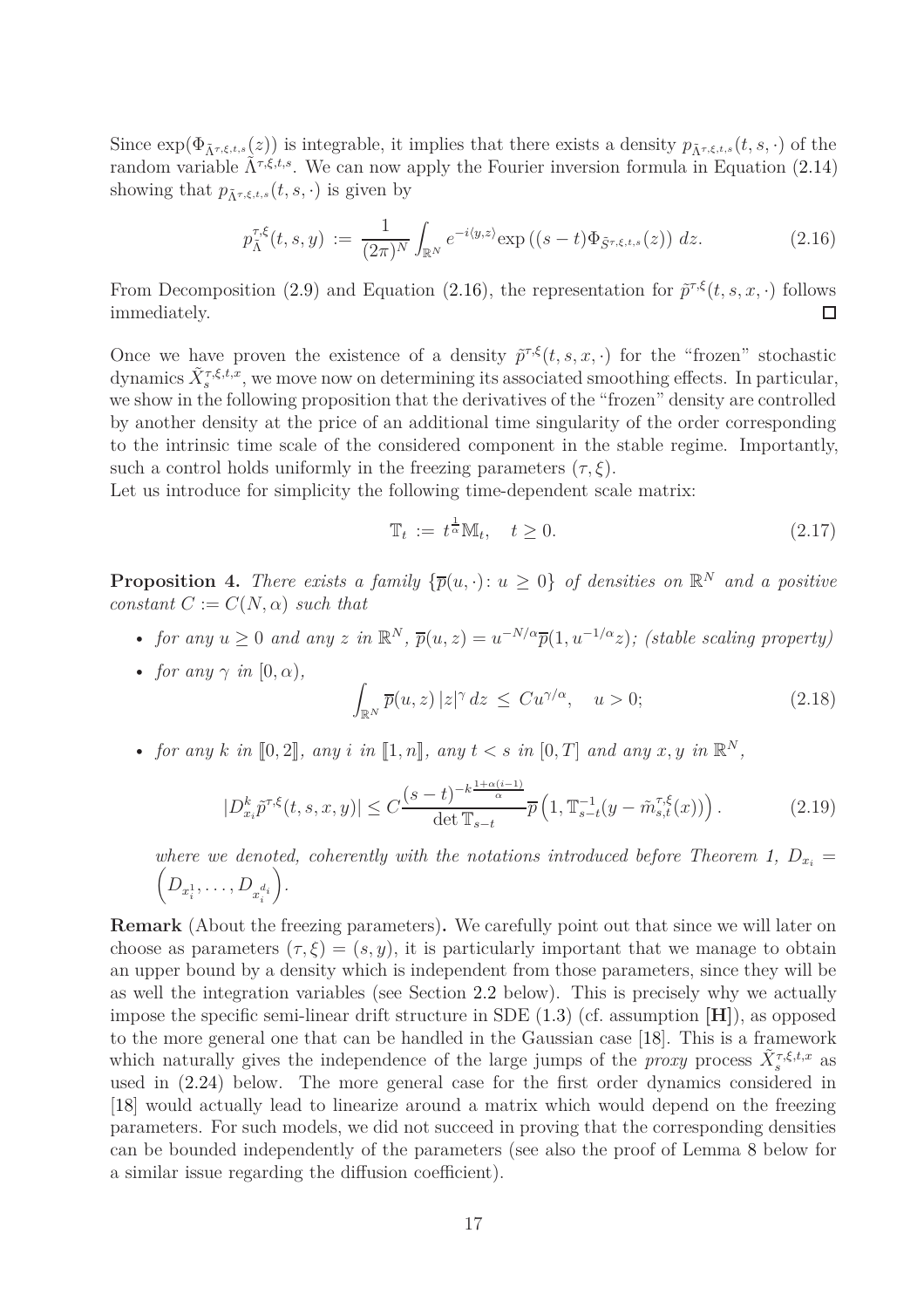*Proof.* Fixed the freezing parameters  $(\tau, \xi)$  in  $[0, T] \times \mathbb{R}^N$ , and the times  $t < s$  in  $[0, T]$ , we start applying the Itô-Lévy decomposition to the process  $\{\tilde{S}_u^{\tau,\xi,t,s}\}_{u\geq0}$  introduced in Proposition [3](#page-14-0) at the associated characteristic stable time, i.e. we choose to truncate at threshold *u* <sup>1</sup>*/α*. Thus, we can write

<span id="page-17-4"></span>
$$
\tilde{S}_u^{\tau,\xi,t,s} = \tilde{M}_u^{\tau,\xi,t,s} + \tilde{N}_u^{\tau,\xi,t,s}
$$
\n(2.20)

for some  $\tilde{M}_u^{\tau,\xi,t,s}$ ,  $\tilde{N}_u^{\tau,\xi,t,s}$  independent random variables corresponding to the small jumps part and the large jumps part, respectively. Namely, we denote for any  $v > 0$ ,

<span id="page-17-5"></span>
$$
\tilde{N}_v^{\tau,\xi,t,s} := \int_0^v \int_{|z| > u^{1/\alpha}} z P_{\tilde{S}^{\tau,\xi,t,s}}(dr,dz) \text{ and } \tilde{M}_v^{\tau,\xi,t,s} := \tilde{S}_v^{\tau,\xi,t,s} - \tilde{N}_v^{\tau,\xi,t,s}, \tag{2.21}
$$

where  $P_{\tilde{S}^{\tau,\xi,t,s}}(dr,dz)$  is the Poisson random measure associated with the process  $\tilde{S}^{\tau,\xi,t,s}$ . It can be shown, similarly to Proposition [3,](#page-14-0) that the process  $\{\tilde{M}_u^{\tau,\xi,t,s}\}_{u\geq 0}$  admits a density  $p_{\tilde{M}\tau,\xi,t,s}(u,\cdot)$ . Indeed, it is well-known that the small jump part leads to a density which is in the Schwartz class  $\mathcal{S}(\mathbb{R}^N)$  (see Lemma [7](#page-43-0) below). We can then rewrite the density  $p_{\tilde{S}^{\tau,\xi,t,s}}$ of  $\tilde{S}^{\tau,\xi,t,s}$  in the following way:

<span id="page-17-1"></span>
$$
p_{\tilde{S}^{\tau,\xi,t,s}}(u,z) = \int_{\mathbb{R}^N} p_{\tilde{M}^{\tau,\xi,t,s}}(u,z-y) P_{\tilde{N}_u^{\tau,\xi,t,s}}(dy)
$$
(2.22)

where  $P_{\tilde{N}_u^{\tau,\xi,t,s}}$  is the law of  $\tilde{N}_u^{\tau,\xi,t,s}$ .

We need now to control the modulus of the density  $p_{\tilde{S}^{\tau,\xi,t,s}}$  with another density, independently from the parameters  $\tau$ ,  $\xi$ . From Lemma [7](#page-43-0) in the Appendix (see also Lemma B.2 in [\[38\]](#page-64-8)) with  $m = N + 1$ , we know that there exists a positive constant *C*, independent from *τ, ξ* such that

<span id="page-17-2"></span>
$$
\left| D_z^k p_{\tilde{M}^{\tau,\xi,t,s}}(u,z) \right| \leq C u^{-(N+k)/\alpha} \left( \frac{u^{1/\alpha}}{u^{1/\alpha} + |z|} \right)^{N+2} =: C u^{-k/\alpha} p_{\overline{M}}(u,z), \tag{2.23}
$$

for any *k* in  $[0, 2]$ , any  $u > 0$ , and any *z* in  $\mathbb{R}^N$ .

Moreover, denoting by  $\overline{M}_u$  the random variable with density  $p_{\overline{M}}(u, \cdot)$  that is independent from  $\tilde{N}_u^{\tau,\xi,t,s}$ , we can easily check that  $p_{\overline{M}}(u,z) = u^{-N/\alpha} p_{\overline{M}}(1, u^{-1/\alpha}z)$  and thus, that  $\overline{M}$  is *α*-selfsimilar:

$$
\overline{M}_u \stackrel{\text{law}}{=} u^{1/\alpha} \overline{M}_1.
$$

On the other hand, Lemma [8](#page-45-0) in the Appendix (see also Lemma A.2 in [\[33\]](#page-64-16)) ensures the existence of a family  $\{\overline{P}_u\}_{u\geq 0}$  of probability measures such that

<span id="page-17-0"></span>
$$
P_{\tilde{N}_u^{\tau,\xi,t,s}}(\mathcal{A}) \leq C\overline{P}_u(\mathcal{A}), \quad \mathcal{A} \in \mathcal{B}(\mathbb{R}^N), \tag{2.24}
$$

for some positive constant *C* independent from the parameters  $\tau$ ,  $\xi$ ,  $t$ ,  $s$ .

For any fixed  $u \geq 0$ , let us now denote by  $\overline{N}_u$  the random variable with law  $\overline{P}_u$  that is independent from  $\overline{M}_u$ . Thanks to the representation of the measure  $\overline{P}_u$  in [\(A.7\)](#page-47-0), it is then immediate to check that

$$
\overline{N}_u \stackrel{\text{(law)}}{=} u^{1/\alpha} \overline{N}_1.
$$

We can finally define the family  ${\{\overline{p}(u, \cdot)\}}_{u>0}$  of densities as

<span id="page-17-3"></span>
$$
\overline{p}(u,z) := \int_{\mathbb{R}^N} p_{\overline{M}}(u,z-w) \overline{P}_u(dw), \qquad (2.25)
$$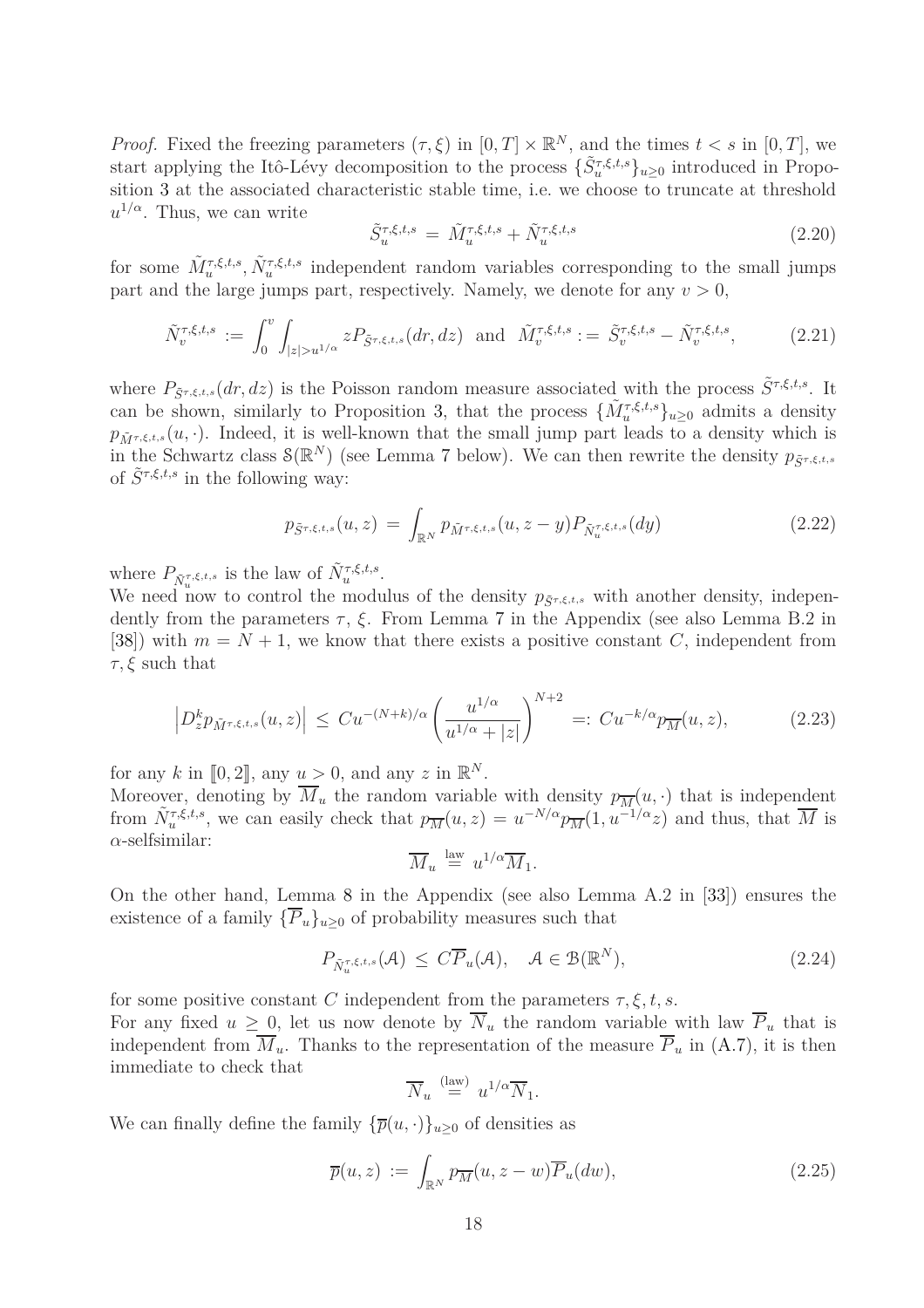which corresponds to the density of the following random variable:

$$
\overline{S}_u \, := \, \overline{M}_u + \overline{N}_u
$$

for any fixed  $u \geq 0$ . Using Fourier transform and the already proven  $\alpha$ -selfsimilarity of  $\overline{M}$ and  $\overline{N}$ , we now show that

$$
\overline{S}_u \stackrel{\text{(law)}}{=} u^{1/\alpha} \overline{S}_1,
$$

or equivalently, that

$$
\overline{p}(u,z) = u^{-N/\alpha} \overline{p}(1, u^{-1/\alpha} z)
$$

for any  $u \geq 0$  and any  $z$  in  $\mathbb{R}^N$ . Moreover,

$$
\mathbb{E}[|\overline{S}_u|^\gamma] = \mathbb{E}[|\overline{M}_u + \overline{N}_u|^\gamma] = C u^{\gamma/\alpha} \Big( \mathbb{E}[|\overline{M}_1|^\gamma] + \mathbb{E}[|\overline{N}_1|^\gamma] \Big) \leq C u^{\gamma/\alpha},
$$

for any  $\gamma < \alpha$ . In particular, Equation [\(2.18\)](#page-16-3) holds. We emphasize that the integrability constraints precisely come from the Poisson measure  $\overline{P}_u$  which behaves as the one associated with the large jumps of an  $\alpha$ -stable density.

Equation [\(2.19\)](#page-16-1) now follows easily from the previous arguments. From Equation [\(2.22\)](#page-17-1), we start noticing that Controls  $(2.23)$ ,  $(2.24)$  and  $(2.25)$  imply that for any k in  $[0, 2]$ ,

$$
\left| D_z^k p_{\tilde{S}^{\tau,\xi,t,s}}(u,z) \right| \leq C t^{-k/\alpha} \overline{p}(u,z), \quad u \geq 0, \, z \in \mathbb{R}^N,
$$

for some constant  $C > 0$ , independent from the parameters  $\tau, \xi, t, s$ . Recalling the decomposition in  $(2.9)$ , Equation  $(2.19)$  for  $k = 0$  already follows. To show instead the case  $k = 1$ , we can write that

$$
\begin{split}\n\left| D_{x_i} \tilde{p}^{\tau,\xi}(t,s,x,y) \right| &= \left| \frac{1}{\det(\mathbb{M}_{s-t})} D_{x_i} \left[ p_{\tilde{S}^{\tau,\xi,t,s}} \left( s-t, \mathbb{M}_{s-t}^{-1} (y - \tilde{m}_{s,t}^{\tau,\xi}(x)) \right) \right] \right| \\
&= \left| \frac{1}{\det(\mathbb{M}_{s-t})} \langle D_{z} p_{\tilde{S}^{\tau,\xi,t,s}} \left( s-t, \cdot \right) (\mathbb{M}_{s-t}^{-1} (y - \tilde{m}_{s,t}^{\tau,\xi}(x))), D_{x_i} \mathbb{M}_{s-t}^{-1} \tilde{m}_{s,t}^{\tau,\xi}(x) \rangle \right| \\
&= \frac{(s-t)^{-1/\alpha}}{\det(\mathbb{T}_{s-t})} \overline{p} \left( 1, \mathbb{T}_{s-t}^{-1} (y - \tilde{m}_{s,t}^{\tau,\xi}(x)) \right) \left| D_{x_i} \mathbb{M}_{s-t}^{-1} \tilde{m}_{s,t}^{\tau,\xi}(x) \right|, \n\end{split}
$$

where in the last step we exploited the  $\alpha$ -scaling property of  $\bar{p}$ . From Equation [\(2.7\)](#page-13-5), we now notice that the function  $x \to \tilde{m}_{s,t}^{\tau,\xi}(x)$  is affine, so that

$$
\left| D_{x_i} \mathbb{M}_{s-t}^{-1} \tilde{m}_{s,t}^{\tau,\xi}(x) \right| \leq C(s-t)^{-(i-1)}.
$$

Hence, it follows that

$$
|D_{x_i}\tilde{p}^{\tau,\xi}(t,s,x,y)| \leq C \frac{(s-t)^{-\frac{1+\alpha(i-1)}{\alpha}}}{\det(\mathbb{T}_{s-t})} \overline{p}\left(1,\mathbb{T}_{s-t}^{-1}(y-\tilde{m}_{s,t}^{\tau,\xi}(x))\right).
$$

The other case  $(k = 2)$  can be derived in an analogous way.

We conclude this section with a useful control on the powers of the density  $\overline{p}(u, z)$ .

<span id="page-18-0"></span>**Corollary 4.** Let  $q \geq 1$ . Then, there exists a positive constant  $C := C(q)$  such that

$$
[\overline{p}(u,z)]^q \le u^{(1-q)\frac{N}{\alpha}} C\overline{p}(u,z), \quad (u,z) \in (0,T] \times \mathbb{R}^N. \tag{2.26}
$$

 $\Box$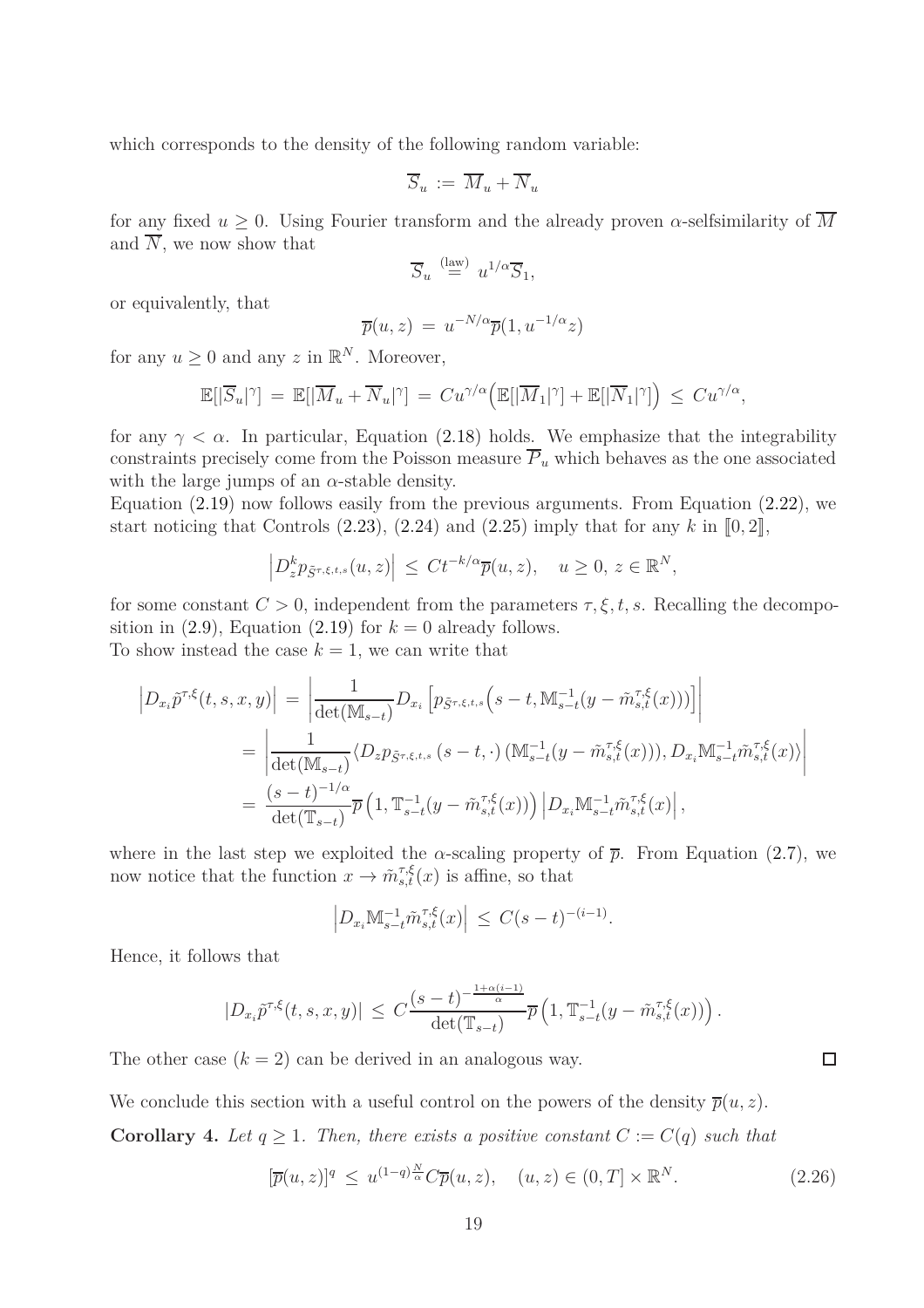*Proof.* We start noticing that we can assume without loss of generality that  $u = 1$ , thanks to the scaling property of  $\bar{p}(u, z)$  in Proposition [4.](#page-16-0) Moreover, we know that there exists a constant *K* such that  $\overline{p}(1, z) \leq 1$  for any *z* in  $B<sup>c</sup>(0, K)$ , since  $\overline{p}(1, \cdot)$  is a density. It then clearly follows that

$$
[\overline{p}(1,z)]^q \le \overline{p}(1,z), \quad z \in B^c(0,K).
$$

On the other hand, we recall that  $\overline{p}(1, \cdot)$  is continuous. For any *z* in  $B(0, K)$ , it then holds that

$$
[\overline{p}(1, z)]^q = \overline{p}(1, z)[\overline{p}(1, z)]^{q-1} \leq C\overline{p}(1, z),
$$

<span id="page-19-0"></span>where *C* is the maximum of  $[\overline{p}(1, \cdot)]^q$  on  $B(0, K)$ .

#### **2.2 Regularity of Density along the Terminal Condition**

We briefly explain here how we want to prove the well-posedness of the martingale formulation associated with  $\partial_s + L_s$  at some starting point  $(t, x)$ . We will mainly focus on the problem of uniqueness since the existence of a solution can be easily handled from already known results. Indeed, we recall that under the assumptions we consider, the main part of the operator  $L_s$  is of order  $\alpha > 1$  while the perturbation is sub-linear. Thus, the existence of a solution can be obtained, for example, from Theorem 2*.*2 in [\[71\]](#page-66-11).

In particular, uniqueness for the martingale problem will follow once the Krylov-like estimates [\(2.4\)](#page-13-2) have been shown.

Starting from a solution  $\{X_s^{t,x}\}_{s\in[0,T]}$  of the martingale problem with starting point  $(t, x)$ , the idea is to exploit the properties of the frozen dynamics  $\{\tilde{X}_{s}^{\tau,\xi,t,x}\}_{s\in[0,T]}$  in [\(2.3\)](#page-13-4). For this reason, let us denote by  $\tilde{L}_s^{\tau,\xi}$  its infinitesimal generator and define for f in  $C_c^{1,2}([0,T)\times\mathbb{R}^N)$ the associated Green kernel:

$$
\tilde{G}^{\tau,\xi}(t,x) = \int_t^T ds \int_{\mathbb{R}^N} \tilde{p}^{\tau,\xi}(t,s,x,y) f(s,y) dy.
$$

Standard results now give that

<span id="page-19-1"></span>
$$
\left(\partial_t + \tilde{L}_t^{\tau,\xi}\right)\tilde{G}^{\tau,\xi}f(t,x) = -f(t,x), \quad (t,x) \in [0,T) \times \mathbb{R}^N,
$$
\n(2.27)

for any (fixed) freezing parameters  $(\tau, \xi)$ .

The first step of our method then consists in applying the Itô formula on the function  $\tilde{G}^{\tau,\xi}f$ , which is indeed smooth enough, and the solution process  $\{X_s^{t,x}\}_{s\in[0,T]}\$ :

$$
\tilde{G}^{\tau,\xi}f(t,x) + \mathbb{E}\left[\int_t^T (\partial_s + L_s)\tilde{G}^{\tau,\xi}f(s,X_s^{t,x})\,ds\right] = 0.
$$

Exploiting [\(2.27\)](#page-19-1), we can then write

$$
\tilde{G}^{\tau,\xi}f(t,x) - \mathbb{E}\bigg[\int_t^T f(s,X_s^{t,x})\,ds\bigg] + \mathbb{E}\bigg[\int_t^T \Big(L_s - \tilde{L}_s^{\tau,\xi}\Big)\tilde{G}^{\tau,\xi}f(s,X_s^{t,x})\,ds\bigg] = 0
$$

or, equivalently,

$$
\mathbb{E}\Big[\int_t^T f(s,X_s^{t,x})\,ds\Big] = \tilde{G}^{\tau,\xi}f(t,x) + \mathbb{E}\Big[\int_t^T \Big(L_s - \tilde{L}_s^{\tau,\xi}\Big)\tilde{G}^{\tau,\xi}f(s,X_s^{t,x})\,ds\Big].
$$

 $\Box$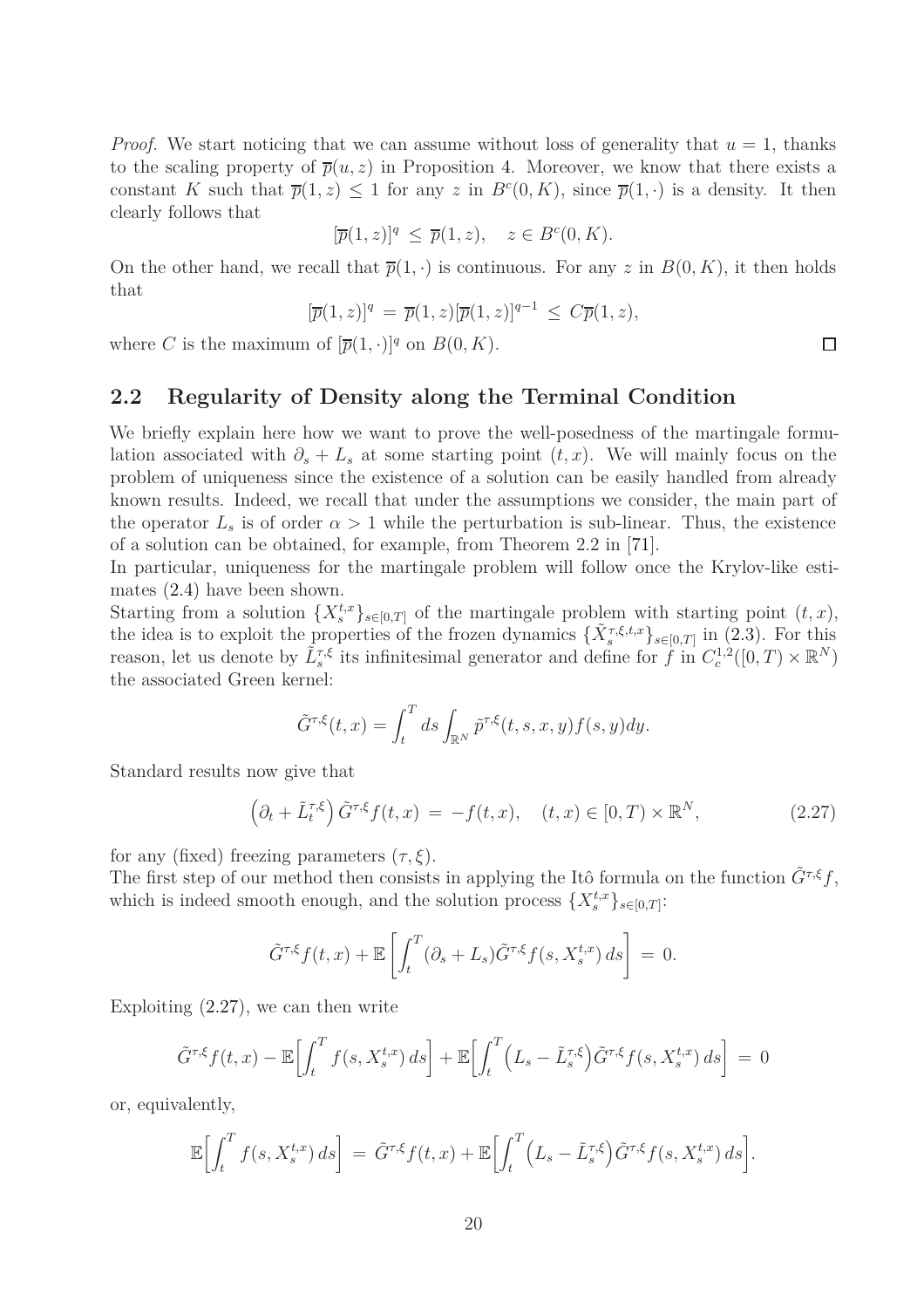While an estimate of the frozen Green kernel  $\tilde{G}^{\tau,\xi}f$  can be obtained from Proposition [4,](#page-16-0) the main difficulty of our approach will be to control, uniformly in  $(t, x)$ , the following quantity:

$$
\int_t^T \int_{\mathbb{R}^N} \left( L_s - \tilde{L}_s^{\tau,\xi} \right) \tilde{G}^{\tau,\xi} f(s,x) \, ds.
$$

Focusing for example only on the component associated with the deterministic drift *F*, i.e.

$$
\int_t^T \int_{\mathbb{R}^N} \langle F(t,x) - F(t,\theta_{t,\tau}(\xi)), D_x \tilde{p}^{\tau,\xi}(t,s,x,y) \rangle f(s,y) \, dyds,
$$

it is clear that we need some kind of compatibility between the arguments of the drift *F* and those of the frozen density  $\tilde{p}^{\tau,\xi}(t,s,x,\cdot)$ , in order to exploit the associated smoothing effect (Proposition [4\)](#page-16-0). Namely, we need to compare the quantities  $(x - \theta_{t,\tau}(\xi))$  and  $(y - \tilde{m}_{s,t}^{\tau,\xi}(x))$ . Noticing that for  $\tau = s$  and  $\xi = y$ ,  $(y - \tilde{m}_{s,t}^{\tau,\xi}(x)) = \theta_{t,s}(y) - x$ , it follows from Proposition [4](#page-16-0) that this choice of freezing parameters gives the natural compatibility between the difference of the generators and the upper-bounds of the derivatives of the corresponding proxy.

The above reasoning requires however a more thorough analysis on the "density"  $\tilde{p}^{s,y}(t, s, x, \cdot)$ frozen along the terminal condition  $(\tau, \xi)$ . Indeed, the freezing parameter *y* appears also as the integration variable. In other words, with this approach, the freezing parameter cannot be fixed once for all. The present section is precisely dedicated to the handling of such a choice. This will lead us to introduce a *pseudo* Green kernel, see [\(2.41\)](#page-25-0) below, from which will then derive uniqueness to the martingale problem following the Stroock and Varadhan approach (see Chapter 7 in [\[72\]](#page-66-0)), through appropriate inversion in  $L_t^q - L_x^p$  spaces, proving that the remainder has a small corresponding norm.

We start with a lemma showing the existence of at least one version of the flow  $\theta_{t,s}(y)$  which is measurable in *s* and *y*. This result will be fundamental to make licit any integration of this flow along the terminal condition *y*.

<span id="page-20-0"></span>**Lemma 2.** *There exists a measurable mapping*  $\theta$ :  $[0,T]^2 \times \mathbb{R}^N \to \mathbb{R}^N$  *such that* 

<span id="page-20-1"></span>
$$
\theta(t,s,z) := \theta_{t,s}(z) = z + \int_t^s \left[ A_u \theta_{u,s}(z) + F(u, \theta_{u,s}(z)) \right] du.
$$
 (2.28)

*Proof.* The result can be obtained from [\[80\]](#page-66-12) and a standard compactness argument.  $\Box$ 

From this point further, we assume without loss of generality to have chosen such a measurable version  $\theta_{t,s}(x)$  of the reference flow.

The next Lemma [3](#page-21-0) (Approximate Lipschitz condition of the flows) will be a key technical tool for our method. Roughly speaking, it says that a kind of equivalence between the rescaled forward and backward flows appears even in our framework (where the drift *F* is not regular enough), up to an additional constant contribution, for any two measurable flows satisfying Equation [\(2.1\)](#page-12-0). We only remark that similar results has been thoroughly exploited in [\[25,](#page-63-10) [61,](#page-65-14) [62\]](#page-65-15) when considering Lipschitz drifts or [\[18\]](#page-63-9) in the degenerate diffusive setting with Hölder coefficients.

This *approximated* Lipschitz property will be fundamental later on in the proof of Lemma [4](#page-27-0) (Dirac Convergence of frozen density) below. It will be proved in Appendix *A.*1, adapting the lines of [\[18\]](#page-63-9).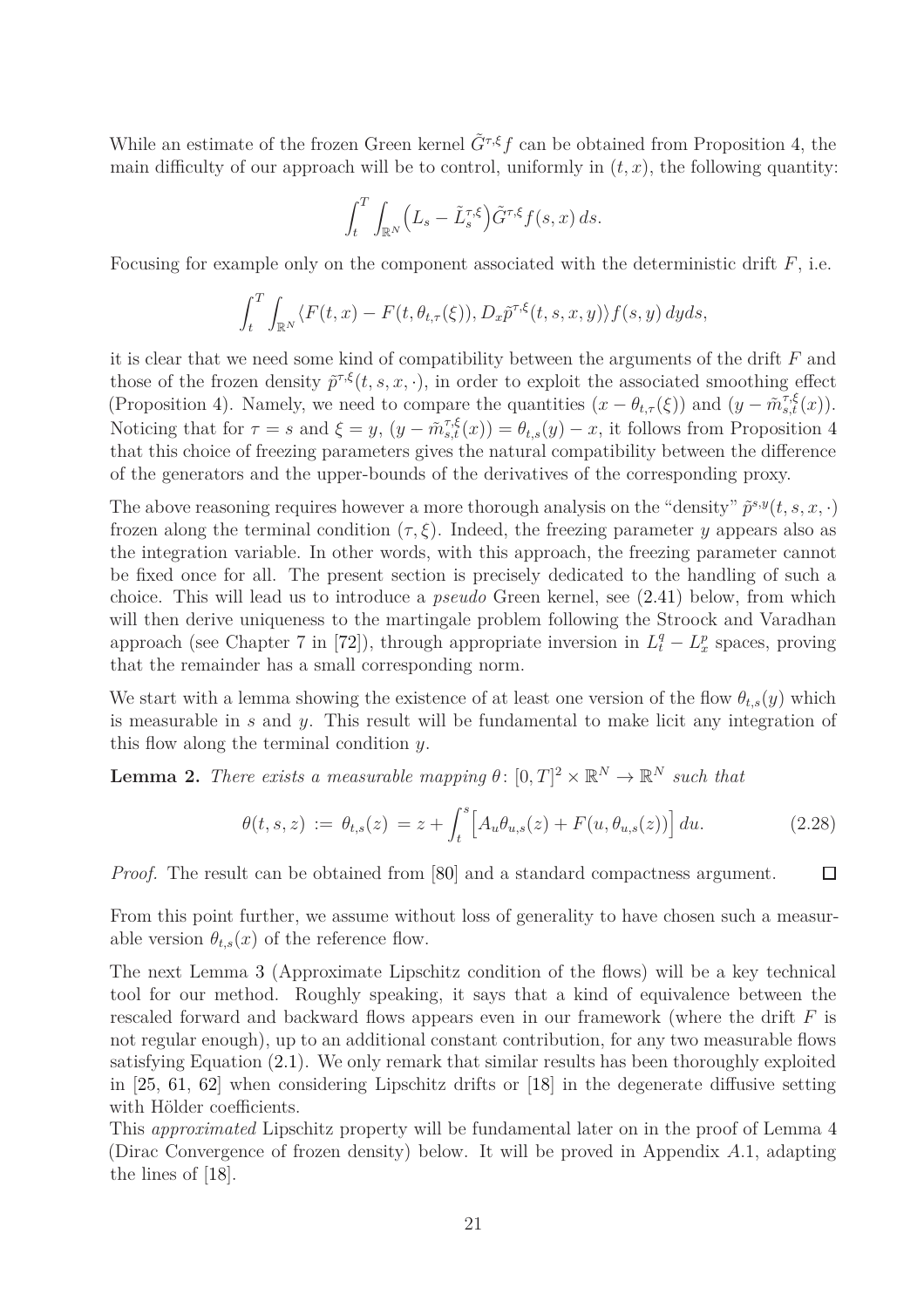<span id="page-21-0"></span>**Lemma 3.** Let  $\theta: [0,T]^2 \times \mathbb{R}^N \to \mathbb{R}^N$ ,  $\check{\theta}: [0,T]^2 \times \mathbb{R}^N \to \mathbb{R}^N$  be two measurable flows *satisfying Equation* [\(2.28\)](#page-20-1). Then, there exist two positive constants  $(C, C') := (C, C')(T)$ *such that for any*  $t < s$  *in*  $[0, T]$  *and any*  $x, y$  *in*  $\mathbb{R}^N$ *,* 

<span id="page-21-1"></span>
$$
C^{-1}|\mathbb{T}_{s-t}^{-1}(\check{\theta}_{s,t}(x)-y)|-C' \leq |\mathbb{T}_{s-t}^{-1}(x-\theta_{t,s}(y))| \leq C\left[|\mathbb{T}_{s-t}^{-1}(\check{\theta}_{s,t}(x)-y)|+1\right].
$$
 (2.29)

From the above lemma, we also derive the following important estimate for the rescaled difference between the forward flow  $\theta_{s,t}(x)$  and the linearized forward dynamics  $\tilde{m}_{s,t}^{s,y}(x)$  (defined in [\(2.4\)](#page-13-2)) where the linearization is considered along any backward flow.

<span id="page-21-4"></span>**Corollary 5.** Let  $\theta$ :  $[0,T]^2 \times \mathbb{R}^N \to \mathbb{R}^N$  be a measurable flow satisfying Equation [\(2.28\)](#page-20-1). *Then, there exist a positive constant*  $C := C(T)$  *and*  $\zeta$  *in* (0*,* 1) *such that for any*  $t < s$  *in*  $[0, T]$  *and any*  $x, y$  *in*  $\mathbb{R}^N$ *,* 

<span id="page-21-2"></span>
$$
|\mathbb{T}_{s-t}^{-1}(\theta_{s,t}(x) - \tilde{m}_{s,t}^{s,y}(x))| \le C(s-t)^{\frac{1}{\alpha}\wedge\zeta} \left(1 + |\mathbb{T}_{s-t}^{-1}(\theta_{s,t}(x) - y)|\right). \tag{2.30}
$$

<span id="page-21-3"></span>*Proof.* We start exploiting the differential dynamics given in Equation  $(2.7)$  to write that

$$
\mathbb{T}_{s-t}^{-1} \left( \theta_{s,t}(x) - \tilde{m}_{s,t}^{s,y}(x) \right) = \mathbb{T}_{s-t}^{-1} \int_{t}^{s} \left\{ \left[ F(u, \theta_{u,t}(x)) - F(u, \theta_{u,s}(y)) \right] + \left[ A_u(\theta_{u,t}(x) - \tilde{m}_{u,t}^{s,y}(x)) \right] \right\} du
$$
\n
$$
:= \left( \mathcal{I}_{s,t}^1 + \mathcal{I}_{s,t}^2 \right) (x, y).
$$
\n(2.31)

We start dealing with  $J_{s,t}^1(x, y)$ . The key idea is to use the sub-linearity of *F* and the appropriate Hölder exponents. Namely, using the Young inequality, we derive that

$$
\begin{split} |\mathcal{I}_{s,t}^{1}(x,y)| &\leq C \sum_{i=1}^{n} (s-t)^{-\frac{1+\alpha(i-1)}{\alpha}} \sum_{j=i}^{n} \int_{t}^{s} |(\theta_{u,t}(x)-\theta_{u,s}(y))_{j}|^{\beta^{j}} du \\ &\leq C \bigg\{ (s-t)^{-\frac{1}{\alpha}} \int_{t}^{s} \left[ |\theta_{u,t}(x)-\theta_{u,s}(y)|+1 \right] du \\ &+ \sum_{i=2}^{n} (s-t)^{-\frac{1+\alpha(i-1)}{\alpha}} \sum_{j=i}^{n} \int_{t}^{s} \left[ (s-t)^{-\gamma^{j}} |((\theta_{u,t}(x)-\theta_{u,s}(y))_{j})| + (s-t)^{\gamma^{j}} \frac{\beta^{j}}{1-\beta^{j}} \right] du \bigg\}, \end{split}
$$

for some parameters  $\gamma^j > 0$  to be specified below. Denoting now for simplicity,

$$
\Gamma_j \, := \, -\frac{1+\alpha(i-1)}{\alpha} + \gamma^j \frac{\beta^j}{1-\beta^j},
$$

we get that

$$
\begin{split} |\mathbb{J}_{s,t}^{1}(x,y)| &\leq C\bigg\{(s-t)^{\frac{\alpha-1}{\alpha}}+\int_{t}^{s}|\mathbb{T}_{s-t}^{-1}(\theta_{u,t}(x)-\theta_{u,s}(y))|\,du \\ &+\sum_{i=2}^{n}\sum_{j=i}^{n}\int_{t}^{s}\Big[(s-t)^{-i+j-\gamma^{j}}\Big(\frac{|((\theta_{u,t}(x)-\theta_{u,s}(y))_{j})|}{(s-t)^{\frac{1+\alpha(j-1)}{\alpha}}}\Big)+(s-t)^{-\Gamma_{j}}\Big]\,du\bigg\} \\ &\leq C\bigg\{(s-t)^{\frac{\alpha-1}{\alpha}}+\int_{t}^{s}|\mathbb{T}_{(s)}^{-1}(s-t)^{-1}(\theta_{u,t}(x)-\theta_{u,s}(y))|\,du \\ &+\sum_{i=2}^{n}\sum_{j=i}^{n}\int_{t}^{s}\Big[(s-t)^{-i+j-\gamma^{j}}|\mathbb{T}_{s-t}^{-1}(\theta_{u,t}(x)-\theta_{u,s}(y))|+(s-t)^{\Gamma_{j}}\Big]\,du\bigg\}. \end{split}
$$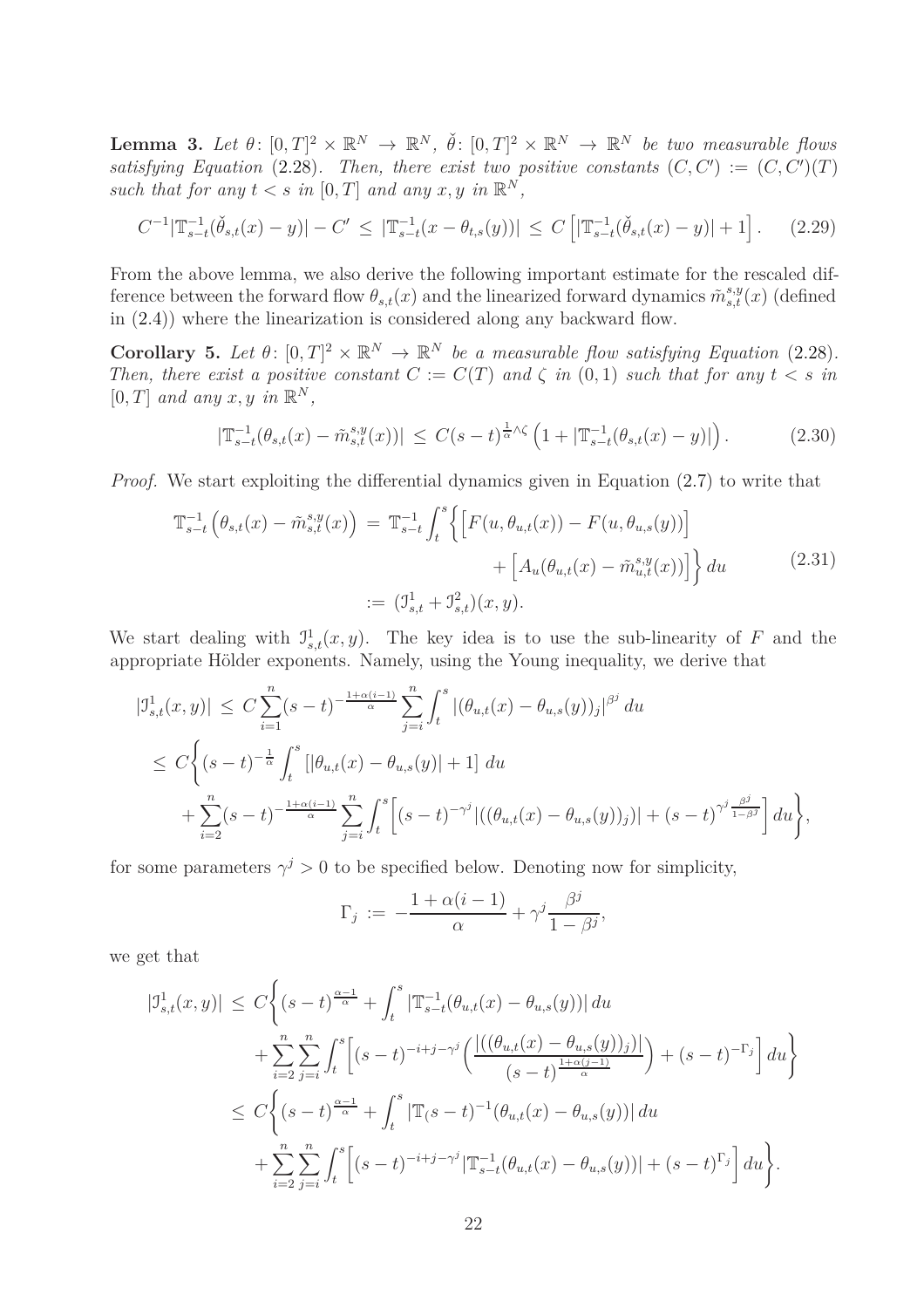We now use Lemma [3](#page-21-0) (Approximate Lipschitz condition of the flows) to derive that

$$
|\mathbb{T}_{s-t}^{-1}(\theta_{u,t}(x)-\theta_{u,s}(y))| \leq C(|\mathbb{T}_{s-t}^{-1}(\theta_{s,t}(x)-y)|+1).
$$

We emphasize here that in our current framework we should *a priori* write  $\theta_{s,u}(\theta_{u,t}(x))$ in the above equation since we do not have the flow property. Anyhow, since Lemma [3](#page-21-0) (Approximate Lipschitz condition of the flows) is valid for any flow starting from  $\theta_{u,t}(x)$  at time *u* associated with the ODE (see Equation  $(2.29)$ ) we can proceed along the previous one, i.e.  $(\theta_{v,t}(x))_{v \in [u,s]}$ . The previous reasoning yields that

<span id="page-22-0"></span>
$$
|\mathcal{I}_{s,t}^{1}(x,y)| \leq C \Biggl\{ (s-t)^{\frac{\alpha-1}{\alpha}} + (s-t) \Biggl[ |\mathbb{T}_{s-t}^{-1}(\theta_{s,t}(x)-y)| + 1 \Biggr] \times \Biggl[ 1 + \sum_{i=2}^{n} \sum_{j=i}^{n} \Bigl( (s-t)^{-i+j-\gamma^{j}} + (s-t)^{-\frac{1+\alpha(i-1)}{\alpha}+\gamma^{j} \frac{\beta^{j}}{1-\beta^{j}}} \Bigr) \Biggr] \Biggr\}.
$$
 (2.32)

We now choose for  $j$  in  $\llbracket i, n \rrbracket$ ,

$$
-i + j - \gamma^{j} = -\frac{1 + \alpha(i - 1)}{\alpha} + \gamma^{j} \frac{\beta^{j}}{1 - \beta^{j}} \Leftrightarrow \gamma^{j} = \left(j - \frac{\alpha - 1}{\alpha}\right) \left(1 - \beta^{j}\right),
$$

to balance the two previous contributions associated with the indexes *i, j*.

To obtain a global smoothing effect with respect to  $s - t$  in [\(2.32\)](#page-22-0) we need to impose:

<span id="page-22-2"></span>
$$
-i + j - \gamma^j > -1 \Leftrightarrow \beta^j > \frac{1 + \alpha(i - 2)}{1 + \alpha(j - 1)}, \quad \forall i \le j.
$$
 (2.33)

Hence, under our assumptions, we have that there exists  $\zeta$  in  $(0, 1)$  depending on  $\beta^j$  for any  $j \in \llbracket i, n \rrbracket$  such that

<span id="page-22-1"></span>
$$
|\mathcal{I}_{s,t}^{1}(x,y)| \leq C(s-t)^{\zeta} \left[1 + |\mathbb{T}_{s-t}^{-1}(\theta_{s,t}(x)-y)|\right].
$$
 (2.34)

Recalling from the structure of *A* that

$$
|\mathbb{T}_{s-t}^{-1}A_u \mathbb{T}_{s-t}| \leq C(s-t)^{-1},
$$

Control [\(2.30\)](#page-21-2) now follows from [\(2.31\)](#page-21-3), [\(2.34\)](#page-22-1) and the Grönwall lemma.

Thanks to the Approximate Lipschitz property of the flow presented in Lemma [3](#page-21-0) above and Corollary [5,](#page-21-4) we can now adapt the controls on the derivatives of the frozen density (Proposition [4\)](#page-16-0) to the "density"  $\tilde{p}^{s,y}(t,s,x,y)$ . Indeed, we recall again that the function  $\tilde{p}^{s,y}(t,s,x,y)$  is not a proper density in *y* since the integration variable *y* stands also as freezing parameter. This is one of the main difficulties of the approach.

The following result is the key to our analysis since it precisely quantifies the smoothing effect in time of the proxy we chose.

<span id="page-22-4"></span>**Corollary 6.** *There exists a positive constant*  $C := C(N, \alpha)$  *such that for any*  $\gamma$  *in*  $[0, \alpha)$ *, any*  $t < s$  *in*  $[0, T]$  *and any*  $x, y$  *in*  $\mathbb{R}^N$ *,* 

<span id="page-22-3"></span>
$$
\int_{\mathbb{R}^N} \frac{|\mathbb{T}_{s-t}^{-1}(\theta_{t,s}(y) - x)|^{\gamma}}{\det \mathbb{T}_{s-t}} \overline{p}(1, \mathbb{T}_{s-t}^{-1}(\theta_{t,s}(y) - x)) dy \le C.
$$
 (2.35)

 $\Box$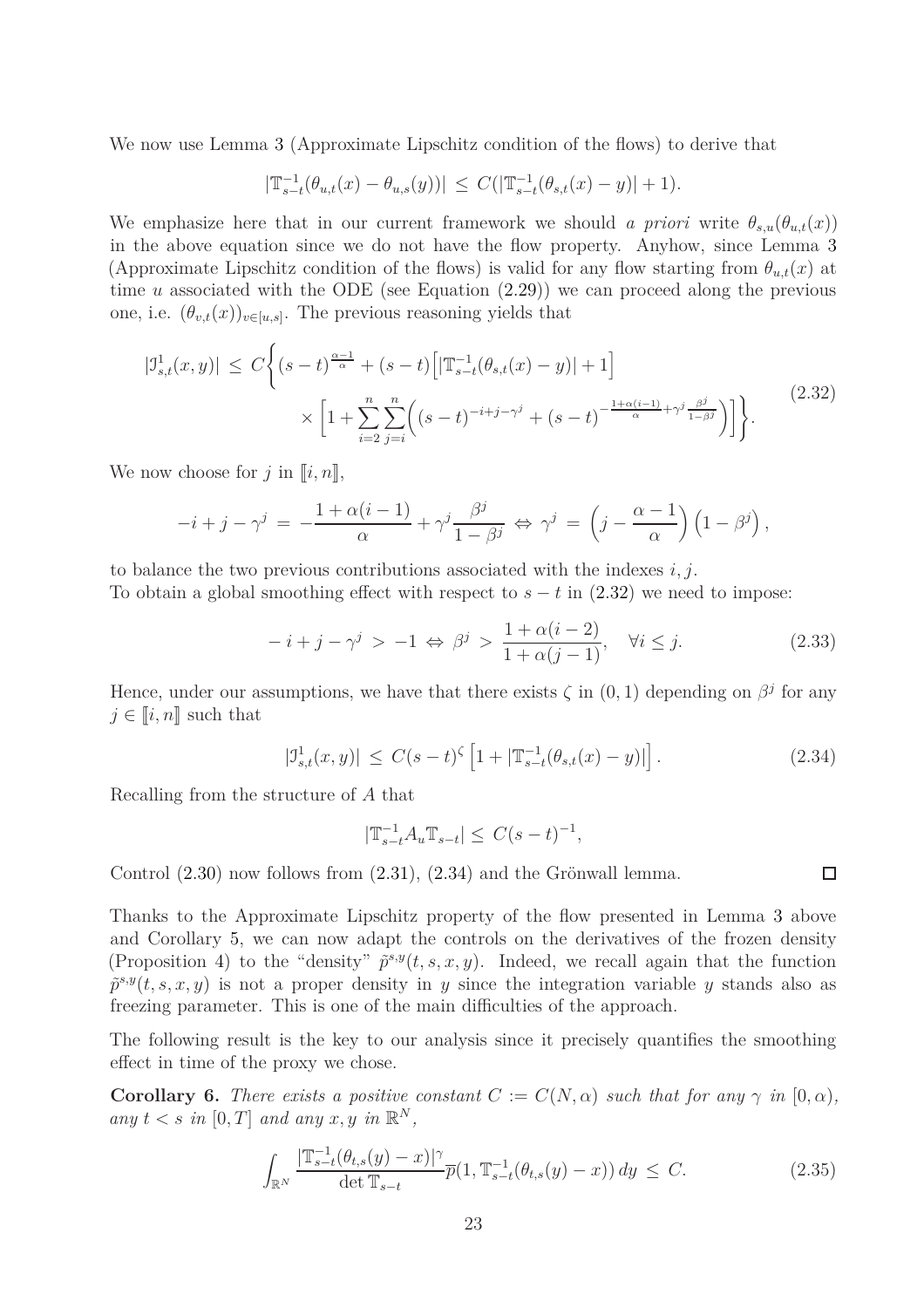*Moreover, if K >* 0 *is large enough, it holds that*

$$
\int_{\mathbb{R}^N} \mathbb{1}_{|\mathbb{T}_{s-t}^{-1}(\theta_{t,s}(y)-x)| \ge K} \frac{1}{\det \mathbb{T}_{s-t}} \overline{p}(1, \mathbb{T}_{s-t}^{-1}(\theta_{t,s}(y)-x)) dy \le C \int_{\mathbb{R}^N} \mathbb{1}_{|z| \ge \frac{K}{2}} \check{p}(1, z) dz, \quad (2.36)
$$

*where*  $\check{p}$  *enjoys the same integrability properties as*  $\overline{p}$  *(stated in Proposition [4\)](#page-16-0).* 

The strengthened assumptions concerning the integrability thresholds in Theorem [1](#page-10-0) with respect to the natural ones appearing in [\(2.33\)](#page-22-2) might seem awkward at first sight. It is actually the specific current framework, which involves as a proxy a stochastic integral with respect to a stable-like jump process and its associated iterated integrals that leads to additional constraints on the regularity indexes needed for our method to work.

The natural approach to get rid of the flow involving the integration variable in [\(2.35\)](#page-22-3) would have been to use the approximate Lipschitz property of the flow established in Lemma [3.](#page-21-0) This indeed readily yields that:

<span id="page-23-1"></span>
$$
|\mathbb{T}_{s-t}^{-1}(\theta_{t,s}(y)-x)|^{\gamma} \leq C(1+|\mathbb{T}_{s-t}^{-1}(y-\theta_{s,t}(x))|^{\gamma}).
$$

The main difficulty is that we do not actually succeed in establishing in whole generality that:

<span id="page-23-0"></span>
$$
\overline{p}(1, \mathbb{T}_{s-t}^{-1}(\theta_{t,s}(y) - x)) \le C\check{p}(1, \mathbb{T}_{s-t}^{-1}(y - \theta_{s,t}(x))), \tag{2.37}
$$

for a density  $\check{p}$  which shares the same integrability properties as  $\bar{p}$ .

Equation [\(2.37\)](#page-23-0) is absolutely direct in the diffusive setting from the explicit form of the Gaussian density and it has been thoroughly used in [\[18\]](#page-63-9) to derive sharp thresholds for weak uniqueness. It is clear that the above control has to be considered point-wise and one of the huge difficulties with stable type processes consists in describing precisely their tail behavior which is actually very much related to the geometry of their corresponding spectral measure on the sphere. We refer to the seminal work of Watanabe [\[76\]](#page-66-4) for a precise description of the tails in terms of the dimension of the support of the spectral measure, in the stable case, and to the extension by Sztonyk [\[73\]](#page-66-13) for the tempered stable case. The delicate point comes of course from the behavior of the Poisson measure (large jumps) as illustrated in the following computation. From  $(2.23)$  and  $(2.25)$ , we write that

$$
\overline{p}(1, \mathbb{T}_{s-t}^{-1}(\theta_{t,s}(y) - x)) = \int_{\mathbb{R}^N} p_{\bar{M}}(1, \mathbb{T}_{s-t}^{-1}(\theta_{t,s}(y) - x) - w) \overline{P}_1(dw)
$$
  
\n
$$
\leq C \int_{\mathbb{R}^N} \frac{1}{(C + |\mathbb{T}_{s-t}^{-1}(\theta_{t,s}(y) - x) - w|)^M} \overline{P}_1(dw).
$$

• Let us first emphasize that, when  $|\mathbb{T}_{s-t}^{-1}(\theta_{t,s}(y)-x)| \leq K$  (*diagonal type regime*) for some fixed *K*, then Control [\(2.37\)](#page-23-0) holds. Indeed, since from Corollary [5,](#page-21-4)

$$
|\mathbb{T}_{s-t}^{-1}(\tilde{m}_{s,t}^{t,y}(x)-\theta_{s,t}(x))|\leq \tilde{C}(s-t)^{\frac{1}{\alpha}\wedge\zeta}\left(1+|\mathbb{T}_{s-t}^{-1}(\theta_{s,t}(x)-y)|\right),
$$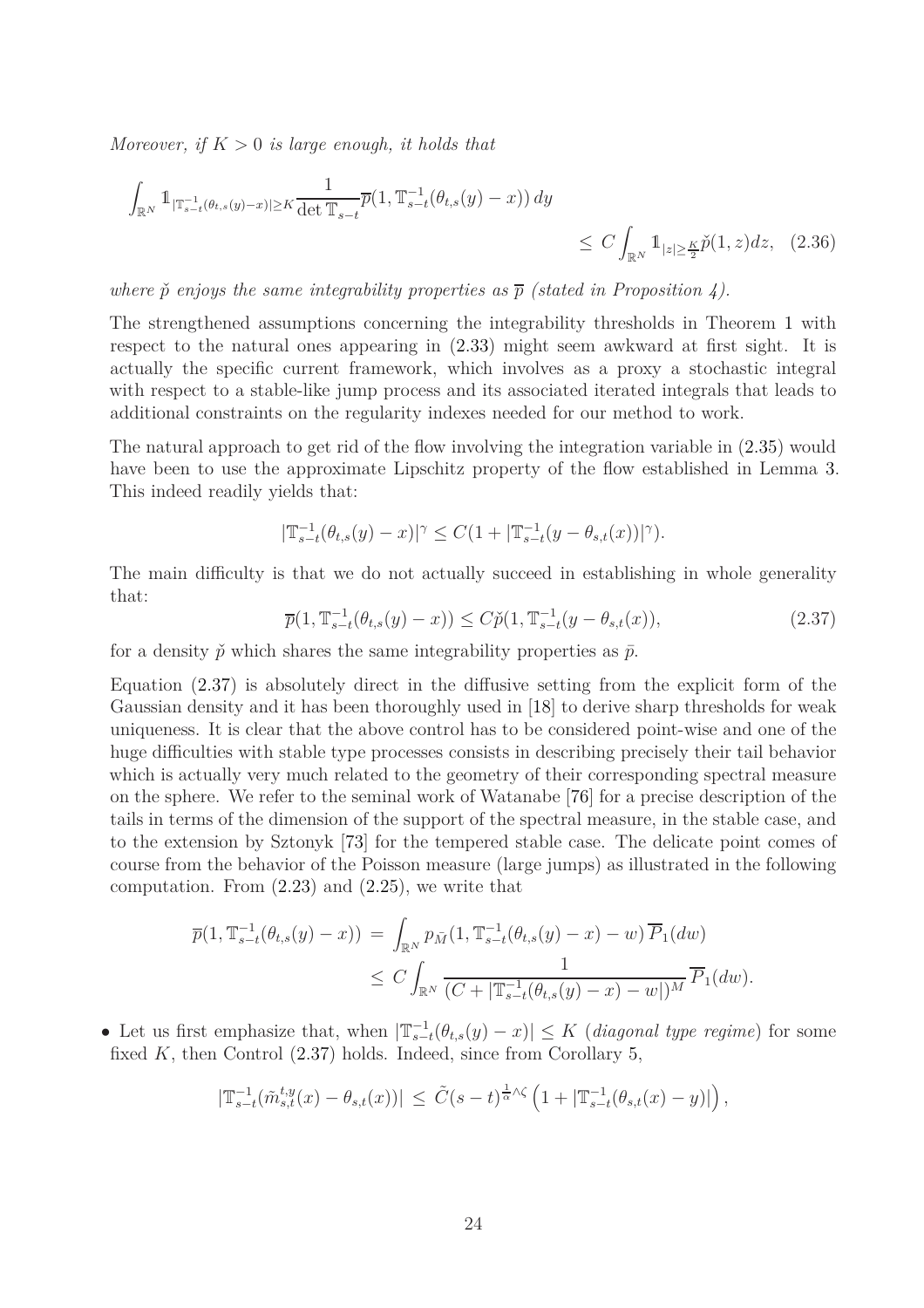we would get, recalling from Lemma [1,](#page-13-6) Equation [\(2.6\)](#page-13-3) that  $\theta_{t,s}(y) - x = y - \tilde{m}_{s,t}^{s,y}(x)$ , that

$$
\overline{p}(1, \mathbb{T}_{s-t}^{-1}(\theta_{t,s}(y) - x)) \leq C \int_{\mathbb{R}^N} \frac{1}{(C + |\mathbb{T}_{s-t}^{-1}(\theta_{t,s}(y) - x) - w|)^M} \overline{P}_1(dw)
$$
\n
$$
\leq C \int_{\mathbb{R}^N} \frac{1}{([C + |\mathbb{T}_{s-t}^{-1}(y - \theta_{s,t}(x)) - w| - (s - t)^{\frac{1}{\alpha} \wedge \zeta} |\mathbb{T}_{s-t}^{-1}(\theta_{s,t}(x) - y)|] \vee 1)^M} \overline{P}_1(dw)
$$
\n
$$
\leq C \int_{\mathbb{R}^N} \frac{1}{([\check{C} + |\mathbb{T}_{s-t}^{-1}(y - \theta_{s,t}(x)) - w|)^M} \overline{P}_1(dw)
$$
\n
$$
=: \check{p}(1, \mathbb{T}_{s-t}^{-1}(y - \theta_{s,t}(x))),
$$

and  $\check{p}$  plainly satisfies the required integrability conditions. These computations actually emphasize that  $(2.37)$  holds, up to a modification of  $\check{C}$  above, up to the threshold

$$
|\mathbb{T}_{s-t}^{-1}(\theta_{t,s}(y)-x)| \leq c_0(s-t)^{-(\frac{1}{\alpha}\wedge\zeta)},
$$

for some  $c_0 > 0$  small enough with respect to *C*. It would therefore remain to investigate the complementary *very off-diagonal regime*.

• Let us now concentrate on the *off-diagonal regime*  $|\mathbb{T}_{s-t}^{-1}(\theta_{t,s}(y)-x)| > K$ . In that case, we write:

$$
\overline{p}(1, \mathbb{T}_{s-t}^{-1}(\theta_{t,s}(y) - x)) \le C \int_{\mathbb{R}^N} \frac{1}{(C + |\mathbb{T}_{s-t}^{-1}(\theta_{t,s}(y) - x) - w|)^M} \overline{P}_1(dw)
$$
\n
$$
\le C \int_0^1 \overline{P}_1(\{w \in \mathbb{R}^N : (1 + |\mathbb{T}_{s-t}^{-1}(\theta_{t,s}(y) - x) - w|)^{-M}| > u\}) du
$$
\n
$$
\le C \int_0^1 \overline{P}_1(B(\mathbb{T}_{s-t}^{-1}(\theta_{t,s}(y) - x), u^{-1/M}) du. \tag{2.38}
$$

It now follows from the proof of Proposition [3](#page-14-0) that the support of the spectral measure on  $\mathbb{S}^{N-1}$  associated with  $\{\tilde{S}_u^{\tau,\xi,t,s}\}_{u\geq 0}$  has dimension *d*. The related concentration properties also transmit to  $\bar{N}_1$  (see the proofs of Proposition [4](#page-16-0) and Lemma [8\)](#page-45-0). Thus, we get from [\[76\]](#page-66-4), [\[73\]](#page-66-13) (see respectively Lemma 3.1 and Corollary 6 in those references) that there exists a constant  $C > 0$  such that for all  $z \mathbb{R}^N$  and  $r > 0$ :

<span id="page-24-1"></span><span id="page-24-0"></span>
$$
\overline{P}_1(B(z,r)) \le Cr^{d+1}(1+r^{\alpha})|z|^{-(d+1+\alpha)}.\tag{2.39}
$$

In other words, the global bound is given by the worst decay deriving from the dimension of the support of the spectral measure. In the current case  $|z| \geq K$ , this bound is clearly of interest for *large* values of *z*. Hence, from  $(2.38)$  and  $(2.39)$ , it holds that

$$
\overline{p}(1, \mathbb{T}_{s-t}^{-1}(\theta_{t,s}(y) - x)) \le C \int_0^1 u^{-(d+1)/M} (1 + u^{-\alpha/M}) du |\mathbb{T}_{s-t}^{-1}(\theta_{t,s}(y) - x)|^{-(d+1+\alpha)} \le C(1 + |\mathbb{T}_{s-t}^{-1}(\theta_{t,s}(y) - x)|)^{-(d+1+\alpha)} \int_0^1 [u^{-(d+1)/M} + u^{-(d+1+\alpha)/M} du],
$$

Choosing  $M > d + 1 + \alpha$  then gives that there exists  $C \geq 1$  such that

$$
\overline{p}(1, \mathbb{T}_{s-t}^{-1}(\theta_{t,s}(y)-x)) \leq C(1+|\mathbb{T}_{s-t}^{-1}(\theta_{t,s}(y)-x)|)^{-(d+1+\alpha)}.
$$

We thus get from Lemma [3,](#page-21-0) up to a modification of *C*, that:

<span id="page-24-2"></span>
$$
\overline{p}(1, \mathbb{T}_{s-t}^{-1}(\theta_{t,s}(y) - x)) \le C(1 + |\mathbb{T}_{s-t}^{-1}(y - \theta_{s,t}(x))|)^{-(d+1+\alpha)}.
$$
\n(2.40)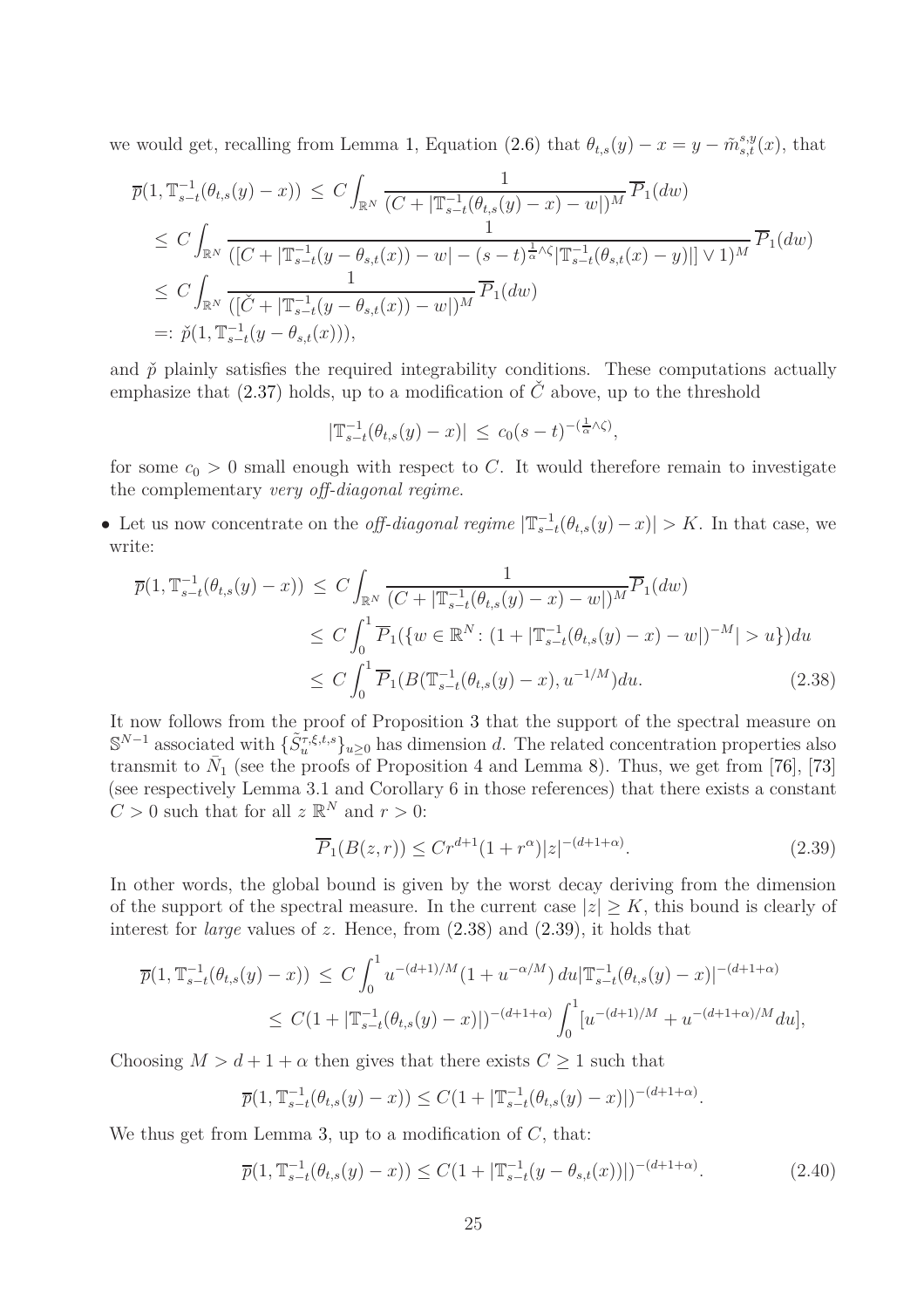This actually leads to strong dimension constraints for this bound to be integrable. This phenomenon already appeared e.g. in [\[38\]](#page-64-8) and induced therein to consider  $d = 1, n = 3$ at most to address the well posedness of the martingale problem associated with a linear drift and a multiplicative isotropic stable noise. Those thresholds and dimension constraints remain with this approach.

Actually, from the threshold appearing in [\(2.3\)](#page-13-4), we would like to consider the left-hand side of [\(2.35\)](#page-22-3) with  $\gamma > \frac{1+\alpha}{1+2\alpha}$  corresponding to  $j = 3 = n$  therein. From Control [\(2.40\)](#page-24-2), this would require  $-\frac{1+\alpha}{1+2\alpha} + (d+1+\alpha) > 3, d = 1 \iff \alpha^2 - \alpha - 1 > 0$ , which in our framework imposes that  $\alpha \in \left(\frac{1+\sqrt{5}}{2}\right)$  $\frac{1}{2}$ , 2).

Another possibility would have been, in the tempered case, to keep track of the tempering function, instead of bounding  $\tilde{p}^{\tau,\xi}$  by a self-similar density  $\bar{p}$ , in order to benefit from the tempering at infinity to compensate the bad concentration rate in [\(2.40\)](#page-24-2). However, see [\[38\]](#page-64-8) and [\[73\]](#page-66-13), we would have obtained bounds of the form

$$
\tilde{p}^{\tau,\xi}(t,s,x,y)\leq C(1+|\mathbb{T}_{s-t}^{-1}(y-\theta_{s,t}(x))|)^{-(d+1+\alpha)}Q\left(|\mathbb{M}_{s-t}^{-1}(y-\theta_{s,t}(x))|\right).
$$

Such a bound will give space integrability but deteriorates as well the time-integrability. This difficulty would occur even in the truncated case, thoroughly studied in the non-degenerate case by Chen *et al.* [\[21\]](#page-63-13). Thus, we will develop here another approach.

Namely, we would like to change variable to  $\bar{y} := \mathbb{T}_{s-t}^{-1}(\theta_{t,s}(y) - x)$  in the left-hand side of Equation [\(2.35\)](#page-22-3). Of course, this is not bluntly possible since the coefficients at hand are not smooth enough. The point is then to introduce a flow  $\theta_{t,s}^{\delta}(y)$  associated with mollified coefficients (for which the difference with respect to the initial flow will be controlled similarly to what is done to establish the approximate Lipschitz property of the flows in Lemma [3\)](#page-21-0) and then, to control  $\det(\nabla \theta_{t,s}^{\delta}(y))$  (see Lemma [9](#page-59-0) below). Since we do not have here a summation with respect to the single rescaled components as in the previous Lemma [3](#page-21-0) above or as in Corollary [5,](#page-21-4) this will conduct to reinforce our assumptions and suppose that  $(F_i)_{i\in[\![2,n]\!]}$  has the same regularity with respect to the variable  $x_j$ ,  $j \in [2, n]$ , whatever the level of the chain. This is precisely what leads to consider the condition

•  $x_j \rightarrow F_i(t, x_i, \ldots, x_j, \ldots, x_n)$  is  $\beta^j$ -Hölder continuous, uniformly in *t* and in  $x_k$  for  $k \neq j$ , with

$$
\beta^j > \frac{1 + \alpha(j-2)}{1 + \alpha(j-1)}.
$$

For the sake of clarity the proof of Corollary [6](#page-22-4) is postponed to the Appendix.

Let us introduce now some useful tools for the study of the martingale problem for  $\partial_s + L_s$ . The first step is to consider a suitable Green-type kernel associated with the frozen density  $\tilde{p}^{s,y}$  and establish which Cauchy-like problem it solves. Namely, we define for any function  $f: [0,T] \times \mathbb{R}^N \to \mathbb{R}$  regular enough, the *pseudo* Green kernel  $\tilde{G}_{\epsilon}$  given by:

<span id="page-25-0"></span>
$$
\tilde{G}_{\epsilon}f(t,x) := \int_{(t+\epsilon)\wedge T}^{T} \int_{\mathbb{R}^N} \tilde{p}^{s,y}(t,s,x,y) f(s,y) \, dyds, \quad (t,x) \in [0,T) \times \mathbb{R}^N, \tag{2.41}
$$

where  $\epsilon$  is meant to be small.

We only remark that the above Green kernel  $\tilde{G}_{\epsilon}$  is well-defined, since the frozen density  $\tilde{p}^{s,y}(t,s,x,y)$  is measurable in  $(s, y)$  thanks to Lemma [2](#page-20-0) (measurability of the flow in these parameters).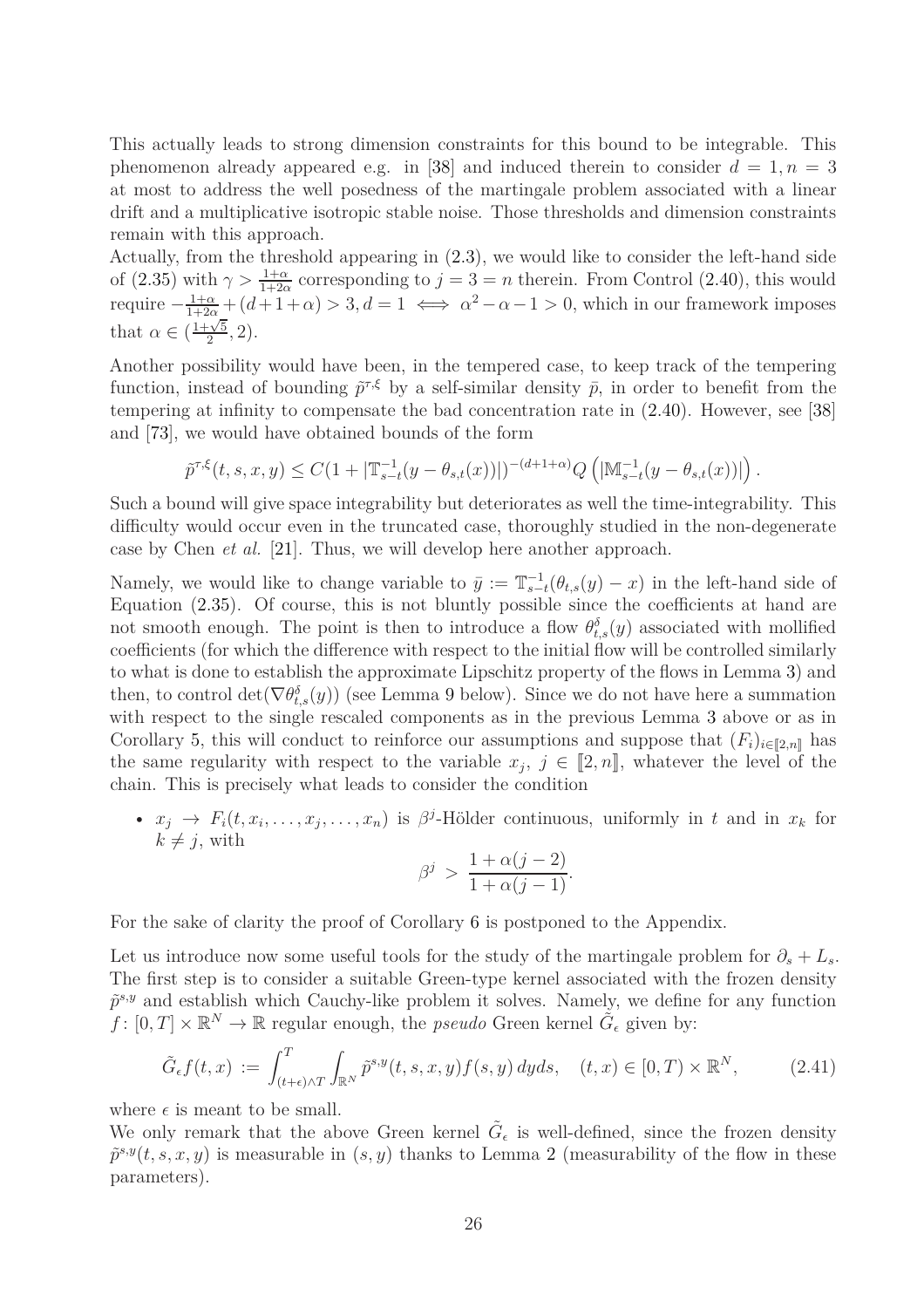<span id="page-26-3"></span>**Proposition 5.** *Let*  $p$ *,*  $q$  *in*  $(1, +\infty)$  *such that the integrability Condition* ( $\mathscr{C}$ ) *holds. Then, there exists a positive constant*  $C := C(T, p, q)$  *such that for any*  $f$  *in*  $L^p(0, T; L^q(\mathbb{R}^N))$ ,

$$
\|\tilde{G}_{\epsilon}f\|_{\infty} \leq C \|f\|_{L_t^p L_x^q}.
$$

*Moreover, it holds that*  $\lim_{T\to 0} C(T, p, q) = 0$ *.* 

*Proof.* We start using the Hölder inequality in order to split the component with *f* and the part with the density  $\tilde{p}(t, s, x, y)$ :

$$
\begin{aligned} |\tilde{G}_{\epsilon}f(t,x)| &\leq C\|f\|_{L_t^p L_x^q} \left( \int_{(t+\epsilon)\wedge T}^T \left( \int_{\mathbb{R}^N} |\tilde{p}^{s,y}(t,s,x,y)|^{q'} \ dy \right)^{\frac{p'}{q'}} ds \right)^{\frac{1}{p'}}\\ &=: C\|f\|_{L_t^p L_x^q} |I_{\epsilon}(t,x)|, \end{aligned}
$$

where we have denoted by  $p'$ ,  $q'$  the conjugate of  $p$  and  $q$ , respectively.

In order to control the remainder term  $I_{\epsilon}(t, x)$ , we now apply [\(2.19\)](#page-16-1) from Proposition [4](#page-16-0) with  $k = 0$  and  $(\tau, \xi) = (s, y)$  to write that

$$
|I_\epsilon(t,x)|^{p'}\,\leq\,C\int_{(t+\epsilon)\wedge T}^T\left(\int_{\mathbb{R}^N}\left(\frac{1}{\det\mathbb{T}_{s-t}}\overline{p}\left(1,\mathbb{T}_{s-t}^{-1}(y-\tilde{m}_{s,t}^{s,y}(x))\right)\right)^{q'}\,dy\right)^{\frac{p'}{q'}}ds,
$$

where we recall that  $\mathbb{T}_t = t^{1/\alpha} \mathbb{M}_t$  (see [\(2.17\)](#page-16-4) and [\(2.8\)](#page-14-1)). From Corollaries [4](#page-18-0) and [6,](#page-22-4) we then write that

$$
\begin{split} |I_{\epsilon}(t,x)|^{p'} &\leq C\int_{(t+\epsilon)\wedge T}^{T}\left(\int_{\mathbb{R}^{N}}\frac{1}{(\det\mathbb{T}_{s-t})^{q'}}\overline{p}\left(1,\mathbb{T}_{s-t}^{-1}(y-\tilde{m}_{s,t}^{s,y}(x))\right)\,dy\right)^{\frac{p'}{q'}}ds\\ &\leq C\int_{(t+\epsilon)\wedge T}^{T}(\det\mathbb{T}_{s-t})^{\frac{p'}{q'}-p'}ds\,=\,C\int_{(t+\epsilon)\wedge T}^{T}\frac{1}{(\det\mathbb{T}_{s-t})^{\frac{p'}{q}}}ds. \end{split}
$$

Since by definition of matrix  $\mathbb{T}_t$ , it holds that

<span id="page-26-2"></span>
$$
\det \mathbb{T}_{s-t} = (s-t)^{\sum_{i=1}^{n} d_i \frac{1+\alpha(i-1)}{\alpha}}, \tag{2.42}
$$

we can conclude that under the integrability assumption  $(\mathscr{C})$ , we have that

<span id="page-26-0"></span>
$$
\left(\sum_{i=1}^{n} d_i \frac{1+\alpha(i-1)}{\alpha}\right) \frac{p'}{q} < 1 \Leftrightarrow \left(\sum_{i=1}^{n} d_i \frac{1+\alpha(i-1)}{\alpha}\right) \frac{1}{q} + \frac{1}{p} < 1. \tag{2.43}
$$

The proof is complete.

We now want to understand which Cauchy-like problem is solved by the *density*  $\tilde{p}^{s,y}(t, s, x, y)$ frozen at the terminal point  $(s, y)$ . We start denoting by  $\tilde{L}_t^{s,y}$  the infinitesimal generator of the proxy process  $\{\tilde{X}_{s}^{s,y,t,x}\}_{s\in[t,T]}$ . For any smooth function  $\phi: \mathbb{R}^{N} \to \mathbb{R}$ , it writes:

<span id="page-26-1"></span>
$$
\tilde{L}_t^{s,y}\phi(x) := \langle A_t x + \tilde{F}_t^{s,y}, D_x \phi(x) \rangle + \tilde{\mathcal{L}}_t^{s,y}
$$
\n
$$
:= \langle A_t x + \tilde{F}_t^{s,y}, D_x \phi(x) \rangle + \int_{\mathbb{R}_0^d} \left[ \phi(x + B \tilde{\sigma}_t^{s,y} w) - \phi(x) \right] \nu(dw), \tag{2.44}
$$

 $\Box$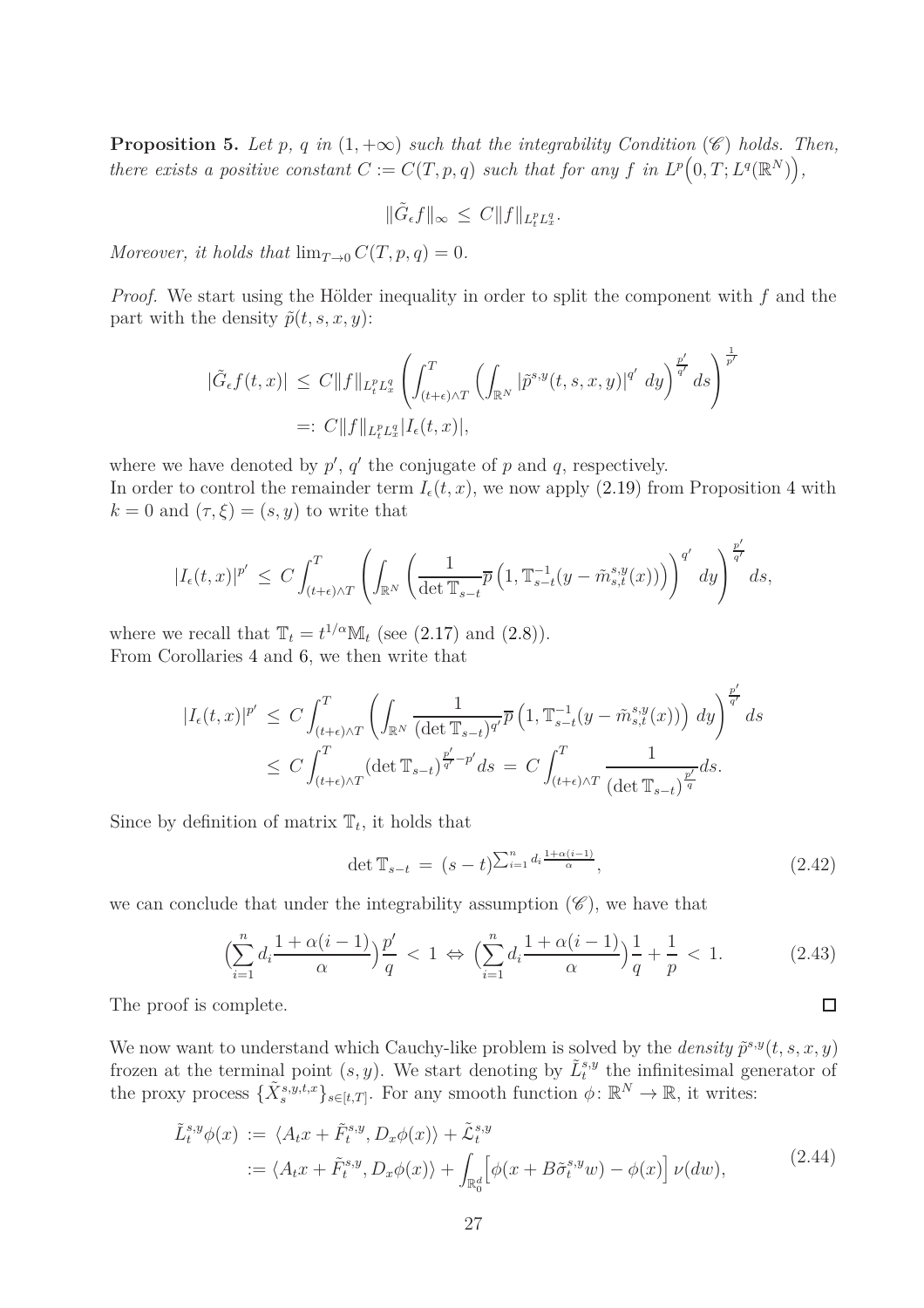where, we recall,  $\tilde{F}^{s,y}_t := F(t, \theta_{t,s}(y))$  and  $\tilde{\sigma}^{s,y}_t$  $t^{s,y} := \sigma(t, \theta_{t,s}(y)).$ 

By direct calculation, it is not difficult to check now that for any  $(s, x, y)$  in  $[0, T] \times \mathbb{R}^{2N}$  it holds that

<span id="page-27-1"></span>
$$
\left(\partial_t + \tilde{L}_t^{s,y}\right)\tilde{p}^{s,y}(t,s,x,z) = 0, \quad (t,z) \in [0,s) \times \mathbb{R}^N. \tag{2.45}
$$

However, we carefully point out that some attention is requested to establish the following lemma, which is crucial to derive which Cauchy-type problem the function  $\tilde{G}f := \lim_{\epsilon \to 0} \tilde{G}_{\epsilon}f$ actually solves. In particular, it is important to highlight that Lemma [4](#page-27-0) (Dirac Convergence of frozen density) below cannot be obtained directly from the convergence in law of the frozen process  $\tilde{X}_{s}^{s,y,t,x}$  towards the Dirac mass (cf. Equation [\(2.45\)](#page-27-1)). Indeed, the integration variable *y* also appears as a freezing parameter which makes the argument more complicated. The proofs of the following two lemmas is quite involved and technical. For this reason, we decided to postpone them to the Appendix, Section [A.2.](#page-48-0)

<span id="page-27-0"></span>**Lemma 4.** Let  $(t, x)$  be in  $[0, T) \times \mathbb{R}^N$  and  $f: \mathbb{R}^N \to \mathbb{R}$  a bounded continuous function. *Then,*

$$
\lim_{\epsilon \to 0} \left| \int_{\mathbb{R}^N} f(y) \tilde{p}^{t+\epsilon, y}(t, t+\epsilon, x, y) dy - f(x) \right| = 0.
$$

*Moreover, the above limit is uniform with respect to t in* [0*, T*]*.*

A similar result involving the  $L_t^p L_x^q$ -norm can also be obtained. For notational simplicity, let us set

<span id="page-27-2"></span>
$$
I_{\epsilon}f(t,x) := \int_{\mathbb{R}^N} f(t+\epsilon,y) \mathbb{1}_{[0,T-\epsilon]}(t) \tilde{p}^{t+\epsilon,y}(t,t+\epsilon,x,y) dy \qquad (2.46)
$$

for any sufficiently regular function  $f: [0, T] \times \mathbb{R}^N \to \mathbb{R}$ .

<span id="page-27-5"></span>**Lemma 5.** *Let*  $p > 1$ *,*  $q > 1$  *and*  $f$  *in*  $C_c^{1,2}([0, T) \times \mathbb{R}^N)$ *. Then,* 

$$
\lim_{\epsilon \to 0} \|I_{\epsilon}f - f\|_{L_t^p L_x^q} = 0.
$$

We want now to understand which Cauchy-like problem is solved by our frozen Green kernel  $\tilde{G}_{\epsilon}f(t,x)$ . For this reason, we introduce for any function *f* in  $C_0^{1,2}$  $\mathbb{R}^{1,2}([0,T)\times\mathbb{R}^{N},\mathbb{R})$  the following quantity:

<span id="page-27-4"></span>
$$
\tilde{M}_{\epsilon}f(t,x) := \int_{t+\epsilon}^{T} \int_{\mathbb{R}^N} \tilde{L}_t^{s,y} \tilde{p}^{s,y}(t,s,x,y) f(s,y) \, dyds, \quad (t,x) \in [0,T) \times \mathbb{R}^N, \tag{2.47}
$$

for some fixed  $\epsilon > 0$  that is assumed to be small enough. Then, we can derive from Equation [\(2.45\)](#page-27-1) and Proposition [4](#page-16-0) that the following equality holds:

<span id="page-27-3"></span>
$$
\partial_t \tilde{G}_{\epsilon} f(t, x) + \tilde{M}_{\epsilon} f(t, x) = -I_{\epsilon} f(t, x), \quad (t, x) \in [0, T) \times \mathbb{R}^N, \tag{2.48}
$$

where we used the same notation in  $(2.46)$  for  $I<sub>ef</sub>$ . We point out that the localization with respect to  $\epsilon$  is precisely needed to exploit directly [\(2.45\)](#page-27-1) and thus, to derive [\(2.48\)](#page-27-3) for any fixed  $\epsilon > 0$ , by usual dominated convergence arguments. In particular, we point out that in the limit case  $(\epsilon \to 0)$ , the smoothness on f is not a sufficient condition to derive the smoothness of *Gf*. This is again due to the dependence of the proxy upon the integration variable.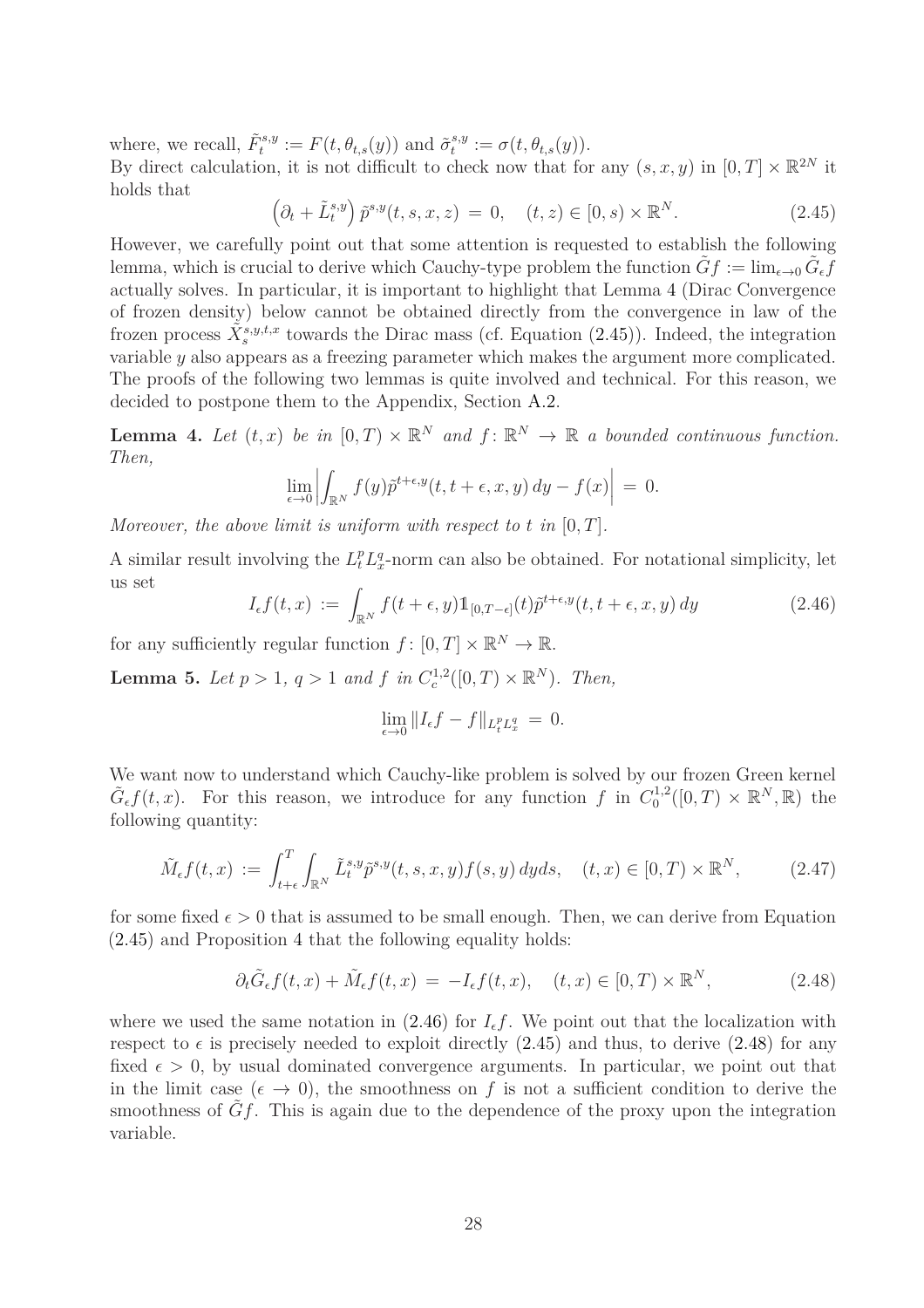## **3 Well-Posedness of the Martingale Problem**

This section is devoted to the proof of the well-posedness of the martingale problem for  $\partial_s + L_s$  with initial condition  $(t, x)$ , under the assumptions of Theorem [1.](#page-10-0)

Since by definition the paths of any solution  $\{X_t\}_{t\geq 0}$  of the martingale problem for  $\partial_s + L_s$ are càdlàg, it will be convenient afterwards to give an alternative definition. We denote by  $\mathcal{D}[0,\infty)$  the family of all the càdlàg paths from  $[0,\infty)$  to  $\mathbb{R}^N$ , equipped with the "standard" Skorokhod topology. For further details, we suggest the interested reader to see [\[5\]](#page-62-13), [\[27\]](#page-63-11) or [\[41\]](#page-64-17).

Fixed a starting point  $(t, x)$  in  $[0, \infty) \times \mathbb{R}^N$ , we will say that a a probability measure  $\mathbb P$  on  $\mathcal{D}[0,\infty)$  is a solution of the martingale problem for  $\partial_t + L_t$  starting at  $(t, x)$  if the coordinate process  $\{y_t\}_{t>0}$  on  $\mathcal{D}[0,\infty)$ , defined by

$$
y_t(\omega) = \omega(t), \quad \omega \in \mathcal{D}[0, \infty)
$$

is a solution (in the previous sense) of the martingale problem for  $\partial_s + L_s$ . Similarly, we will say that uniqueness holds for the martingale problem for  $\partial_s + L_s$  with starting point (*t, x*) if

$$
\mathbb{P}\circ y^{-1} = \tilde{\mathbb{P}}\circ y^{-1},
$$

for any two solutions  $\mathbb{P}, \tilde{\mathbb{P}}$  of the martingale problem for  $\partial_s + L_s$  starting at  $(t, x)$ .

The existence of a solution  $\mathbb{P}$  of the martingale problem for  $\partial_s + L_s$  can be obtained adapting the proof of Theorem 2*.*2 in [\[71\]](#page-66-11) exploiting the sublinear structure of the drift *F* and localization arguments in order to deal with possibly unbounded coefficients.

**Proposition 6** (existence). *Under the assumptions of Theorem [1,](#page-10-0) let*  $(t, x)$  *be in*  $[0, \infty) \times \mathbb{R}^N$ *. Then, there exists a solution*  $\mathbb P$  *of the martingale problem for*  $\partial_s + L_s$  *starting at*  $(t, x)$ *.* 

We move to the question of uniqueness for the martingale problem associated with  $\partial_s + L_s$ . As shown already in the introduction of Section 3, the analytical properties on the frozen process  $(\tilde{X}_{u}^{s,y,t,x})_{u\in[t,T]}$  we presented there will be the crucial tools for the reasoning in the following section.

We will start proving directly that the Krylov-type estimates [\(2.4\)](#page-13-2) holds but first for *p*, *q* big enough (but finite). It will imply in particular the existence of a density for the canonical process associated with any solution of the martingale problem. As a consequence, the weak well-posedness of SDE  $(1.3)$  under our assumptions can be shown to hold.

Only in a second moment, we will then show that the Krylov estimates holds for *any*  $p$ ,  $q$  satisfying condition  $(\mathscr{C})$  through a regularization technique. Namely, we regularize the driving noise  $Z_t$  by introducing an additional isotropic  $\alpha$ -stable process depending from a regularizing parameter. Following the previous arguments for the regularized dynamics, we will then prove that the solution process satisfies again the Krylov-type estimates for any  $p$ , *q* in the considered range, *uniformly* with respect to the regularizing parameter.

Letting the regularizing parameter go to zero, we will then conclude the proof of Corollary [2.](#page-11-1)

#### **3.1 Uniqueness of Martingale Problem**

The first step in proving the uniqueness of the Martingale problem for  $\partial_s + L_s$  is to show that any solution to the martingale problem satisfies the Krylov-like estimates in Equation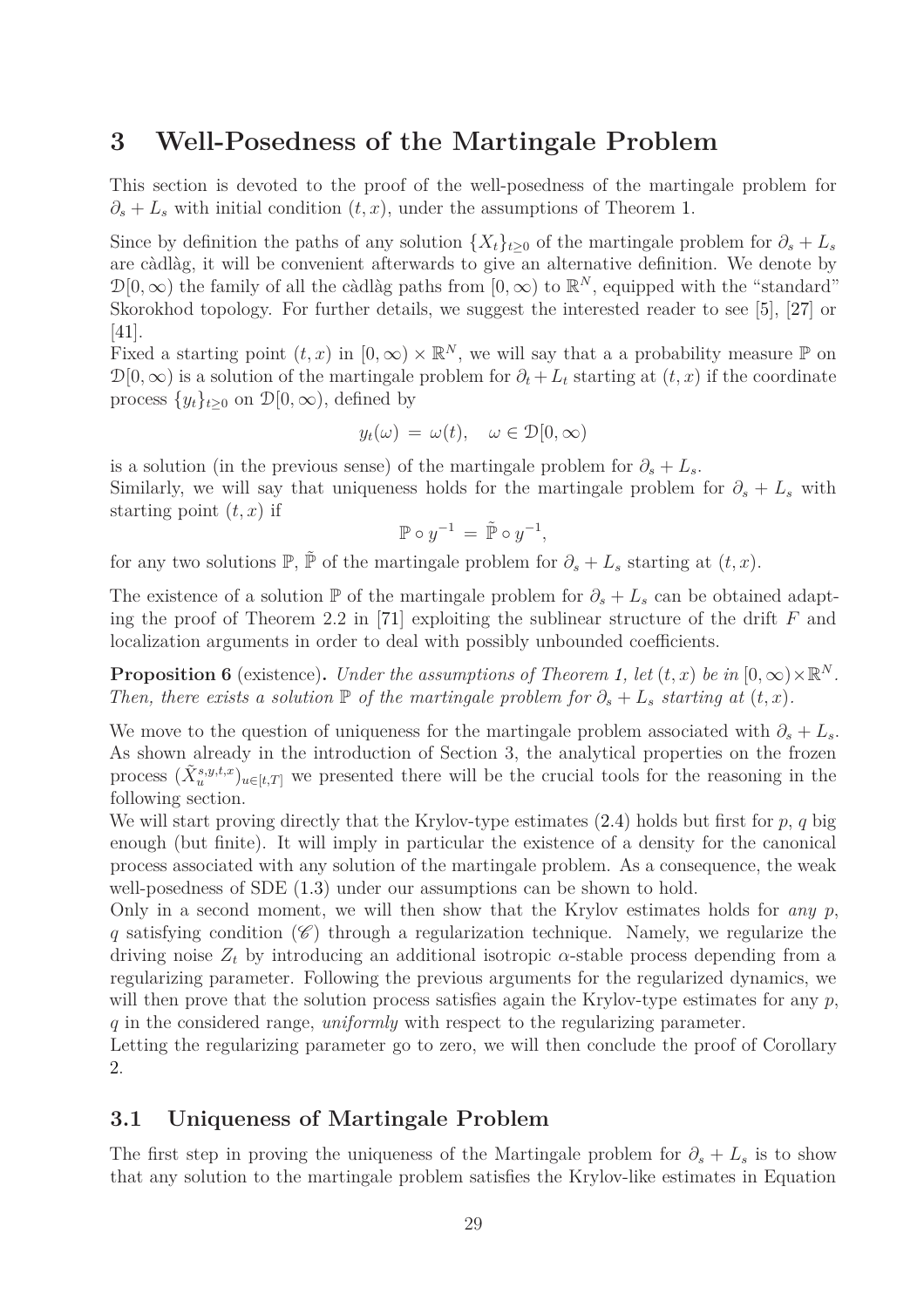[\(2.4\)](#page-13-2). To do so, we prove that the difference operator between the genuine generator  $L_t$ and a suitable associated perturbation (associated with the frozen generator  $\tilde{L}^{s,y}_t$  given in [\(2.44\)](#page-26-1)) has small  $L_t^p L_x^q$ -norm when considering a sufficiently small final horizon *T*. Namely, we introduce the following remainder:

<span id="page-29-0"></span>
$$
\tilde{R}_{\epsilon}f(t,x) := (L_t\tilde{G}_{\epsilon}f - \tilde{M}_{\epsilon}f)(t,x) = \int_{t+\epsilon}^T \int_{\mathbb{R}^N} (L_t - \tilde{L}_t^{s,y}) \tilde{p}^{s,y}(t,s,x,y) f(s,y) \,dyds,\tag{3.1}
$$

for some  $\epsilon$  to be small enough. We recall that  $\tilde{G}_{\epsilon}f, \tilde{M}_{\epsilon}f$  and  $\tilde{p}^{s,y}(t, s, x, y)$  were defined in [\(2.41\)](#page-25-0), [\(2.47\)](#page-27-4) and [\(2.10\)](#page-14-4), respectively.

We firstly present a point-wise control for the remainder term  $\tilde{R}_{\epsilon}f$ . Importantly, the constant *C* below does not depend on  $\epsilon$ , allowing to pass to the limit in Equation [\(3.1\)](#page-29-0). This will be discussed at the end of the present section.

<span id="page-29-4"></span>**Proposition 7.** *There exist*  $q_0 > 1$ *,*  $p_0 > 1$  *and*  $C := C(T, p_0, q_0)$  *such that for any*  $q \geq q_0$ *,*  $p \geq p_0$  *and any*  $f$  *in*  $L^p([0,T]; L^q(\mathbb{R}^N))$ *, it holds that* 

<span id="page-29-3"></span>
$$
\|\tilde{R}_{\epsilon}f\|_{\infty} \le C \|f\|_{L_t^p L_x^q}.\tag{3.2}
$$

*Proof.* We start recalling from  $(2.2)$ - $(2.44)$  (exploiting also the change of truncation in  $(1.5)$ )) that we can decompose  $\tilde{R}_{\epsilon}f$  in the following way:

$$
\tilde{R}_{\epsilon}f(t,x) = \int_{t+\epsilon}^{T} \int_{\mathbb{R}^N} (\mathcal{L}_t - \tilde{\mathcal{L}}_t^{s,y}) \tilde{p}^{s,y}(t,s,x,y) f(s,y) \, dyds \n+ \int_{t+\epsilon}^{T} \int_{\mathbb{R}^N} \langle F(t,x) - \tilde{F}_t^{s,y}, D_x \tilde{p}^{s,y}(t,s,x,y) \rangle f(s,y) \, dyds
$$
\n(3.3)\n  
\n=:  $\tilde{R}_{\epsilon}^0 f(t,x) + \tilde{R}_{\epsilon}^1 f(t,x)$ 

<span id="page-29-1"></span>where the operators  $\mathcal{L}_t$  and  $\mathcal{L}_t^{\tilde{s},y}$  have been defined in [\(2.2\)](#page-13-1) and [\(2.44\)](#page-26-1), respectively. Since by assumptions,  $x_j \to F_i(t, x)$  is  $\beta^j$ -Hölder continuous, we can control the second term  $\tilde{R}^1_{\epsilon}f$ , associated with the difference of the drifts, using Proposition [4](#page-16-0) with  $(\tau, \xi) = (s, y)$ :

$$
\left| \langle F(t,x) - \tilde{F}_{t}^{s,y}, D_{x}\tilde{p}^{s,y}(t,s,x,y) \rangle \right| \leq \sum_{i=1}^{n} |F_{i}(t,x) - F_{i}(t,\theta_{t,s}(y))| |D_{x_{i}}\tilde{p}^{s,y}(t,s,x,y)|
$$
  
\n
$$
\leq C \sum_{i=1}^{n} (s-t)^{-\frac{1+\alpha(i-1)}{\alpha}} \frac{\overline{p}(1, \mathbb{T}_{s-t}^{-1}(y-\tilde{m}_{s,t}^{s,y}(x)))}{\det \mathbb{T}_{s-t}} \sum_{j=i}^{n} |(x-\theta_{t,s}(y))_{j}|^{\beta^{j}}
$$
  
\n
$$
\leq C \sum_{i=1}^{n} \sum_{j=i}^{n} (s-t)^{\zeta_{i}^{j}} \left| \mathbb{T}_{s-t}^{-1}(x-\theta_{t,s}(y)) \right|^{\beta^{j}} \frac{\overline{p}(1, \mathbb{T}_{s-t}^{-1}(y-\tilde{m}_{s,t}^{s,y}(x)))}{\det \mathbb{T}_{s-t}},
$$

with the following notation at hand:

<span id="page-29-2"></span>
$$
\zeta_i^j := -\frac{1+\alpha(i-1)}{\alpha} + \beta^j \frac{1+\alpha(j-1)}{\alpha}.
$$

Then, we write with the notations of [\(3.3\)](#page-29-1) that

$$
\left| \tilde{R}_{\epsilon}^{1} f(t,x) \right| \leq C \sum_{i=1}^{n} \sum_{j=i}^{n} \int_{t}^{T} \int_{\mathbb{R}^{N}} |f(s,y)| \frac{\overline{p}(1, \mathbb{T}_{s-t}^{-1}(y-\tilde{m}_{s,t}^{s,y}(x)))}{\det \mathbb{T}_{s-t}} \frac{\left| \mathbb{T}_{s-t}^{-1}(x-\theta_{t,s}(y)) \right|^{\beta^{j}}}{(s-t)^{-\zeta_{i}^{j}}} dy ds
$$
\n
$$
=: C \sum_{i=1}^{n} \sum_{j=i}^{n} \int_{t}^{T} \int_{\mathbb{R}^{N}} |f(s,y)| \mathbb{I}_{ij}(t,s,x,y) dy ds. \tag{3.4}
$$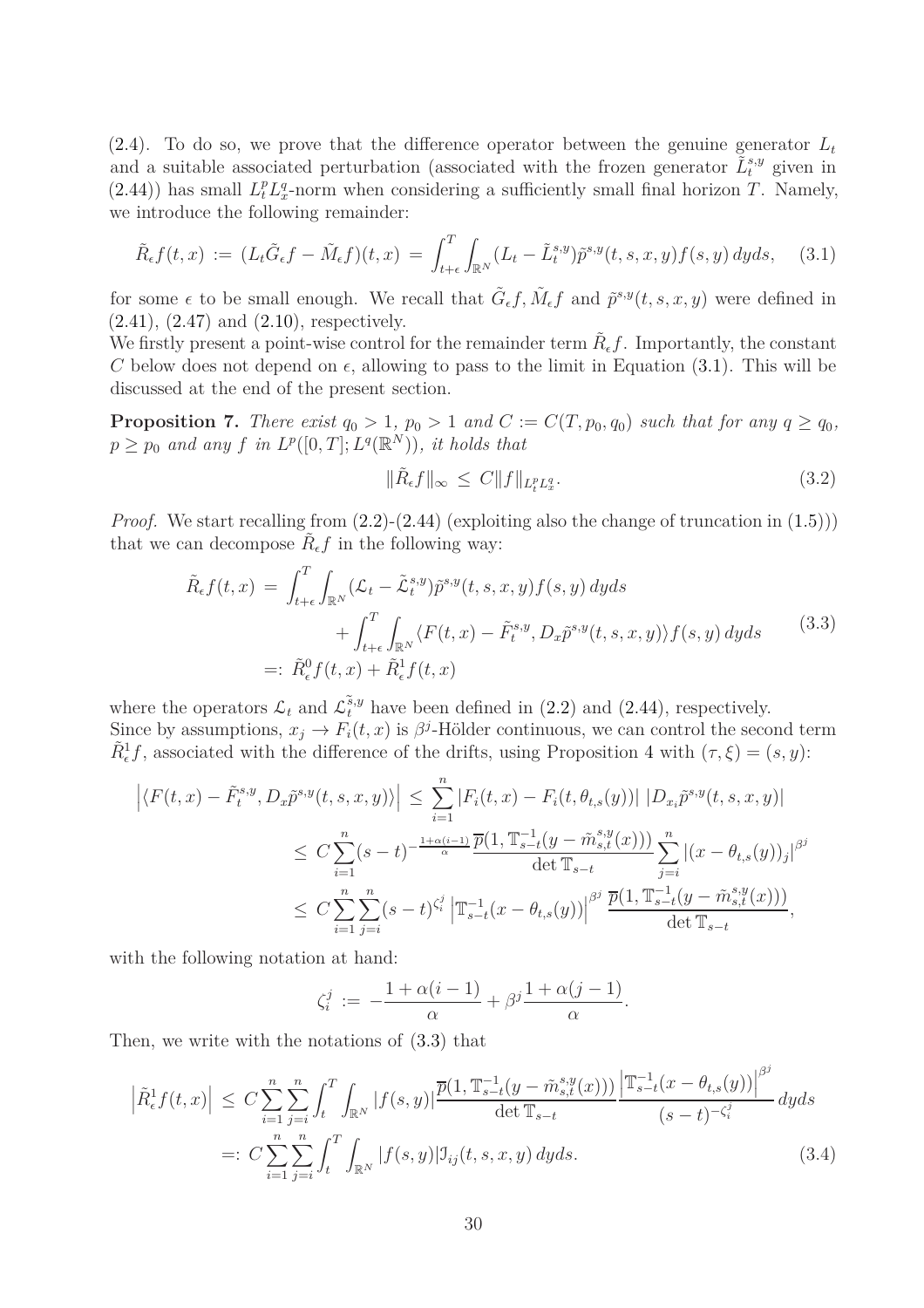Then, from the Hölder inequality,

<span id="page-30-0"></span>
$$
\left| \tilde{R}^1_{\epsilon} f(t,x) \right| \leq C \| f \|_{L_t^p L_x^q} \sum_{i=1}^n \sum_{j=i}^n \left( \int_t^T \left( \int_{\mathbb{R}^N} \left[ \mathfrak{I}_{ij}(t,s,x,y) \right]^{q'} dy \right)^{\frac{p'}{q'}} ds \right)^{\frac{1}{p'}} ,\tag{3.5}
$$

where  $q'$  and  $p'$  are the conjugate exponents of  $q$  and  $p$ , respectively. Now, the integrals with respect to *y* can be easily controlled by Corollary [4.](#page-18-0) Indeed,

$$
\int_{\mathbb{R}^N} \left[ J_{ij}(t, s, x, y) \right]^{q'} dy
$$
\n
$$
\leq C \left( \frac{(s-t)^{\zeta_i^j}}{\det \mathbb{T}_{s-t}} \right)^{q'} \int_{\mathbb{R}^N} \left| \mathbb{T}_{s-t}^{-1} (x - \theta_{t,s}(y)) \right|^{\beta^j q'} \overline{p}(1, \mathbb{T}_{s-t}^{-1} (y - \tilde{m}_{s,t}^{s,y}(x))) dy.
$$
\n(3.6)

Choosing  $q_0 > 1$  big enough so that  $\beta^j q' < \alpha$  for any *j* in  $[\![1, n]\!]$  and any  $q \geq q_0$ , we can use Corollary [6](#page-22-4) to show that

<span id="page-30-3"></span><span id="page-30-2"></span>
$$
\int_{\mathbb{R}^N} \left[ \mathbb{J}_{ij}(t,s,x,y) \right]^{q'} dy \le C(s-t)^{\zeta_i^j q'} \left( \det \mathbb{T}_{s-t} \right)^{1-q'}.
$$
 (3.7)

Going back to Equation [\(3.5\)](#page-30-0), we can thus write that

$$
\left| \tilde{R}^1_{\epsilon} f(t,x) \right| \, \leq \, C \|f\|_{L^p_t L^q_x} \sum_{i=1}^n \sum_{j=i}^n \left( \int_t^T (s-t)^{\zeta^j_i p'} \left( \det \mathbb{T}_{s-t} \right)^{\frac{p'}{q'}-p'} \, ds \right)^{\frac{1}{p'}}.
$$

Noticing now that for any  $i \leq j$  in  $\llbracket 1, n \rrbracket$ 

<span id="page-30-4"></span>
$$
\zeta_i^j > -1 \iff -\frac{1 + \alpha(i - 1)}{\alpha} + \beta^j \frac{1 + \alpha(j - 1)}{\alpha} > -1 \iff \beta^j > \frac{1 + \alpha(i - 2)}{1 + \alpha(j - 1)},\tag{3.8}
$$

we can choose  $q_0 > 1$ ,  $p_0 > 1$  large enough so that  $p'$ ,  $q'$  are sufficiently close to 1 in order to conclude that

<span id="page-30-1"></span>
$$
\left| \tilde{R}^1_{\epsilon} f(t, x) \right| \le C \| f \|_{L_t^p L_x^q}.
$$
\n(3.9)

We can now focus on the control for the first remainder term  $\tilde{R}^0_{\epsilon}f$ . Since clearly  $\tilde{R}^0_{\epsilon}f = 0$ if  $\sigma(t, x)$  is constant in space, we can assume without loss of generality that  $\nu$  is absolutely continuous with respect to the Lebesgue measure on  $\mathbb{R}^d$  (cf. assumption  $[AC]$ ). In particular, we know that it can be decomposed as in [\(1.7\)](#page-6-1):

$$
\nu(dz) = Q(z) \frac{g(\frac{z}{|z|})}{|z|^{d+\alpha}} dz.
$$

Given now a smooth enough function  $\phi \colon \mathbb{R}^N \to \mathbb{R}$ , we start noticing that

$$
\mathcal{L}_t \phi(x) = \int_{\mathbb{R}_0^d} \left[ \phi(x + B\sigma(t, x)z) - \phi(x) \right] \nu(dz)
$$
  
\n
$$
= \int_{\mathbb{R}_0^d} \left[ \phi(x + B\sigma(t, x)z) - \phi(x) \right] Q(z) g\left(\frac{z}{|z|}\right) \frac{dz}{|z|^{d+\alpha}}
$$
  
\n
$$
= \int_{\mathbb{R}_0^d} \left[ \phi(x + B\tilde{z}) - \phi(x) \right] Q(\sigma^{-1}(t, x)\tilde{z}) \frac{g\left(\frac{\sigma^{-1}(t, x)\tilde{z}}{|\sigma^{-1}(t, x)\tilde{z}|}\right)}{\det \sigma(t, x)} \frac{d\tilde{z}}{|\sigma^{-1}(t, x)\tilde{z}|^{d+\alpha}},
$$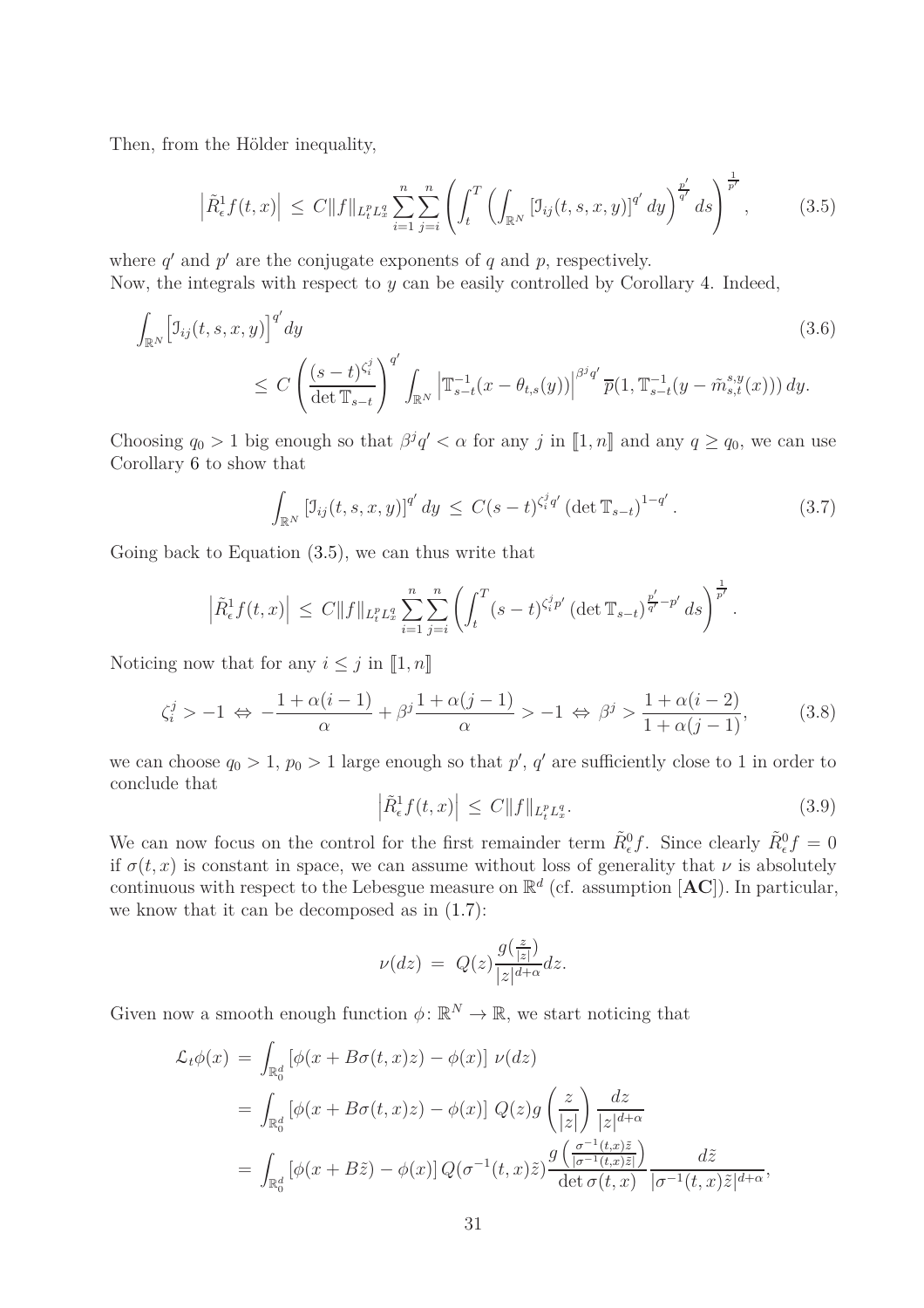where we assumed, without loss of generality from [UE], that  $\det \sigma(t, x) > 0$ . A similar representation holds for  $\tilde{\mathcal{L}}_t^{s,y}\phi(x)$ , too. Now, let us introduce for any *z* in  $\mathbb{R}^d$ , the following quantity:

$$
\tilde{H}^{s,y}_{t,x}(z)
$$
\n
$$
:= Q(\sigma^{-1}(t,x)z) \frac{g\left(\frac{\sigma^{-1}(t,x)z}{|\sigma^{-1}(t,x)z|}\right)}{\det \sigma(t,x)|\sigma^{-1}(t,x)\frac{z}{|z|}|^{d+\alpha}} - Q((\tilde{\sigma}^{s,y}_t)^{-1}z) \frac{g\left(\frac{(\tilde{\sigma}^{s,y}_t)^{-1}z}{|(\tilde{\sigma}^{s,y}_t)^{-1}z|}\right)}{\det \tilde{\sigma}^{s,y}_t|(\tilde{\sigma}^{s,y}_t)^{-1}\frac{z}{|z|}|^{d+\alpha}},
$$

where we have normalized *z* above in order to make the usual isotropic stable Lévy measure appear.

Fixed *η >* 0, local to this section, meant to be small and to be chosen later (and not to be confused with the ellipticity constant in assumption **[UE]**), we then define

<span id="page-31-0"></span>
$$
\alpha_{\eta} = \alpha/(1 - \eta),\tag{3.10}
$$

and we decompose the integral in the difference of the generators in the following way:

$$
\left(\mathcal{L}_t - \tilde{\mathcal{L}}_t^{s,y}\right)\phi(x) = \int_{\mathbb{R}_0^d} \left[\phi(x + Bz) - \phi(x)\right] \tilde{H}_{t,x}^{s,y}(z) s \frac{dz}{|z|^{d+\alpha}}
$$
  
\n
$$
= \int_{\Delta_\eta} \left[\phi(x + Bz) - \phi(x) - \langle D_x \phi(x), Bz \rangle\right] \tilde{H}_{t,x}^{s,y}(z) \frac{dz}{|z|^{d+\alpha}}
$$
  
\n
$$
+ \int_{\Delta_\eta^c} \left[\phi(x + Bz) - \phi(x)\right] \tilde{H}_{t,x}^{s,y}(z) \frac{dz}{|z|^{d+\alpha}}
$$
  
\n
$$
=: \sum_{i=1}^2 \left[\Delta_i \phi(t, s, \cdot, y)\right](x),
$$

where we have denoted, for simplicity,

$$
\Delta_{\eta} := B(0, (s-t)^{\frac{1}{\alpha_{\eta}}});
$$
  

$$
\Delta_{\eta}^{c} := B^{c}(0, (s-t)^{\frac{1}{\alpha_{\eta}}}).
$$

We highlight in particular that it is precisely the symmetry of  $\nu$  that ensures that the function  $\tilde{H}^{s,y}_{t,x}$  is even and that allow us to introduce the odd first order term  $\langle D_x \phi(x), Bz \rangle$  in the first integral above on the simmetric space  $\Delta_n$ .

Noticing from Proposition [3](#page-14-0) that the frozen "density"  $\tilde{p}^{s,y}$  is regular enough in *x*, we can now replace  $\phi$  in the above decomposition with  $\tilde{p}^{s,y}(t,s,\cdot,y)$ . Going back to  $\tilde{R}^0_{\epsilon}f$  given in [\(3.3\)](#page-29-1), we start rewriting it as

$$
|\tilde{R}_{\epsilon}^{0}f(t,x)| \leq C \sum_{i=1}^{2} \int_{t}^{T} \int_{\mathbb{R}^{N}} |f(s,y)| \, |[\Delta_{i}\tilde{p}^{s,y}(t,s,\cdot,y)](x)| \, dyds
$$
\n
$$
=: \sum_{i=1}^{2} \int_{t}^{T} \int_{\mathbb{R}^{N}} |f(s,y)| \mathcal{I}_{0i}(t,s,x,y) \, dyds. \tag{3.11}
$$

<span id="page-31-2"></span>As before, we can then apply Hölder inequality to show that

<span id="page-31-1"></span>
$$
\left| \tilde{R}^0_{\epsilon} f(t, x) \right| \le C \| f \|_{L^p_t L^q_x} \sum_{i=1}^2 \left( \int_t^T \left( \int_{\mathbb{R}^N} \left[ \mathfrak{I}_{0i}(t, s, x, y) \right]^{q'} dy \right)^{\frac{p'}{q'}} ds \right)^{\frac{1}{p'}} ,\tag{3.12}
$$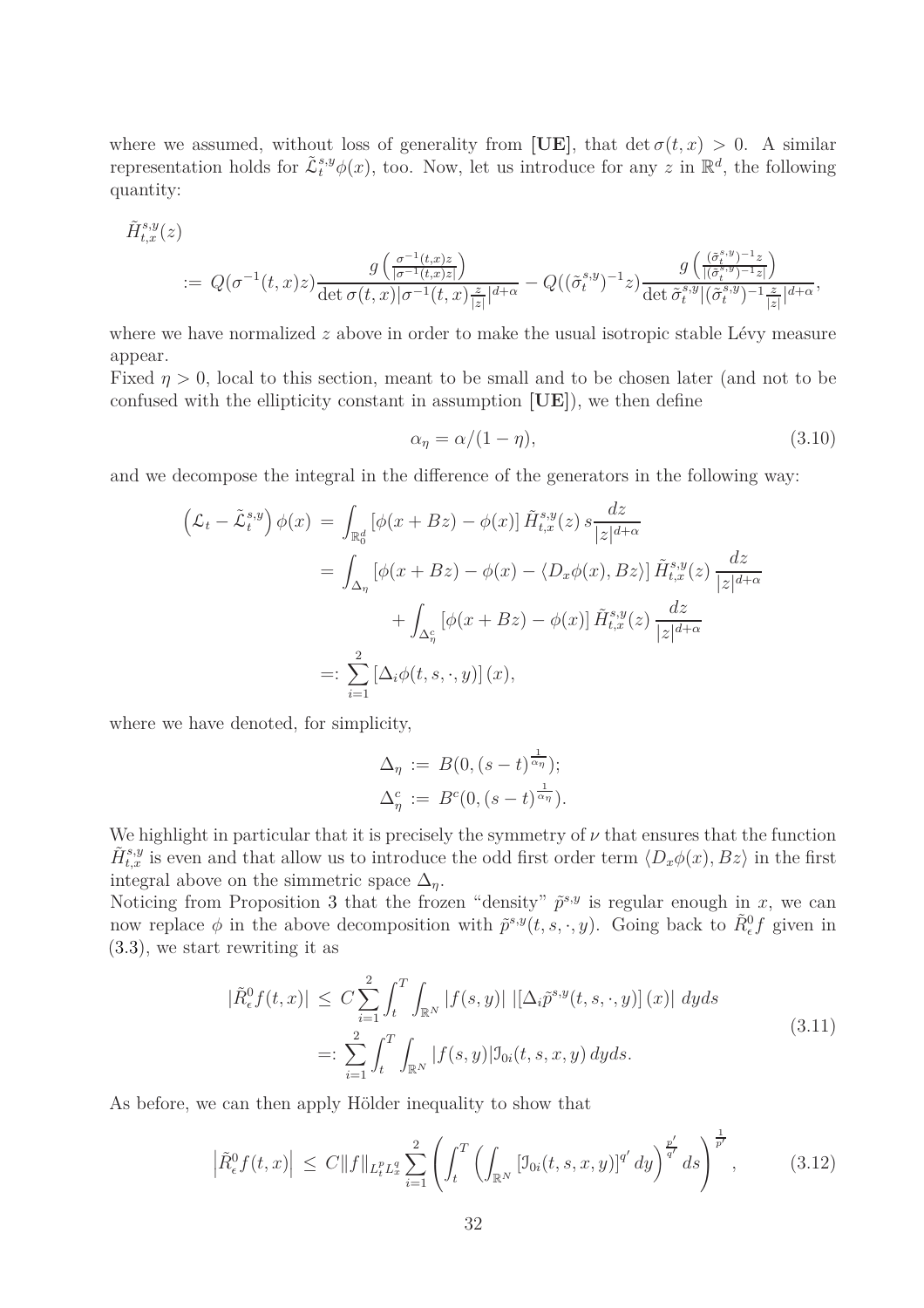where  $q'$  and  $p'$  are again the conjugate exponents of  $q$  and  $p$ , respectively. To control the second term involving  $\mathcal{I}_{02}$ , we start noticing that

<span id="page-32-0"></span>
$$
|\tilde{H}_{t,x}^{s,y}(z)| \le C \tag{3.13}
$$

for some constant *C* independent from the parameters, thanks to assumption [**UE**] for  $\sigma$ and the boundedness of *g* and *Q*.

Then, we can use Control [\(3.13\)](#page-32-0), Corollary [4](#page-18-0) and the Hölder inequality to write that

$$
| \mathcal{I}_{02}(t,s,x,y)|^{q'} \leq C \Biggl[ \int_{\Delta_{\eta}^{c}} |\tilde{p}^{s,y}(t,s,x+Bz,y) - \tilde{p}^{s,y}(t,s,x,y)| \frac{dz}{|z|^{d+\alpha}} \Biggr]^{q'} \leq C \left( \int_{\Delta_{\eta}^{c}} \frac{dz}{|z|^{d+\alpha}} \right)^{\frac{q'}{q}} \int_{\Delta_{\eta}^{c}} |\tilde{p}^{s,y}(t,s,x+Bz,y) - \tilde{p}^{s,y}(t,s,x,y)|^{q'} \frac{dz}{|z|^{d+\alpha}} \leq C \frac{(s-t)^{(\eta-1)\frac{q'}{q}}}{(\det \mathbb{T}_{s-t})^{q'}} \int_{\Delta_{\eta}^{c}} \Bigl[ \overline{p}(1, \mathbb{T}_{s-t}^{-1}(y - \theta_{s,t}(x + Bz))) + \overline{p}(1, \mathbb{T}_{s-t}^{-1}(y - \theta_{s,t}(x))) \Bigr] \frac{dz}{|z|^{d+\alpha}},
$$

recalling from [\(3.10\)](#page-31-0) that  $\alpha_{\eta} = \alpha/(1 - \eta)$  for the last inequality. The Fubini theorem and the change of variables  $\tilde{y} = y - \theta_{s,t}(x + Bz)$  now show that

<span id="page-32-2"></span>
$$
\int_{\mathbb{R}^N} |\mathcal{I}_{02}(t,s,x,y)|^{q'} dy \le 2C \frac{(s-t)^{(\eta-1)\frac{q'}{q}}}{(\det \mathbb{T}_{s-t})^{q'-1}} \int_{B^c(0,(s-t)^{\frac{1}{\alpha_\eta}})} \int_{\mathbb{R}^N} \overline{p}(1,\tilde{y}) d\tilde{y} \frac{dz}{|z|^{d+\alpha}} \le C (\det \mathbb{T}_{s-t})^{1-q'} (s-t)^{(\eta-1)\frac{q'}{q}} \int_{\Delta_\eta^c} \frac{dz}{|z|^{d+\alpha}}
$$
\n(3.14)

Going back to Equation [\(3.12\)](#page-31-1), we can then conclude that

$$
\int_{t}^{T} \left( \int_{\mathbb{R}^{N}} |\mathcal{I}_{02}(t,s,x,y)|^{q'} dy \right)^{\frac{p'}{q'}} ds \le C \int_{t}^{T} (\det \mathbb{T}_{s-t})^{-\frac{p'}{q}} (s-t)^{p'(\eta-1)} ds
$$
  

$$
\le C \int_{t}^{T} (s-t)^{-p'(1-\eta+\frac{1}{q}\sum_{i=1}^{n} d_{i} \frac{1+\alpha(i-1)}{\alpha})} ds,
$$

where in the last step we also exploited [\(2.42\)](#page-26-2).

Assuming now that  $\eta$  < 1 and p, q are big enough so that

$$
p'(1 - \eta + \frac{1}{q} \sum_{i=1}^{n} d_i \frac{1 + \alpha(i-1)}{\alpha}) < 1,
$$

we immediately obtain that

<span id="page-32-1"></span>
$$
\left(\int_{t}^{T} \left(\int_{\mathbb{R}^{N}} |J_{02}(t,s,x,y)|^{q'} dy\right)^{\frac{p'}{q'}} ds\right)^{\frac{1}{p'}} \leq C_{T}.
$$
\n(3.15)

We can now focus on the integral with respect to *y* of the first term  $\mathcal{I}_{01}$  in Equation [\(3.12\)](#page-31-1). Using the Lipschitz continuity of *Q* in a neighborhood of zero and the Hölder regularity of the diffusion matrix  $\sigma$ , it is not difficult to check that

$$
|\tilde{H}^{s,y}_{t,x}(z)| \leq C \sum_{j=1}^n |(x - \theta_{t,s}(y))_j|^{\beta^1}.
$$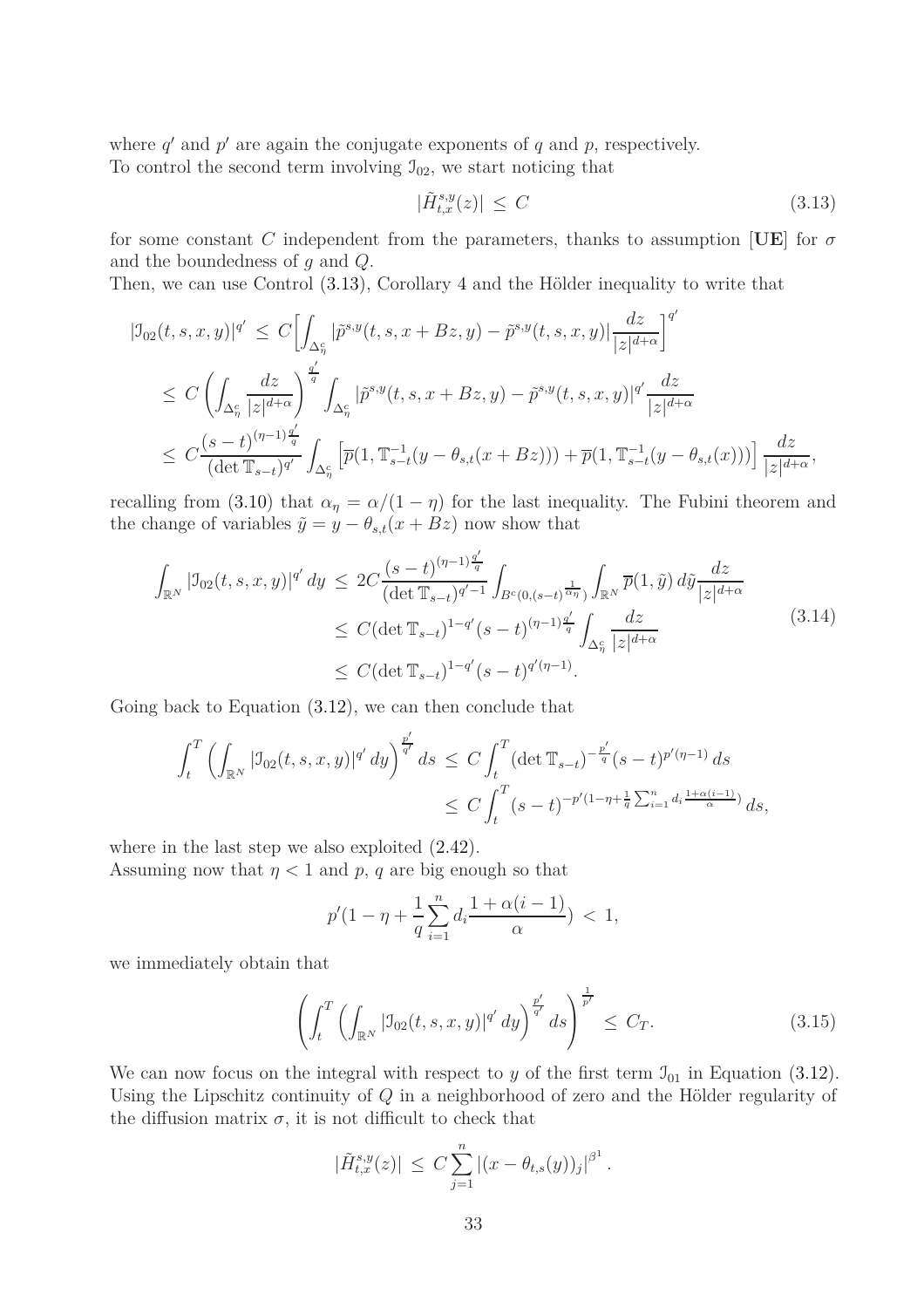Thanks to the above estimate, we exploit a Taylor expansion on the density  $\tilde{p}^{s,y}$  and Propo-sition [4](#page-16-0) with  $k = 2$  and  $(\tau, \xi) = (s, y)$  to show that

$$
\Theta(t,s,x,y,z) := \left| \left[ \tilde{p}^{s,y}(t,s,x+Bz,y) - \tilde{p}^{s,y}(t,s,x,y) - \langle D_x \tilde{p}^{s,y}(t,s,x,y), Bz \rangle \right] \tilde{H}_{t,x}^{s,y}(z) \right|
$$
  
\n
$$
\leq \sum_{j=1}^n \int_0^1 |(x - \theta_{t,s}(y))_j|^{\beta^1} |D_{x_1}^2 \tilde{p}^{s,y}(t,s,x+\lambda Bz,y)||z|^2 d\lambda
$$
  
\n
$$
\leq \frac{C}{\det \mathbb{T}_{s-t}} \int_0^1 |z|^2 \frac{\overline{p}(1, \mathbb{T}_{s-t}^{-1}(y - \tilde{m}_{s,t}^{s,y}(x+\lambda Bz)))}{(s-t)^{\frac{2}{\alpha}}}
$$
  
\n
$$
\times \left[ \sum_{j=1}^n |(x + \lambda Bz - \theta_{t,s}(y))_j|^{\beta^1} + |\lambda Bz|^{\beta^1} \right] d\lambda
$$
  
\n
$$
\leq \frac{C}{\det \mathbb{T}_{s-t}} \int_0^1 |z|^2 \overline{p}(1, \mathbb{T}_{s-t}^{-1}(y - \tilde{m}_{s,t}^{s,y}(x+\lambda Bz)))
$$
  
\n
$$
\times \left[ \sum_{j=1}^n \frac{\left| \mathbb{T}_{s-t}^{-1}(x + \lambda Bz - \theta_{t,s}(y)) \right|^{\beta^1}}{(s-t)^{\zeta_0^1}} + \frac{|z_1|^{\beta^1}}{(s-t)^{\frac{\beta}{\alpha}}} \right] d\lambda,
$$
  
\n(3.16)

where, similarly to above, we have denoted:

$$
\zeta_0^j := \frac{2}{\alpha} - \beta^1 \frac{1 + \alpha(j-1)}{\alpha}.\tag{3.17}
$$

It then follows from the Hölder inequality and Corollary [4](#page-18-0) that

$$
|J_{01}(t,s,x,y)|^{q'} \leq \left[ \int_{\Delta_{\eta}} \Theta(t,s,x,y,z) \frac{dz}{|z|^{d+\alpha}} \right]^{q'}
$$
  

$$
\leq \frac{C}{(\det \mathbb{T}_{s-t})^{q'}} \left( \int_{\Delta_{\eta}} 1 dz \right)^{\frac{q'}{q}} \int_0^1 \int_{\Delta_{\eta}} \overline{p}(1, \mathbb{T}_{s-t}^{-1}(y - \tilde{m}_{s,t}^{s,y}(x + \lambda Bz)))
$$

$$
\times \left[ \sum_{j=1}^n \frac{\left| \mathbb{T}_{s-t}^{-1}(x + \lambda Bz - \theta_{t,s}(y)) \right|^{\beta^1}}{(s-t)^{\zeta_0^j}} + \frac{|z_1|^{\beta^1}}{(s-t)^{\frac{\gamma}{\alpha}}} \right]^{q'} \frac{dz}{|z|^{q'(d+\alpha-2)}} d\lambda.
$$

If we now add the integral with respect to *y*, Fubini Theorem readily implies that

$$
\int_{\mathbb{R}^N} |\mathcal{I}_{01}(t,s,x,y)|^{q'} dy
$$
\n
$$
\leq C \frac{(s-t)^{\frac{d}{\alpha\eta}(q'-1)}}{(\det \mathbb{T}_{s-t})^{q'}} \int_0^1 \int_{\Delta_\eta} \int_{\mathbb{R}^N} \overline{p}(1, \mathbb{T}_{s-t}^{-1}(y-\tilde{m}_{s,t}^{s,y}(x+\lambda Bz)))
$$
\n
$$
\times \left[ \sum_{j=1}^n \frac{\left| \mathbb{T}_{s-t}^{-1}(x+\lambda Bz-\theta_{t,s}(y)) \right|^{\beta^1 q'}}{(s-t)^{\zeta_0^j q'}} + \frac{|z_1|^{\beta^1 q'}}{(s-t)^{\frac{2}{\alpha}q'}} \right] dy \frac{dz}{|z|^{q'(d+\alpha-2)}} d\lambda.
$$

If we assume to have taken *q'* close enough to 1 so that  $\beta^1 q' < \alpha$ , we can use Corollary [6](#page-22-4) to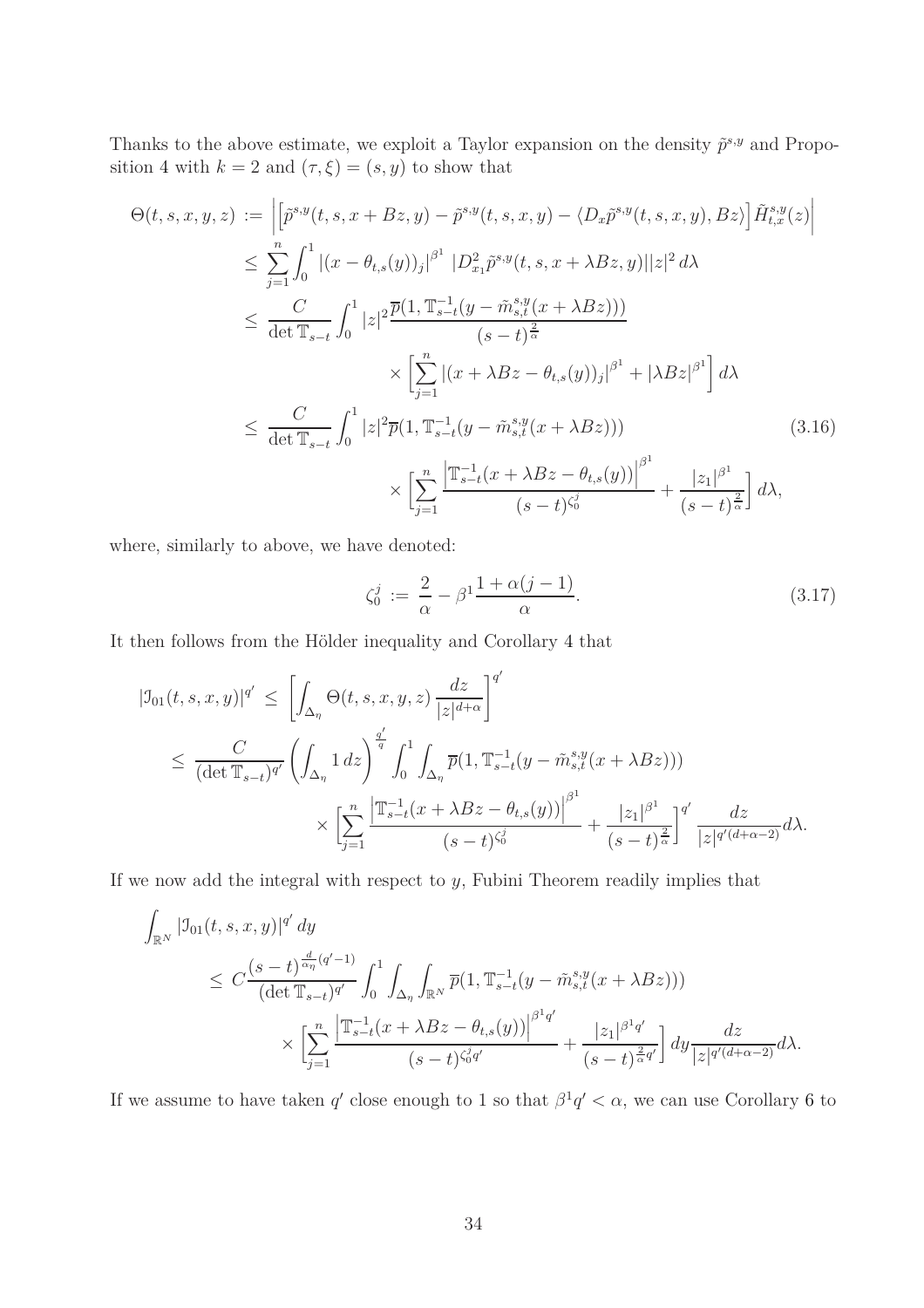show that

$$
\int_{\mathbb{R}^N} |\mathcal{I}_{01}(t,s,x,y)|^{q'} dy
$$
\n
$$
\leq C \frac{(s-t)^{\frac{d}{\alpha\eta}(q'-1)}}{(\det \mathbb{T}_{s-t})^{q'-1}} \int_{B(0,(s-t)^{\frac{1}{\alpha\eta}})} \left[ \sum_{j=1}^n \frac{1}{(s-t)^{q'\zeta_0^j}} + \frac{|z_1|^{q'\beta^1}}{(s-t)^{q'\frac{2}{\alpha}}}\right] \frac{dz}{|z|^{q'(d+\alpha-2)}}
$$
\n
$$
\leq C \frac{(s-t)^{\frac{d}{\alpha\eta}(q'-1)}}{(\det \mathbb{T}_{s-t})^{q'-1}} \int_0^{(s-t)^{\frac{1}{\alpha\eta}}} \left[ \sum_{j=1}^n \frac{r^{d-1-(d+\alpha-2)q'}}{(s-t)^{q'\zeta_0^j}} + \frac{r^{d-1-(d+\alpha-2-\beta^1)q'}}{(s-t)^{\frac{2}{\alpha}q'}} \right] dr.
$$

Similarly, if  $q$  is big enough (so that  $q'$  is close to 1), it holds that

<span id="page-34-2"></span>
$$
d-1-q'(d+\alpha-2) > -1 \Leftrightarrow q' < \frac{d}{d+\alpha-2}
$$

and we can integrate with respect to *r*:

$$
\int_{\mathbb{R}^N} |\mathcal{I}_{01}(t,s,x,y)|^{q'} dy \leq C \frac{(s-t)^{\frac{d}{\alpha \eta}(q'-1)}}{(\det \mathbb{T}_{s-t})^{q'-1}} \left[ \sum_{j=1}^n \frac{r^{d-q'(d+\alpha-2)}}{(s-t)^{q'\zeta_0^j}} + \frac{r^{d-q'(d+\alpha-2-\beta^1)}}{(s-t)^{q'\frac{2}{\alpha}}}\right]_0^{(s-t)^{\frac{1}{\alpha \eta}}}
$$
\n
$$
\leq C (\det \mathbb{T}_{s-t})^{1-q'} (s-t)^{\frac{q'}{2\alpha \eta}(2-\alpha)} \left[ \sum_{j=1}^n (s-t)^{-q'\zeta_0^j} + (s-t)^{q'(\frac{\beta^1}{\alpha \eta}-\frac{2}{\alpha})}\right].
$$
\n(3.18)

Hence, it follows from Equation [\(2.42\)](#page-26-2) that

$$
\int_{t}^{T} \left( \int_{\mathbb{R}^{N}} | \mathcal{I}_{01}(t, s, x, y)|^{q'} dy \right)^{\frac{p'}{q'}} ds
$$
\n
$$
\leq C \int_{t}^{T} (\det \mathbb{T}_{s-t})^{-\frac{p'}{q}} (s-t)^{\frac{p'}{\alpha_{\eta}}(2-\alpha)} \left[ \sum_{j=1}^{n} (s-t)^{-p'\zeta_{0}^{j}} + (s-t)^{p'(\frac{\beta^{1}}{\alpha_{\eta}}-\frac{2}{\alpha})} \right] ds
$$
\n
$$
\leq C \int_{t}^{T} (s-t)^{p'(\frac{(2-\alpha)}{\alpha_{\eta}}-\frac{1}{q}\sum_{i=1}^{n} d_{i} \frac{1+\alpha(i-1)}{\alpha})} \left[ \sum_{j=1}^{n} (s-t)^{-p'\zeta_{0}^{j}} + (s-t)^{p'(\frac{\beta^{1}}{\alpha_{\eta}}-\frac{2}{\alpha})} \right] ds
$$

To conclude, we need to show that the two terms above are integrable with respect to *s*. Namely,

$$
p'\left(\frac{(2-\alpha)}{\alpha_{\eta}}-\frac{1}{q}\sum_{i=1}^{n}d_{i}\frac{1+\alpha(i-1)}{\alpha}-\zeta_{0}^{j}\right) > -1, \quad \forall j \in \llbracket 1, n \rrbracket;
$$

$$
p'\left(\frac{(2-\alpha)}{\alpha_{\eta}}-\frac{1}{q}\sum_{i=1}^{n}d_{i}\frac{1+\alpha(i-1)}{\alpha_{\eta}}+\frac{\beta^{1}}{\alpha_{\eta}}-\frac{2}{\alpha}\right) > -1.
$$

Recalling again that we can choose *p*, *q* big enough as we want, so that Equation [\(2.43\)](#page-26-0) holds, it is now sufficient to take  $\eta$  in  $(0, 1)$  in order to have:

$$
\frac{(2-\alpha)}{\alpha_{\eta}} - \zeta_0^j = \frac{(2-\alpha)}{\alpha_{\eta}} - \frac{2}{\alpha} + \beta^1 \frac{1 + \alpha(j-1)}{\alpha} > -1, \quad \forall j \in [\![1, n]\!];\tag{3.19}
$$

<span id="page-34-1"></span><span id="page-34-0"></span>
$$
\frac{(2-\alpha)}{\alpha_{\eta}} + \frac{\beta^1}{\alpha_{\eta}} - \frac{2}{\alpha} > -1.
$$
\n(3.20)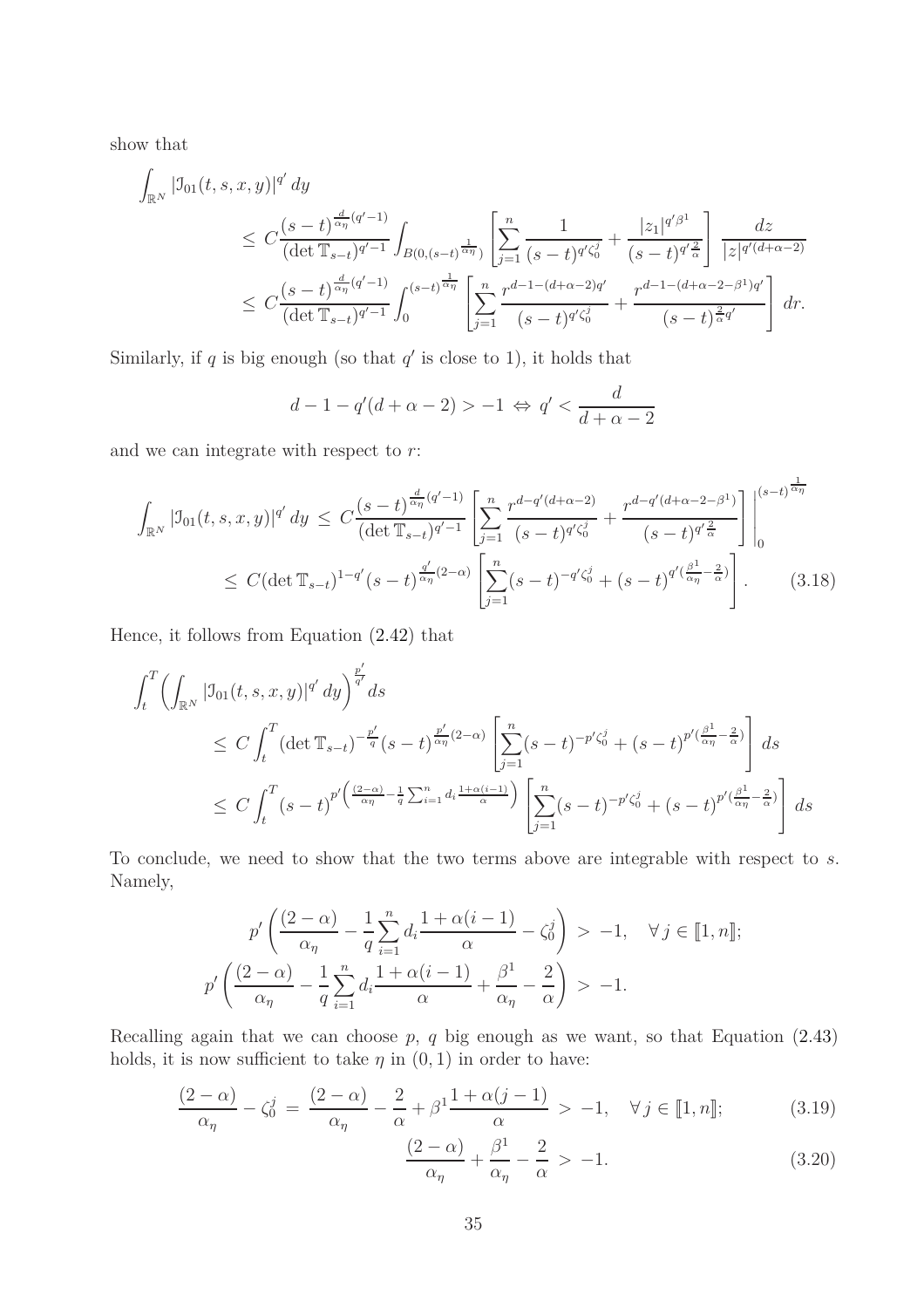By direct calculations, recalling from [\(3.10\)](#page-31-0) that  $\alpha_{\eta} = \alpha/(1 - \eta)$ , we now notice that Conditions  $(3.19)-(3.20)$  $(3.19)-(3.20)$  can be rewritten as follows

$$
\eta < \frac{\beta^1(1+\alpha(j-1))}{2-\alpha}, \quad \forall j \in [1, n];
$$
\n
$$
\eta < \frac{\beta^1}{2+\beta^1-\alpha}.
$$

Choosing  $\epsilon > 0$  so that the above conditions holds, we have that

<span id="page-35-0"></span>
$$
\left(\int_{t}^{T} \left(\int_{\mathbb{R}^{N}} |\mathfrak{I}_{01}(t,s,x,y)|^{q'} dy\right)^{\frac{p'}{q'}} ds\right)^{\frac{1}{p'}} \leq C_{T}.
$$
\n(3.21)

Going back to Equation  $(3.12)$ , we use Controls  $(3.15)-(3.21)$  $(3.15)-(3.21)$  to write that

<span id="page-35-1"></span>
$$
\left| \tilde{R}^0_{\epsilon} f(t, x) \right| \le C \| f \|_{L_t^p L_x^q}.
$$
\n(3.22)

Exploiting Controls [\(3.9\)](#page-30-1) and [\(3.22\)](#page-35-1) in Equation [\(3.3\)](#page-29-1), we have concluded our proof.  $\Box$ 

A similar control in  $L_t^p L_x^q$ -norms can be obtained. In particular, we point out that Equation [\(3.23\)](#page-35-2) below implies that the operator  $I - \tilde{R}_{\epsilon}$  is invertible in  $L^p\left(0, T; L^q(\mathbb{R}^N)\right)$ , provided T is small enough. From Lemma [5,](#page-27-5) the same holds for  $I_{\epsilon} - \tilde{R}_{\epsilon}$ .

<span id="page-35-3"></span>**Proposition 8.** Let  $q > 1$ ,  $p > 1$  be such that Condition (C) holds. Then, there exists  $C := C(T, p, q) > 0$  *such that for any f in*  $L^p(0, T; L^q(\mathbb{R}^N)),$ 

<span id="page-35-2"></span>
$$
\|\tilde{R}_{\epsilon}f\|_{L_t^p L_x^q} \le C \|f\|_{L_t^p L_x^q}.\tag{3.23}
$$

*In particular, it holds that*  $\lim_{T\to 0} C(T, p, q) = 0$ *.* 

*Proof.* We are going to keep the same notations used in the previous proof. In particular, we recall the following decomposition

$$
\tilde{R}_{\epsilon}f(t,x) = \tilde{R}^0_{\epsilon}f(t,x) + \tilde{R}^1_{\epsilon}f(t,x),
$$

given in Equation [\(3.3\)](#page-29-1).

In order to control the second term  $\tilde{R}^1_{\epsilon} f$  in  $L^p_t L^q_x$ -norm, we start from Equation [\(3.4\)](#page-29-2) to write that

$$
\|\tilde{R}_{\epsilon}^{1} f(t,\cdot)\|_{L_{x}^{q}} \leq C \sum_{i=1}^{n} \sum_{j=i}^{n} \int_{t}^{T} \left\| \int_{\mathbb{R}^{N}} |f(s,y)| \mathfrak{I}_{ij}(t,s,\cdot,y) \, dy \right\|_{L_{x}^{q}} ds.
$$

The Young inequality now implies that

$$
\left\| \int_{\mathbb{R}^N} |f(s,y)| \mathcal{I}_{ij}(t,s,\cdot,y) \, dy \right\|_{L_x^q}^q = \int_{\mathbb{R}^N} \left| \int_{\mathbb{R}^N} |f(s,y)| \mathcal{I}_{ij}(t,s,x,y) \, dy \right|^q dx
$$
  
\n
$$
\leq \int_{\mathbb{R}^n} \left( \int_{\mathbb{R}^N} |f(s,y)|^q \mathcal{I}_{ij}(t,s,x,y) \, dy \right) \left\| \mathcal{I}_{ij}(t,s,x,\cdot) \right\|_{L^1}^{q/q'} dx
$$
  
\n
$$
\leq C(s-t)^{\zeta_i^j q/q'} \int_{\mathbb{R}^N} |f(s,y)|^q \left( \int_{\mathbb{R}^N} \mathcal{I}_{ij}(t,s,x,y) \, dx \right) dy
$$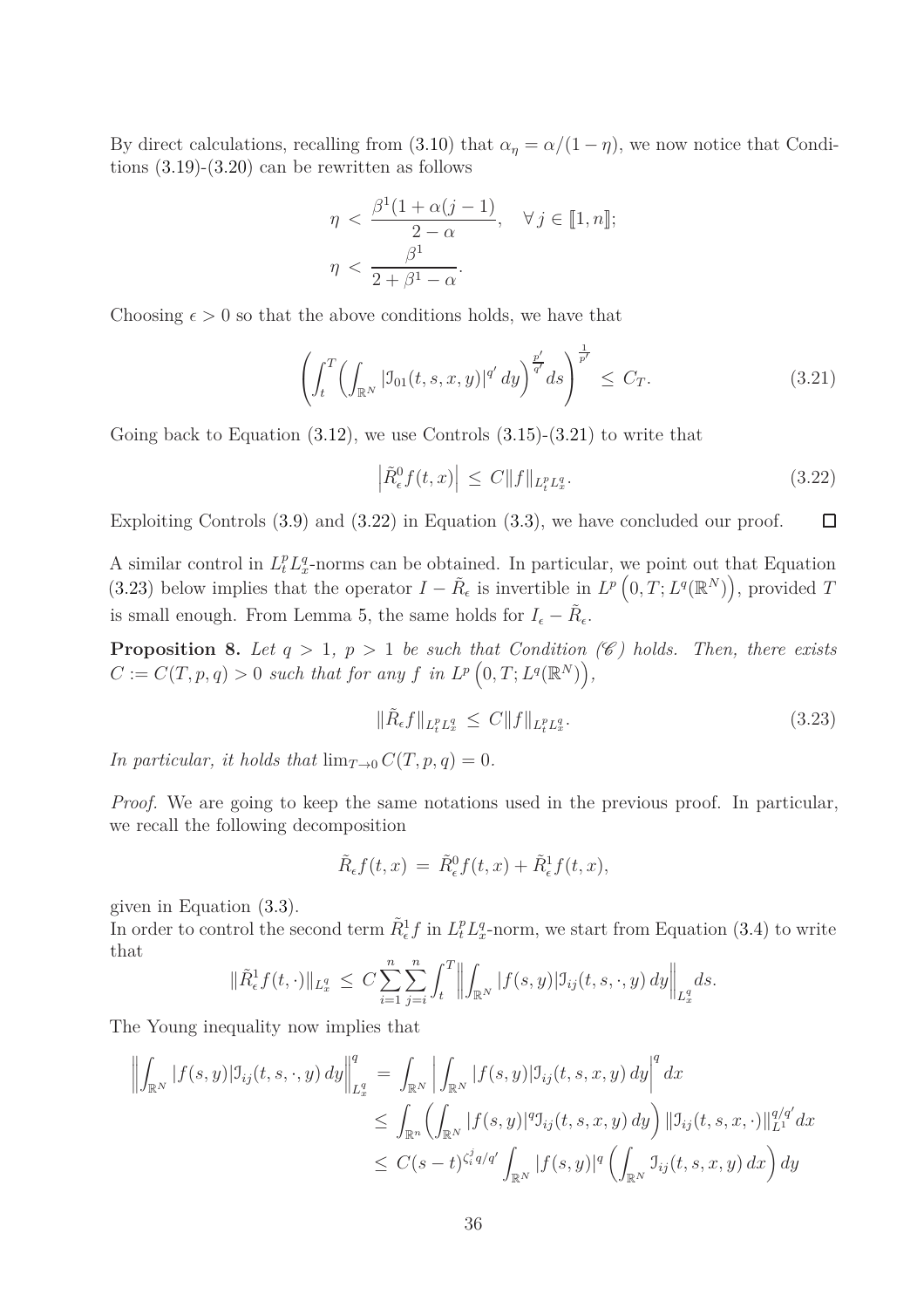using Control [\(3.7\)](#page-30-2) and the Fubini Theorem for the last inequality. From [\(3.4\)](#page-29-2), [\(3.6\)](#page-30-3) and the correspondence [\(2.6\)](#page-13-3) which gives  $y - \tilde{m}_{s,t}^{s,y}(x) = \theta_{t,s}(y) - x$  it is plain to derive that:

$$
\int_{\mathbb{R}^N} dx \mathfrak{I}_{ij}(t,s,x,y) \leq C(s-t)^{\zeta_i^j}.
$$

Thus,

$$
\|\tilde{R}_{\epsilon}^{1}f(t,\cdot)\|_{L_{x}^{q}} \leq C \sum_{i=1}^{n} \sum_{j=i}^{n} \int_{t}^{T} (s-t)^{\zeta_{i}^{j}} \|f(t,\cdot)\|_{L_{x}^{q}} ds,
$$

where, in the last step, we exploited Equation [\(3.7\)](#page-30-2) with  $q' = 1$ , recalling that  $\beta^j < 1 < \alpha$ . We can then use the above control to write that

$$
\begin{split} \|\tilde{R}_{\epsilon}^{1}f\|_{L_{t}^{p}L_{x}^{q}}^{p} &\leq \sum_{i=1}^{n} \sum_{j=i}^{n} \int_{0}^{T} \|\tilde{R}_{\epsilon}^{1}f(t,\cdot)\|_{L_{x}^{q}}^{p} dt \\ &\leq C \sum_{i=1}^{n} \sum_{j=i}^{n} \int_{0}^{T} \|f(t,\cdot)\|_{L_{x}^{q}}^{p} \left(\int_{t}^{T} (s-t)^{\zeta_{i}^{j}} ds\right)^{p} dt \\ &\leq C_{T} \sum_{i=1}^{n} \sum_{j=i}^{n} \int_{0}^{T} \|f(t,\cdot)\|_{L_{x}^{q}}^{p} dt \leq C_{T} \|f\|_{L_{t}^{p}L_{x}^{q}}^{p}, \end{split}
$$

where  $C_T := C(p', q', T)$  denotes a positive constant that tends to zero if *T* goes to zero (recall indeed from  $(3.8)$  that  $\zeta_i^j > -1$ ).

The control for  $\tilde{R}_{\epsilon}^{0} f$  can be obtained following the same arguments above, exploiting Equation  $(3.11)$  instead of  $(3.4)$  and Equations  $(3.14)-(3.18)$  $(3.14)-(3.18)$  with  $q' = 1$  for the controls of  $||\mathfrak{I}_{0j}(t, s, x, \cdot)||_{L_x^1}$ .  $\Box$ 

Let us fix now a function  $f$  in  $C_c^{1,2}([0,T) \times \mathbb{R}^N)$ . The first step of our method consists in applying the Itô formula on the Green kernel  $\tilde{G}_{\epsilon}f$  and the process  $\{X_s^{t,x}\}_{s\in[t,T]}$ , solution of the martingale problem with starting point  $(t, x)$ :

$$
\mathbb{E}\left[\tilde{G}_{\epsilon}f(t,x)+\int_{t}^{T}(\partial_{s}+L_{s})\tilde{G}_{\epsilon}f(s,X_{s}^{t,x})ds\right]=0.
$$

We then exploit Equation [\(2.48\)](#page-27-3) to write that

$$
\tilde{G}_{\epsilon}f(t,x) - \mathbb{E}\left[\int_t^T I_{\epsilon}f(s,X_s^{t,x})\,ds\right] + \mathbb{E}\left[\int_t^T \left[L_s\tilde{G}_{\epsilon}f - \tilde{M}_{\epsilon}f\right](s,X_s^{t,x})\,ds\right] = 0.
$$

Thus, it holds that

<span id="page-36-0"></span>
$$
\mathbb{E}\bigg[\int_t^T I_{\epsilon}f(s,X_s^{t,x})\,ds\bigg] = \tilde{G}_{\epsilon}f(t,x) + \mathbb{E}\bigg[\int_t^T \tilde{R}_{\epsilon}f(s,X_s^{t,x})\,ds\bigg].\tag{3.24}
$$

Thanks to Proposition [5,](#page-26-3) we know that there exists  $C(T) := C(T) \longrightarrow$ *T*→0 0 such that

<span id="page-36-1"></span>
$$
\|\tilde{G}_{\epsilon}f\|_{\infty} \le C \|f\|_{L_t^p L_x^q}.
$$
\n(3.25)

Let us assume for now that  $p, q$  are large enough so that the control  $(3.2)$  of Lemma [7](#page-29-4) (pointwise control of the remainder) holds. From Equations [\(3.24\)](#page-36-0), [\(3.25\)](#page-36-1) and [\(3.2\)](#page-29-3), we readily get that

$$
\left| \mathbb{E}\left[\int_t^T I_\epsilon f(X_s^{t,x})\,ds\right] \right| \leq C \|f\|_{L_t^p L_x^q}.
$$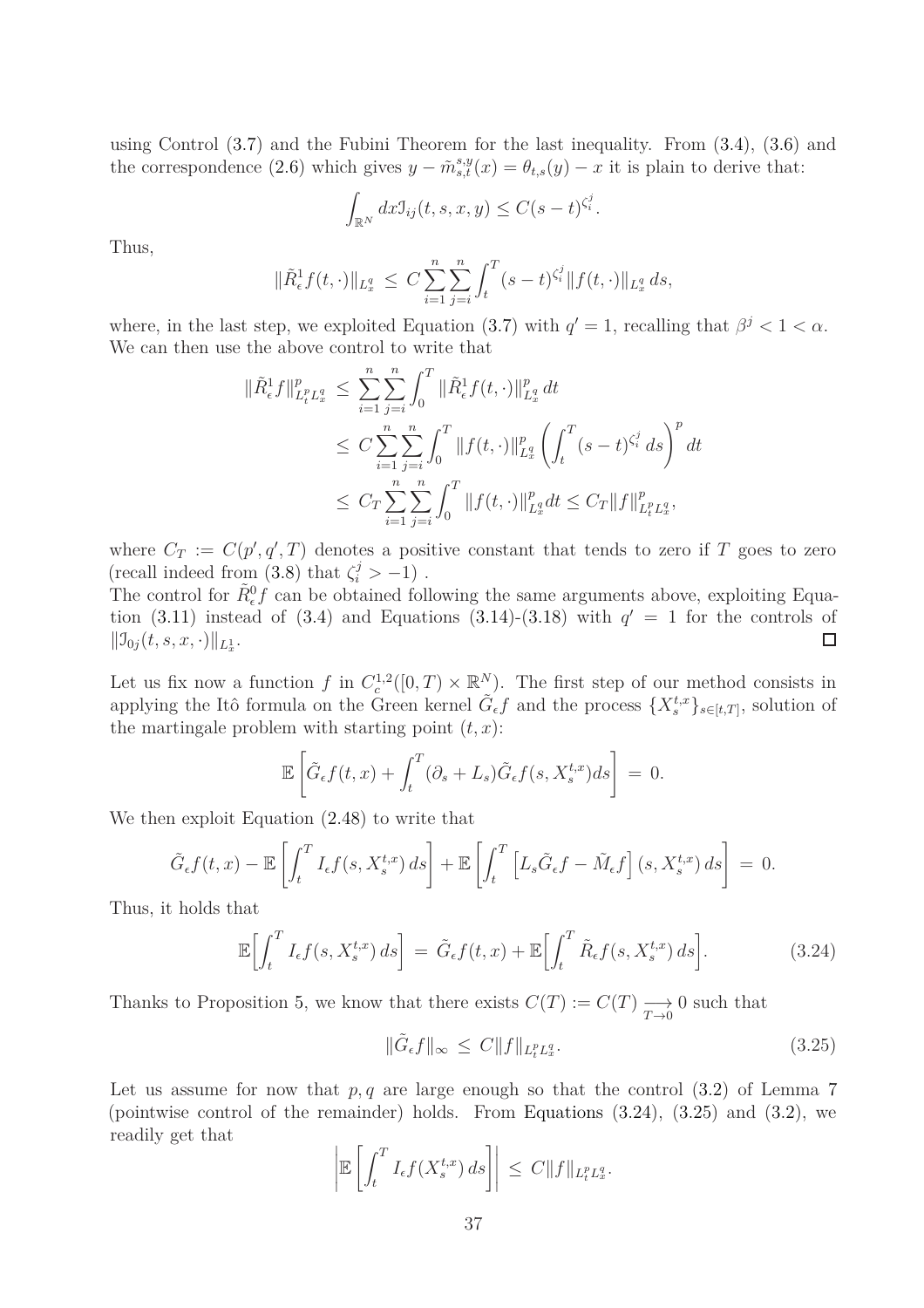Letting  $\epsilon$  go to zero, we thus derive that any solution  $\{X_s^{t,x}\}_{s\in[t,T]}$  of the martingale problem for  $\partial_s + L_s$  with initial condition  $(t, x)$  satisfies

$$
\left| \mathbb{E}\left[\int_t^T f(s,X_s^{t,x})\,ds\right] \right| \leq C \|f\|_{L_t^p L_x^q},
$$

for any *f* in *f* in  $C_c^{1,2}([0,T) \times \mathbb{R}^N)$ . Above, we have exploited Lemma [4](#page-27-0) for the integral in space and the bounded convergence Theorem for that in time.

To show the result for a general f in  $L^p\left(0, T; L^q(\mathbb{R}^N)\right)$ , we now use a density argument and the Fatou Lemma. Indeed, let  $\{f_n\}_{n\in\mathbb{N}}$  a sequence of functions in  $C_c^{1,2}([0,T)\times\mathbb{R}^N)$  such that  $||f_n - f||_{L_t^p L_x^q}$  → 0. We then have that:

$$
\left| \mathbb{E} \left[ \int_t^T f(s, X_s^{t,x}) ds \right] \right| \le \left| \mathbb{E} \left[ \int_t^T \liminf_{n} f_n(s, X_s^{t,x}) ds \right] \right|
$$
  
\n
$$
\le \liminf_{n} \left| \mathbb{E} \left[ \int_t^T f_n(s, X_s^{t,x}) ds \right] \right|
$$
  
\n
$$
\le C \liminf_{n} \|f_n\|_{L_t^p L_x^q}
$$
  
\n
$$
= C \|f\|_{L_t^p L_x^q}.
$$
\n(3.26)

<span id="page-37-0"></span>This is precisely the Estimate [\(2.4\)](#page-13-2) in Corollary [2,](#page-11-1) provided that *p, q* are large enough.

Thanks to Estimates [\(3.26\)](#page-37-0), we then know that the process  $\{X_s^{t,x}\}_{s\in[t,T]}$  has a density we will denote by  $p(t, s, x, y)$ . From Equation [\(3.24\)](#page-36-0) it now follows that

$$
\tilde{G}_{\epsilon}f(t,x) = \mathbb{E}\left[\int_{t}^{T} I_{\epsilon}f(s,X_{s}^{t,x})ds\right] - \mathbb{E}\left[\int_{t}^{T}\tilde{R}_{\epsilon}f(s,X_{s}^{t,x})ds\right]
$$
\n
$$
= \int_{t}^{T}\int_{\mathbb{R}^{N}} I_{\epsilon}f(s,y)p(t,s,x,y)dyds - \int_{t}^{T}\int_{\mathbb{R}^{N}}\tilde{R}_{\epsilon}f(s,y)p(t,s,x,y)dyds
$$
\n
$$
= \int_{t}^{T}\int_{\mathbb{R}^{N}} (I_{\epsilon} - \tilde{R}_{\epsilon})f(s,y)p(t,s,x,y)dyds. \tag{3.27}
$$

Then, Proposition [5,](#page-26-3) Lemma [5](#page-27-5) (with an additional approximation argument) and Control [\(3.23\)](#page-35-2) imply that both sides of the above control are bounded in the  $L_t^p L_x^q$ -norm, uniformly in  $\epsilon > 0$ . Thus, we can conclude that Equation [\(3.27\)](#page-37-1) holds for any *f* in  $L^p(0,T;L^q(\mathbb{R}^N))$ . We then conclude from Lemma [7](#page-29-4) (pointwise control of the remainder) that letting  $\epsilon$  go to zero, it holds that

<span id="page-37-1"></span>
$$
\mathbb{E}\left[\int_t^T f(s,X_s^{t,x})\,ds\right] = \tilde{G} \circ (I - \tilde{R})^{-1}f(t,x),
$$

which gives uniqueness if the final time *T* is small enough. Global well-posedness is again derived from a chaining argument in time.

To complete the proof of Corollary [2,](#page-11-1) it remains to derive the Krylov estimates [\(2.4\)](#page-13-2) under Condition  $(\mathscr{C})$  and not only for  $p, q$  large enough.

Fixed a parameter  $\delta > 0$  meant to be small, we consider a "mollified" version of the solution process  $X_s^{t,x}$ , given by

<span id="page-37-2"></span>
$$
\overline{X}_{s}^{t,x,\delta} := X_{s}^{t,x} + \delta \mathbb{M}_{s-t} \overline{Z}_{s-t}, \tag{3.28}
$$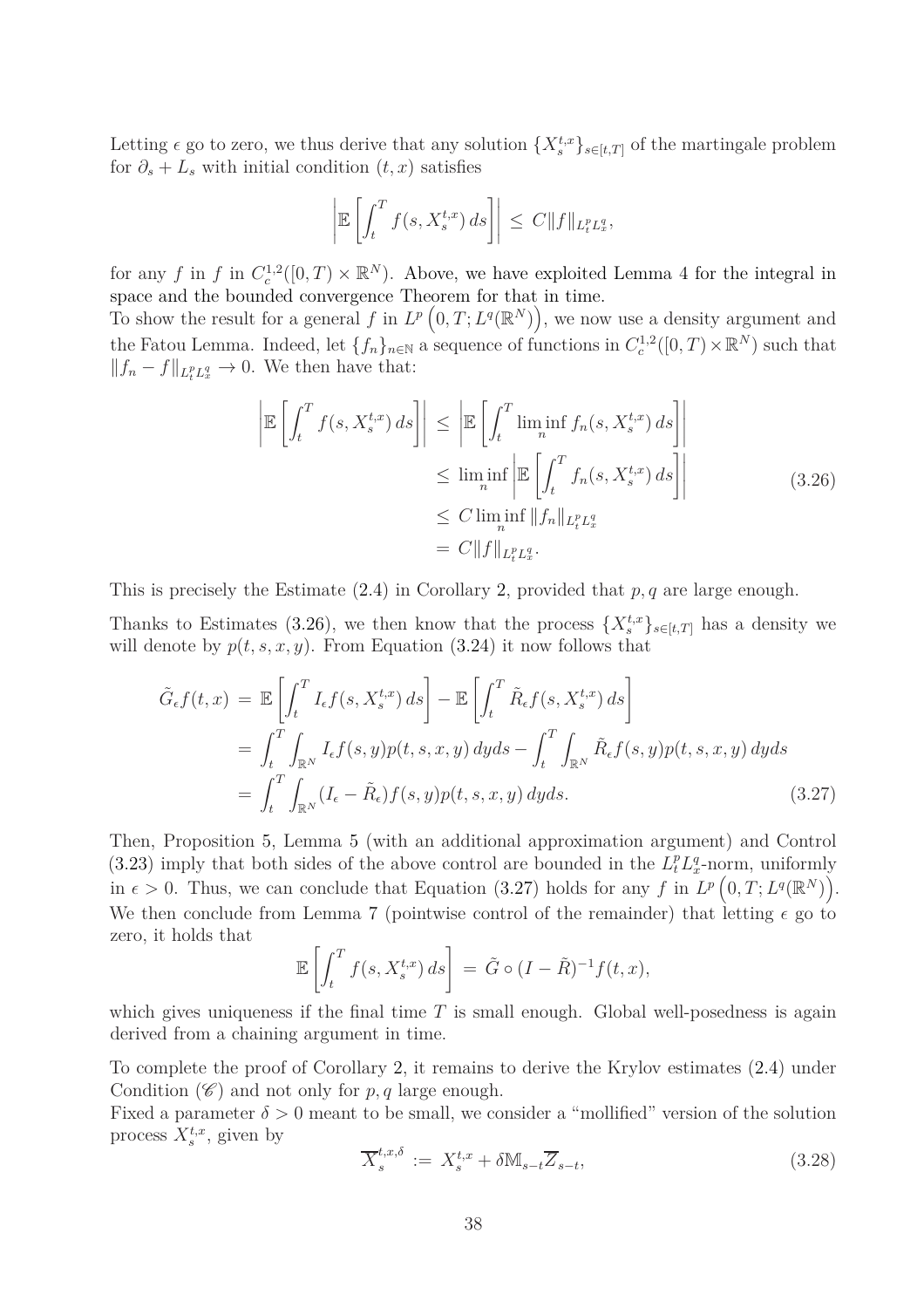where  ${\{\overline{Z}_s\}}_{s\geq 0}$  is an isotropic  $\alpha$ -stable process on  $\mathbb{R}^N$ .

Let us denote now by  $p^{\delta}(t, s, x, \cdot)$  the density associated with the random variable  $\overline{X}_{s}^{t, s, \delta}$  $s^{i,s,o}$ . We notice that Equation [\(3.28\)](#page-37-2) implies in particular that

$$
p^{\delta}(t,s,x,y) = [p(t,s,x,\cdot) * q^{\delta}(s-t,\cdot)](y),
$$

where  $q^{\delta}(t, \cdot)$  is the density of the process  $\delta M_t \overline{Z}_t$  and thus, under the integrability condition (C) and thanks to the Young inequality, the quantity  $||p^{\delta}||_{L_t^{p'}L_x^{q'}}$ , where  $p', q'$  are the conjugate exponents of  $p, q$ , respectively, is finite (possibly explosive with  $\delta$ ). The point is now to reproduce the previous perturbative analysis in order to prove that the controls on  $||p^{\delta}||_{L_t^{p'}L_x^{q'}}$ actually do no depend on  $\delta$ .

For this reason, we introduce the mollified "frozen" process  $\tilde{X}_{s}^{s,y,t,x,\delta}$  along the flow  $\theta_{t,s}(y)$  as

<span id="page-38-3"></span>
$$
\tilde{X}_s^{s,y,t,x,\delta} := \tilde{X}_s^{s,y,t,x} + \delta \mathbb{M}_{s-t} \overline{Z}_{s-t}.
$$
\n(3.29)

Following the same arguments presented in Propositions [3](#page-14-0) and [4,](#page-16-0) it is now possible to show that the process  $\tilde{X}_{s}^{s,y,\tilde{t},x,\delta}$  admits a density  $\tilde{p}^{s,y,\delta}(t,s,x,y)$  and that it enjoys a multi-scale bound similar to [\(2.35\)](#page-22-3). Namely,

<span id="page-38-1"></span>**Proposition 9.** There exists a positive constant  $C := C(N, \alpha)$  such that for any k in [0, 2], *any i in*  $[1, n]$ *, any*  $t < s$  *in*  $[0, T]$  *and any*  $x, y$  *in*  $\mathbb{R}^N$ *,* 

<span id="page-38-0"></span>
$$
|D_{x_i}^k \tilde{p}^{s,y,\delta}(t,s,x,y)| \le C \frac{((s-t)(1+\delta))^{-k\frac{1+\alpha(i-1)}{\alpha}}}{\det \mathbb{T}_{(s-t)(1+\delta)}} \overline{p}\left(1, \mathbb{T}_{(s-t)(1+\delta)}^{-1}(y-\theta_{s,t}(x))\right). \tag{3.30}
$$

A sketch of proof for the above Proposition has been briefly presented in the Appendix section. Importantly, we highlight that the constant  $C$  appearing in  $(3.30)$  is independent from the "smoothing" parameter  $\delta$ .

Then, the same arguments leading to [\(3.24\)](#page-36-0) can be applied here to show that

<span id="page-38-2"></span>
$$
\mathbb{E}\Big[\int_t^T I_\epsilon f(s, \overline{X}_s^{t,x,\delta}) ds\Big] = \tilde{G}_\epsilon^{\delta} f(t,x) + \mathbb{E}\Big[\int_t^T \int_{\mathbb{R}^N} \Big(L_t^{\delta} - \tilde{L}_t^{s,y,\delta}\Big) \tilde{G}_\epsilon^{\delta} f(s, \overline{X}_s^{t,x,\delta}) ds\Big],\tag{3.31}
$$

where  $\tilde{G}^{\delta}_{\epsilon}$  and  $\tilde{\mathcal{L}}^{s,y,\delta}$  are the frozen Green kernel and the frozen infinitesimal generator associated with the process  $\tilde{X}_{s}^{s,y,t,x,\delta}$ , respectively (cf. Equations [\(2.41\)](#page-25-0) and [\(2.44\)](#page-26-1)). In particular, we point out that the pointwise bound [\(3.25\)](#page-36-1) on the Green kernel and the controls of Proposition [7](#page-29-4) (pointwise control of the remainder) are uniform with respect to the additional parameter  $\delta$ , thanks to Proposition [9.](#page-38-1)

From Equation [\(3.31\)](#page-38-2) and Proposition [8](#page-35-3) ( $L_t^p L_x^q$  control of the remainder) we can then deduce that

$$
\left| \int_t^T \int_{\mathbb{R}^N} I_{\epsilon} f(s, y) p^{\delta}(t, s, x, y) dy ds \right| \leq C_T \left( 1 + ||p^{\delta}||_{L_t^{p'} L_x^{q'}} \right) ||f||_{L_t^p L_x^q}.
$$

From the Riesz representation theorem and the above inequality, we then deduce that  $||p^{\delta}||_{L_t^{p'}L_x^{q'}} \leq C_T$ , for *T* small enough and uniformly in  $\delta$ . Hence,

$$
\left| \int_t^T \int_{\mathbb{R}^N} I_{\epsilon} f(s, y) p^{\delta}(t, s, x, y) dy ds \right| = \left| \int_t^T \mathbb{E}[I_{\epsilon} f(s, X_s^{t, x} + \delta \overline{Z}_s)] ds \right| \leq C_T \|I_{\epsilon} f\|_{L_t^p L_x^q}.
$$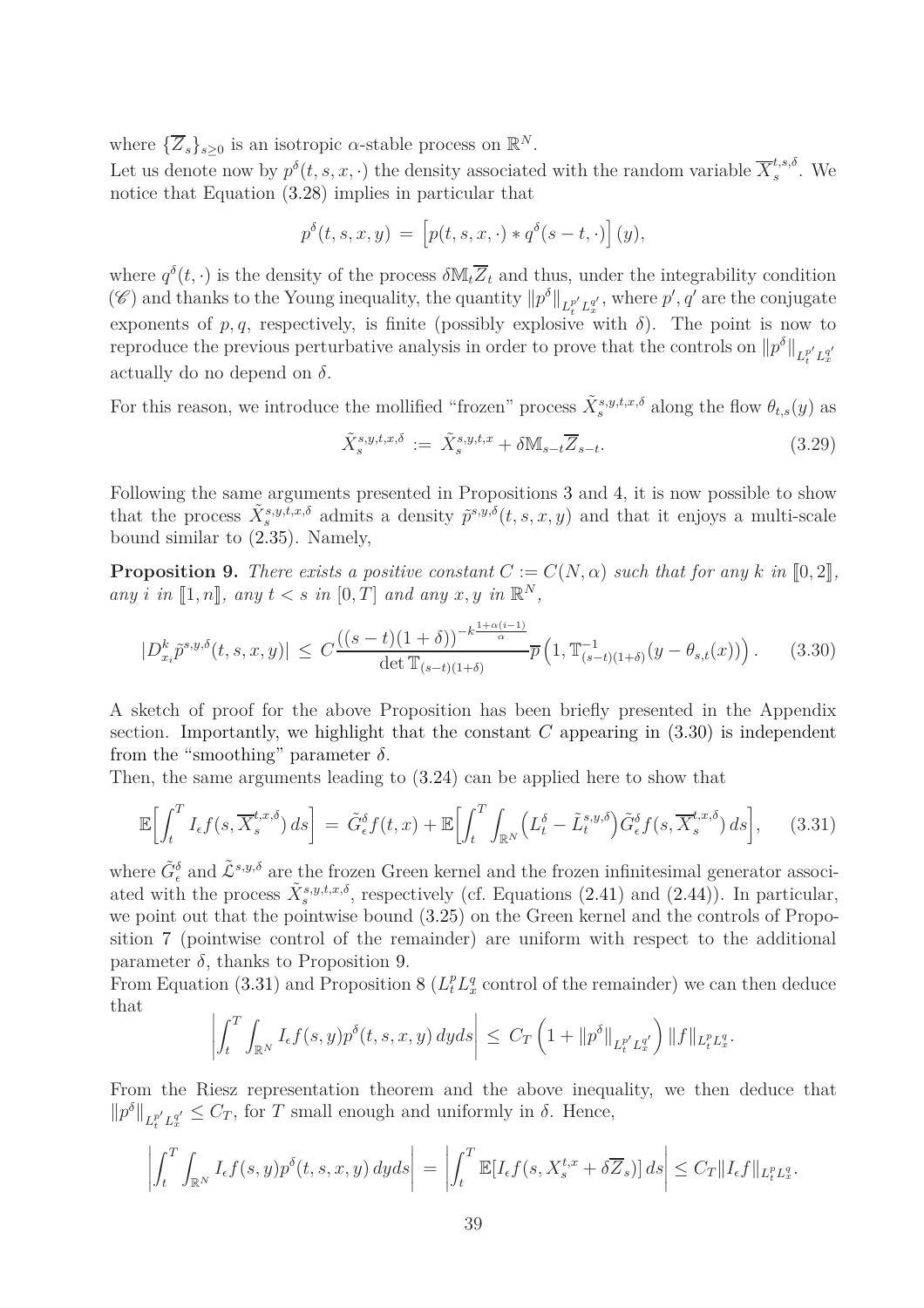The Krylov-type estimate [\(2.4\)](#page-13-2) can be then derived exploiting the dominated convergence theorem and Lemma [4](#page-27-0) (Dirac Convergence of frozen density), letting firstly  $\epsilon$  and then  $\delta$  go to zero. We have thus concluded the proof of Corollary [2.](#page-11-1)

### **4 A Counter-example to Uniqueness**

In this section, we present a counter-example to the uniqueness in law for the equation [\(1.3\)](#page-4-1) when the Hölder regularity in space of the coefficients is low enough. In particular, we show here the almost sharpness of the thresholds appearing in Theorem [1](#page-10-0) for diagonal perturbations, proving also Theorem [3.](#page-11-0) In order to test the threshold associated with the critical Hölder exponent for the *i*-th component of the drift *F* with respect to the variables *xj* , we adapt the *ad hoc* Peano example constructed in [\[18\]](#page-63-9) to our Lévy framework. Let us briefly recall it. It is well-known that the following deterministic equation

<span id="page-39-0"></span>
$$
\begin{cases} dy_t = \operatorname{sgn}(y_t)|y_t|^{\beta}dt, & t \ge 0, \\ y_0 = 0, & \end{cases}
$$
\n(4.1)

for some  $\beta$  in  $(0, 1)$ , is ill-posed since it admits an infinite number of solutions of the form

$$
y_t = \pm c(t - t_0)^{1/(1-\beta)} 1\!\!1_{[t_0,\infty)}(t)
$$
, for some  $t_0$  in  $[0, +\infty)$ .

Nevertheless, Bafico and Baldi in [\[3\]](#page-62-14) proved that the associated SDE, obtained by adding a Brownian Motion  ${W_t}_{t\geq0}$  to the dynamics:

$$
\begin{cases} dX_t = \text{sgn}(X_t)|X_t|^{\beta}dt + \epsilon dW_t, \quad t \ge 0\\ X_0 = 0, \end{cases}
$$

is well-posed for any  $\epsilon > 0$  in a strong (probabilistic) sense. Furthermore, they showed that, letting  $\epsilon$  goes to zero, the limit law concentrates around the two extremal solutions  $\pm ct^{1/(1-\beta)}$ of the deterministic equation  $(4.1)$ , thus providing a selection "criterion" between the infinite deterministic solutions.

In a subsequent article [\[24\]](#page-63-14), Delarue and Flandoli highlighted the hidden dynamical mechanism behind this counter-intuitive behaviour. Heuristically, this *regularization by noise* happens since, at least in a small time interval, the mean fluctuations of the Brownian noise are stronger than the irregularity of the deterministic drift. Indeed, they showed that before some transition time  $t_{\epsilon}$ , the dominating noise pushes the solution to leave the drift singularity at 0, while afterwards, the deterministic part of the system prevails, constraining the (stochastic) solution to fluctuate around one of the extremal deterministic solutions, given by  $\pm ct^{1/(1-\beta)}$ .

More quantitatively, we can compare the fluctuations of the noise, say of order  $\gamma > 0$  with the fluctuations of the deterministic extremal solutions, giving that

$$
t^{\gamma} > t^{1/(1-\beta)}.
$$

Since it should happen in small times, we then obtain that

$$
\beta \, > \, 1 - \frac{1}{\gamma},
$$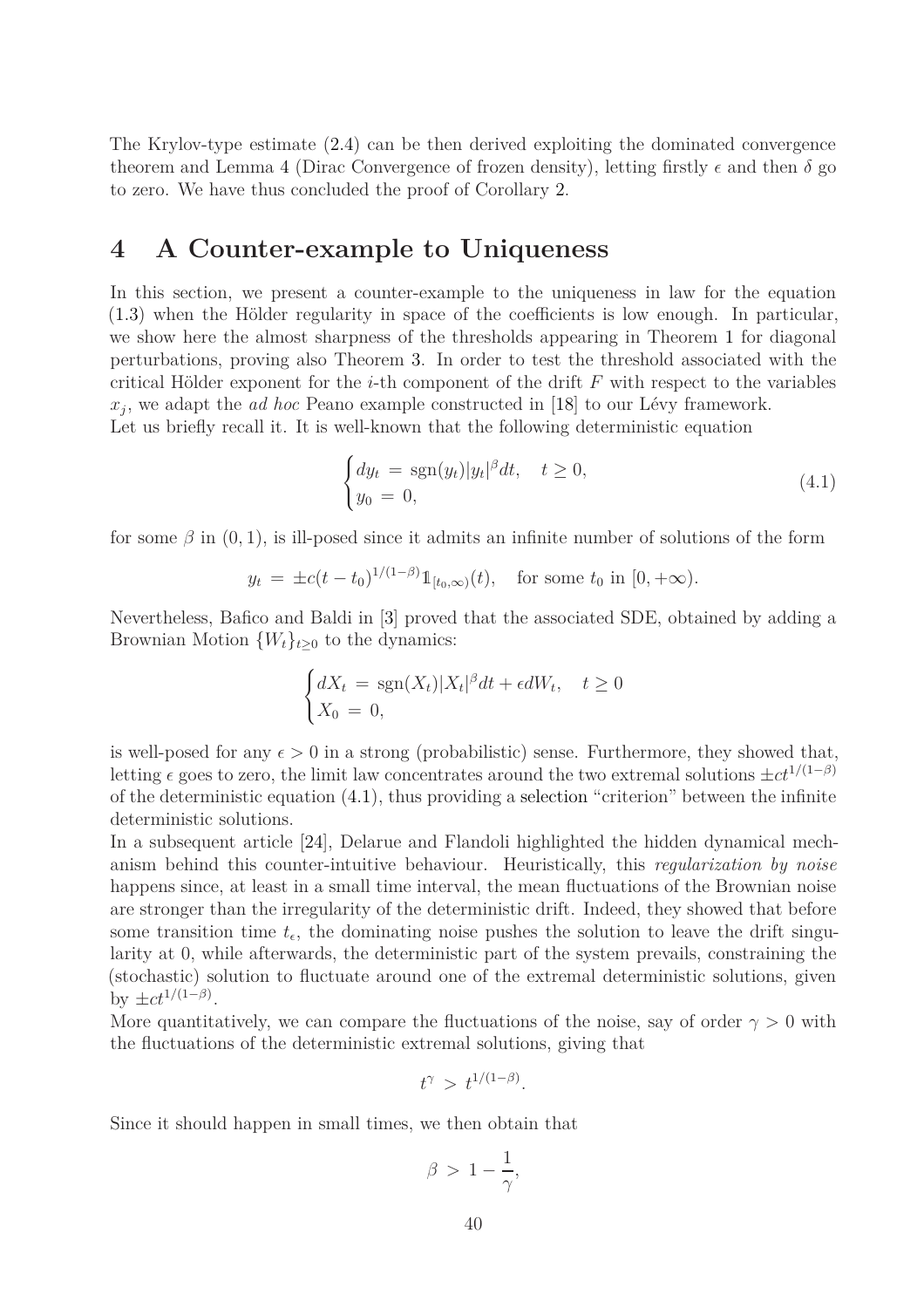should be the heuristic relation that guarantees the noise dominates in short time. Clearly, the above inequality holds for any  $\beta$  in  $(0, 1)$  in the Brownian case  $(\gamma = 1/2)$ , which would actually give  $\beta > -1$ . We can refer to [\[23\]](#page-63-4) which is the closest work to this threshold since the authors manage to reach  $-2/3^+$ .

In view the above arguments, we fix  $n = N$ ,  $d_i = d = 1$  and *i*, *j* in  $[1, n]$  such that  $j \geq i$ and we consider the drift

$$
Ax + e_i \text{sgn}(x_j)|x_j|^{\beta}
$$

where  $\{e_i: i \in [\![1,N]\!] \}$  is the canonical orthonormal basis for  $\mathbb{R}^N$ , A is the matrix in  $\mathbb{R}^N \otimes \mathbb{R}^N$ given by

$$
A := \begin{pmatrix} 0 & \dots & \dots & \dots & 0 \\ 1 & 0 & \dots & \dots & 0 \\ 0 & 1 & \ddots & \ddots & \vdots \\ \vdots & \ddots & \ddots & \ddots & \vdots \\ 0 & \dots & 0 & 1 & 0 \end{pmatrix}.
$$

We will assume moreover that  $\beta$  is in  $(0, 1)$  such that

$$
\beta < \frac{1 + \alpha(i - 2)}{1 + \alpha(j - 1)},
$$

so that we are clearly outside the framework given by condition  $(\mathscr{C})$ . Our aim is to prove that uniqueness in law fails for the following equation:

<span id="page-40-0"></span>
$$
\begin{cases} dX_t = \left[ Ax + e_i \text{sgn}(X_t^j) |X_t^j|^\beta \right] dt + BdZ_t, \quad t \ge 0, \\ X_0 = 0, \end{cases}
$$
\n(4.2)

where  $\{Z_t\}_{t\geq 0}$  is a symmetric, *d*-dimensional *α*-stable process such that  $\mathbb{E}[|Z_1|]$  is finite. In particular, we are interested on the *i*-th component of the above Equation [\(4.2\)](#page-40-0) that can be rewritten in integral form as:

<span id="page-40-1"></span>
$$
X_t^j = \int_0^t \text{sgn}\Big(I_t^{j-i}(X^j)\Big) \Big| I_t^{j-i}(X^j) \Big|^{\beta} dt + I_t^{i-1}(Z), \quad t \ge 0,
$$
\n(4.3)

where we have denoted by  $I_t^k(y)$  the *k*-th *iterated integral* of a càdlàg path  $y: [0, \infty) \to \mathbb{R}$  at a time *t*. Namely,

$$
I_t^k(y) := \int_0^{t_k = t} \cdots \int_0^{t_2} y_{t_0} dt_0 \dots dt_{k-1}, \quad t \ge 0.
$$
 (4.4)

In order to improve the readability of the next part, we are going to present our reasoning in a slightly more general way. It is not difficult to check that Equation [\(4.3\)](#page-40-1) satisfies the assumptions of the following proposition.

<span id="page-40-2"></span>**Proposition 10.** Let *k* be in N,  $\beta$  in  $(0,1)$ ,  $x$  in  $\mathbb{R}$  and  $\{\mathcal{Z}_t\}_{t>0}$  a continuous process on  $\mathbb{R}$ *such that*

- $\mathbb{E}\left[\sup_{s\in[0,1]}|\mathcal{Z}_s|\right]<\infty;$
- *it is symmetric and*  $\gamma$ -self-similar in law for some  $\gamma > 0$ . Namely,

$$
\left(\mathfrak{Z}_t\right)_{t\geq 0} \stackrel{\text{(law)}}{=} \left(-\mathfrak{Z}_t\right)_{t\geq 0} \text{ and } \forall \rho > 0, \left(\mathfrak{Z}_{\rho t}\right)_{t\geq 0} \stackrel{\text{(law)}}{=} \left(\mathfrak{Z}_t \rho^{\gamma}\right)_{t\geq 0}.
$$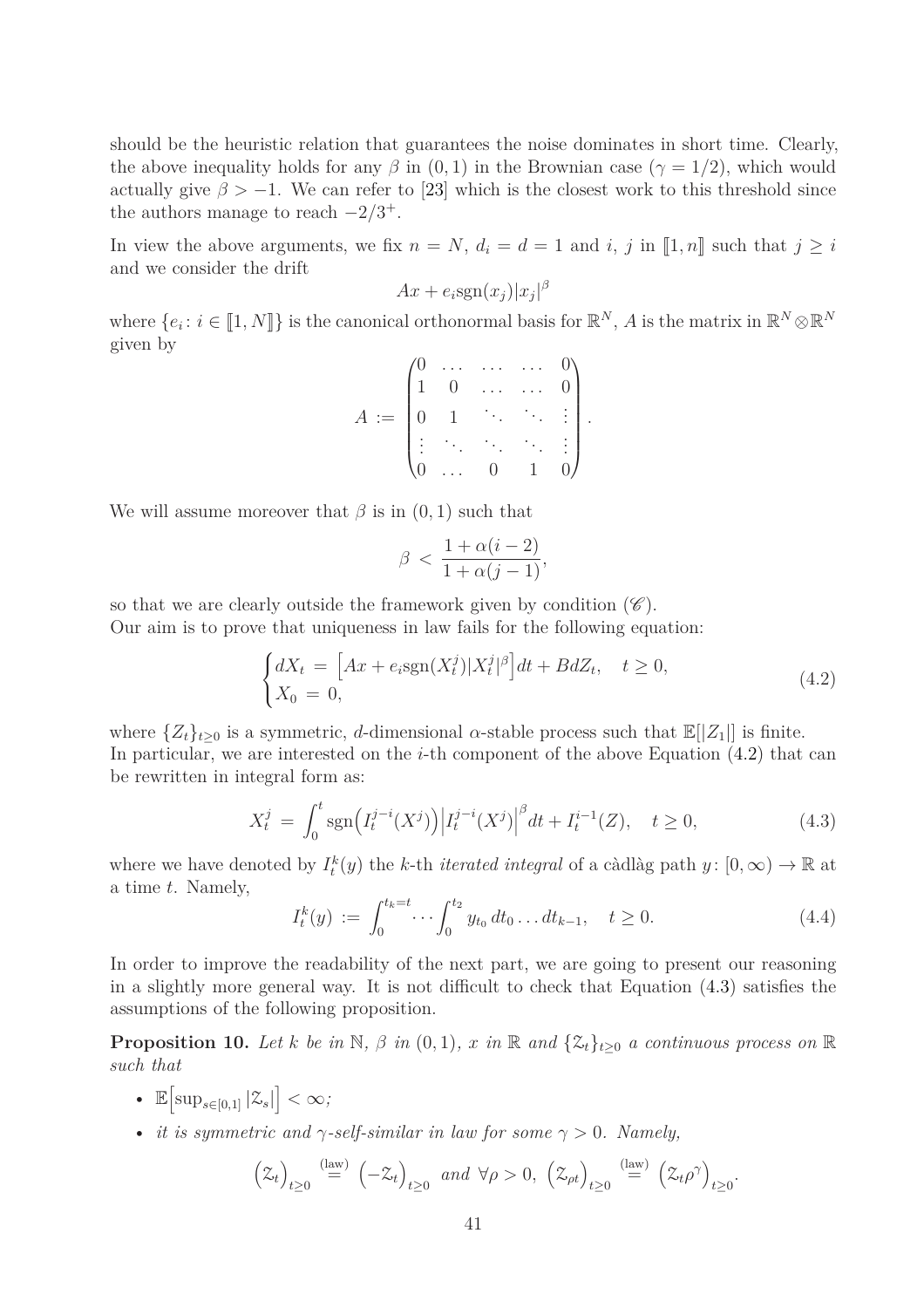*Then, uniqueness in law fails for the following SDE:*

<span id="page-41-0"></span>
$$
\begin{cases} dX_t = \text{sgn}\left(I_t^k(X)\right) \left|I_t^k(X)\right|^{\beta} dt + d\mathcal{Z}_t, \quad t \ge 0\\ X_0 = x, \end{cases} \tag{4.5}
$$

*if*  $x = 0$  *and*  $\beta < \frac{\gamma - 1}{\gamma + k}$ .

Since we can clearly apply Proposition [10](#page-40-2) to Equation [\(4.3\)](#page-40-1) taking  $\gamma = i - 1 + \frac{1}{\alpha}$ ,  $k = j - i$ , it implies that SDE [\(4.2\)](#page-40-0) lacks of uniqueness in law if

$$
\beta < \frac{\gamma - 1}{\gamma + k} = \frac{1 + \alpha(i - 2)}{1 + \alpha(j - 1)}.
$$

Hence, to complete the proof of Theorem [3,](#page-11-0) it suffices to establish Proposition [10.](#page-40-2)

Before proving Proposition [10,](#page-40-2) we need however an auxiliary result. It roughly states that any solution of SDE [\(4.5\)](#page-41-0) starting outside zero cannot immediately reach the extremal solutions of the associated deterministic Peano example. Importantly, the constant  $\rho$  appearing below does not depend on the starting point *x*.

<span id="page-41-1"></span>**Lemma 6.** *Fixed*  $x > 0$  *and*  $\beta < \frac{\gamma - 1}{\gamma + k}$ , let  $\{X_t\}_{t \geq 0}$  be a solution of Equation [\(4.5\)](#page-41-0) *starting from x.* Then, there exist two positive constants  $\rho := \rho(k, \beta, \gamma, \mathbb{E}[\sup_{s \in [0,1]} |\mathcal{Z}_s|])$  and  $c_0 :=$  $c_0(k,\beta)$  *such that* 

<span id="page-41-2"></span>
$$
\mathbb{P}\big(\tau(X) \ge \rho\big) \ge 3/4,\tag{4.6}
$$

*where*  $\tau(X)$  *is the stopping time on*  $\Omega$  *given by* 

$$
\tau(X) = \inf \{ t \ge 0 \colon X_t \le c_0 t^{\frac{k\beta + 1}{1 - \beta}} \}.
$$
\n(4.7)

*Proof.* We start noticing that the process  $\{X_t\}_{t\geq 0}$  is continuous in 0, since it is càdlàg. Fixed  $c_0 > 0$  to be chosen later, it implies that  $\tau(X) > 0$ , almost surely. In particular, it makes sense to consider the random interval  $(0, \tau(X)]$ .

Fixed *t* in  $(0, \tau(X))$ , it holds, by definition of  $\tau(X)$ , that  $X_t > c_0 t^{\frac{k\beta+1}{1-\beta}}$ . It follows then that

$$
\int_0^t \left| I_s^k(X) \right|^{\beta} ds > \tilde{C} c_0^{\beta} t^{\frac{k\beta+1}{1-\beta}} \text{ where } \tilde{C} := \Big( \prod_{i=1}^k \frac{k\beta+1}{1-\beta} + (i-1) \Big)^{-\beta}.
$$

Since  $x > 0$  by assumption and  $X > 0$  on  $(0, \tau(X))$ , we can now show that

$$
X_t = x + \int_0^t \text{sgn}\Big( I_s^k(X) \Big) \Big| I_s^k(X) \Big|^{\beta} ds + \mathcal{Z}_t > \tilde{C} c_0^{\beta} t^{\frac{k\beta + 1}{1 - \beta}} + \mathcal{Z}_t.
$$

The next step is to write  $\tilde{C}c_0^{\beta} = c_0 + \hat{C}$  for some constant  $\hat{C} > 0$ . To do so, we need to choose carefully  $c_0$ . In particular, the condition above is equivalent to the following

$$
\hat{C} = \tilde{C}c_0^{\beta} - c_0 > 0 \Leftrightarrow c_0 < \tilde{C}^{\frac{1}{1-\beta}}.
$$

Fixed  $c_0 = \tilde{C}^{\frac{1}{1-\beta}}/2$ , it then holds that

$$
X_t > c_0 t^{\frac{k\beta+1}{1-\beta}} + \hat{C} t^{\frac{k\beta+1}{1-\beta}} + \mathcal{Z}_t
$$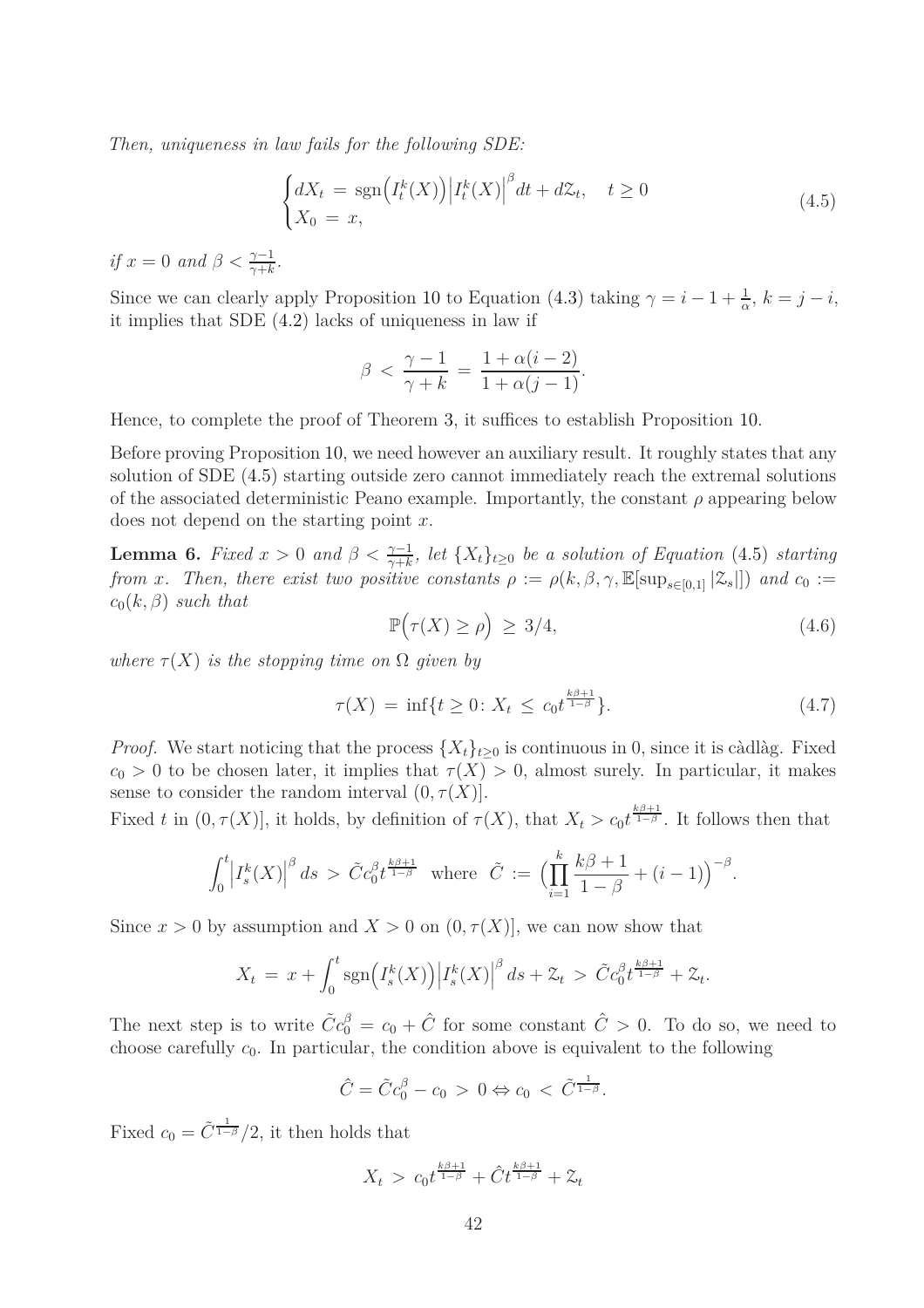for any *t* in  $(0, \tau(X))$ . Fixed  $\rho > 0$  to be chosen later, we can now define the event A in  $\Omega$  as

$$
\mathcal{A} := \{ \omega \in \Omega \colon \hat{C}t^{\frac{k\beta+1}{1-\beta}} + \mathcal{Z}_t > 0, \ \forall t \in (0, \rho] \}.
$$

On A and for any t in  $(0, \tau(X))$ , it then holds that

$$
X_t > c_0 t^{\frac{k\beta+1}{1-\beta}}.
$$

In particular, we have that  $\tau(X) \ge \rho$  on A and thus,  $A \subseteq {\tau(X) \ge \rho}$  on  $\Omega$ . It immediately implies that

$$
\mathbb{P}\big(\tau(X)\geq \rho\big)\,\geq\,\mathbb{P}(\mathcal{A}).
$$

It remains to choose  $\rho > 0$  such that  $\mathbb{P}(\mathcal{A}) \geq 3/4$ . Write:

$$
\mathbb{P}(\mathcal{A}) = \mathbb{P}[\forall t \in (0, \rho], \ \hat{C}t^{\frac{k\beta+1}{1-\beta}} + \mathcal{Z}_t > 0] = \mathbb{P}[\forall t \in (0, 1], \ \hat{C}(\rho t)^{\frac{k\beta+1}{1-\beta}} + \mathcal{Z}_{\rho t} > 0]
$$
  
=  $\mathbb{P}[\forall t \in (0, 1], \ \hat{C}(\rho t)^{\frac{k\beta+1}{1-\beta}} + \rho^{\gamma}\mathcal{Z}_t > 0] = \mathbb{P}[\forall t \in (0, 1], \ \hat{C}\rho^{\frac{k\beta+1}{1-\beta}-\gamma} + t^{-\frac{k\beta+1}{1-\beta}}\mathcal{Z}_t > 0],$ 

from the self-similarity assumption on  $\mathcal{Z}$ . Since by assumption  $\beta < \frac{\gamma-1}{\gamma+k} \iff \frac{k\beta+1}{1-\beta} - \gamma < 0$ , the statement will follow taking  $\rho$  small enough as soon as we prove the process  $\mathcal{R}_t :=$  $t^{-\frac{k\beta+1}{1-\beta}}\mathcal{Z}_t$ ,  $t \in (0,1]$ , which is continuous on the open set  $(0,1]$ , can be extended by continuity in 0 with  $\mathcal{R}_0 = 0$ . Observe that  $\mathbb{E}[|\mathcal{R}_t|] = t^{\gamma - \frac{k\beta + 1}{1-\beta}} \mathbb{E}[|\mathcal{Z}_1|] \longrightarrow_{t \to 0}$ 0. Setting  $\delta := \gamma - \frac{k\beta + 1}{1-\beta} > 0$ and introducing  $t_n := n^{-1/\delta(1+\eta)}, \eta > 0$ , we get that for all  $\varepsilon > 0$ ,

$$
\mathbb{P}[|\mathcal{R}_{t_n}| \geq \varepsilon] \leq \varepsilon^{-1} \mathbb{E}[|\mathcal{R}_{t_n}|] = \varepsilon^{-1} t_n^{\delta} \mathbb{E}[|\mathcal{Z}_1|] = \varepsilon^{-1} n^{-(1+\eta)} \mathbb{E}[|\mathcal{Z}_1|].
$$

We thus get from the Borel-Cantelli lemma that  $\mathcal{R}_{t_n} \longrightarrow_{n, a.s.} 0$ . Namely, we have almost sure convergence along the subsequence  $t_n$  going to zero with  $n$ . It now remains to prove that the process  $\mathcal{R}_t$  does not fluctuate much between two successive times  $t_n$  and  $t_{n+1}$ . Write for  $t \in [t_{n+1}, t_n]$ :

$$
|R_t| := |t^{-\frac{k\beta+1}{1-\beta}} \mathcal{Z}_t| \leq t_{n+1}^{-\frac{k\beta+1}{1-\beta}} \left( |\mathcal{Z}_{t_{n+1}}| + \sup_{s \in [t_{n+1}, t_n]} |\mathcal{Z}_s - \mathcal{Z}_{t_{n+1}}| \right)
$$
  

$$
\leq t_{n+1}^{-\frac{k\beta+1}{1-\beta}} \left( 2|\mathcal{Z}_{t_{n+1}}| + \sup_{s \in [0, t_n]} |\mathcal{Z}_s| \right).
$$
 (4.8)

The first term of the above left hand side tends almost surely to zero with *n*. Observe as well that, from the scaling properties of  $\mathcal{Z}$ , for any  $\varepsilon > 0$ :

$$
\mathbb{P}[t_{n+1}^{-\frac{k\beta+1}{1-\beta}}\sup_{s\in[0,t_n]}|\mathcal{Z}_s|\geq \varepsilon] = \mathbb{P}[t_{n+1}^{-\frac{k\beta+1}{1-\beta}}t_n^{\gamma}\sup_{s\in[0,1]}|\mathcal{Z}_s|\geq \varepsilon] \leq \varepsilon^{-1}t_n^{\delta}(\frac{t_n}{t_{n+1}})^{\frac{k\beta+1}{1-\beta}}\mathbb{E}[\sup_{s\in[0,1]}|\mathcal{Z}_s|]
$$
  

$$
\leq C\varepsilon^{-1}n^{-(1+\eta)}\mathbb{E}[\sup_{s\in[0,1]}|\mathcal{Z}_s|],
$$

which again gives from the Borel-Cantelli lemma the a.s. convergence with *n* of the second term in the r.h.s of [\(4.8\)](#page-42-0). We eventually derive that  $\mathcal{R}_t \underset{t \to 0, a.s.}{\longrightarrow}$ 0. Again, the key point is that we normalize the process  $\mathcal Z$  at a rate,  $t^{\frac{k\beta+1}{1-\beta}}$ , which is lower than its own characteristic time scale,  $t^{\gamma}$ . This is precisely what leaves some margin to establish continuity.

<span id="page-42-0"></span> $\Box$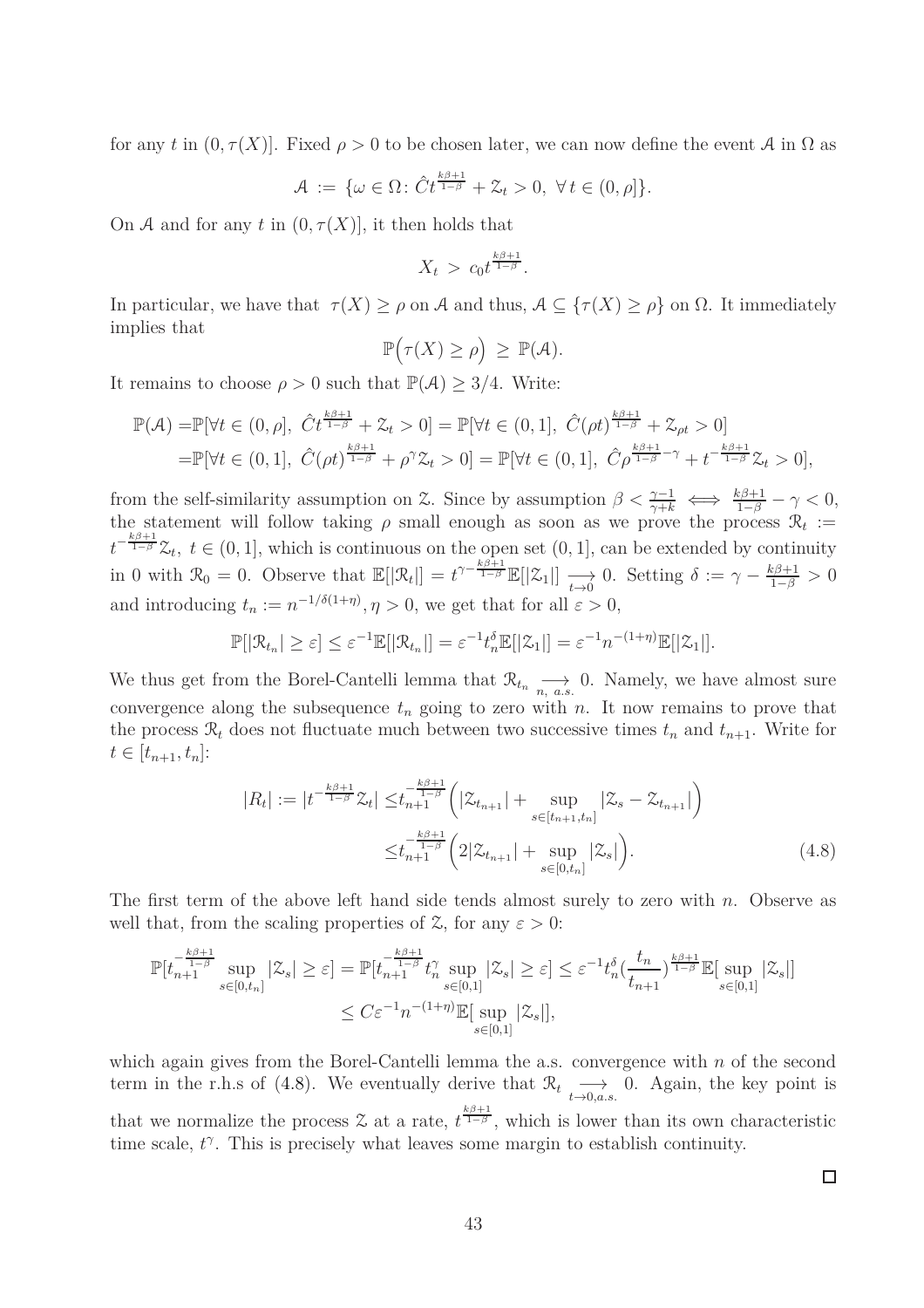Exploiting the lower bound for the random time  $\tau(X)$  given in Lemma [6,](#page-41-1) we are now ready to show uniqueness in law fails for SDE [\(4.5\)](#page-41-0) when  $x = 0$  and  $\beta < \frac{\gamma - 1}{\gamma + k}$ .

*Proof of Proposition [10.](#page-40-2)* By contradiction, we start assuming that uniqueness in law holds for SDE [\(4.5\)](#page-41-0) starting at  $x = 0$ . Fixed any solution  $\{X_t\}_{t>0}$  of Equation (4.5) starting at zero, it follows by symmetry that  $\{-X_t\}_{t\geq 0}$  is also a solution of the same dynamics. Since by hypothesis,  $-\mathfrak{L}_t \stackrel{\text{(law)}}{=} \mathfrak{L}_t$ , uniqueness in law for SDE [\(4.5\)](#page-41-0) implies that the laws of *X* and −*X* are identical.

Assuming for the moment that Lemma [6](#page-41-1) is applicable for  $x = 0$ , we easily find a contradiction. Indeed, it follows from Lemma [6](#page-41-1) that

$$
\mathbb{P}\big(\tau(X) \ge \rho\big) \ge 3/4
$$

but on the same time, thanks to the uniqueness in law, we have that

$$
\mathbb{P}^0(\tau(-X) \ge \rho) \ge 3/4,
$$

which is clearly impossible. To show the validity of Lemma [6](#page-41-1) in  $x = 0$ , we consider a a sequence  $\{\{X_t^n\}_{t\geq 0} : n \in \mathbb{N}\}\$  of solutions of SDE [\(4.5\)](#page-41-0) starting at  $1/n$ . It is then easy to check that such a sequence satisfies the Aldous criterion:

$$
\mathbb{E}[|X_t^n - X_0^n|^p] \le ct^{p\gamma}, \quad t \ge 0
$$

for some  $p > 0$  and  $c > 0$  independent from t and n. It follows (Proposition 34.8 in [\[5\]](#page-62-13)) that the sequence  $\{\mathbb{P}^n\}_{n\in\mathbb{N}}$  of the laws of  $\{X_t^n\}_{t\geq 0}$  is tight. Prohorov Theorem (cf. Theorem 30.4 in [\[5\]](#page-62-13)) ensures now the existence of a converging sub-sequence  $\{\mathbb{P}^{n_k}\}_{k\in\mathbb{N}}$ . The uniqueness in law then implies that the sequence  $\{\mathbb{P}^{n_k}\}_{k\in\mathbb{N}}$  converges, as expected, to  $\mathbb{P}^0$  the law of the solution starting at 0. Noticing that inequality [\(4.6\)](#page-41-2) holds for any solution  $\{X_t^n\}_{t\geq0}$  and moreover, the constant  $\rho$  is independent from the starting points  $1/n$ , we find that

$$
\mathbb{P}\big(\tau(X) \ge \rho\big) \ge 3/4.
$$

The proof of Proposition [10](#page-40-2) is thus concluded.

### **A Appendix**

#### **A.1 Controls on the density of the proxy process**

We present here two useful lemmas needed to complete the proof of Proposition [4.](#page-16-0) We will analyze the behavior of the laws of the independent random variables  $\tilde{M}^{\tau,\xi,t,s}$  and  $\tilde{N}^{\tau,\xi,t,s}$ obtained in [\(2.20\)](#page-17-4) by truncation of the process  $\tilde{S}^{\tau,\xi,t,s}$  at the associated stable time scale  $u^{1/\alpha}$ .

<span id="page-43-0"></span>**Lemma 7.** Let *m* be in N. Then, there exists a positive constant  $C := C(m,T)$  such that *for any*  $k$  *in*  $[0, m]$ *,* 

$$
\left| D_z^k p_{\tilde{M}^{\tau,\xi,t,s}}(u,z) \right| \leq C u^{-(N+k)/\alpha} \left( 1 + \frac{|z|}{u^{1/\alpha}} \right)^{-m} =: C u^{-k/\alpha} p_{\overline{M}}(u,z),
$$

*for any*  $u > 0$ , any  $z$  *in*  $\mathbb{R}^N$ , any  $t \leq s$  *in*  $[0,T]$  *and any*  $(\tau, \xi)$  *in*  $[0,T] \times \mathbb{R}^N$ .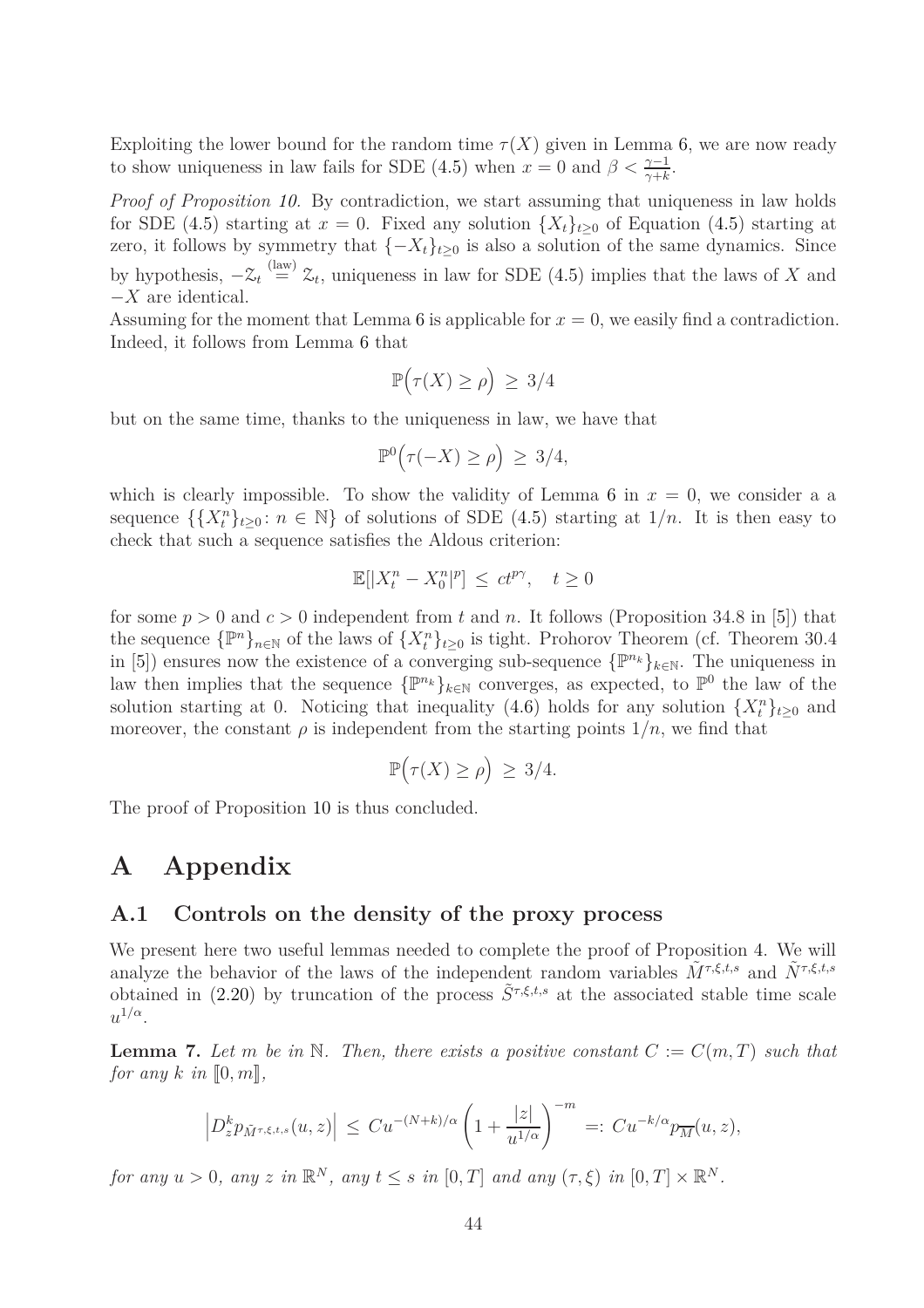*Proof.* Similarly to the proof of Proposition [3](#page-14-0) (see in particular Equation [\(2.16\)](#page-16-2)), we start writing

$$
p_{\tilde{M}^{\tau,\xi,t,s}}(u,z) = \frac{1}{(2\pi)^N} \int_{\mathbb{R}^N} e^{-i\langle z,y\rangle} \exp\left(u \int_{|p| \le u^{1/\alpha}} \left[\cos(\langle y,p\rangle) - 1\right] \nu_{\tilde{S}^{\tau,\xi,t,s}}(dp)\right) dy,
$$

where, we recall,  $\nu_{\tilde{S}}^{\tau,\xi,t,s}$ *S*<sup>*T,ξ,t,s*</sup> is the Lévy measure associated with the process  $\{\tilde{S}_u^{\tau,\xi,t,s}\}_{u\geq0}$  in Proposition [3.](#page-14-0) Setting  $u^{1/\alpha}y = \tilde{y}$  then yields

$$
p_{\tilde{M}^{\tau,\xi,t,s}}(u,z) = \frac{u^{-N/\alpha}}{(2\pi)^N} \int_{\mathbb{R}^N} e^{-i\langle z, \frac{\tilde{y}}{u^{1/\alpha}} \rangle} \exp\left(u \int_{|p| \le u^{1/\alpha}} \left[\cos(\langle \tilde{y}, \frac{p}{u^{1/\alpha}} \rangle) - 1\right] \nu_{\tilde{S}^{\tau,\xi,t,s}}(dp)\right) d\tilde{y}
$$
  

$$
=: \frac{u^{-N/\alpha}}{(2\pi)^N} \int_{\mathbb{R}^N} e^{-i\langle \frac{z}{u^{1/\alpha}}, \tilde{y} \rangle} \hat{f}_u^{\tau,\xi,t,s}(\tilde{y}) d\tilde{y}
$$
(A.1)

Since the Lévy measure  $\nu_{\tilde{\varsigma}}^{\tau,\xi,t,s}$  $\tilde{S}^{7,\xi,t,s}_{\tilde{S}}$  in the expression above has finite support, Theorem 3.7.13 in Jacob [\[40\]](#page-64-12) implies that  $\hat{f}_u^{\tau,\xi,t,s}$  is infinitely differentiable in  $\tilde{y}$ . We can thus calculate

$$
\begin{split} |\partial_{\tilde{y}} \hat{f}_{u}^{\tau,\xi,t,s}(\tilde{y})| \, &\leq \, u \int_{|p| \leq u^{1/\alpha}} \frac{|p|}{u^{1/\alpha}} \left| \sin \left( \left\langle \tilde{y}, \frac{p}{u^{1/\alpha}} \right\rangle \right) \right| \, \nu_{\tilde{S}^{\tau,\xi,t,s}}(dp) \\ &\times \exp \left( u \int_{|p| \leq u^{1/\alpha}} \left[ \cos \left( \left\langle \frac{\tilde{y}}{u^{1/\alpha}}, p \right\rangle \right) - 1 \right] \, \nu_{\tilde{S}^{\tau,\xi,t,s}}(dp) \right). \end{split}
$$

Recalling that  $\alpha > 1$ , we can now write that

$$
u \int_{|p| \le u^{1/\alpha}} \frac{|p|}{u^{1/\alpha}} \left| \sin \left( \left\langle \tilde{y}, \frac{p}{u^{1/\alpha}} \right\rangle \right) \right| \, \nu_{\tilde{S}^{\tau,\xi,t,s}}(dp) \le C u \int_{r \le u^{1/\alpha}} \frac{r}{u^{1/\alpha}} \frac{|\tilde{y}| r}{u^{1/\alpha}} \frac{dr}{r^{1+\alpha}} \n\le C u \int_{r \le u^{1/\alpha}} |\tilde{y}| \frac{r^{1-\alpha}}{u^{2/\alpha}} dr \n\le C (1+|\tilde{y}|).
$$

It then follows that

$$
\begin{split} |\partial_{\tilde{y}} \hat{f}_{u}^{\tau,\xi,t,s}(\tilde{y})| \\ &\leq C(1+|\tilde{y}|) \exp\left(u \int_{\mathbb{R}^N} \left[\cos\left(\left\langle \frac{\tilde{y}}{u^{1/\alpha}}, p \right\rangle\right) - 1\right] \, \nu_{\tilde{S}^{\tau,\xi,t,s}}(dp)\right) e^{2u\nu_{\tilde{S}^{\tau,\xi,t,s}}(B^c(0,u^{1/\alpha}))} \\ &\leq C(1+|\tilde{y}|) \exp(-C^{-1}|\tilde{y}|^{\alpha}), \end{split}
$$

where in second inequality we exploited Control [\(2.15\)](#page-15-2) and

<span id="page-44-0"></span>
$$
\nu_{\tilde{S}^{\tau,\xi,t,s}}(B^c(0,u^{1/\alpha})) \le C/u. \tag{A.2}
$$

Iterating the above reasoning, we can then show that for any *l* in N,

$$
|\partial_{\tilde{y}}^l \hat{f}_u^{\tau, \xi, t, s}(\tilde{y})| \leq C_l (1 + |\tilde{y}|^l) \exp(-C^{-1} |\tilde{y}|^{\alpha}),
$$

for some positive constant  $C := C(l)$ . It implies in particular that  $\hat{f}_u^{\tau,\xi,t,s}(\tilde{y})$  is a Schwartz test function. Denoting by  $f_u^{\tau,\xi,t,s}$  its inverse Fourier transform, we thus have that for any  $m$ in N, there exists a positive constant  $C := C(m)$  such that

$$
|f_u^{\tau, \xi, t, s}(y)| \le C_m (1+|y|)^{-m}, \quad y \in \mathbb{R}^N.
$$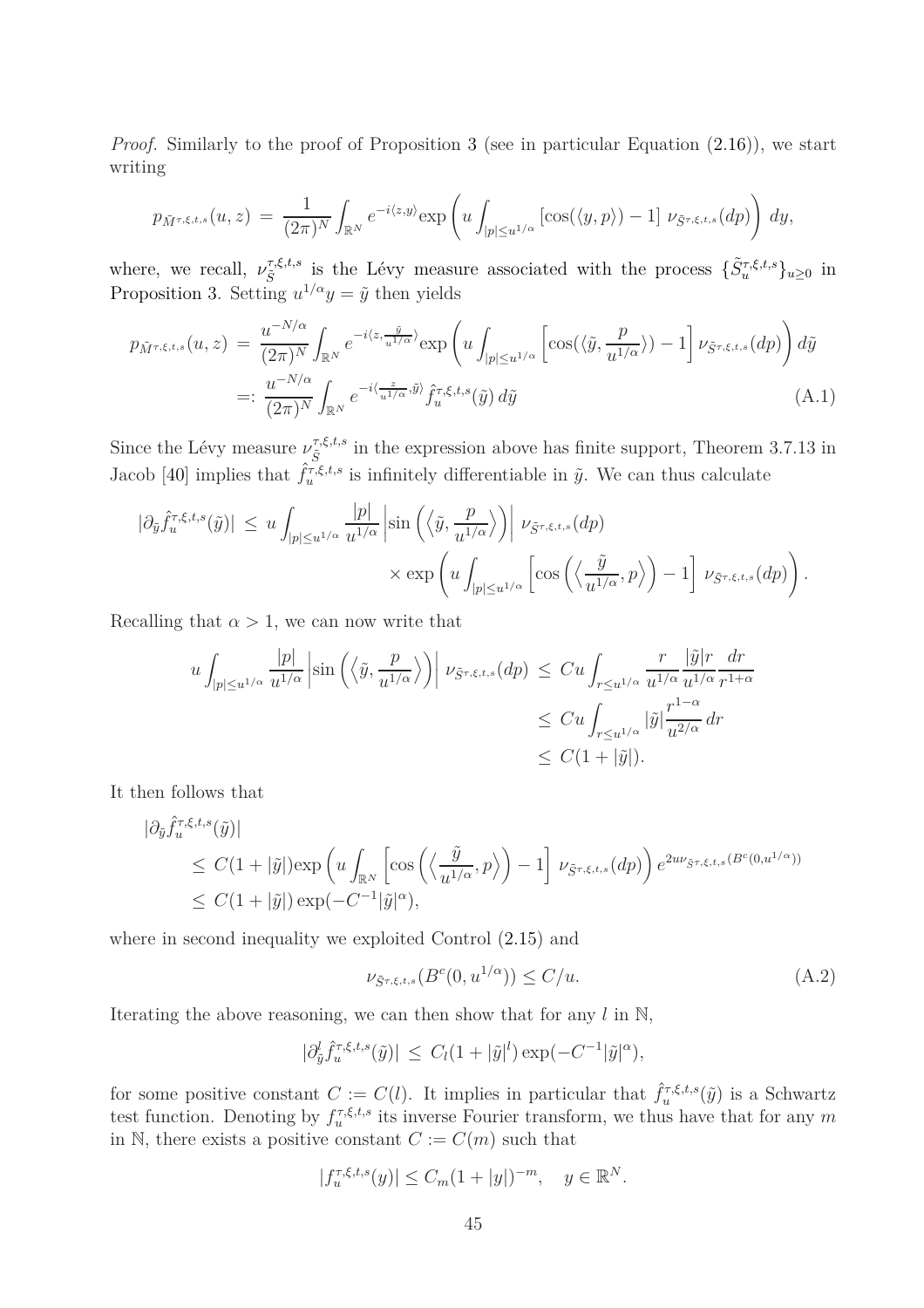The result for  $k = 0$  now follows immediately noticing that

$$
p_{\overline{M}}(t-s,y) = (t-s)^{-\frac{d}{\alpha}} f_{s,t}(y/(t-s)^{\frac{1}{\alpha}}).
$$

The controls on the derivatives can be derived analogously.

We can now show a similar control on the law of the process  $\tilde{N}^{\tau,\xi,t,s}$ .

<span id="page-45-0"></span>**Lemma 8.** *There exists a family*  ${\overline{P}_u}_{\geq 0}$  *of Poisson measures and a positive constant*  $C := C(T, N)$  *such that for any*  $\mathcal{A}$  *in*  $\mathcal{B}(\mathbb{R}^{\overline{N}})$  *and*  $\tilde{N}^{\tau, \xi, t, s}$  *as in* [\(2.21\)](#page-17-5)*,* 

<span id="page-45-2"></span>
$$
P_{\tilde{N}_u^{\tau,\xi,t,s}}(\mathcal{A}) \leq C\overline{P}_u(\mathcal{A}).\tag{A.3}
$$

*Proof.* For notational simplicity, we start introducing the truncated Lévy measure associated with the big jumps of the process  $\{\tilde{S}_u^{\tau,\xi,t,s}\}_{u\geq 0}$ :

$$
\nu_{\text{tr}}^{\tau,\xi,t,s}(dp) = \mathbb{1}_{|p|\geq u^{1/\alpha}}(p)\nu_{\tilde{S}}^{\tau,\xi,t,s}(dp).
$$

It follows immediately that  $\nu_{tr}^{\tau,\xi,t,s}$  is a finite measure (see [\(A.2\)](#page-44-0) above). With this notation at hand, we can write:

$$
\widehat{P_{\tilde{N}_u^{\tau,\xi,t,s}}}(y) = \exp\left(u \int_{|p|>u^{\frac{1}{\alpha}}} [\cos(\langle y,p \rangle) - 1] \nu_{\tilde{S}}^{\tau,\xi,t,s}(dp)\right)
$$

$$
= \exp\left(u \widehat{\nu_{tr}^{\tau,\xi,t,s}}(y) - u \nu_{tr}^{\tau,\xi,t,s}(\mathbb{R}^N)\right),
$$

where  $\hat{\nu}$  denotes the Fourier-Stieltjes transform of the considered measure  $\nu$ . Let us introduce then the following measure:

$$
\zeta^{\tau,\xi,t,s} := u\nu_{\rm tr}^{\tau,\xi,t,s}.
$$

Expanding the previous exponential and by termwise Fourier inversion, we now find that

<span id="page-45-1"></span>
$$
P_{\tilde{N}_u^{\tau,\xi,t,s}} = \exp\left(\zeta^{\tau,\xi,t,s} - u\nu_{\text{tr}}^{\tau,\xi,t,s}(\mathbb{R}^N)\right) = \exp\left(-u\nu_{\text{tr}}^{\tau,\xi,t,s}(\mathbb{R}^N)\right) \sum_{n \in \mathbb{N}} \frac{\left(\zeta^{\tau,\xi,t,s}\right)^{\star n}}{n!},\tag{A.4}
$$

where, for a finite measure  $\rho$  on  $\mathbb{R}^N$ ,  $(\rho)^{\star n} := \rho \star \cdots \star \rho$  denotes its  $n^{\text{th}}$  fold convolution. For now, let us assume that  $\sigma(t, x)$  is non-constant in space, so that

$$
B\tilde{\sigma}_{u(v)}^{\tau,\xi} = B\sigma\left(u(v), \theta_{u(v),\tau}(\xi)\right)
$$

appearing in the definition of  $\nu_{\tilde{\varsigma}}^{\tau,\xi,t,s}$  $\mathcal{F}_{\tilde{S}}^{t,\xi,t,s}$ , truly depends on the parameters  $\tau, \xi$ . Assumption [**AC**] then ensures the existence of a bounded function  $g: \mathbb{S}^{d-1} \to \mathbb{R}$  such that

$$
\nu(dp) = Q(p)\frac{g(\frac{p}{|p|})}{|p|^{d+\alpha}}dp.
$$

From Equation [\(A.4\)](#page-45-1), it is clear that we need to control the measure  $\zeta^{\tau,\xi,t,s}$ , uniformly in the parameters  $\tau, \xi, t, s$ . Namely, for any A in  $\mathcal{B}(\mathbb{R}^N)$ , we write from [\(2.13\)](#page-15-1) that

$$
\zeta^{\tau,\xi,t,s}(\mathcal{A}) = u \int_{|p|>u^{\frac{1}{\alpha}}} \mathbb{1}_{\mathcal{A}}(p) \nu_{\tilde{S}}^{\tau,\xi,t,s}(dp) = u \int_{0}^{1} \int_{|\widehat{\mathcal{R}}_{v}B\tilde{\sigma}_{u(v)}^{\tau,\xi}} \mathbb{1}_{\mathcal{A}}(\widehat{\mathcal{R}}_{v}B\tilde{\sigma}_{u(v)}^{\tau,\xi}p) \nu(dp) dv
$$
  
\n
$$
= u \int_{0}^{1} \int_{|\widehat{\mathcal{R}}_{v}B\tilde{\sigma}_{u(v)}^{\tau,\xi}} \mathbb{1}_{\mathcal{A}}(\widehat{\mathcal{R}}_{v}B\tilde{\sigma}_{u(v)}^{\tau,\xi}p) \frac{g(\frac{p}{|p|})}{|p|^{d+\alpha}} Q(p) dp dv
$$
  
\n
$$
\leq u \int_{0}^{1} \int_{|\widehat{\mathcal{R}}_{v}B\tilde{\sigma}_{u(v)}^{\tau,\xi}p| > u^{\frac{1}{\alpha}}} \mathbb{1}_{\mathcal{A}}(\widehat{\mathcal{R}}_{v}B\tilde{\sigma}_{u(v)}^{\tau,\xi}p) \frac{dp}{|p|^{d+\alpha}} dv
$$

 $\Box$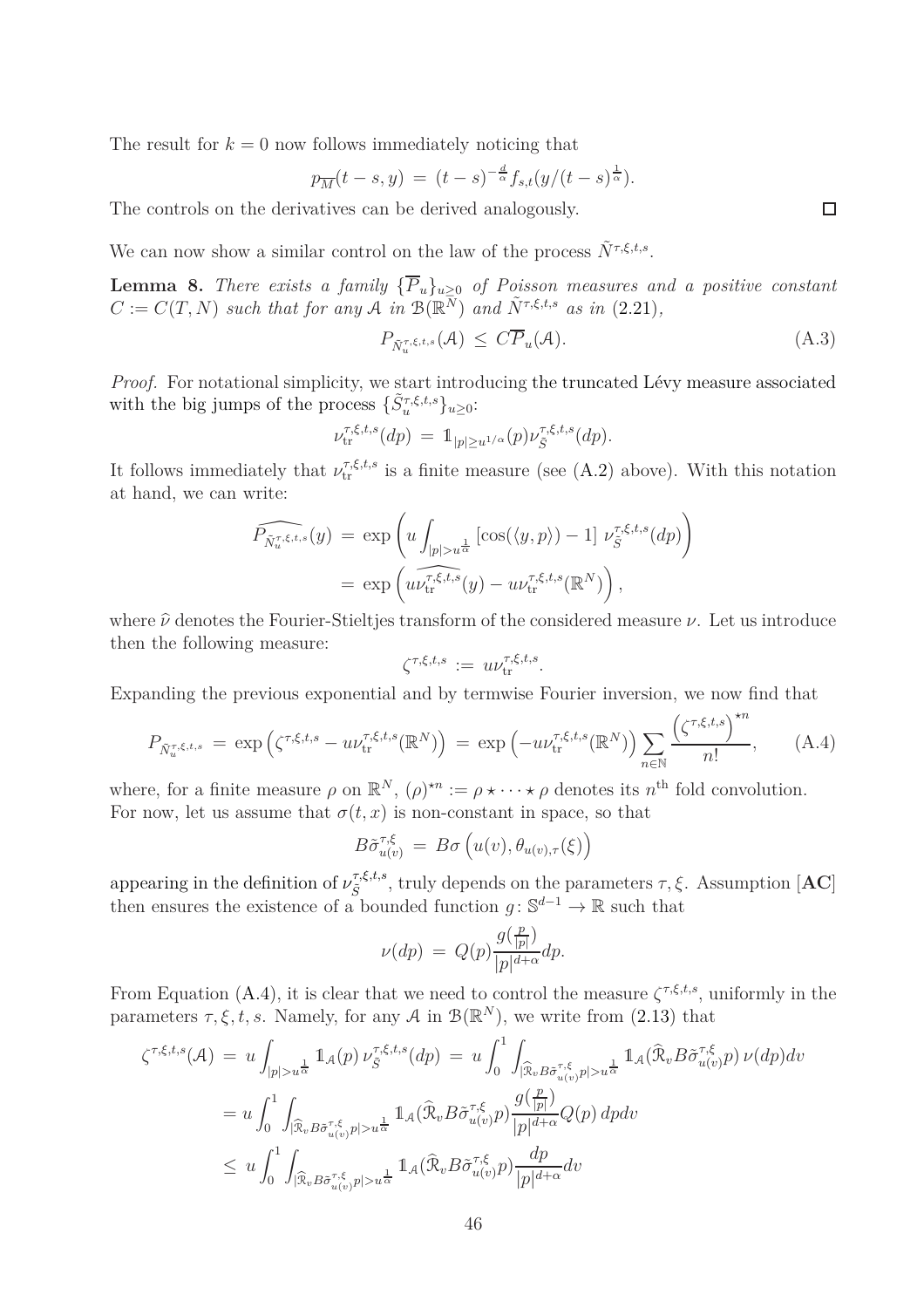We can then exploit assumption [UE] on  $\sigma$  to conclude that

$$
\zeta^{\tau,\xi,t,s}(\mathcal{A}) \leq u \int_0^1 \int_{|\widehat{\mathcal{R}}_v Bq| > u^{\frac{1}{\alpha}}} \mathbb{1}_{\mathcal{A}}(\widehat{\mathcal{R}}_v Bq) \frac{1}{\det(\widetilde{\sigma}_{u(v)}^{\tau,\xi})} \frac{dq}{|(\widetilde{\sigma}_{u(v)}^{\tau,\xi})^{-1}q|^{d+\alpha}} dv
$$
  

$$
\leq C u \int_0^1 \int_{|\widehat{\mathcal{R}}_v Bq| > u^{\frac{1}{\alpha}}} \mathbb{1}_{\mathcal{A}}(\widehat{\mathcal{R}}_v Bq) \frac{dq}{|q|^{d+\alpha}} dv.
$$

Denoting now by  $\Lambda_{tr} := c \mathbb{1}_{p > u^{1/\alpha}} \frac{dp}{p^{d+1}}$  $\frac{dp}{p^{d+\alpha}}$  the truncated Lévy measure of the isotropic *α*-stable process and by  $\overline{\nu}_{tr}$  the following push-forward measure

$$
\overline{\nu}_{\text{tr}}(\mathcal{A}) := \int_0^1 \Lambda_{\text{tr}} \left( (\widehat{\mathcal{R}}_v B)^{-1} \mathcal{A} \right) dv, \quad \mathcal{A} \in \mathcal{B}(\mathbb{R}^N)
$$

we derive that there exists a constant *C* such that for any  $(\tau, \xi)$  in  $[0, T] \times \mathbb{R}^N$ ,  $t \leq s$  in  $[0, T]$ ,

<span id="page-46-0"></span>
$$
\zeta^{\tau,\xi,t,s}(\mathcal{A}) \leq Cu \int_0^1 \Lambda_{\text{tr}} \left( (\widehat{\mathcal{R}}_v B)^{-1} \mathcal{A} \right) dv = u \overline{\nu}_{\text{tr}}(\mathcal{A}) =: \overline{\zeta}(\mathcal{A}). \tag{A.5}
$$

Equation  $(A.3)$  now follows from the above control,  $(A.2)$  and  $(A.4)$ , denoting

$$
\overline{P}_u := \exp\left(-u\overline{\nu}_{\text{tr}}(\mathbb{R}^N)\right) \sum_{n \in \mathbb{N}} \frac{(\overline{\zeta})^{\star n}}{n!},
$$

up to a modification of the constant *C* in [\(A.5\)](#page-46-0). Following backwards the same reasoning presented at the beginning of the proof, we then notice that

$$
\widehat{P_u}(y) = \exp\left(u \int_0^1 \int_{\mathbb{R}^N} \left[\cos(\langle y, p \rangle) - 1\right] \overline{\nu}_{tr}(dp) dv\right)
$$
  
\n
$$
= \exp\left(u \int_0^1 \int_{\mathbb{R}^d} 1_{\{|\widehat{\mathcal{R}}_v B p| > u^{\frac{1}{\alpha}}\}} \left[\cos(\langle y, \widehat{\mathcal{R}}_v B p \rangle) - 1\right] \Lambda(dp) dv\right)
$$
  
\n
$$
= \exp\left(u \int_0^1 \int_0^\infty \int_{\mathbb{S}^{d-1}} 1_{\{|\widehat{\mathcal{R}}_v B \theta r| > u^{\frac{1}{\alpha}}\}} \left[\cos(\langle y, \widehat{\mathcal{R}}_v B \theta r \rangle) - 1\right] \mu_{\text{leb}}(d\theta) \frac{dr}{r^{1+\alpha}} dv\right),
$$

where we used the spherical decomposition for the Lévy measure Λ of an isotropic *α*-stable process:

$$
\Lambda(dp) := \frac{dp}{p^{d+\alpha}} = C\mu_{\text{leb}}(d\theta) \frac{dr}{r^{1+\alpha}},\tag{A.6}
$$

*.*

with  $p = r\theta$  and  $\mu_{\text{leb}}$  Lebesgue measure on the sphere  $\mathbb{S}^{d-1}$ . We exploit now the non-degeneracy of  $\widehat{\mathcal{R}}_v$  to to define two functions  $k: [0,1] \times \mathbb{S}^{d-1} \to \mathbb{R}$ and  $l: [0, 1] \times \mathbb{S}^{d-1} \to \mathbb{S}^{N-1}$ , given by

$$
k(v, \theta) := |\widehat{\mathcal{R}}_v B \theta|
$$
 and  $l(v, \theta) := \frac{\widehat{\mathcal{R}}_v B \theta}{|\widehat{\mathcal{R}}_v B \theta|}$ 

Using the Fubini theorem, we can now write that

$$
\widehat{P_u}(y) = \exp\left(u \int_0^1 \int_0^\infty \int_{\mathbb{S}^{d-1}} \mathbb{1}_{\{|l(v,\theta)k(v,\theta)r| > u^{\frac{1}{\alpha}}\}} \left[\cos\left(\langle z, l(v,\theta)k(v,\theta)r\rangle\right) - 1\right] \mu_{\text{leb}}(d\theta) \frac{dr}{r^{1+\alpha}} dv\right)
$$
\n
$$
= \exp\left(u \int_0^1 \int_0^\infty \int_{\mathbb{S}^{d-1}} \mathbb{1}_{\{|l(v,\theta)\tilde{r}| > u^{\frac{1}{\alpha}}\}} \left[\cos\left(\langle z, l(v,\theta)\tilde{r}\rangle\right) - 1\right] \left[k(v,\theta)\right]^\alpha \mu_{\text{leb}}(d\theta) \frac{d\tilde{r}}{\tilde{r}^{1+\alpha}} dv\right).
$$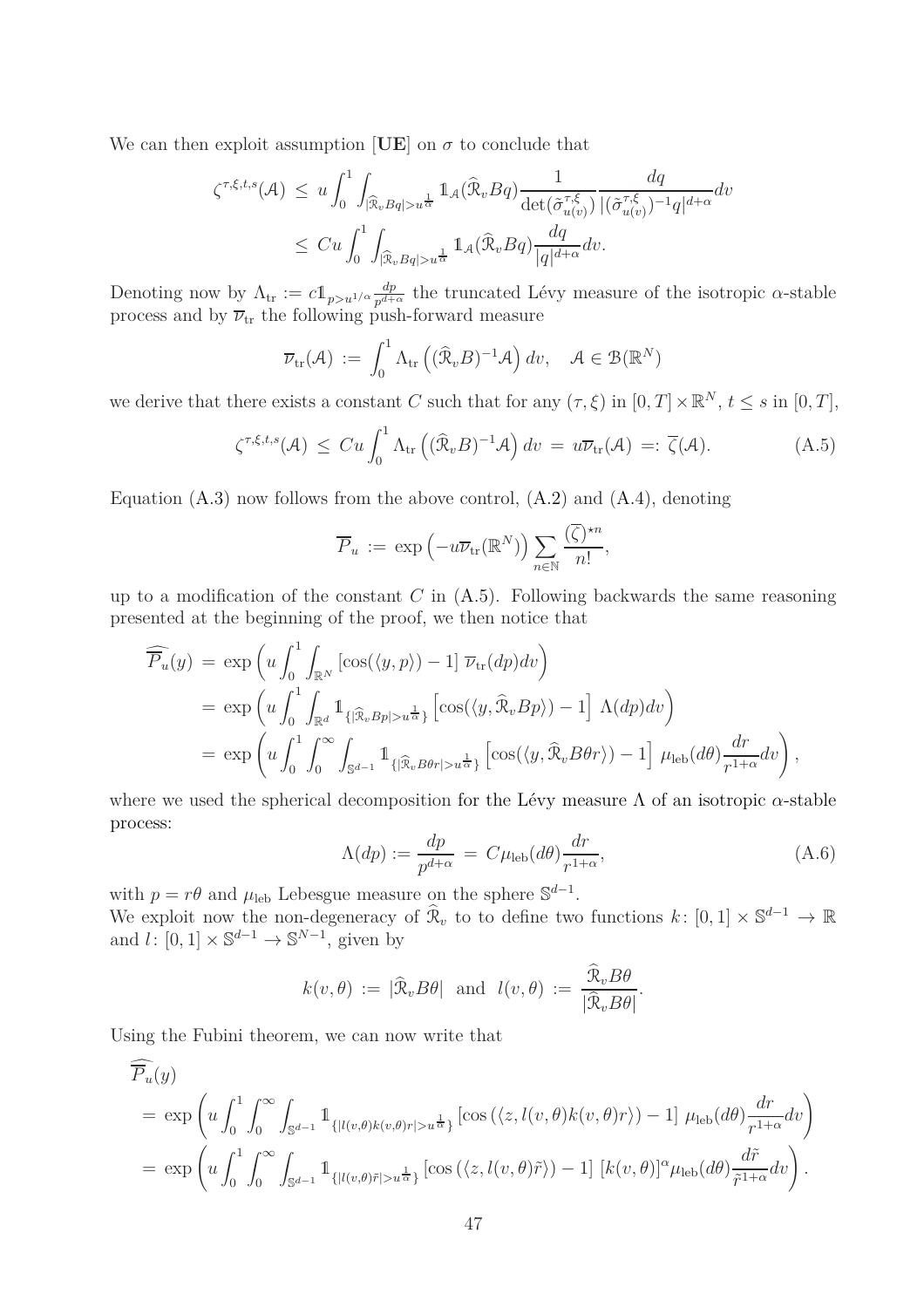Denoting now by  $\tilde{k}(dv, d\theta)$  the measure on  $[0, 1] \times \mathbb{S}^{d-1}$  given by

<span id="page-47-0"></span>
$$
\tilde{k}(dv, d\theta) := [k(v, \theta)]^{\alpha} \mu_{\text{leb}}(d\theta) dv
$$

and by  $\tilde{\mu}_{sym} := \text{Sym}(l)_*\tilde{k}$  the symmetrization of the measure  $\tilde{k}(dv, d\theta)$  push-forwarded through  $l$  on  $\mathbb{S}^{N-1}$ , we can finally conclude that

$$
\widehat{\overline{P}_u}(y) = \exp\left(u \int_0^\infty \int_{[0,1] \times \mathbb{S}^{d-1}} 1_{\{|l(v,\theta)\tilde{r}| > u^{\frac{1}{\alpha}}\}} [\cos(\langle z, l(v,\theta)\tilde{r}\rangle) - 1] \tilde{k}(dv, d\theta) \frac{d\tilde{r}}{\tilde{r}^{1+\alpha}}\right)
$$

$$
= \exp\left(u \int_{|u|^{\frac{1}{\alpha}}}^\infty \int_{\mathbb{S}^{N-1}} \left[\cos(\langle z, \tilde{\theta}\tilde{r}\rangle) - 1\right] \tilde{\mu}_{\text{sym}}(d\tilde{\theta}) \frac{d\tilde{r}}{\tilde{r}^{1+\alpha}}\right). \tag{A.7}
$$

It is easy to check now that the measure  $\tilde{\mu}_{sym}$  is finite and non-degenerate in the sense of [\(1.6\)](#page-6-0). This concludes the proof of our result under the additional assumption that  $\nu$  is absolutely continuous with respect to the Lebesgue measure.

If this is not the case, assumption  $[AC]$  implies immediately that  $\sigma(t,x) =: \sigma_t$  does not depends on *x*. Thus, the "frozen" diffusion  $\tilde{\sigma}_t^{\tau,\xi}$  does not depends on the parameters  $\tau, \xi$  as well. The same arguments above then allow to conclude in a similar manner.  $\Box$ 

**Sketch of proof for Proposition [9](#page-38-1)** We briefly present here the proof of Proposition 9 concerning the existence and the associated controls for the density of the mollified frozen process  $\widetilde{X}_s^{\tau,\xi,t,x,\delta}$ .

We start noticing that the reasoning in the proof of Proposition [3](#page-14-0) can be similarly applied. Indeed, from the definition in [\(3.29\)](#page-38-3), it follows immediately that

$$
\tilde{X}_{s}^{\tau,\xi,t,x,\delta} = \tilde{m}_{s,t}^{\tau,\xi}(x) + \mathbb{M}_{s-t} \left( \tilde{S}_{s-t}^{\tau,\xi,t,s} + \delta \overline{Z}_{s-t} \right),
$$

and thus, that there exists a density  $\tilde{p}^{\tau,\xi,\delta}(t,s,x,y)$  associated with the frozen process  $\tilde{X}_{s}^{\tau,\xi,t,x,\delta}$ . Moreover, the representation in [\(2.10\)](#page-14-4) holds again if we change there the Lévy measure  $\nu_{\tilde{\varsigma}}^{\tau,\xi,t,s}$  $\tilde{S}$ with the one associated with the following Lévy symbol:

$$
\Phi_{\tilde{S}^{\tau,\xi,t,s,\delta}}(z) := \Phi_{\tilde{S}^{\tau,\xi,t,s}}(z) + c_{\alpha}\delta|z|^{\alpha} = \int_0^1 \Phi\big((\widehat{\mathfrak{R}}_v B \tilde{\sigma}_{u(v)}^{\tau,\xi})^* z\big) dv + c_{\alpha}\delta|z|^{\alpha}.
$$

Namely, it holds that

$$
\tilde{p}^{\tau,\xi,\delta}(t,s,x,y) = \frac{\det \mathbb{M}_{s-t}^{-1}}{(2\pi)^N} \int_{\mathbb{R}^N} e^{-i\langle \mathbb{M}_{s-t}^{-1}(y-\tilde{m}_{s,t}^{\tau,\xi}(x)),z\rangle} \times \exp\left((s-t)\int_{\mathbb{R}^N} \left[\cos(\langle z,p \rangle) - 1\right] \nu_{\tilde{S}^{\tau,\xi,t,s,\delta}}(dp)\right) dz,
$$

where the Lévy measure  $\nu_{\tilde{S}^{\tau,\xi,t,s,\delta}}$  is given by

<span id="page-47-1"></span>
$$
\nu_{\tilde{S}^{\tau,\xi,t,s,\delta}}(\mathcal{A}) = \nu_{\tilde{S}^{\tau,\xi,t,s}}(A) + \delta^{\alpha} \nu_{\overline{Z}}(\mathcal{A}), \quad \mathcal{A} \in \mathcal{B}(\mathbb{R}^N), \tag{A.8}
$$

with  $\nu_{\overline{Z}}$  Lévy measure of the isotropic *α*-stable process  $\overline{Z}_t$ . In particular, the Lévy symbol  $\Phi_{\tilde{S}^{\delta}}$  satisfies Control [\(2.15\)](#page-15-2) for a constant *C* independent from  $\delta$ .

We can now move to show the controls on the derivatives of the mollified frozen density. It is not difficult to check that the arguments presented in the proofs of Proposition [4,](#page-16-0) Lemmas [7](#page-43-0)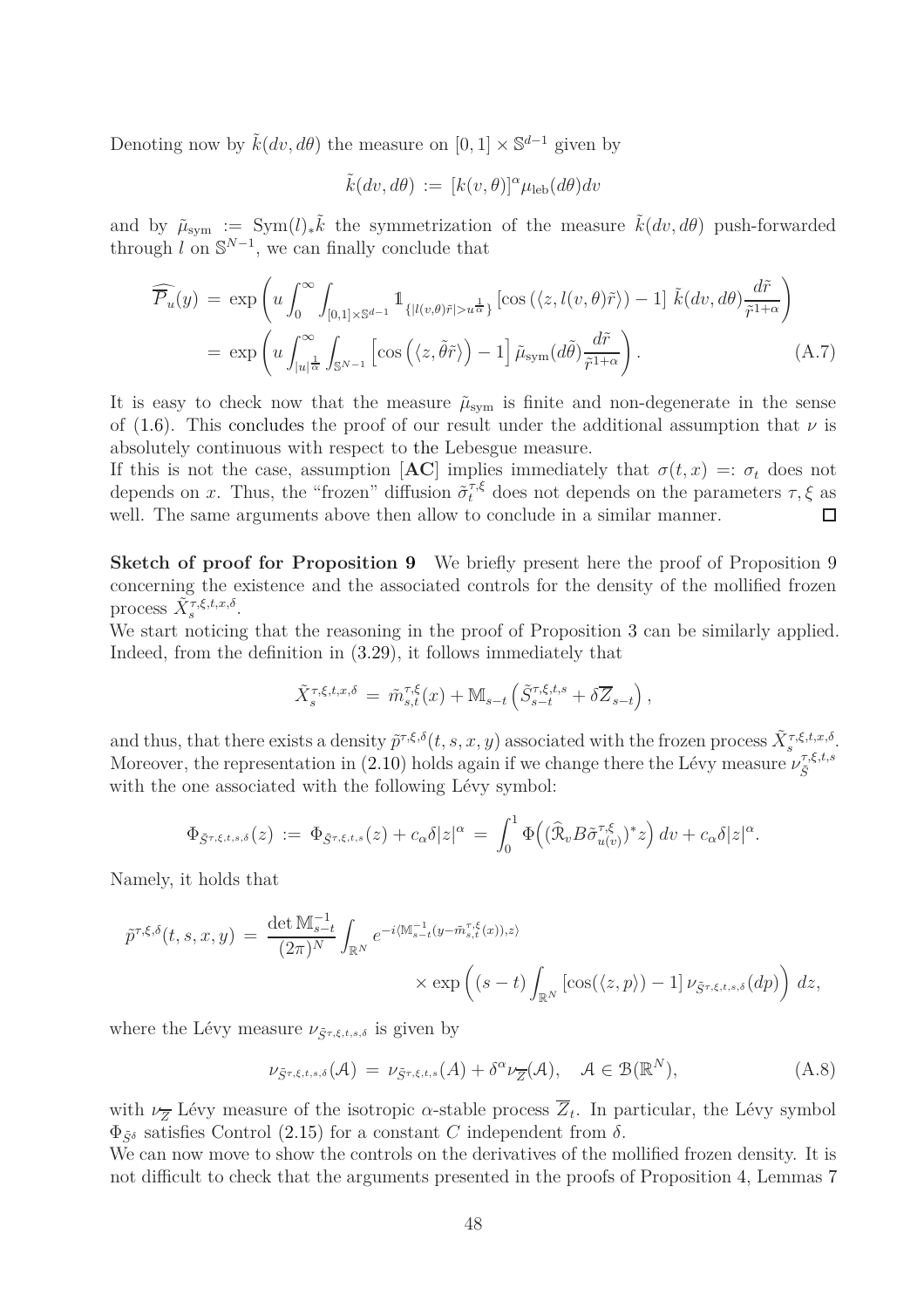and [8](#page-45-0) can be applied again if we substitute there the Lévy measure  $\nu_{\tilde{S}^{\tau,\xi,t,s}}$  with the mollified one  $\nu_{\tilde{S}^{\tau,\xi,t,s,\delta}}$ . Indeed, taking into account the decomposition in [\(A.8\)](#page-47-1), we notice that the Lévy measure  $\nu_{\tilde{S}^{\tau,\xi,t,s,\delta}}$  only considers an additional term  $(\delta\nu_{\overline{Z}})$  that has the same *α*-scaling nature considered before (but is however much less singular).

To show instead that the estimates  $(3.30)$  are indeed uniform in the parameter  $\delta$ , it is sufficient to notice from  $(A.8)$  that we have that

$$
\nu_{\tilde{S}^{\tau,\xi,t,s,\delta}}(\mathcal{A}) \leq \nu_{\tilde{S}^{\tau,\xi,t,s}}(\mathcal{A}) + \nu_{\overline{Z}}(\mathcal{A}), \quad \mathcal{A} \in \mathcal{B}(\mathbb{R}^N).
$$

<span id="page-48-0"></span>To conclude the proof of Proposition [9,](#page-38-1) it is then enough to take  $\xi = y$ ,  $\tau = s$  and to follow the same arguments introduced in the proof of Corollary [6.](#page-22-4)

#### **A.2 Proof of the Technical Lemmas**

**Proof of Lemma [3](#page-21-0) (Approximate Lipschitz condition of the flows)** We start considering two measurable flows  $\theta$ ,  $\check{\theta}$  satisfying dynamics [\(2.28\)](#page-20-1). Recalling the decomposition  $G(t, x) = A_t x + F(t, x)$ , it follows immediately that:

<span id="page-48-2"></span>
$$
\mathbb{T}_{s-t}^{-1}(x - \theta_{t,s}(y)) = \mathbb{T}_{s-t}^{-1} \left[ \check{\theta}_{s,t}(x) - y - \int_t^s \left( G(u, \check{\theta}_{u,t}(x)) - G(u, \theta_{u,s}(y)) \right) du \right]
$$
\n
$$
= \mathbb{T}_{s-t}^{-1} \left( \check{\theta}_{s,t}(x) - y \right) + \mathbb{I}_{s,t}(x, y), \tag{A.9}
$$

where in the last step, we denoted

$$
\mathcal{I}_{s,t}(x,y) = \mathbb{T}_{s-t}^{-1} \int_t^s \left[ A_u \left( \theta_{u,s}(y) - \check{\theta}_{u,t}(x) \right) + \left( F(u, \theta_{u,s}(y)) - F(u, \check{\theta}_{u,t}(x)) \right) \right] du.
$$

To conclude, we need to show the following bound for  $\mathcal{I}_{s,t}(x, y)$ :

<span id="page-48-1"></span>
$$
|\mathcal{I}_{s,t}(x,y)| \le C \left[ 1 + (s-t)^{-1} \int_t^s |\mathbb{T}_{s-t}^{-1}(\check{\theta}_{u,t}(x) - \theta_{u,s}(y))| \, du \right]. \tag{A.10}
$$

Indeed, Control [\(A.10\)](#page-48-1) together with [\(A.9\)](#page-48-2) and the Gronwall lemma imply the right-hand side of Control [\(2.29\)](#page-21-1). The left-hand side one can be obtained analogously and we will not show it here.

We start decomposing  $\mathcal{I}_{s,t}$  into  $\mathcal{I}_{s,t}^1 + \mathcal{I}_{s,t}^2$ , where we denote

$$
\mathfrak{I}^{1}_{s,t}(x,y) := \mathbb{T}_{s-t}^{-1} \int_{t}^{s} A_{u} \left( \theta_{u,s}(y) - \check{\theta}_{u,t}(x) \right) du;
$$
  

$$
\mathfrak{I}^{2}_{s,t}(x,y) := \mathbb{T}_{s-t}^{-1} \int_{t}^{s} \left[ F(u, \theta_{u,s}(y)) - F(u, \check{\theta}_{u,t}(x)) \right] du.
$$

The first remainder  $\mathcal{I}_{s,t}^1$  can be controlled easily, exploiting the linearity of  $z \to A_u z$ . Indeed, for any  $z, z'$  in  $\mathbb{R}^N$  and any *u* in [*s, t*], we have that

$$
\left| \mathbb{T}_{s-t}^{-1} A_u(z - z') \right| \leq \sum_{i=1}^n \sum_{j=(i-1)\vee 1}^n (s - t)^{-\frac{1+\alpha(i-1)}{\alpha}} |A_u^{i,j}| \left| (z - z')_j \right|
$$
\n
$$
\leq C(s - t)^{-1} |\mathbb{T}_{s-t}^{-1}(z - z')|.
$$
\n(A.11)

<span id="page-48-3"></span>To control instead the second term  $J_{s,t}^2$ , we will need to thoroughly exploit an appropriate smoothing method, due to the low regularity in space of the drift *F*. To overcome this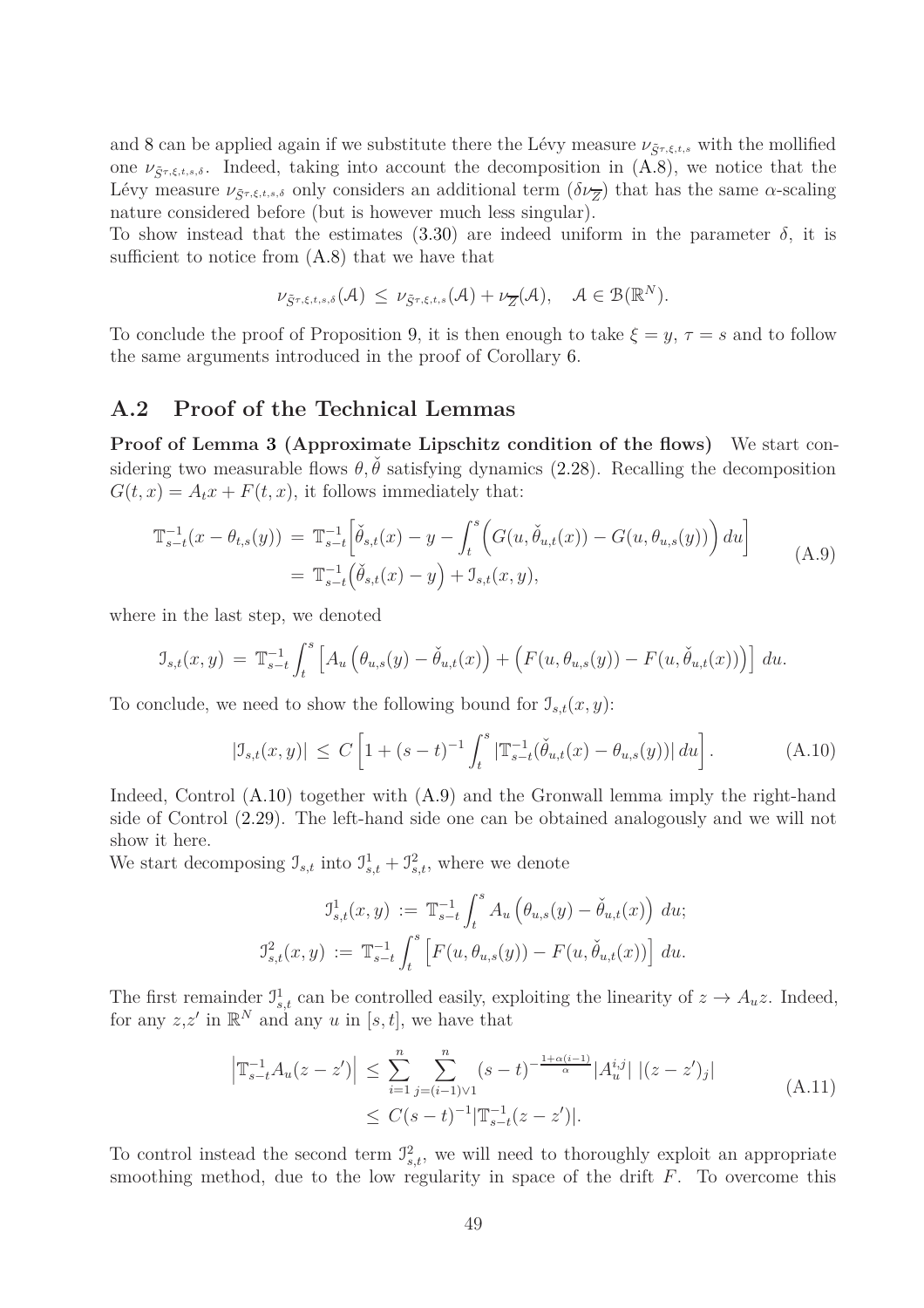problem, we are going to mollify the function *F* in the following way. We start fixing a family  $\{\rho_i : i \in [1, n]\}$  of mollifiers on  $\mathbb{R}^{D_i}$  where  $D_i = N - \sum_{j=1}^{i-1} d_j$ , i.e. for any *i* in [1, *n*],  $\rho_i$ is a compactly supported, non-negative, smooth function on  $\mathbb{R}^{D_i}$  such that  $\|\rho_i\|_{L^1} = 1$ , and a family  $\{\delta_{ij}: i \leq j\}$  of positive constants to be chosen later. Then, the mollified version of the drift is defined by  $F^{\delta} := (F_1, F_2^{\delta}, \dots, F_n^{\delta})$  where

$$
F_i^{\delta}(t, z) := F_i *_{x} \rho_i^{\delta}(t, z)
$$
  
 := 
$$
\int_{\mathbb{R}^{D_i}} F_i(t, z_i - \omega_i, \dots, z_n - \omega_n) \frac{1}{\prod_{j=i}^{n} \delta_{ij}^{d_i}} \rho_i(\frac{\omega_i}{\delta_{ii}}, \dots, \frac{\omega_n}{\delta_{in}}) d\omega.
$$
 (A.12)

<span id="page-49-4"></span>Roughly speaking, we have mollified any component  $F_i$  by convolution in space with a mollifier with multi-scaled dilations. Then, standard results on mollifier theory and our current assumptions on *F* show us that the following controls hold

<span id="page-49-1"></span><span id="page-49-0"></span>
$$
|F_i(u, z) - F_i^{\delta}(u, z)| \le C \sum_{j=i}^n \delta_{ij}^{\beta^j}, \tag{A.13}
$$

$$
|F_i^{\delta}(u, z) - F_i^{\delta}(u, z')| \le C \sum_{j=i}^n \delta_{ij}^{\beta^j - 1} |(z - z')_j|.
$$
 (A.14)

We can now pick  $\delta_{ij}$  for any  $i \leq j$  in  $[2, n]$  in order to have any contribution associated with the mollification appearing in [\(A.13\)](#page-49-0) at a good current scale time. Namely, we would like  $\delta_{ij}$  to satisfy

<span id="page-49-3"></span>
$$
\left| \mathbb{T}_{s-t}^{-1} \left( F(u, z) - F^{\delta}(u, z) \right) \right| \le C(s-t)^{-1}, \tag{A.15}
$$

for any *u* in  $[t, s]$  and any *z* in  $\mathbb{R}^N$ . Using the mollifier controls [\(A.13\)](#page-49-0), it is enough to ask for

$$
\sum_{i=2}^{n} (s-t)^{-\frac{1+\alpha(i-1)}{\alpha}} \sum_{j=i}^{n} \delta_{ij}^{\beta^j} \le C(s-t)^{-1}.
$$
 (A.16)

This is true if we fix for example,

<span id="page-49-5"></span>
$$
\delta_{ij} = (s-t)^{\frac{1+\alpha(i-2)}{\alpha\beta^j}} \quad \text{for } i \le j \text{ in } [2, n]. \tag{A.17}
$$

Next, we would like to show that, for our choice of the regularization parameter  $\delta_{ij}$ , the mollified drift *F δ* satisfies an *approximate* Lipschitz condition with a constant that, once the drift is integrated, does not yield any additional singularity. Namely, we want to derive the following control:

<span id="page-49-2"></span>
$$
\left| \mathbb{T}_{s-t}^{-1} \left( F^{\delta}(u, z) - F^{\delta}(u, z') \right) \right| \le C \left[ (s-t)^{-\frac{1}{\alpha}} + (s-t)^{-1} |\mathbb{T}_{s-t}^{-1}(z - z')| \right]. \tag{A.18}
$$

To show it, we start noticing that  $F_1$  is Hölder continuous with Hölder index  $\beta^1 > 0$ . By Young inequality, it then yields that there exists a positive constant *C* possibly depending on  $\beta^1$  such that  $|z|^{\beta^1} \leq C(1+|z|)$  for any *z* in  $\mathbb{R}^N$ . It then follows from Equation [\(A.14\)](#page-49-1) that

$$
\begin{split} |\mathbb{T}_{s-t}^{-1} \Big( F^{\delta}(u,z) - F^{\delta}(u,z') \Big) | \\ &\leq C \Big[ (s-t)^{-\frac{1}{\alpha}} (1 + |(z-z')|) + \sum_{i=2}^{n} \sum_{j=i}^{n} (s-t)^{-\frac{1+\alpha(i-1)}{\alpha}} \delta_{ij}^{\beta^{j}-1} |(z-z')_j| \Big] \\ &\leq C \Big[ (s-t)^{-\frac{1}{\alpha}} + |\mathbb{T}_{s-t}^{-1}(z-z')| \Big( 1 + \sum_{i=2}^{n} \sum_{j=i}^{n} \frac{(s-t)^{j-i}}{\delta_{ij}^{1-\beta^{j}}} \Big) \Big]. \end{split}
$$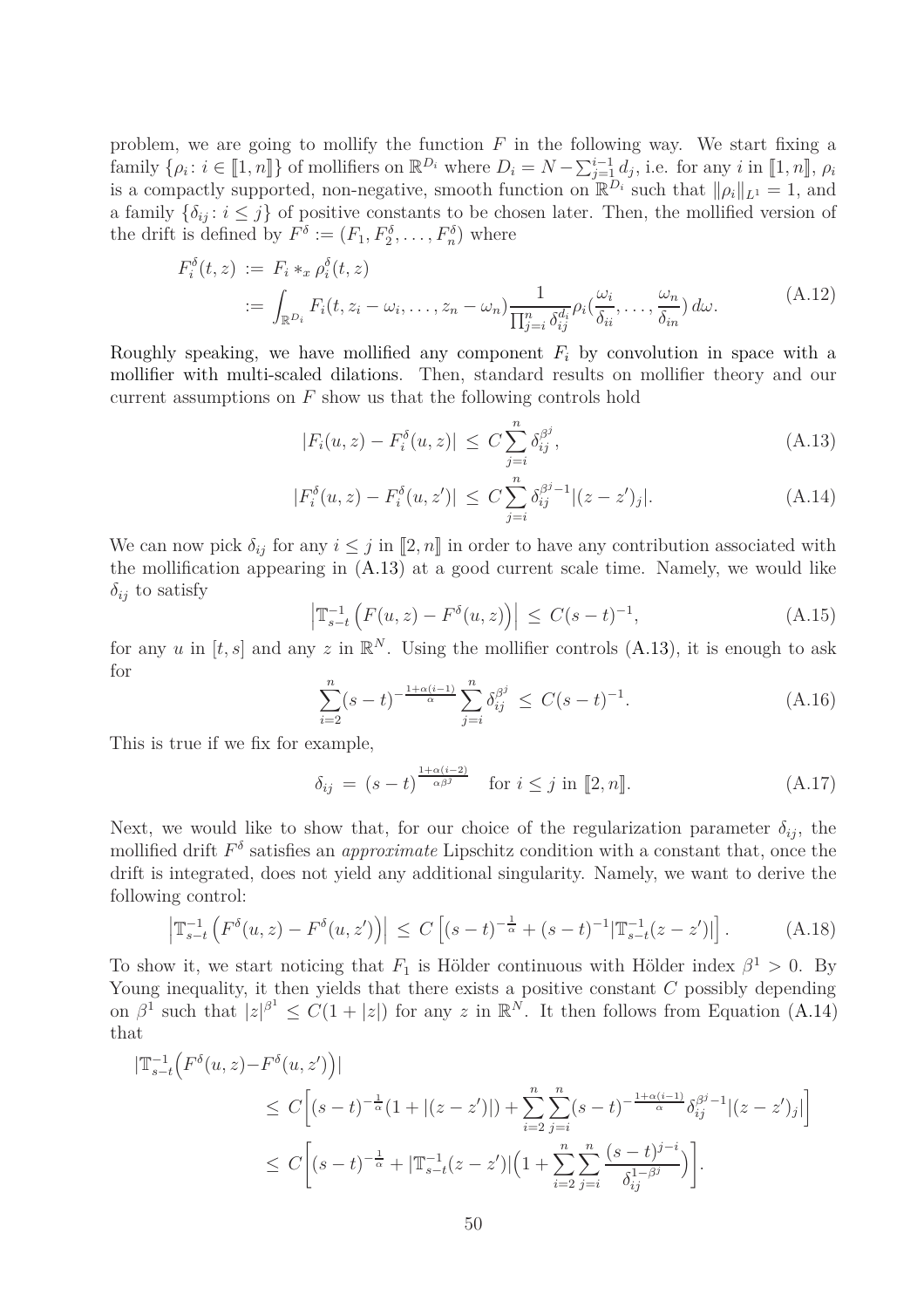Hence, Control [\(A.18\)](#page-49-2) follows from the fact that, from our previous choice of  $\delta_{ij}$ , one gets

$$
\frac{(s-t)^{j-i}}{\delta_{ij}^{1-\beta^j}} = (s-t)^{(j-i)-\frac{1+\alpha(i-2)}{\alpha\beta^j}(1-\beta^j)} \le C(s-t)^{-1},
$$
\n(A.19)

recalling that we assumed  $s - t$  to be small enough and since from the assumption [\(2.3\)](#page-13-4) on the indexes of Hölder continuity  $\beta^j$  for *F*:

$$
\beta^{j} > \frac{1 + \alpha(i - 2)}{1 + \alpha(j - 1)} \Leftrightarrow (j - i) - \frac{1 + \alpha(i - 2)}{\alpha \beta^{j}} (1 - \beta^{j}) > -1.
$$

We recall that the above inequality should precisely give the natural threshold, namely an exponent *β j* <sup>*j*</sup> satisfying this condition. The current choice for  $\beta$ <sup>*j*</sup> is sufficient to ensure this bound holds for any  $i \leq j$  and is *sharp* for  $i = j$ . We can finally show the bound for the second remainder  $\mathcal{I}_{s,t}^2(x, y)$  as given in [\(A.10\)](#page-48-1). It holds that:

$$
|\mathcal{I}_{s,t}^{2}(x,y)| \leq \int_{t}^{s} \left| \mathbb{T}_{s-t}^{-1} \left( F(u, \theta_{u,s}(y)) - F(u, \check{\theta}_{u,t}(x)) \right) \right| du
$$
  
\n
$$
\leq \int_{t}^{s} \left| \mathbb{T}_{s-t}^{-1} (F(u, \check{\theta}_{u,t}(x)) - F^{\delta}(u, \check{\theta}_{u,t}(x))) \right| du
$$
  
\n
$$
+ \int_{t}^{s} \left| \mathbb{T}_{s-t}^{-1} (F^{\delta}(u, \check{\theta}_{u,t}(x)) - F^{\delta}(u, \theta_{u,s}(y))) \right| du
$$
  
\n
$$
+ \int_{t}^{s} \left| \mathbb{T}_{s-t}^{-1} \left( F^{\delta}(u, \theta_{u,s}(y)) - F(u, \theta_{u,s}(y)) \right) \right| du
$$
  
\n
$$
=: \mathcal{I}_{s,t}^{21}(x, y) + \mathcal{I}_{s,t}^{22}(x, y) + \mathcal{I}_{s,t}^{23}(x, y).
$$

From Control [\(A.13\)](#page-49-0) with our choice of  $\delta_{ij}$ , we easily obtain from Control [\(A.15\)](#page-49-3) that there exists a positive constant  $C := C(T)$  such that

<span id="page-50-0"></span>
$$
|\mathcal{I}_{s,t}^{21}(x,y)| + |\mathcal{I}_{s,t}^{23}(x,y)| \le C,
$$
\n(A.20)

for any  $t \leq s$  in  $[0, T]$  and  $x, y$  in  $\mathbb{R}^N$ . On the other hand, we exploit [\(A.18\)](#page-49-2) to derive that

$$
|\mathcal{I}_{s,t}^{22}(x,y)| \leq C \left[ 1 + \int_t^s (s-t)^{-1} |\mathbb{T}_{s-t}^{-1}(\check{\theta}_{u,t}(x) - \theta_{u,s}(y))| du \right]
$$

for any  $t \leq s$  in  $[0, T]$  and  $x, y$  in  $\mathbb{R}^N$ . To conclude, we finally derive  $(A.10)$  from the last inequality together with Controls [\(A.11\)](#page-48-3)-[\(A.20\)](#page-50-0).

**Proof of Lemma [4](#page-27-0) (Dirac Convergence of frozen density).** Fixed  $(t, x)$  in  $[0, T] \times \mathbb{R}^N$ and a bounded, continuous function  $f: \mathbb{R}^N \to \mathbb{R}$ , we want to show that the following limit

<span id="page-50-1"></span>
$$
\lim_{\epsilon \to 0} \left| \int_{\mathbb{R}^N} f(y) \tilde{p}^{t+\epsilon, y}(t, t+\epsilon, x, y) dy - f(x) \right| = 0
$$

holds, uniformly in  $t \in [0, T]$ .

We start rewriting the argument of the limit in the following way:

$$
\int_{\mathbb{R}^N} f(y) \tilde{p}^{t+\epsilon, y}(t, t+\epsilon, x, y) dy - f(x)
$$
\n
$$
= \int_{\mathbb{R}^N} f(y) \left[ \tilde{p}^{t+\epsilon, y}(t, t+\epsilon, x, y) - \tilde{p}^{t, x}(t, t+\epsilon, x, y) \right] dy
$$
\n
$$
+ \int_{\mathbb{R}^N} f(y) \tilde{p}^{t, x}(t, t+\epsilon, x, y) dy - f(x).
$$
\n(A.21)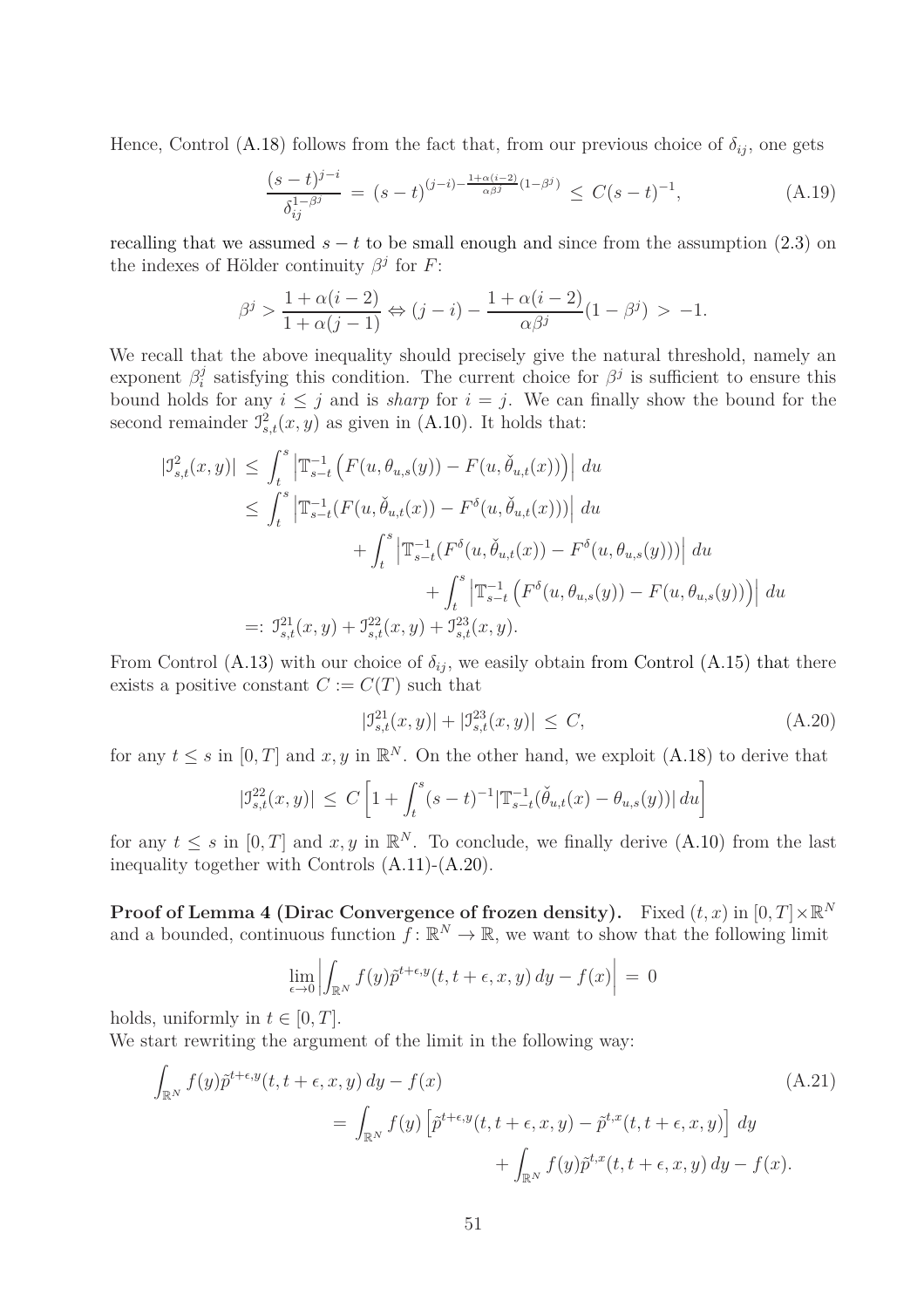By Proposition [3,](#page-14-0) we know that the second term in [\(A.21\)](#page-50-1) tends to zero, uniformly in *t* in  $[0, T]$  (scaling property of the upper bound for the density), when  $\epsilon$  goes to zero. We can then focus on the first one. We start splitting the space  $\mathbb{R}^N$  in the diagonal/off-diagonal regime associated with our anisotropic dynamics. Namely, we fix *β >* 0 to be chosen later and we consider the following subsets:

<span id="page-51-0"></span>
$$
D_1 := \{ y \in \mathbb{R}^N \colon \left| \mathbb{T}_{\epsilon}^{-1} (y - \theta_{t+\epsilon,t}(x)) \right| \leq \epsilon^{-\beta} \};
$$
  

$$
D_2 := \{ y \in \mathbb{R}^N \colon \left| \mathbb{T}_{\epsilon}^{-1} (y - \theta_{t+\epsilon,t}(x)) \right| > \epsilon^{-\beta} \},
$$

where  $\mathbb{T}_{\epsilon}$  was defined in [\(2.17\)](#page-16-4). We can then decompose the first term in [\(A.21\)](#page-50-1) in the following way:

$$
\left| \int_{\mathbb{R}^N} f(y) \left[ \tilde{p}^{t+\epsilon,y}(t, t+\epsilon, x, y) - \tilde{p}^{t,x}(t, t+\epsilon, x, y) \right] dy \right|
$$
  
\n
$$
\leq \|f\|_{\infty} \int_{D_1} \left| \tilde{p}^{t+\epsilon,y}(t, t+\epsilon, x, y) - \tilde{p}^{t,x}(t, t+\epsilon, x, y) \right| dy
$$
  
\n
$$
+ \|f\|_{\infty} \int_{D_2} \left| \tilde{p}^{t+\epsilon,y}(t, t+\epsilon, x, y) - \tilde{p}^{t,x}(t, t+\epsilon, x, y) \right| dy
$$
  
\n
$$
=: \|f\|_{\infty} (\mathcal{D}_1 + \mathcal{D}_2) (t, t+\epsilon, x).
$$
 (A.22)

We will follow different approaches to control the two terms  $\mathcal{D}_1$ ,  $\mathcal{D}_2$ . In the off-diagonal regime  $D_2$ , the idea is to exploit tail estimates of the single densities while in the diagonal one  $D_1$ , a more thorough sensibility analysis between the spectral measures and the Fourier transform is needed. Let us consider first the off-diagonal term  $\mathcal{D}_2$ . We can write that

$$
\mathcal{D}_2(t, t + \epsilon, x, y) \leq \int_{D_2} \left| \tilde{p}^{t+\epsilon, y}(t, t + \epsilon, x, y) \right| + \left| \tilde{p}^{t, x}(t, t + \epsilon, x, y) \right| dy
$$
  

$$
\leq \int_{D_2} \frac{1}{\det \mathbb{T}_{\epsilon}} \left( \bar{p}(1, \mathbb{T}_{\epsilon}^{-1}(x - \theta_{t, t + \epsilon}(y))) + \bar{p}(1, \mathbb{T}_{\epsilon}^{-1}(\theta_{t+\epsilon, t}(x) - y)) \right) dy
$$

using Proposition [4](#page-16-0) together with Lemma [1](#page-13-6) for the last inequality. From Lemma [3](#page-21-0) (to use the *approximate* Lipschitz property of the flows) and introducing

$$
\bar{D}_2 := \{ y \in \mathbb{R}^N \colon \left| \mathbb{T}_{\epsilon}^{-1}(\theta_{t,t+\epsilon}(y) - x) \right| > \frac{1}{2} \epsilon^{-\beta} \},
$$

we thus deduce that for  $\epsilon$  small enough we get:

$$
\mathcal{D}_2(t, t + \epsilon, x, y) \le \int_{\bar{D}_2} \frac{1}{\det \mathbb{T}_{\epsilon}} \bar{p}(1, \mathbb{T}_{\epsilon}^{-1}(x - \theta_{t, t + \epsilon}(y))) dy + \int_{D_2} \frac{1}{\det \mathbb{T}_{\epsilon}} \bar{p}(1, \mathbb{T}_{\epsilon}^{-1}(\theta_{t + \epsilon, t}(x) - y)) dy.
$$

Using now Equation [\(2.36\)](#page-23-1) from Corollary [6](#page-22-4) for the first integral and the direct change of variable  $z = \mathbb{T}_{\epsilon}^{-1}(y - \theta_{t+\epsilon,t}(x))$  for the second, we can conclude that

$$
\mathcal{D}_2(t,t+\epsilon,x) \ \leq \ C \int_{\mathbb{R}^N} \mathbb{1}_{B^c(0,\frac{1}{2}\epsilon^{-\beta})}(z) (\check{p}+\overline{p})(1,z) \, dz,
$$

where  $\check{p}$  is a density enjoying the same integrability properties as  $\overline{p}$ . By dominated convergence theorem, it is easy to notice that  $\mathcal{D}_2(t, t + \epsilon, x)$  tends to zero if  $\epsilon$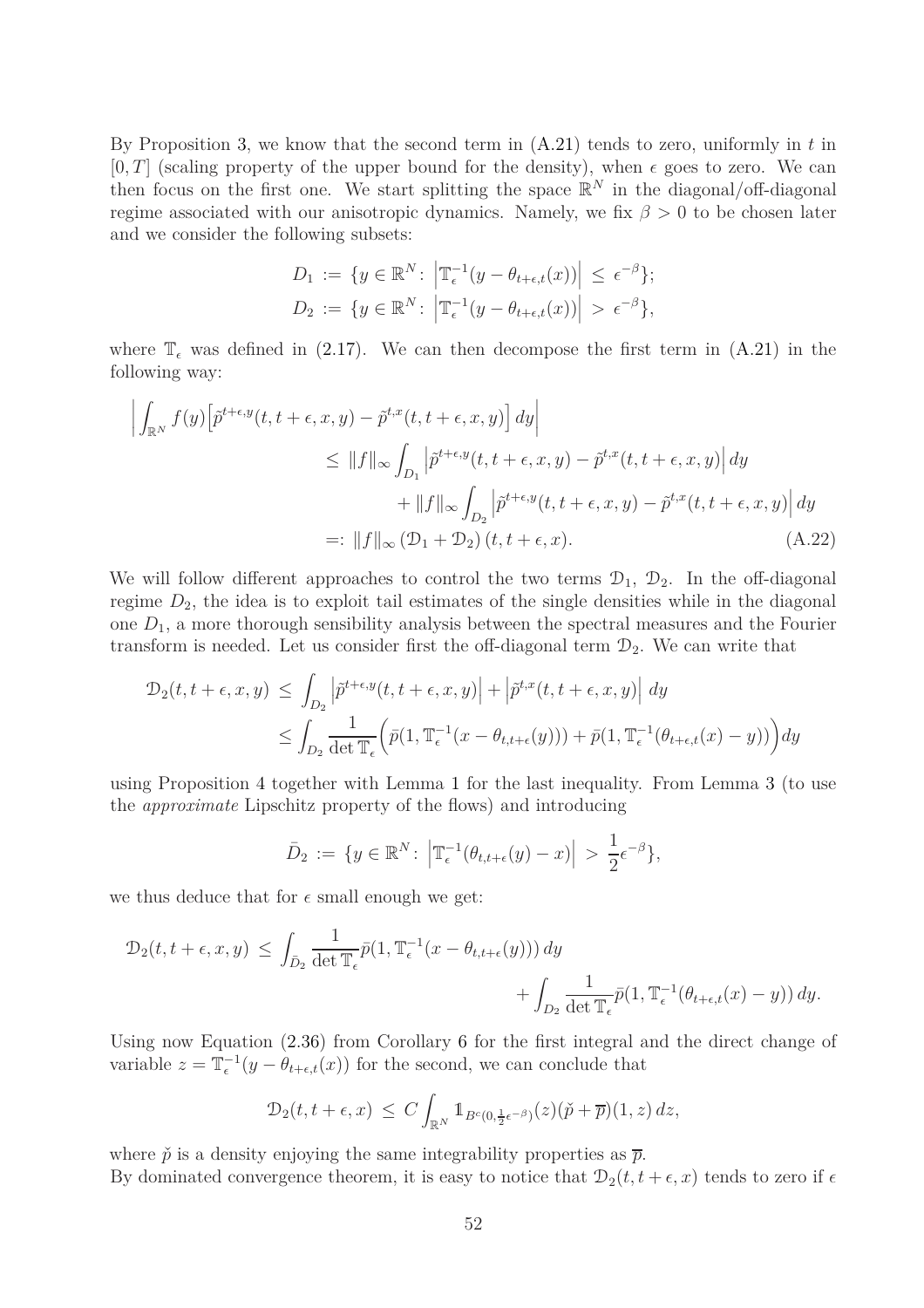goes to zero, uniformly in the time variable  $t$  in  $[0, T]$ .

We can now focus on the diagonal term  $\mathcal{D}_1$  appearing in  $(A.22)$ . We start recalling from Equation [\(2.16\)](#page-16-2) that the density  $\tilde{p}^{\omega}(t, s, x, y)$  (for  $\omega \in \{(t, x), (t + \epsilon, y)\}\)$  can be written as

$$
\tilde{p}^{\omega}(t, t + \epsilon, x, y) = \frac{\det \mathbb{M}_{\epsilon}^{-1}}{(2\pi)^N} \int_{\mathbb{R}^N} e^{\mathcal{F}_{t, t + \epsilon}(z, \omega)} \exp\left(-i \langle \mathbb{M}_{\epsilon}^{-1}(y - \tilde{m}_{t + \epsilon, t}^{\omega}(x)), z \rangle\right) dz,
$$

where we have denoted:

$$
\mathcal{F}_{\epsilon}(t,z,\omega) := \epsilon \int_0^1 \int_{\mathbb{R}^d} \left[ \cos \left( \langle z, \widehat{\mathcal{R}}_v B \widetilde{\sigma}_{u(v)}^{\omega} p \rangle \right) - 1 \right] \nu(dp) dv,
$$

with  $u(v) = t + \epsilon v$  (cf. notations in [\(2.12\)](#page-14-5) of Proposition [3\)](#page-14-0) and  $\Phi(p)$  the Lévy symbol of the process  $\{Z_t\}_{t\geq 0}$ . We can now consider the two following terms

$$
\mathcal{P}_1(t, t + \epsilon, x, y) := \frac{\det \mathbb{M}_{\epsilon}^{-1}}{(2\pi)^N} \int_{\mathbb{R}^N} \left[ e^{\mathcal{F}_{\epsilon}(t, z, t, x)} - e^{\mathcal{F}_{\epsilon}(t, z, t + \epsilon, y)} \right] e^{-i \langle \mathbb{M}_{\epsilon}^{-1}(y - \tilde{m}_{t+\epsilon, t}^{t, x}(x)), z \rangle} dz
$$
  

$$
\mathcal{P}_2(t, t + \epsilon, x, y)
$$
  

$$
:= \frac{\det \mathbb{M}_{\epsilon}^{-1}}{(2\pi)^N} \int_{\mathbb{R}^N} e^{\mathcal{F}_{\epsilon}(t, z, t + \epsilon, y)} \left[ e^{-i \langle \mathbb{M}_{\epsilon}^{-1}(y - \tilde{m}_{t+\epsilon, t}^{t, x}(x)), z \rangle} - e^{-i \langle \mathbb{M}_{\epsilon}^{-1}(y - \tilde{m}_{t+\epsilon, t}^{t+\epsilon, y}(x)), z \rangle} \right] dz
$$

and decompose  $\mathcal{D}_1$  as follows:

$$
\mathcal{D}_1 = \int_{D_1} |\mathcal{P}_1(t, t + \epsilon, x, y)| + |\mathcal{P}_2(t, t + \epsilon, x, y)| dy.
$$

To control the first term  $\mathcal{P}_1$ , we can exploit a Taylor expansion. Indeed,

$$
\begin{split} |\mathcal{P}_1(t,t+\epsilon,x,y)| \\ &\leq \frac{C}{\det \mathbb{M}_{\epsilon}} \int_{\mathbb{R}^N} \int_0^1 |\mathcal{F}_{\epsilon}(t,z,t+\epsilon,y) - \mathcal{F}_{\epsilon}(t,z,t,x)| \, e^{\lambda \mathcal{F}_{\epsilon}(t,z,t+\epsilon,y) + (1-\lambda)\mathcal{F}_{\epsilon}(t,z,t,x)} \, d\lambda dz. \end{split}
$$

We then notice from  $(2.15)$  that

$$
\mathcal{F}_{\epsilon}(t,z,\omega) \leq C\epsilon[1-|z|^{\alpha}],
$$

and thus, we obtain that

<span id="page-52-0"></span>
$$
e^{\lambda \mathcal{F}_{\epsilon}(t,z,t+\epsilon,y)+(1-\lambda)\mathcal{F}_{\epsilon}(t,z,t,x)} \leq e^{C\epsilon(1-|z|^{\alpha})},
$$

for some constant *C* independent from  $\lambda$  in [0, 1]. From our non-degenerate structure, any linear combination of the symbols remains homogeneous to a non-degenerate symbol. Thus, we have that

<span id="page-52-1"></span>
$$
|\mathcal{P}_1(t, t + \epsilon, x, y)| \le \frac{C}{\det \mathbb{M}_{\epsilon}} \int_{\mathbb{R}^N} |\mathcal{F}_{\epsilon}(t, z, t + \epsilon, y) - \mathcal{F}_{\epsilon}(t, z, t, x)| e^{C\epsilon (1-|z|^{\alpha})} dz.
$$
 (A.23)

On the other hand, we can decompose the difference in absolute value in the following way:

$$
|\mathcal{F}_{\epsilon}(t,z,t+\epsilon,y)-\mathcal{F}_{\epsilon}(t,z,t,x)|
$$
  
\n
$$
\leq \epsilon \int_{0}^{1} \left| \int_{\mathbb{R}^{d}} \left[ \cos \left( \langle z, \widehat{\mathcal{R}}_{v} B \widetilde{\sigma}_{u(v)}^{t+\epsilon,y} p \rangle \right) - \cos \left( \langle z, \widehat{\mathcal{R}}_{v} B \widetilde{\sigma}_{u(v)}^{t,x} p \rangle \right) \right] \nu(dp) \right| dv
$$
  
\n
$$
\leq \epsilon \int_{0}^{1} \left| \left( \Delta_{s}^{t,\epsilon,x,y} + \Delta_{l}^{t,\epsilon,x,y} \right) (v,z) \right| dv,
$$
\n(A.24)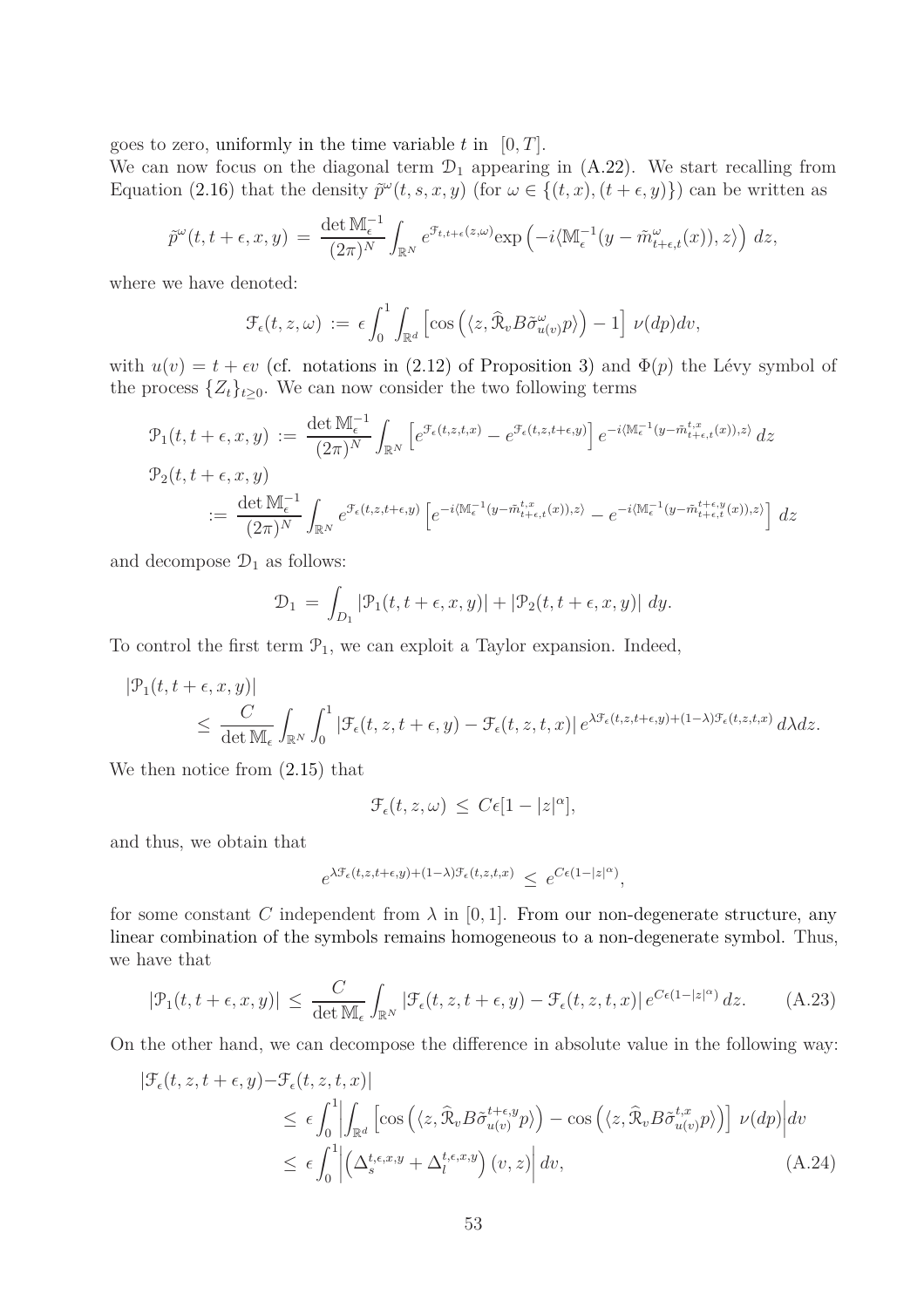where we denoted

$$
\Delta_s^{t,\epsilon,x,y}(v,z) = \int_{B(0,r_0)} \left[ \cos \left( \langle z, \hat{\mathcal{R}}_v B \tilde{\sigma}_{u(v)}^{t+\epsilon,y} p \rangle \right) - \cos \left( \langle z, \hat{\mathcal{R}}_v B \tilde{\sigma}_{u(v)}^{t,x} p \rangle \right) \right] Q(p) \nu_\alpha(dy);
$$
  

$$
\Delta_t^{t,\epsilon,x,y}(v,z) = \int_{B^c(0,r_0)} \left[ \cos \left( \langle z, \hat{\mathcal{R}}_v B \tilde{\sigma}_{u(v)}^{t+\epsilon,y} p \rangle \right) - \cos \left( \langle z, \hat{\mathcal{R}}_v B \tilde{\sigma}_{u(v)}^{t,x} p \rangle \right) \right] Q(p) \nu_\alpha(dp),
$$

with  $r_0$  defined in assumption [**ND**]. The term  $\Delta_l^{t,\epsilon,x,y}$  involving the large jumps can be easily controlled using that  $\sup_{p \in \mathbb{R}^d} Q(p) < \infty$ :

<span id="page-53-3"></span>
$$
|\Delta_l^{t,\epsilon,x,y}(v,z)| \leq \int_{B^c(0,r_0)} \left| \cos \left( \langle z, \widehat{\mathcal{R}}_v B \widetilde{\sigma}_{u(v)}^{t+\epsilon,y} p \rangle \right) - \cos \left( \langle z, \widehat{\mathcal{R}}_v B \widetilde{\sigma}_{u(v)}^{t,x} p \rangle \right) \right| \nu_\alpha(dp) \leq C. \tag{A.25}
$$

To bound the term  $\Delta_s^{t,\epsilon,x,y}$  associated with the small jumps, we want to exploit instead that *Q* is Lipschitz continuous on  $B(0, r_0)$ . For this reason, we write that

$$
\begin{split}\n|\Delta_{s}^{t,\epsilon,x,y}(v,z)| \\
&\leq \left| \int_{B(0,r_{0})} \left[ \cos \left( \langle z, \widehat{\mathcal{R}}_{v} B \widetilde{\sigma}_{u(v)}^{t+\epsilon,y} p \rangle \right) - \cos \left( \langle z, \widehat{\mathcal{R}}_{v} B \widetilde{\sigma}_{u(v)}^{t,x} p \rangle \right) \right] \left[ Q(p) - Q(0) \right] \nu_{\alpha}(dp) \\
&\quad + \left| \int_{B(0,r_{0})} \left[ \cos \left( \langle z, \widehat{\mathcal{R}}_{v} B \widetilde{\sigma}_{u(v)}^{t+\epsilon,y} p \rangle \right) - \cos \left( \langle z, \widehat{\mathcal{R}}_{v} B \widetilde{\sigma}_{u(v)}^{t,x} p \rangle \right) \right] Q(0) \nu_{\alpha}(dp) \right| \\
&=:\left( \Delta_{s,1}^{t,\epsilon,x,y} + \Delta_{s,2}^{t,\epsilon,x,y} \right) (v,z).\n\end{split} \tag{A.26}
$$

Since *Q* and the cosine function are Lipschitz continuous in a neighborhood of 0, we have that

<span id="page-53-2"></span><span id="page-53-0"></span>
$$
\Delta_{s,1}^{t,\epsilon,x,y}(v,z) \leq C \int_{B(0,r_0)} |p||z| \left| \widehat{\mathcal{R}}_v B \widetilde{\sigma}_{u(v)}^{t+\epsilon,y} p - \widehat{\mathcal{R}}_v B \widetilde{\sigma}_{u(v)}^{t,x} p \right| \nu_\alpha(dp) \n\leq C \int_{B(0,r_0)} |p||z| \left| \sigma(u(v), \theta_{u(v),t+\epsilon}(y)) p - \sigma(u(v), \theta_{u(v),t}(x)) p \right| \nu_\alpha(dp) \quad (A.27)
$$
\n
$$
\leq C |z| \int_{B(0,r_0)} |p|^2 \nu_\alpha(dp) \leq C |z|,
$$

where in the last step, we used that the diffusion coefficient  $\sigma$  is bounded (cf. assumption [**UE**]).

The control of the other term  $\Delta_{s,2}^{t,\epsilon,x,y}$  now follows from the classical characterization of the Lévy symbol of a non-degenerate  $\alpha$ -stable process (see e.g. [\[68\]](#page-66-6)). Indeed,

$$
\Delta_{s,2}^{t,\epsilon,x,y}(v,z) = \left| \int_{\mathbb{R}^d} \left[ \cos \left( \langle z, \widehat{\mathcal{R}}_v B \widetilde{\sigma}_{u(v)}^{t+\epsilon,y} p \rangle \right) - 1 \right] - \left[ \cos \left( \langle z, \widehat{\mathcal{R}}_v B \widetilde{\sigma}_{u(v)}^{t,x} p \rangle \right) - 1 \right] \nu(dp) \right|
$$
  

$$
\leq C \int_{\mathbb{S}^{d-1}} \left| \left| \langle z, \widehat{\mathcal{R}}_v B \widetilde{\sigma}_{u(v)}^{t+\epsilon,y} s \rangle \right|^\alpha - \left| \langle z, \widehat{\mathcal{R}}_v B \widetilde{\sigma}_{u(v)}^{t,x} s \rangle \right|^\alpha \right| \mu(ds).
$$

<span id="page-53-1"></span>We now exploit the  $\beta^1$ -Hölder regularity in space of the diffusion coefficient  $\sigma$  to show that

$$
\Delta_{s,2}^{t,\epsilon,x,y}(v,z) \leq C|z|^{\alpha} \left| \theta_{u(v),t+\epsilon}(y) - \theta_{u(v),t}(x) \right|^{\beta^1(\alpha \wedge 1)} \leq C|z|^{\alpha} \left[ |y - \theta_{t+\epsilon,t}(x)|^{\beta^1} + \epsilon^{\beta^1} \right],
$$
\n(A.28)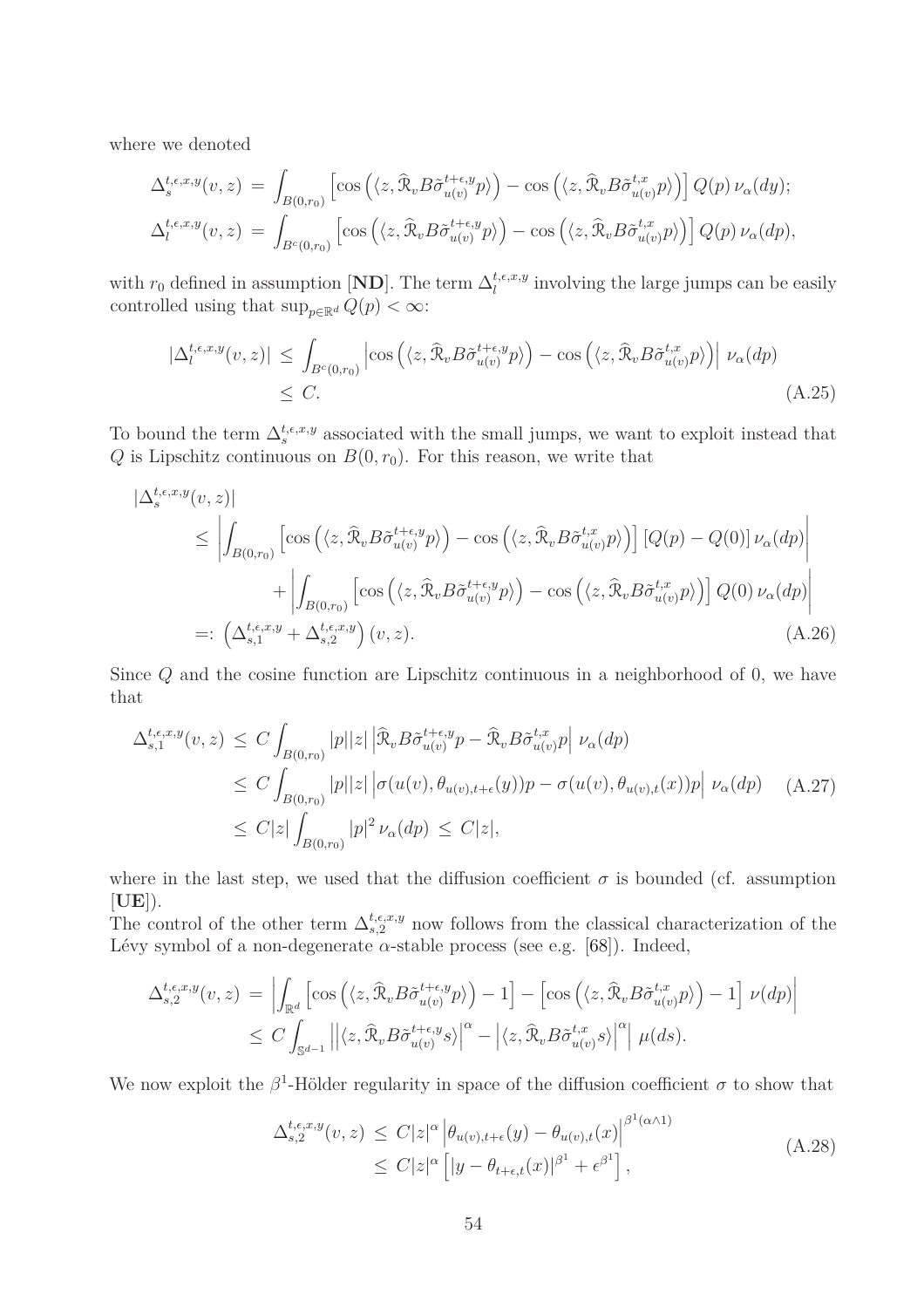where in the last step we used that  $\alpha > 1$  and the approximate Lipschitz property of the flow (cf. Lemma [3](#page-21-0) up to a normalization, see also Lemma 1*.*1 in [\[63\]](#page-65-16)).

We can now use Controls  $(A.27)-(A.28)$  $(A.27)-(A.28)$  in Equation  $(A.26)$  to show that

<span id="page-54-0"></span>
$$
|\Delta_s^{t,\epsilon,x,y}(v,z)| \le C\left(|z|+|z|^\alpha+|y-\theta_{t+\epsilon,t}(x)|^{\beta^1}|z|^\alpha\right). \tag{A.29}
$$

Similarly, Controls [\(A.29\)](#page-54-0)-[\(A.25\)](#page-53-3) with Equation [\(A.24\)](#page-52-0) allow us to conclude that

$$
|\mathcal{F}_{\epsilon}(t,z,t+\epsilon,y)-\mathcal{F}_{\epsilon}(t,z,t,x)| \leq C\epsilon \left(1+|z|+\epsilon^{\beta^1}|z|^{\alpha}+|y-\theta_{t+\epsilon,t}(x)|^{\beta^1}|z|^{\alpha}\right). \tag{A.30}
$$

We can now go back to Equation [\(A.23\)](#page-52-1). Changing variable and integrating over *z*, we find that

$$
|\mathcal{P}_1(t, t + \epsilon, x, y)| \leq \frac{C\epsilon}{\det \mathbb{M}_{\epsilon}} \int_{\mathbb{R}^N} \left( 1 + |z| + \epsilon^{\beta^1} |z|^{\alpha} + |y - \theta_{t+\epsilon,t}(x)|^{\beta^1} |z|^{\alpha} \right) e^{C\epsilon (1-|z|^{\alpha})} dz
$$
  
\n
$$
\leq \frac{C}{\det \mathbb{T}_{\epsilon}} \int_{\mathbb{R}^N} \left( \epsilon + \epsilon^{\frac{\alpha-1}{\alpha}} |\tilde{z}| + \epsilon^{\beta^1} |\tilde{z}|^{\alpha} + |y - \theta_{t+\epsilon,t}(x)|^{\beta^1} |\tilde{z}|^{\alpha} \right) e^{C(1-|\tilde{z}|^{\alpha})} dz
$$
  
\n
$$
\leq \frac{C}{\det \mathbb{T}_{\epsilon}} \left( \epsilon^{(1-\frac{1}{\alpha})\wedge \beta^1} + |y - \theta_{t+\epsilon,t}(x)|^{\beta^1} \right)
$$

where we recall that  $\mathbb{T}_t = t^{1/\alpha} \mathbb{M}_t$ . To conclude, we apply the change of variable  $\tilde{y} = y - \theta_{t+\epsilon,t}(x)$ :

$$
\int_{D_1} |\mathcal{P}_1(t, t + \epsilon, x, y)| dy \leq \frac{C}{\det \mathbb{T}_{\epsilon}} \int_{D_1} \left[ |y - \theta_{t + \epsilon, t}(x)|^{\beta^1} + \epsilon^{(1 - \frac{1}{\alpha}) \wedge \beta^1} \right] dy
$$
  

$$
= C \int_{|\tilde{y}| \leq \epsilon^{-\beta}} \left[ |\mathbb{T}_{\epsilon} \tilde{y}|^{\beta^1} + \epsilon^{(1 - \frac{1}{\alpha}) \wedge \beta^1} \right] d\tilde{y}
$$
  

$$
\leq C[\epsilon^{\beta^1/\alpha - \beta(N + \beta^1)} + \epsilon^{(1 - \frac{1}{\alpha}) \wedge \beta^1 - \beta N}].
$$

The above control then tends to zero letting  $\epsilon$  go to zero, if we choose  $\beta$  such that

$$
0 < \beta < \frac{\beta^1}{\alpha(N+\beta^1)} \wedge \frac{(1-\frac{1}{\alpha}) \wedge \beta^1}{N}.
$$

To control the second term  $\mathcal{P}_2$ , we use again Control [\(2.15\)](#page-15-2) and a Taylor expansion to write, similarly to above, that

$$
\begin{split} |\mathcal{P}_2(t, t + \epsilon, x, y)| \\ &\leq \frac{C}{\det \mathbb{M}_{\epsilon}} \int_{\mathbb{R}^N} e^{C\epsilon (1 - |z|^{\alpha})} \left| \langle \mathbb{M}_{\epsilon}^{-1}(y - \tilde{m}_{t + \epsilon, t}^{t, x}(x)), z \rangle - \langle \mathbb{M}_{\epsilon}^{-1}(y - \tilde{m}_{t + \epsilon, t}^{t + \epsilon, y}(x)), z \rangle \right| \, dz \\ &\leq \frac{C}{\det \mathbb{T}_{\epsilon}} \left| \mathbb{T}_{\epsilon}^{-1} \left( \theta_{t + \epsilon, t}(x) - \tilde{m}_{t + \epsilon, t}^{t + \epsilon, y}(x) \right) \right|, \end{split} \tag{A.31}
$$

where in the last passage we used Lemma [1.](#page-13-6) To bound the above right-hand side, we now exploit Corollary [5](#page-21-4) to show that

$$
|\mathcal{P}_2(t, t + \epsilon, x, y)| \leq C \epsilon^{\frac{1}{\alpha} \wedge \zeta} \frac{1}{\det \mathbb{T}_{\epsilon}} \left( 1 + |\mathbb{T}_{\epsilon}^{-1}(\theta_{t+\epsilon, t}(x) - y)| \right).
$$

Similarly to above, we can then apply a change of variables:

$$
\int_{D_1} |\mathcal{P}_2(t, t + \epsilon, x, y)| dy \leq C \epsilon^{\frac{1}{\alpha} \wedge \zeta} \int_{|z| \leq \epsilon^{-\beta}} (1 + |z|) dz.
$$

We can then notice again that the above control tends to zero letting  $\epsilon$  goes to zero, if we choose *β* small enough.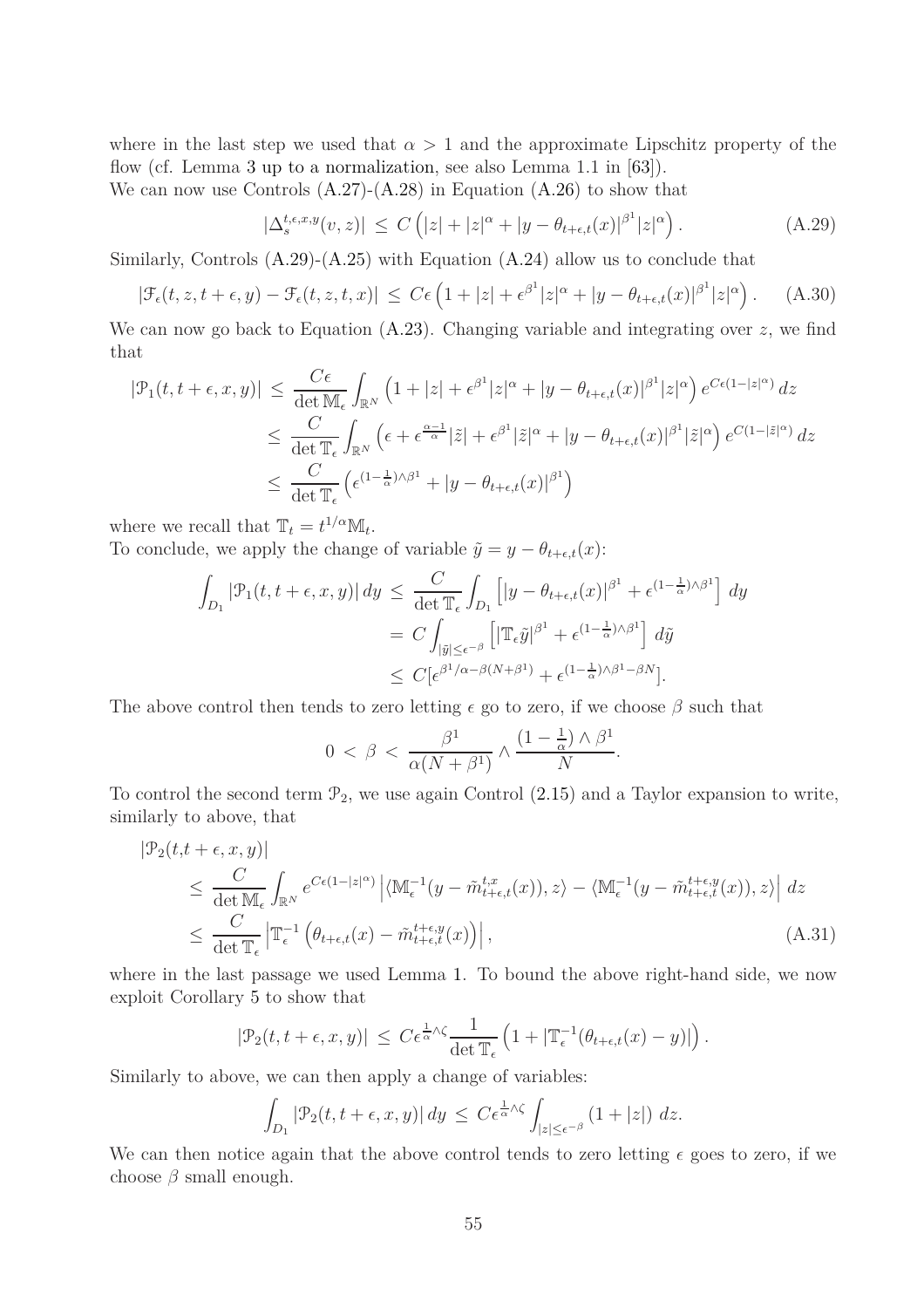**Proof of Lemma [5.](#page-27-5)** As in the previous Lemma [4,](#page-27-0) we want to show the following limit:

<span id="page-55-0"></span>
$$
\lim_{\epsilon \to 0} \|I_{\epsilon}f - f\|_{L_t^p L_x^q} = 0,
$$

for some  $p \in (1, +\infty)$ ,  $q \in (1, +\infty)$  and  $f$  in  $C_c^{1,2}([0, T) \times \mathbb{R}^N)$ . We start writing that

$$
||I_{\epsilon}f - f||_{L_t^p L_x^q}^p = \int_0^T ||I_{\epsilon}f(t, \cdot) - f(t, \cdot)||_{L^q}^p dt.
$$

We then notice that, up to a middle point-type argument, the indicator function in the definition [\(2.46\)](#page-27-2) of  $I_{\epsilon}f$  can be easily controlled. We can now write that

$$
||I_{\epsilon}f(t,\cdot)-f(t,\cdot)||_{L^{p}}^{p} = \int_{\mathbb{R}^{N}} \left| \int_{\mathbb{R}^{N}} f(t+\epsilon,y) \tilde{p}^{t+\epsilon,y}(t,t+\epsilon,x,y) dy - f(t,x) \right|^{p} dx
$$
  
\n
$$
\leq C \Big( \int_{\mathbb{R}^{N}} \left| \int_{\mathbb{R}^{N}} f(t+\epsilon,y) \tilde{p}^{t+\epsilon,y}(t,t+\epsilon,x,y) dy - f(t+\epsilon,\theta_{t+\epsilon,t}(x)) \right|^{p} dx
$$
  
\n
$$
+ \int_{\mathbb{R}^{N}} |f(t+\epsilon,\theta_{t+\epsilon,t}(x)) - f(t,x)|^{p} dx \Big)
$$
  
\n
$$
=: C \left( \mathcal{I} + \mathcal{I}' \right)(\epsilon,t). \tag{A.32}
$$

Since f is smooth and with compact support in time and space, it follows immediately that  $\mathcal{I}'(\epsilon, t)$  tends to zero if  $\epsilon$  goes to zero, thanks to the bounded convergence Theorem. We can then focus on the first term  $\mathcal{I}(\epsilon, t)$ . We start splitting it in the following way:

$$
\mathcal{I}(\epsilon, t) \leq C \Big( \int_{\mathbb{R}^N} \Big| \int_{\mathbb{R}^N} \left[ f(t + \epsilon, y) - f(t + \epsilon, \theta_{t + \epsilon, t}(x)) \right] \tilde{p}^{t + \epsilon, y}(t, t + \epsilon, x, y) dy \Big|^p dx \n+ \int_{\mathbb{R}^N} \Big| f(t + \epsilon, \theta_{t + \epsilon, t}(x)) \int_{\mathbb{R}^N} \left[ \tilde{p}^{t + \epsilon, y}(t, t + \epsilon, x, y) - \tilde{p}^{t, x}(t, t + \epsilon, x, y) \right] dy \Big|^p dx \Big)
$$
\n=:\n
$$
C \left( \mathcal{I}_1 + \mathcal{I}_2 \right)(\epsilon, t),
$$

where we used that  $\tilde{p}^{t,x}(t, s, x, y)$  is indeed a *true* density with respect to *y*. The second term  $\mathcal{I}_2(\epsilon, t)$  already appeared in the proof of Lemma [4](#page-27-0) (Dirac Convergence of frozen density) (cf. term  $\mathcal{D}_2$  in [\(A.22\)](#page-51-0)) and a similar analysis readily gives that  $\mathcal{I}_2(\epsilon, t) \stackrel{\epsilon \to 0}{\longrightarrow} 0$ . To control instead the first term  $\mathcal{I}_1(\epsilon, t)$ , we decompose the whole space  $\mathbb{R}^N$  into  $\Delta_1 \cup \Delta_2$ given by

$$
\Delta_1 := \{ x \in \mathbb{R}^N : |\theta_{t+\epsilon,t}(x) - \text{supp}[f(t+\epsilon, \cdot)]| \le 1 \};
$$
  

$$
\Delta_2 := \{ x \in \mathbb{R}^N : |\theta_{t+\epsilon,t}(x) - \text{supp}[f(t+\epsilon, \cdot)]| > 1 \}.
$$

Using Proposition [4](#page-16-0) with  $(\tau, \xi) = (t + \epsilon, y)$ , we write that

$$
\mathcal{I}_{1}(\epsilon, t) \leq \int_{\mathbb{R}^{N}} \left( \int_{\mathbb{R}^{N}} |f(t + \epsilon, y) - f(t + \epsilon, \theta_{t + \epsilon, t}(x))| \frac{\overline{p} \left( 1, \mathbb{T}_{\epsilon}^{-1} (y - \tilde{m}_{t + \epsilon, t}^{t + \epsilon, y}(x)) \right)}{\det \mathbb{T}_{\epsilon}} dy \right)^{p} dx
$$
\n
$$
\leq \int_{\Delta_{1}} \left( \int_{\mathbb{R}^{N}} |f(t + \epsilon, y) - f(t + \epsilon, \theta_{t + \epsilon, t}(x))| \frac{\overline{p} \left( 1, \mathbb{T}_{\epsilon}^{-1} (y - \tilde{m}_{t + \epsilon, t}^{t + \epsilon, y}(x)) \right)}{\det \mathbb{T}_{\epsilon}} dy \right)^{p} dx
$$
\n
$$
+ \int_{\Delta_{2}} \left( \int_{\mathbb{R}^{N}} |f(t + \epsilon, y) - f(t + \epsilon, \theta_{t + \epsilon, t}(x))| \frac{\overline{p} \left( 1, \mathbb{T}_{\epsilon}^{-1} (y - \tilde{m}_{t + \epsilon, t}^{t + \epsilon, y}(x)) \right)}{\det \mathbb{T}_{\epsilon}} dy \right)^{p} dx
$$
\n
$$
=: (\mathcal{I}_{11} + \mathcal{I}_{12}) (\epsilon, t).
$$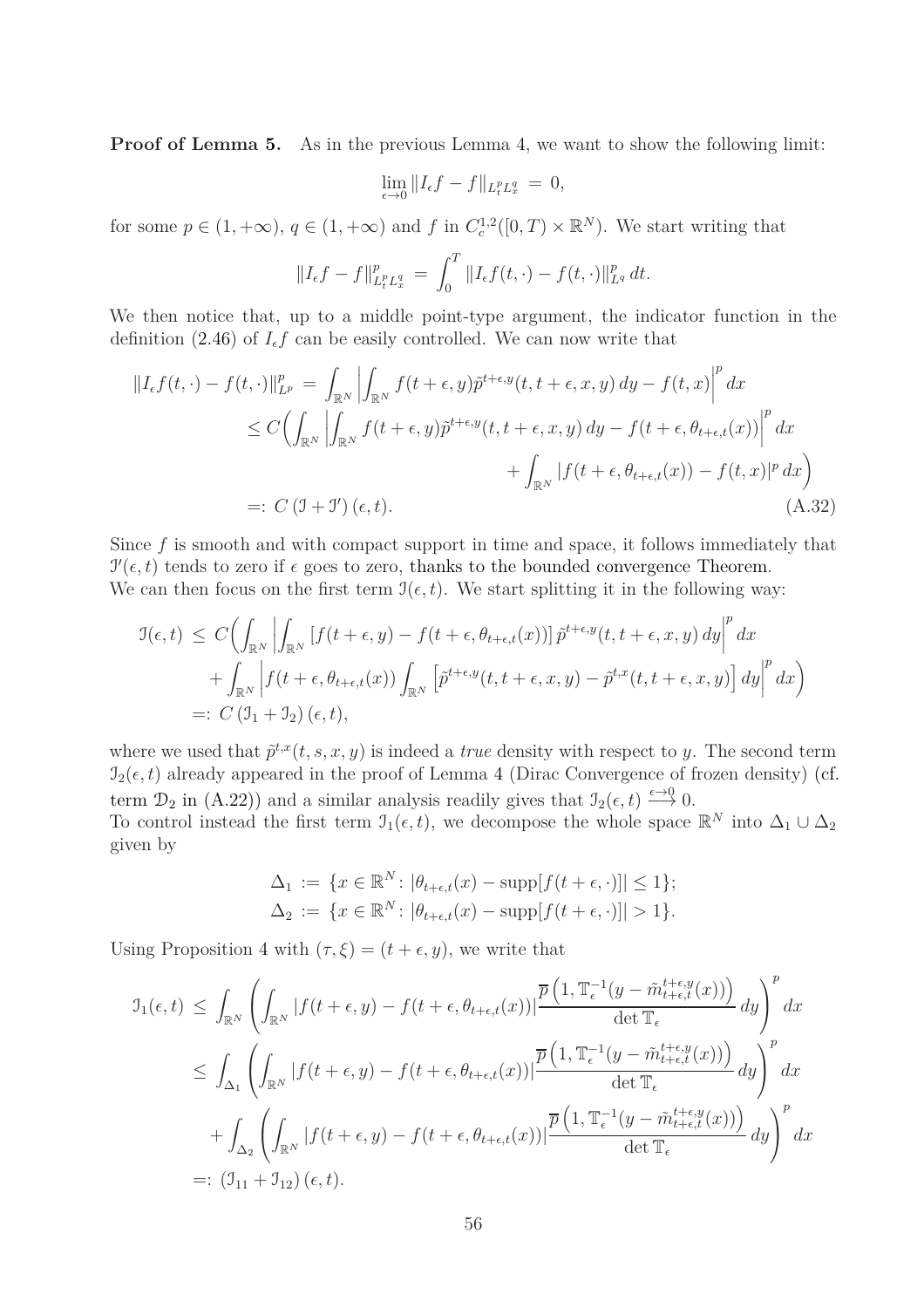To control  $\mathfrak{I}_{11}$ , we start noticing that *f* is Hölder continuous with a Hölder exponent  $\gamma < \alpha$ in  $(0, 1]$ , since it has a compact support. Moreover,  $\Delta_1$  is a bounded set (uniformly in  $\epsilon$ ). Then, from Lemma [1](#page-13-6) (cf. Equation [\(2.6\)](#page-13-3)), Lemma [3](#page-21-0) and Corollary [6,](#page-22-4)

$$
J_{11}(\epsilon, t) \leq C \int_{\Delta_1} \left( \int_{\mathbb{R}^N} |y - \theta_{t+\epsilon, t}(x)|^{\gamma} \frac{\overline{p} \left( 1, \mathbb{T}_{\epsilon}^{-1} (y - \tilde{m}_{t+\epsilon, t}^{t+\epsilon, y}(x)) \right)}{\det \mathbb{T}_{\epsilon}} dy \right)^p dx
$$
  
\n
$$
\leq C \epsilon^{p\gamma/\alpha} \int_{\Delta_1} \left( \int_{\mathbb{R}^N} |\mathbb{T}_{\epsilon}^{-1} (y - \theta_{t+\epsilon, t}(x))|^{\gamma} \frac{\overline{p} \left( 1, \mathbb{T}_{\epsilon}^{-1} (\theta_{t, t+\epsilon}(y) - x) \right)}{\det \mathbb{T}_{\epsilon}} dy \right)^p dx
$$
  
\n
$$
\leq C \epsilon^{p\gamma/\alpha} \int_{\Delta_1} \left( \int_{\mathbb{R}^N} |\mathbb{T}_{\epsilon}^{-1} (\theta_{t, t+\epsilon}(y) - x)|^{\gamma} + 1 \right] \frac{\overline{p} \left( 1, \mathbb{T}_{\epsilon}^{-1} (\theta_{t, t+\epsilon}(y) - x) \right)}{\det \mathbb{T}_{\epsilon}} dy \right)^p dx
$$
  
\n
$$
\leq C \epsilon^{p\gamma/\alpha}.
$$

To control instead  $\mathcal{I}_{12}$  we firstly notice that if *x* is in  $\Delta_2$ , then,  $\theta_{t+\epsilon,t}(x)$  is not in the support of *f*. Thus,

$$
\begin{split} \mathbf{J}_{12}(\epsilon,t) &= \int_{\Delta_2} \left( \int_{\mathbb{R}^N} |f(t+\epsilon,y) - f(t+\epsilon,\theta_{t+\epsilon,t}(x))| \frac{\overline{p}\left(1,\mathbb{T}_{\epsilon}^{-1}(y-\tilde{m}_{t+\epsilon,t}^{t+\epsilon,y}(x))\right)}{\det \mathbb{T}_{\epsilon}} \, dy \right)^p \, dx \\ &\leq \int_{\Delta_2} \left( \int_{\mathrm{supp} f} |f(t+\epsilon,y)| \frac{\overline{p}\left(1,\mathbb{T}_{\epsilon}^{-1}(\theta_{t,t+\epsilon}(y)-x)\right)}{\det \mathbb{T}_{\epsilon}} \, dy \right)^p \, dx \\ &\leq \|f\|_{\infty}^p \int_{\Delta_2} \left( \int_{\mathrm{supp} f} \frac{\overline{p}\left(1,\mathbb{T}_{\epsilon}^{-1}(\theta_{t,t+\epsilon}(y)-x)\right)}{\det \mathbb{T}_{\epsilon}} \, dy \right)^{p-1+1} \, dx \\ &\leq C \int_{\mathrm{supp} f} \int_{\Delta_2} \frac{\overline{p}\left(1,\mathbb{T}_{\epsilon}^{-1}(\theta_{t,t+\epsilon}(y)-x)\right)}{\det \mathbb{T}_{\epsilon}} \, dx dy, \end{split}
$$

where in the last step we used that, from Corollary [6](#page-22-4)

$$
\left(\int_{\mathrm{supp}f}\frac{\overline{p}\left(1,\mathbb{T}_{\epsilon}^{-1}(\theta_{t,t+\epsilon}(y)-x)\right)}{\det \mathbb{T}_{\epsilon}}\,dy\right)^{p-1} \leq \left(\int_{\mathbb{R}^N}\frac{\overline{p}\left(1,\mathbb{T}_{\epsilon}^{-1}(\theta_{t,t+\epsilon}(y)-x)\right)}{\det \mathbb{T}_{\epsilon}}\,dy\right)^{p-1} \leq C_p.
$$

We notice now that for any *y* in suppf and any *x* in  $\Delta_2$ , we have that  $|y - \theta_{t+\epsilon,t}(x)| \geq 1$ . Exploiting Corollary [6](#page-22-4) and Lemma [3,](#page-21-0) we write that

$$
\mathcal{I}_{12}(\epsilon, t) \leq \int_{\text{supp}f} \int_{\Delta_2} |y - \theta_{t+\epsilon, t}(x)| \frac{\overline{p}(1, \mathbb{T}_{\epsilon}^{-1}(\theta_{t, t+\epsilon}(y) - x))}{\det \mathbb{T}_{\epsilon}} dx dy
$$
\n
$$
\leq C \epsilon^{\frac{1}{\alpha}} \int_{\text{supp}f} \int_{\Delta_2} |\mathbb{T}_{\epsilon}^{-1}(y - \theta_{t+\epsilon, t}(x))| \frac{\overline{p}(1, \mathbb{T}_{\epsilon}^{-1}(\theta_{t, t+\epsilon}(y) - x))}{\det \mathbb{T}_{\epsilon}} dx dy
$$
\n
$$
\leq C \epsilon^{\frac{1}{\alpha}} \int_{\text{supp}f} \int_{\mathbb{R}^N} [|\mathbb{T}_{\epsilon}^{-1}(\theta_{t, t+\epsilon}(y) - x)| + 1] \frac{\overline{p}(1, \mathbb{T}_{\epsilon}^{-1}(\theta_{t, t+\epsilon}(y) - x))}{\det \mathbb{T}_{\epsilon}} dx dy
$$
\n
$$
\leq C \epsilon^{\frac{1}{\alpha}} \int_{\text{supp}f} \int_{\mathbb{R}^N} [|z| + 1] \overline{p}(1, z) dz dy
$$
\n
$$
\leq C \epsilon^{\frac{1}{\alpha}}.
$$

Knowing the convergence of  $\mathfrak{I}(\epsilon, t)$  and  $\mathfrak{I}'(\epsilon, t)$  to zero, we can finally conclude the proof using the dominated convergence theorem in [\(A.32\)](#page-55-0).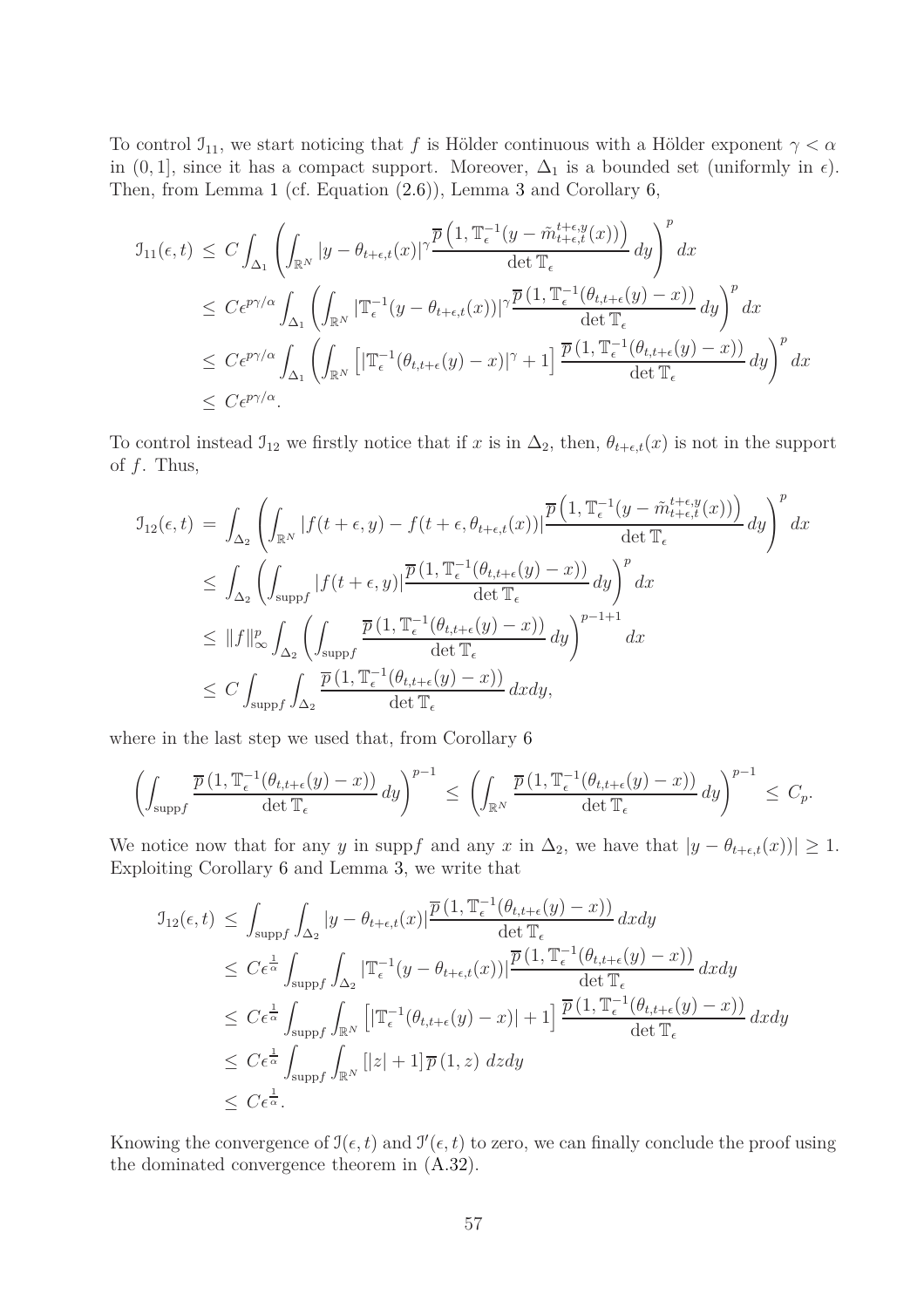#### **A.3 Controls associated with the change of variable**

#### **A.3.1 Proof of Corollary [6](#page-22-4)**

We first concentrate on the proof of Control [\(2.35\)](#page-22-3). We start exploiting the decomposition of  $\bar{p}(t, z)$  in terms of small and large jumps, as in [\(2.25\)](#page-17-3), to rewrite the left-hand side of Equation [\(2.35\)](#page-22-3) in the following way:

$$
I(s,t,x) := \int_{\mathbb{R}^N} \frac{|\mathbb{T}_{s-t}^{-1}(\theta_{t,s}(y) - x)|^{\gamma}}{\det \mathbb{T}_{s-t}} \bar{p}(1, \mathbb{T}_{s-t}^{-1}(\theta_{t,s}(y) - x)) dy
$$
  
= 
$$
\int_{\mathbb{R}^N} \frac{|\mathbb{T}_{s-t}^{-1}(\theta_{t,s}(y) - x)|^{\gamma}}{\det \mathbb{T}_{s-t}} \int_{\mathbb{R}^N} p_{\overline{M}}(1, \mathbb{T}_{s-t}^{-1}(\theta_{t,s}(y) - x) - w) \overline{P}_1(dw) dy,
$$

Then, the Fubini Theorem and the definition of  $p_{\overline{M}}$  in [\(2.23\)](#page-17-2) immediately imply that

$$
I(s,t,x) = \int_{\mathbb{R}^N} \int_{\mathbb{R}^N} \frac{|\mathbb{T}_{s-t}^{-1}(\theta_{t,s}(y) - x)|^{\gamma}}{\det \mathbb{T}_{s-t}} p_M(1, \mathbb{T}_{s-t}^{-1}(\theta_{t,s}(y) - x) - w) dy \overline{P}_1(dw)
$$
  

$$
\leq C \int_{\mathbb{R}^N} \int_{\mathbb{R}^N} \det \mathbb{T}_{s-t}^{-1} \frac{\left[|\mathbb{T}_{s-t}^{-1}(\theta_{t,s}(y)) - x - w|^{\gamma} + |w|^{\gamma}\right]}{\left[1 + |\mathbb{T}_{s-t}^{-1}(\theta_{t,s}(y) - x) - w|\right]^{N+2}} dy \overline{P}_1(dw).
$$

To conclude, it is now enough to show that for any  $M > N + 1$ , there exists  $C := C(M)$ such that

<span id="page-57-0"></span>
$$
\int_{\mathbb{R}^N} \frac{\det \mathbb{T}_{s-t}^{-1}}{\left[1 + |\mathbb{T}_{s-t}^{-1}(\theta_{t,s}(y) - x) - w|\right]^M} dy \le C.
$$
\n(A.33)

Indeed, it would follow from Control [\(A.33\)](#page-57-0) that

$$
I(t, s, x) \leq C \int_{\mathbb{R}^N} \int_{\mathbb{R}^N} \frac{\det \mathbb{T}_{s-t}^{-1}}{\left[1 + |\mathbb{T}_{s-t}^{-1}(\theta_{t,s}(y) - x) - w|\right]^{N+2-\gamma}} dy \overline{P}_1(dw)
$$
  
+ 
$$
\int_{\mathbb{R}^N} \int_{\mathbb{R}^N} \left[1 + |w|^\gamma\right] \frac{\det \mathbb{T}_{s-t}^{-1}}{\left[1 + |\mathbb{T}_{s-t}^{-1}(\theta_{t,s}(y) - x) - w|\right]^{N+2}} dy \overline{P}_1(dw)
$$
  

$$
\leq C \int_{\mathbb{R}^N} \left[1 + |w|^\gamma\right] \overline{P}_1(dw) \leq C.
$$

In order to show Control  $(A.33)$ , we start noticing that it would be enough to apply the change of variable  $\tilde{y} = \mathbb{T}_{s-t}^{-1}(x - \theta_{t,s}(y)) - w$  and then, to control the Jacobian matrix of the transformation. Unfortunately, our coefficients are not smooth enough in order to follow this kind of reasoning. Indeed, the drift *F* is only Hölder continuous.

As done already in in the proof of Lemma [3,](#page-21-0) we firstly need to regularize *F* through a multiscale mollification procedure. Namely, we reintroduce the mollified drift  $F^{\delta} := (F_1^{\delta}, \ldots, F_n^{\delta})$ similarly to what we did in Equation [\(A.12\)](#page-49-4). However we modify a bit the mollifying parameters and set

<span id="page-57-1"></span>
$$
\delta_{ij} = \bar{C}(s-t)^{\frac{1+\alpha(j-2)}{\alpha\beta^j}} \quad \text{for } 2 \le i \le j \le n,
$$
\n(A.34)

for a constant  $\bar{C}$  meant to be large enough. We also mollify the first component  $F_1$  at a macro scale, i.e.  $\delta_{1j} = C_1$ , with  $C_1$  large enough as well.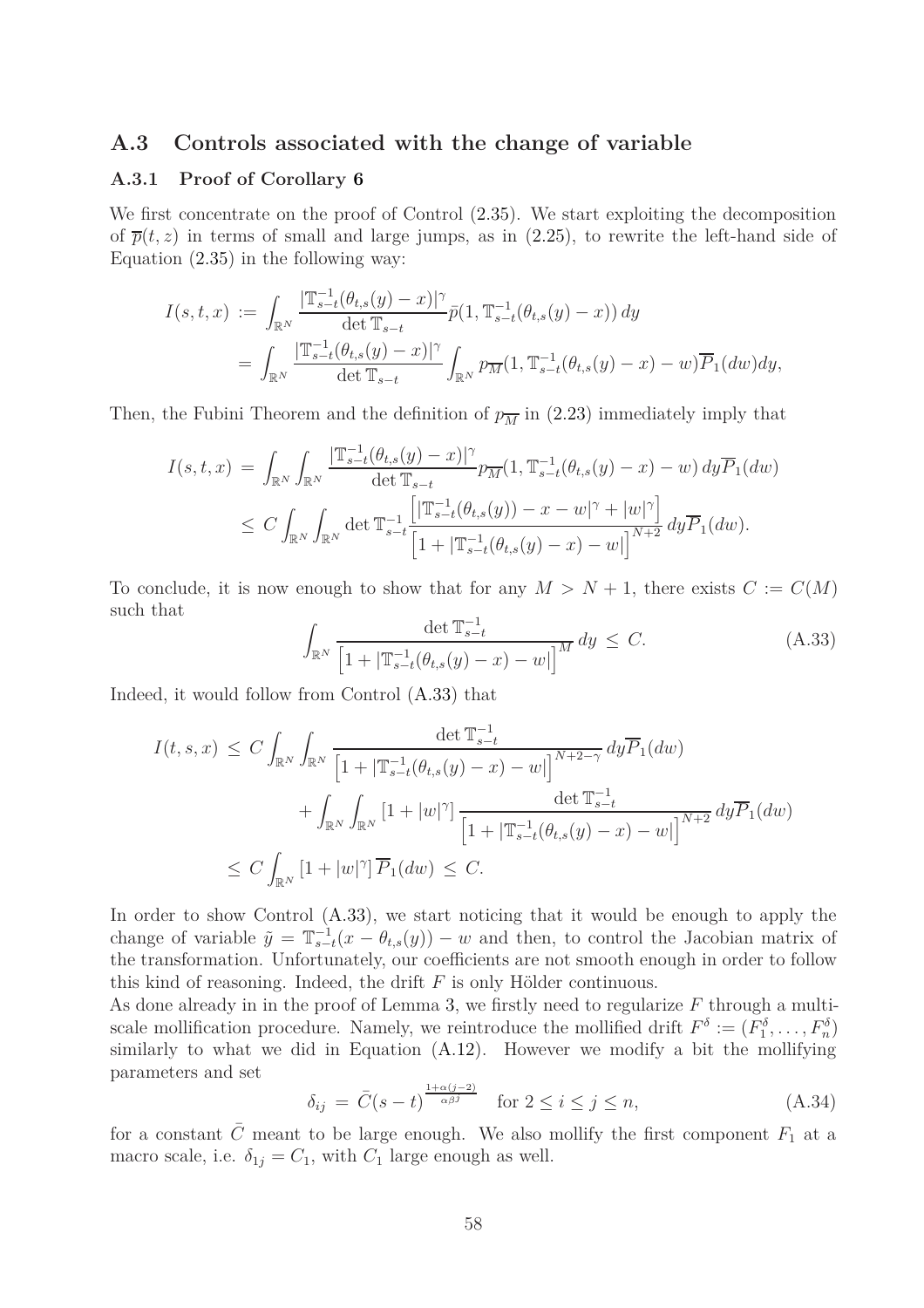In particular, this choice of parameters gives that the controls  $(A.11)$ ,  $(A.15)$  and  $(A.18)$ hold again.

We can now define the mollified flow  $\theta_{t,s}^{\delta}(y)$  associated with the drift  $F^{\delta}$  given by

$$
\theta_{t,s}^{\delta}(y) = y - \int_{t}^{s} \left[ A_u \theta_{u,s}^{\delta} + F^{\delta}(u, \theta_{u,s}^{\delta}(y)) \right] du.
$$
 (A.35)

Denoting now, for brevity,

<span id="page-58-0"></span>
$$
\Delta^{\delta} \theta_{u,s}(y) := \theta_{u,s}(y) - \theta_{u,s}^{\delta}(y),
$$

it is not difficult to check from the Grönwall Lemma and Controls [\(A.11\)](#page-48-3), [\(A.15\)](#page-49-3) and [\(A.18\)](#page-49-2) that

$$
|\mathbb{T}_{s-t}^{-1}(\theta_{t,s}(y) - \theta_{t,s}^{\delta}(y))| \leq \left| \int_{t}^{s} \mathbb{T}_{s-t}^{-1} \left[ A_{u}(\Delta^{\delta}\theta_{u,s}(y)) + F(u, \theta_{u,s}(y)) - F^{\delta}(u, \theta_{u,s}^{\delta}(y)) \right] du \right|
$$
  
\n
$$
\leq \int_{t}^{s} \left| \mathbb{T}_{s-t}^{-1} A_{u}(\Delta^{\delta}\theta_{u,s}(y)) \right| du + \int_{t}^{s} \left| \mathbb{T}_{s-t}^{-1} \left( F(u, \theta_{u,s}(y)) - F^{\delta}(u, \theta_{u,s}(y)) \right) \right| du
$$
  
\n
$$
+ \int_{t}^{s} \left| \mathbb{T}_{s-t}^{-1} \left( F^{\delta}(u, \theta_{u,s}(y)) - F^{\delta}(u, \theta_{u,s}^{\delta}(y)) \right) \right| du
$$
  
\n
$$
\leq C_{0}, \tag{A.36}
$$

for some positive constant  $C_0$ .

Exploiting now Control [\(A.36\)](#page-58-0), we firstly notice that for  $C \geq 2C_0$ ,

$$
C + |\mathbb{T}_{s-t}^{-1}(x - \theta_{t,s}(y)) - w| \geq C + |\mathbb{T}_{s-t}^{-1}(x - \theta_{t,s}^{\delta}(y)) - w| - |\mathbb{T}_{s-t}^{-1}(\theta_{t,s}(y) - \theta_{t,s}^{\delta}(y))|
$$
  

$$
\geq C_0 + |\mathbb{T}_{s-t}^{-1}(x - \theta_{s,t}^{\delta}(y)) - w|
$$

and we then use it to write that

$$
\int_{\mathbb{R}^N} \frac{\det \mathbb{T}_{s-t}^{-1}}{\left(1 + |\mathbb{T}_{s-t}^{-1}(x - \theta_{t,s}(y)) - w|\right)^M} dy \le C \int_{\mathbb{R}^N} \frac{\det \mathbb{T}_{s-t}^{-1}}{\left(1 + |\mathbb{T}_{s-t}^{-1}(x - \theta_{t,s}^{\delta}(y)) - w|\right)^M} dy
$$
\n
$$
= C \int_{\mathbb{R}^N} \frac{1}{\left(1 + |\tilde{y}|\right)^M} \frac{1}{\det J_{t,s}^{\delta}(\tilde{y})} dy \tag{A.37}
$$

where in the last step we used the change of variables  $\tilde{y} = \mathbb{T}_{s-t}^{-1}(x - \theta_{t,s}^{\delta}(y)) - w$  and denoted by  $J_{t,s}^{\delta}(\tilde{y})$  the Jacobian matrix of  $y \to \theta_{t,s}^{\delta}(y)$ .

It is now clear that the last term in [\(A.37\)](#page-58-1) is indeed controlled by a constant *C*, if we show the existence of a positive constant *c*, independent from *y* in  $\mathbb{R}^N$ ,  $t < s$  in  $[0, T]$  and  $\delta$ , such that

<span id="page-58-2"></span><span id="page-58-1"></span>
$$
|\det J_{t,s}^{\delta}(y)| \ge c > 0. \tag{A.38}
$$

This is precisely the result provided by Lemma [9](#page-59-0) below. From the previous computations it is clear that [\(2.35\)](#page-22-3) holds.

Let us now turn to the proof of Control  $(2.36)$ . Following the previous approach, we can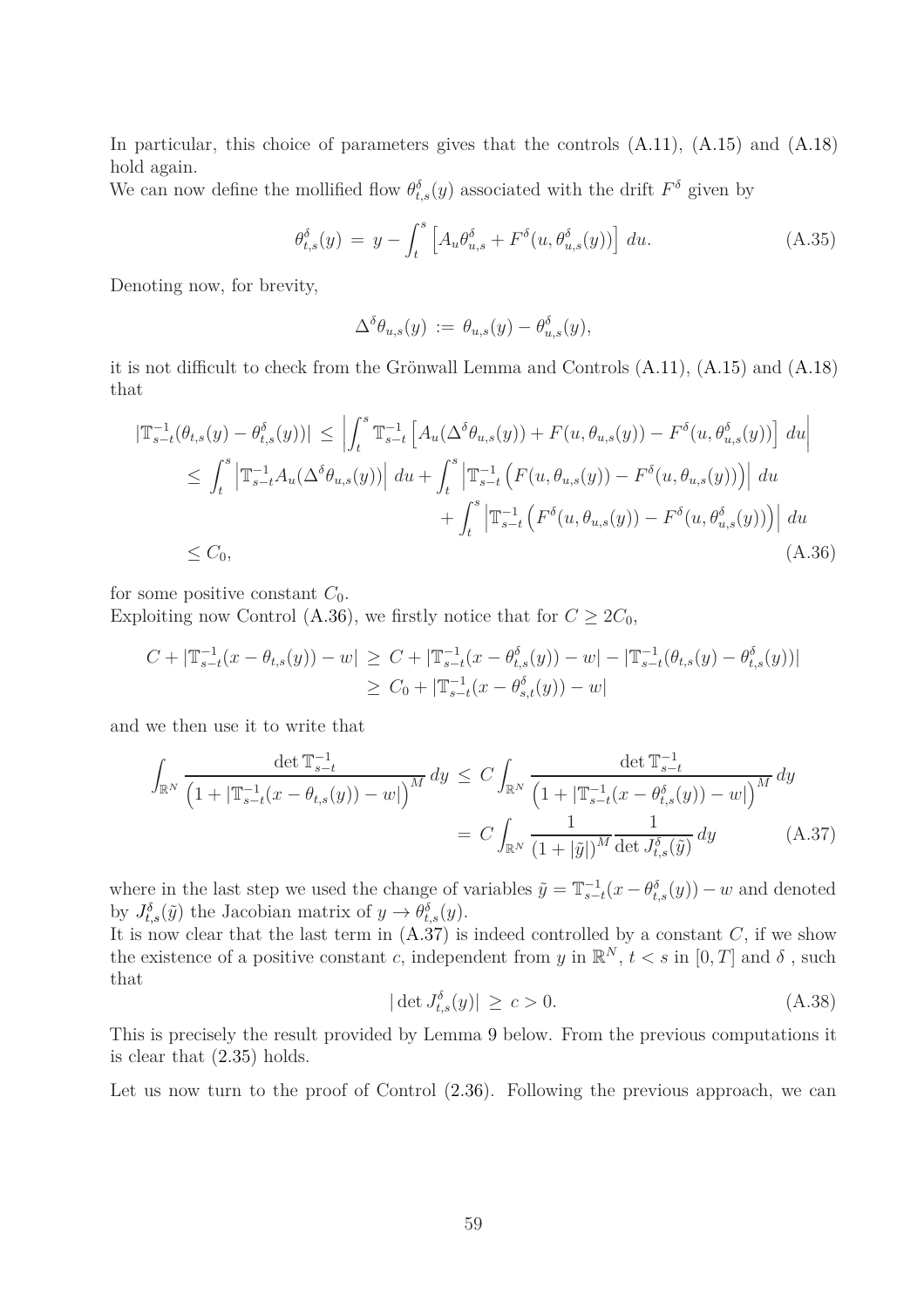write

$$
\int_{\{|\mathbb{T}_{s-t}^{-1}(\theta_{t,s}(y)-x)|\geq K\}} \frac{1}{\det \mathbb{T}_{s-t}} \overline{p}(1, \mathbb{T}_{s-t}^{-1}(\theta_{t,s}(y)-x)) dy
$$
\n
$$
\leq C \int_{\{|\mathbb{T}_{s-t}^{-1}(\theta_{t,s}^{\delta}(y)-x)|\geq K - |\mathbb{T}_{s-t}^{-1}(\Delta^{\delta}\theta_{u,s}(y))|\}} \int_{\mathbb{R}^N} \frac{\det \mathbb{T}_{s-t}^{-1}}{\left(1 + |\mathbb{T}_{s-t}^{-1}(x-\theta_{s,t}^{\delta}(y))-w|\right)^M} \overline{P}_1(dw) dy
$$
\n
$$
\leq C \int_{\{|\mathbb{T}_{s-t}^{-1}(\theta_{t,s}^{\delta}(y)-x)|\geq K - C_0\}} \int_{\mathbb{R}^N} \frac{\det \mathbb{T}_{s-t}^{-1}}{\left(1 + |\mathbb{T}_{s-t}^{-1}(x-\theta_{s,t}^{\delta}(y))-w|\right)^M} \overline{P}_1(dw) dy,
$$

exploiting also [\(A.36\)](#page-58-0) for the last inequality. Using now the Fubini Theorem and the change of variables  $z = \mathbb{T}_{s-t}^{-1}(x - \theta_{s,t}^{\delta}(y))$ , we derive from [\(A.38\)](#page-58-2) that

$$
\int_{\{|\mathbb{T}_{s-t}^{-1}(\theta_{t,s}(y)-x)|\geq K\}} \frac{1}{\det \mathbb{T}_{s-t}} \overline{p}(1, \mathbb{T}_{s-t}^{-1}(\theta_{t,s}(y)-x)) dy
$$
\n
$$
\leq C \int_{\mathbb{R}^N} \int_{\{|z|\geq K-C_0\}} \frac{1}{(1+|z-w|)^M} dz \overline{P}_1(dw)
$$
\n
$$
=: C \int_{\{|z|\geq \frac{K}{2}|\}} \check{p}(1,z) dz,
$$

where  $\check{p}$  is a density satisfying the same integrability properties as  $\bar{p}$  assuming as well K large enough. Thus [\(2.36\)](#page-23-1) holds and the proof of Corollary [6](#page-22-4) is now complete.

#### **A.3.2 Jacobian of the mollified system**

This is a technical part dedicated to the proof of control [\(A.38\)](#page-58-2) appearing in the proof of key Corollary [6](#page-22-4) which precisely gives the expected smoothing effect of the frozen density where the freezing parameters also correspond to the integration variable.

<span id="page-59-0"></span>**Lemma 9** (Control of the determinant for the change of variable). Let  $\theta_{t,s}^{\delta}(y)$  denote the *mollified flow associated with the drift*  $F^{\delta}$  *where the mollifying parameter*  $\delta$  *has the form* [\(A.34\)](#page-57-1)*. Its dynamics writes:*

$$
\theta_{t,s}^{\delta}(y) = y - \int_{t}^{s} \left[ A_u \theta_{u,s}^{\delta} + F^{\delta}(u, \theta_{u,s}^{\delta}(y)) \right] du.
$$

*Then, there exists a constants*  $c_0 := c_0(T) > 0$  *s.t., denoting for*  $0 \le t \le s \le T$  *by*  $J_{t,s}^{\delta}(y)$  *the Jacobian matrix associated with the mapping*  $y \mapsto \theta_{s,t}^{\delta}(y)$ 

$$
\det(J_{t,s}^{\delta}(y)) \ge c_0.
$$

*Importantly,*  $c_0$  *does not depend on*  $\delta$ *.* 

*Proof.* Let us first mention that the even though the coefficients  $F^{\delta}$  are smooth, the above control is not direct because there is a subtle balance between the mollifying, matrix valued, parameter  $\delta$  and the length of the considered time interval [ $t, s$ ]. We recall indeed that the entries  $\delta_{ij}$  given in [\(A.34\)](#page-57-1) do depend on  $s - t$ .

We also recall that, similarly to [\(A.14\)](#page-49-1), it holds that

$$
|D_{x_j} F_1^{\delta}(t, z)| \le C(\delta_{1j})^{\beta^1 - 1}, \ \forall 2 \le i \le j \le n, \ |D_{x_j} F_i^{\delta}(t, z)| \le C(\delta_{ij})^{\beta^j - 1}.
$$
 (A.39)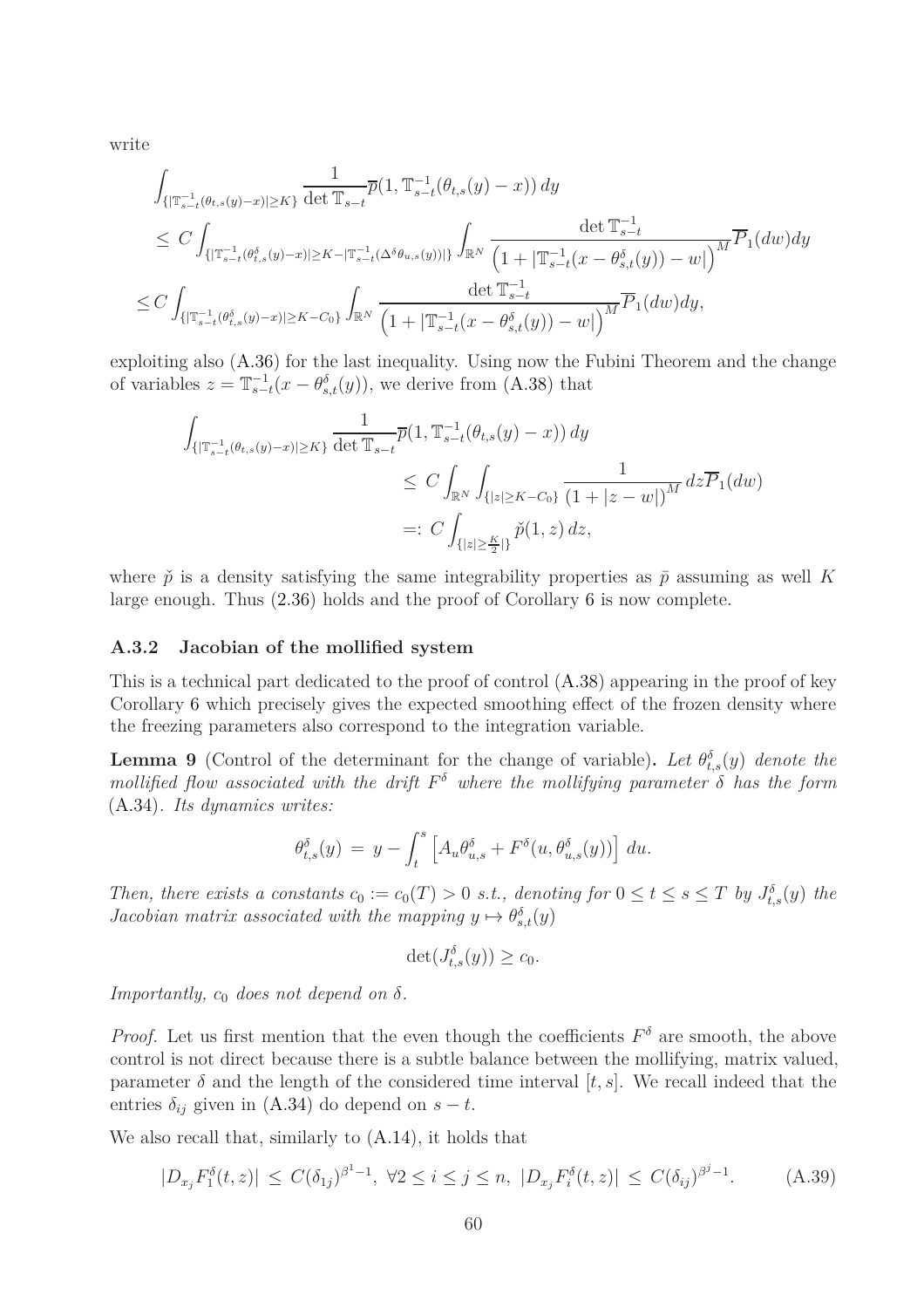To prove the statement, we have thus to justify, somehow similarly to the control for the flows of Lemma [3,](#page-21-0) that the explosive behavior of the Lipschitz moduli is indeed well balanced by the time-integration.

Let us now start from the dynamics of  $J^{\delta}(y)$  which writes:

$$
J_{t,s}^{\delta}(y) = D_y \theta_{t,s}^{\delta}(y) = \mathbb{I} - \int_t^s \left[ \left( A_u + D_z F^{\delta}(u, z) |_{z = \theta_{u,s}^{\delta}(y)} \right) D_y \theta_{u,s}^{\delta}(y) \right] du
$$
  

$$
= \mathbb{I} - \int_t^s \left[ \left( A_u + D_z F^{\delta}(u, z) |_{z = \theta_{u,s}^{\delta}(y)} \right) J_{u,s}^{\delta}(y) \right] du.
$$

The above equation can be partially integrated using the resolvent  $(R_{u,s})_{u\in[t,s]}$  associated with *A*, i.e. the  $\mathbb{R}^N \otimes \mathbb{R}^N$  valued function satisfying

$$
\frac{d}{du}R_{u,s} = A_u R_{u,s}, \ R_{s,s} = I_{nd \times nd}.
$$
\n(A.40)

This yields:

<span id="page-60-1"></span>
$$
J_{t,s}^{\delta}(y) = R_{t,s} - \int_{t}^{s} R_{t,u} D_z F^{\delta}(u,z)|_{z = \theta_{u,s}^{\delta}(y)} J_{u,s}^{\delta}(y) du.
$$
 (A.41)

We actually have the following important structure property of the resolvent  $(R_{u,s})_{u \in [t,s]}$ . There exists a non-degenerate family of matrices  $(\hat{R}_{\frac{u-t}{s-t}}^{t,s})_{u\in[t,s]}$ , which is bounded uniformly on  $u \in [t, s]$  with constants depending on *T* s.t.

<span id="page-60-0"></span>
$$
R_{u,s} = \mathbb{T}_{s-t} \hat{R}_{\frac{u-t}{s-t}}^{t,s} (\mathbb{T}_{s-t})^{-1}.
$$
 (A.42)

<span id="page-60-3"></span>*.*

Indeed, setting for all  $v \in [0, 1]$ ,  $\hat{R}_v^{t,s} := (\mathbb{T}_{s-t})^{-1} R_{t+v(s-t),s} \mathbb{T}_{s-t}$  and differentiating yields:

$$
\partial_v \hat{R}_v^{t,s} = (s-t)(\mathbb{T}_{s-t})^{-1} A_{t+v(s-t)} R_{t+v(s-t),s} \mathbb{T}_{s-t}
$$
  
= 
$$
\left( (s-t)(\mathbb{T}_{s-t})^{-1} A_{t+v(s-t)} \mathbb{T}_{s-t} \right) \hat{R}_v^{t,s} := A_v^{t,s} \hat{R}_v^{t,s}
$$

The identity  $(A.42)$  then actually follows from the structure of the matrix  $A_t$  (see assumption [**H**] and [\(1.4\)](#page-4-0)) which ensures that  $(A_v^{t,s})_{v \in [0,1]}$  has bounded entries.

As a by-product of  $(A.42)$ , we derive that there exists  $C \geq 1$  s.t. for all  $(i, j) \in [1, n],$ 

<span id="page-60-2"></span>
$$
|(R_{t,u})_{ij}| \le C(\mathbb{1}_{j\ge i} + (s-t)^{i-j}\mathbb{1}_{i>j}).
$$
\n(A.43)

From [\(A.41\)](#page-60-1) we thus derive

$$
|J_{t,s}^{\delta}(y)| \leq C + \int_{t}^{s} \sum_{i,j,k=1}^{n} \left| R_{t,u} D_{z} F^{\delta}(u,z) \right|_{z=\theta_{u,s}^{\delta}(y)} \Big|_{ik} |J_{u,s}^{\delta}(y)|_{kj} du
$$
  

$$
\leq C + \int_{t}^{s} \sum_{i,j,k=1}^{n} \left| R_{t,u} D_{z} F^{\delta}(u,z) \right|_{z=\theta_{u,s}^{\delta}(y)} \Big|_{ik} |J_{u,s}^{\delta}(y)|_{kj} du.
$$
 (A.44)

Remember now that  $D_z F^{\delta}(u, z)$  is upper triangular. Then for fixed  $(j, k) \in [1, n]^2$ , using  $(A.43),$  $(A.43),$ 

$$
\left| R_{t,u} D_z F^{\delta}(u, z) \right|_{z = \theta_{u,s}^{\delta}(y)} \Big|_{ik} \leq \sum_{\ell=1}^k |R_{t,u}|_{i\ell} |DF^{\delta}_{\ell k}|_{\infty} \leq C \sum_{\ell=1}^k (\mathbb{1}_{\ell \geq i} + (t - s)^{i - l} \mathbb{1}_{\ell < i}) |D_k F^{\delta}_{\ell}|_{\infty}.
$$
\n(A.45)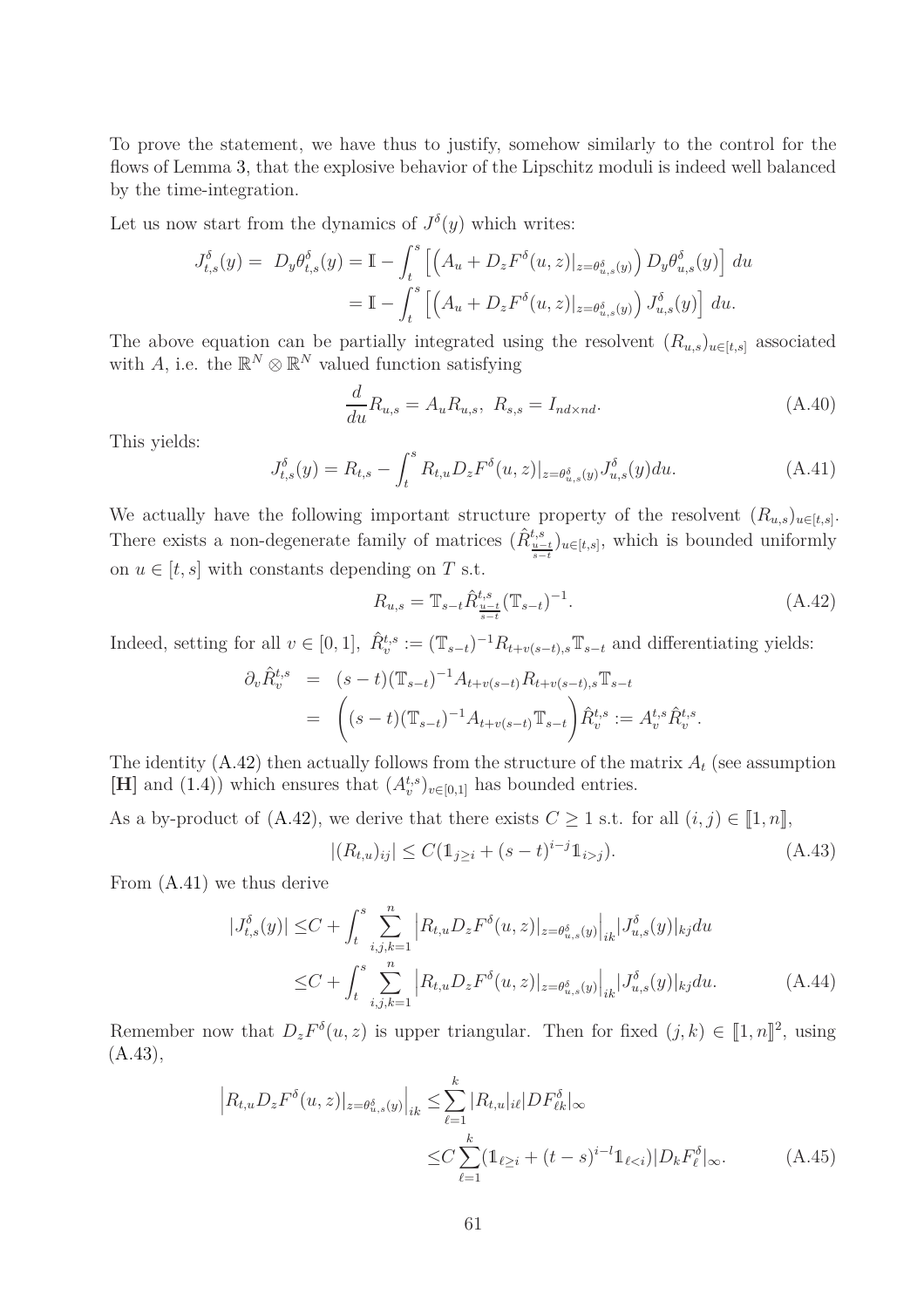It is now clearly seen that, for a fixed line index  $i$  and  $\ell > i$ , there is no time regularity, contrarily to what happened with the control of the renormalized flows. Recall that if we had chosen  $F^{\delta}$  as in the proof of Lemma [3](#page-21-0) then, for  $\ell \geq 2$  (recall that we regularize at macro scale  $C_1$  for  $F_1^{\delta}$   $|D_k F_{\ell}^{\delta}|_{\infty} \leq C(\delta_{\ell k})^{-1+\beta_{\ell}^{k}}$ . It is then clear that the  $(\delta_{lk}^{-1+\beta_{\ell}^{k}})_{\ell \in [2,k]}$ must have the same order, which precisely prevents from the choice in [\(A.17\)](#page-49-5) which allows to consider minimal Hölder regularity exponents distinguishing the regularity with respect to the *k* th variable in function of the level *ℓ* of the chain. We are here led to consider  $\beta_{\ell}^{k} = \beta_{k}^{k} = \beta^{k}$  (condition [\(A.34\)](#page-57-1)), imposing the strongest integrability threshold, associated with the diagonal perturbation at level *k* all along the previous levels (up to the second one), which in principle lead to less singularity when the corresponding gradients are considered.

Such a phenomenon naturally appears when investigating the strong uniqueness of the SDE because of the Zvonkin approach, see e.g. [\[35\]](#page-64-9) for the Kinetic case deriving from our framework or [\[15\]](#page-62-15) for the kinetic Brownian case. It was also the case, still for the Brownian kinetic case, in [\[16\]](#page-62-6) where the parametrix approach freezing the initial coefficients was considered. The author had to impose the same regularity for the drift, in the degenerate variable, on the whole *F*. Hence, adapting the work [\[58\]](#page-65-7) to derive pointwise bound of the gradients, which could have been another approach would have led to the same constraints. Here, we have slightly more freedom since we manage to have arbitrary smoothness indexes for the non-degenerate component of the drift.

We thus derive from [\(A.44\)](#page-60-3) and for  $\overline{C}$ ,  $C_1$  large enough there exists  $c_0 > 0$  such that

$$
\left[\sum_{k=2}^{n} \sum_{\ell=2}^{k} (\delta_{\ell k})^{-1+\beta^{k}} + \sum_{k=1}^{n} (\delta_{1k})^{-1+\beta_{1}^{k}}\right] (s-t) \leq c_{0}
$$

meant to be small that, under the current assumptions, there exists  $C \geq 1$  s.t.

$$
|J_{t,s}^{\delta}(y)| \le C \exp(c_0),
$$

and similarly,  $\forall u \in [t, s]$ ,

<span id="page-61-0"></span>
$$
|J_{u,s}^{\delta}(y)| \le C \exp(c_0). \tag{A.46}
$$

Rewriting:

$$
J_{t,s}^{\delta}(y) = R_{t,s} \Big( I - \int_t^s R_{s,u} D_z F^{\delta}(u,z) |_{z = \theta_{u,s}^{\delta}(y)} J_{u,s}^{\delta}(y) du \Big),
$$

we derive from [\(A.43\)](#page-60-2), [\(A.46\)](#page-61-0) that the matrix  $\left(I - \int_t^s R_{s,u} D_z F^{\delta}(u,z)\vert_{z=\theta_{u,s}^{\delta}(y)} J^{\delta}_{u,s}(y) du\right)$  has diagonal dominant and this gives, from the non degeneracy of *R*, the statement concerning the determinant.  $\Box$ 

### **Acknowledgment**

For the first author, the work was supported by a public grant (2018 − 0024H) as part of the FMJH project. The research of the second author was funded by the Russian Science Foundation project (project No.  $20 - 11 - 20119$ ).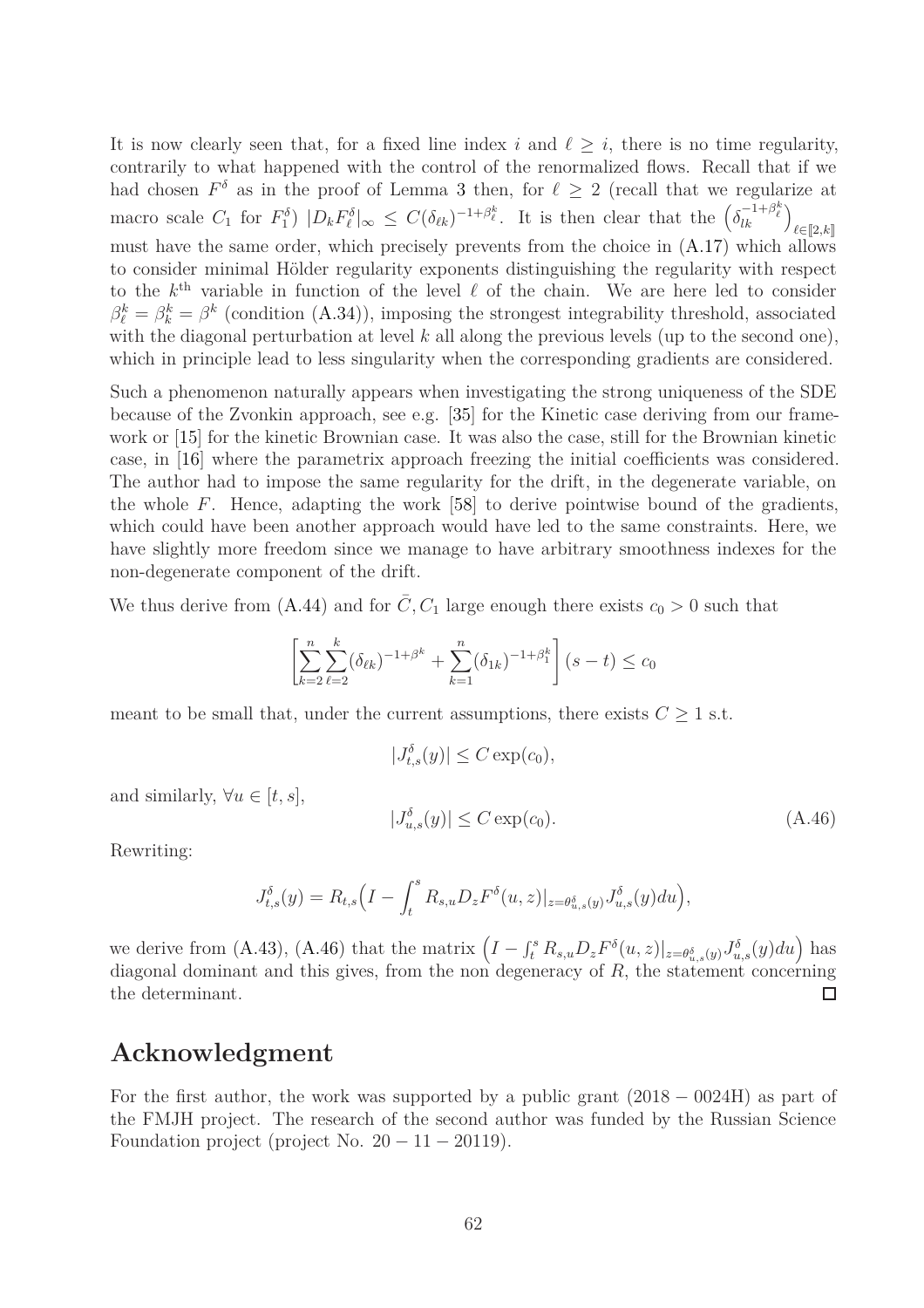# <span id="page-62-4"></span>**References**

- <span id="page-62-0"></span>[1] S. Athreya, O. Butkovsky, and L. Mytnik. Strong existence and uniqueness for stable stochastic differential equations with distributional drift. *Ann. Probab.*, 48(1):178–210, 2020.
- <span id="page-62-14"></span>[2] B. Baeumer, D. A. Benson, and M. M. Meerschaert. Operator Lévy motion and multiscaling anomalous diffusion. *Phys. Rev. E*, 63:021112, 2001.
- <span id="page-62-2"></span>[3] R. Bafico and P. Baldi. Small random perturbations of Peano phenomena. *Stochastics*, 6(3-4):279–292, 1981.
- [4] O. E. Barndorff-Nielsen and N. Shephard. Non-Gaussian Ornstein-Uhlenbeck-based models and some of their uses in financial economics. *J. R. Stat. Soc. Ser. B Stat. Methodol.*, 63(2):167–241, 2001.
- <span id="page-62-13"></span><span id="page-62-5"></span>[5] R. F. Bass. *Stochastic Processes*, volume 33 of *Cambridge Series in Statistical and Probabilistic Mathematics*. Cambridge University Press, 2011.
- <span id="page-62-9"></span>[6] R. F. Bass and Z.-Q. Chen. Stochastic differential equations for Dirichlet processes. *Probab. Theory Related Fields*, 121(3):422–446, 2001.
- <span id="page-62-7"></span>[7] R. F. Bass and Z.-Q. Chen. Systems of equations driven by stable processes. *Probab. Theory Related Fields*, 134(2):175–214, 2006.
- [8] K. Bichteler, J.-B. Gravereaux, and J. Jacod. *Malliavin calculus for processes with jumps*, volume 2 of *Stochastics Monographs*. Gordon and Breach Science Publishers, New York, 1987.
- <span id="page-62-11"></span><span id="page-62-1"></span>[9] P. J. Brockwell. Lévy-driven CARMA processes. nonlinear non-gaussian models and related filtering methods. *Ann. Inst. Statist. Math.*, 53(1):113–124, 2001.
- <span id="page-62-12"></span>[10] T. Byczkowski, J. Małecki, and M. Ryznar. Bessel potentials, hitting distributions and Green functions. *Trans. Amer. Math. Soc.*, 361(9):4871–4900, 2009.
- <span id="page-62-3"></span>[11] M. E. Caballero, J. Pardo, and J. L. Pérez. On the Lamperti stable processes. *Probab. Math. Statist.*, 30:1–28, 03 2010.
- [12] G. Cannizzaro and K. Chouk. Multidimensional SDEs with singular drift and universal construction of the polymer measure with white noise potential. *Ann. Probab.*, 46(3):1710–1763, 2018.
- <span id="page-62-10"></span><span id="page-62-8"></span>[13] R. Carmona, W. C. Masters, and B. Simon. Relativistic Schrödinger operators: asymptotic behavior of the eigenfunctions. *J. Funct. Anal.*, 91(1):117–142, 1990.
- <span id="page-62-15"></span>[14] T. Cass. Smooth densities for solutions to stochastic differential equations with jumps. *Stochastic Process. Appl.*, 119(5):1416–1435, 2009.
- <span id="page-62-6"></span>[15] P.-E. Chaudru de Raynal. Strong existence and uniqueness for degenerate SDE with Hölder drift. *Ann. Inst. Henri Poincaré Probab. Stat.*, 53(1):259–286, 2017.
- [16] P.-E. Chaudru de Raynal. Weak regularization by stochastic drift: result and counter example. *Discrete Contin. Dyn. Syst.*, 38(3):1269–1291, 2018.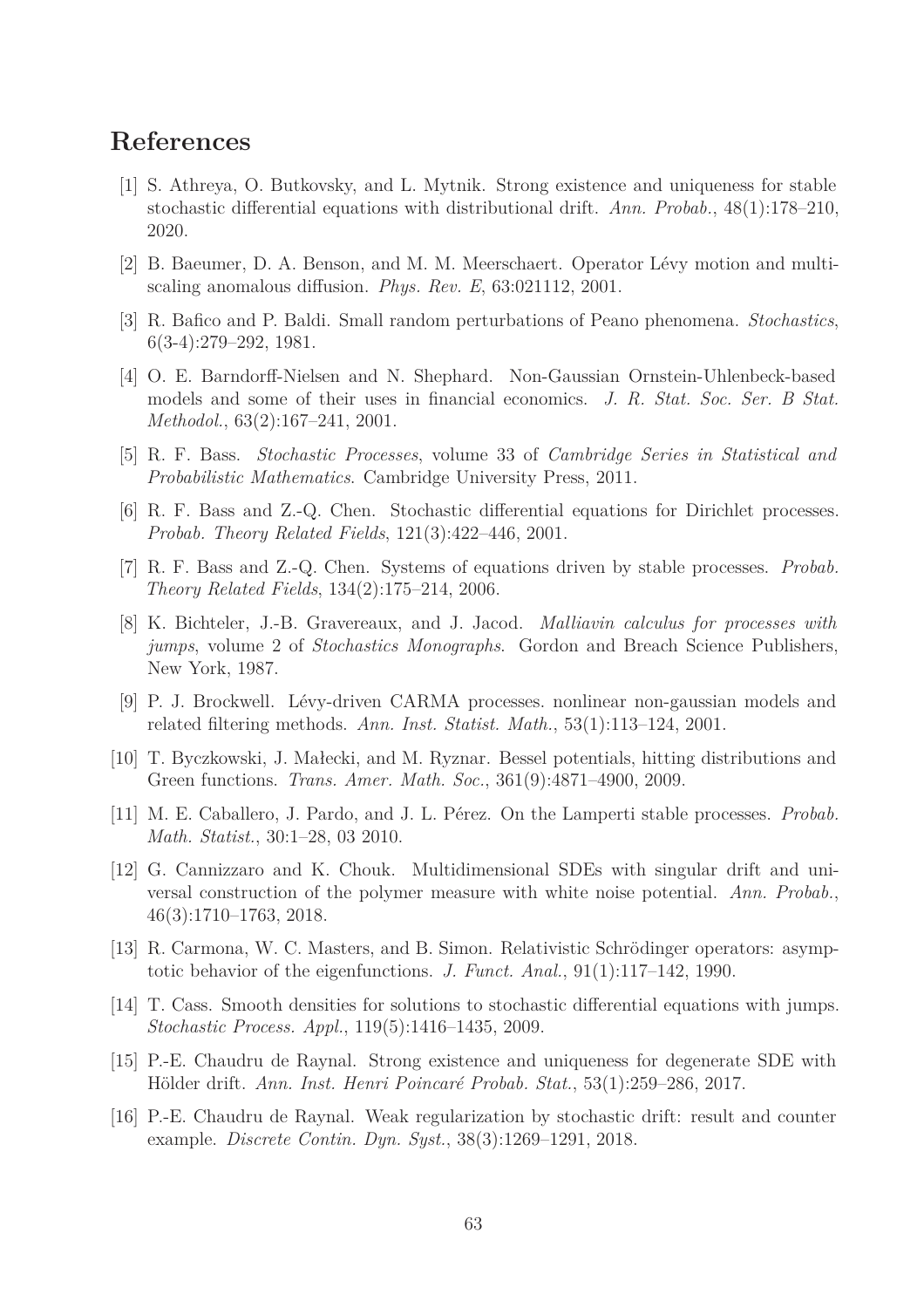- <span id="page-63-9"></span><span id="page-63-5"></span>[17] P.-E. Chaudru de Raynal and S. Menozzi. On Multidimensional stable-driven Stochastic Differential Equations with Besov drift. *arXiv preprint: 1907.12263*, 2020.
- [18] P.-E. Chaudru de Raynal and S. Menozzi. Regularization effects of a noise propagating through a chain of differential equations: an almost sharp result. *Transactions of AMS*, 2020.
- <span id="page-63-7"></span><span id="page-63-6"></span>[19] P.-E. Chaudru de Raynal, S. Menozzi, and E. Priola. Schauder estimates for drifted fractional operators in the supercritical case. *J. Funct. Anal.*, 278(8):108425, 57, 2020.
- <span id="page-63-13"></span>[20] P.-E. Chaudru de Raynal, S. Menozzi, and E. Priola. Weak well-posedness of multidimensional stable driven SDEs in the critical case. *Stoch. Dyn.*, 20(6):2040004, 20, 2020.
- <span id="page-63-0"></span>[21] Z.-Q. Chen, P. Kim, and T. Kumagai. Weighted Poincaré inequality and heat kernel estimates for finite range jump processes. *Math. Ann.*, 342(4):833–883, 2008.
- <span id="page-63-4"></span>[22] J. H. Cushman, M. Park, N. Kleinfelter, and M. Moroni. Super-diffusion via Lévy lagrangian velocity processes. *Geophysical Research Letters*, 32(19), 2005.
- <span id="page-63-14"></span>[23] F. Delarue and R. Diel. Rough paths and 1d SDE with a time dependent distributional drift: application to polymers. *Probab. Theory Related Fields*, 165(1-2):1–63, 2016.
- <span id="page-63-10"></span>[24] F. Delarue and F. Flandoli. The transition point in the zero noise limit for a 1D Peano example. *Discrete Contin. Dyn. Syst.*, 34(10):4071–4083, 2014.
- <span id="page-63-1"></span>[25] F. Delarue and S. Menozzi. Density estimates for a random noise propagating through a chain of differential equations. *J. Funct. Anal.*, 259(6):1577–1630, 2010.
- [26] J.-P. Eckmann, C.-A. Pillet, and L. Rey-Bellet. Non-equilibrium statistical mechanics of anharmonic chains coupled to two heat baths at different temperatures. *Comm. Math. Phys.*, 201(3):657–697, 1999.
- <span id="page-63-11"></span>[27] S. Ethier and T. Kurtz. *Markov processes. Characterization and convergence*. Wiley Series in Probability and Mathematical Statistics: Probability and Mathematical Statistics. John Wiley & Sons, Inc., New York, 1986.
- <span id="page-63-12"></span><span id="page-63-8"></span>[28] A. Figalli. Existence and uniqueness of martingale solutions for SDEs with rough or degenerate coefficients. *J. Funct. Anal.*, 254(1):109–153, 2008.
- [29] F. Flandoli. *Random perturbation of PDEs and fluid dynamic models*, volume 2015 of *Lecture Notes in Mathematics*. Springer, Heidelberg, 2011. Lectures from the 40th Probability Summer School held in Saint-Flour, 2010, École d'Été de Probabilités de Saint-Flour. [Saint-Flour Probability Summer School].
- <span id="page-63-3"></span>[30] F. Flandoli, E. Issoglio, and F. Russo. Multidimensional stochastic differential equations with distributional drift. *Transactions of the American Mathematical Society*, 369:1665– 1688, 2017.
- <span id="page-63-2"></span>[31] F. Flandoli, F. Russo, and J. Wolf. Some SDEs with distributional drift. I. General calculus. *Osaka J. Math.*, 40(2):493–542, 2003.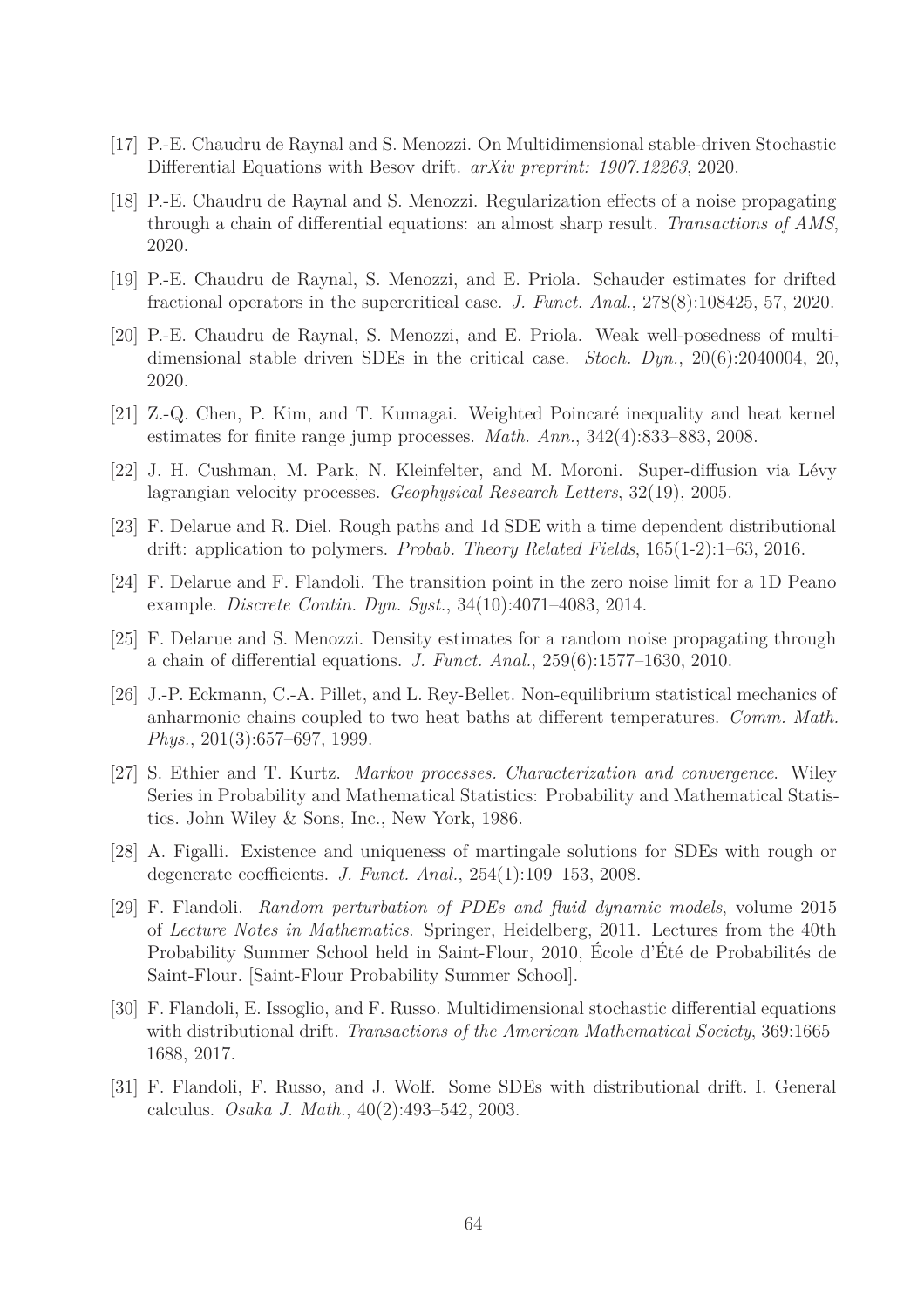- <span id="page-64-4"></span>[32] F. Flandoli, F. Russo, and J. Wolf. Some SDEs with distributional drift. II. Lyons-Zheng structure, Itô's formula and semimartingale characterization. *Random Oper. Stochastic Equations*, 12(2):145–184, 2004.
- <span id="page-64-16"></span><span id="page-64-7"></span>[33] N. Frikha, V. Konakov, and S. Menozzi. Well-posedness of some non-linear stable driven SDEs. *Discrete Contin. Dyn. Syst.*, 41(2):849–898, 2021.
- <span id="page-64-9"></span>[34] M. Gerencsér. Regularisation by regular noise. *arXiv preprint: 2009.08418*, 2020.
- <span id="page-64-6"></span>[35] Z. Hao, M. Wu, and X. Zhang. Schauder estimates for nonlocal kinetic equations and applications. *J. Math. Pures Appl. (9)*, 140:139–184, 2020.
- <span id="page-64-15"></span>[36] L. Hörmander. Hypoelliptic second order differential equations. *Acta Math.*, 119:147– 171, 1967.
- <span id="page-64-8"></span>[37] C. Houdré and R. Kawai. On layered stable processes. *Bernoulli*, 13(1):252–278, 2007.
- <span id="page-64-10"></span>[38] L. Huang and S. Menozzi. A parametrix approach for some degenerate stable driven SDEs. *Ann. Inst. Henri Poincaré Probab. Stat.*, 52(4):1925–1975, 2016.
- <span id="page-64-12"></span>[39] L. Huang, S. Menozzi, and E. Priola.  $L^p$  estimates for degenerate non-local Kolmogorov operators. *J. Math. Pures Appl. (9)*, 121:162–215, 2019.
- <span id="page-64-17"></span>[40] N. Jacob. *Pseudo differential operators and Markov processes. Vol. I*. Imperial College Press, London, 2001.
- [41] J. Jacod and A. Shiryaev. *Limit theorems for stochastic processes*, volume 288 of *Fundamental Principles of Mathematical Sciences*. Springer-Verlag, Berlin, second edition, 2003.
- <span id="page-64-2"></span><span id="page-64-0"></span>[42] M. Jeanblanc, M. Yor, and M. Chesney. *Mathematical methods for financial markets*. Springer Finance. Springer-Verlag London, Ltd., London, 2009.
- <span id="page-64-14"></span>[43] P. Jin. On weak solutions of SDEs with singular time-dependent drift and driven by stable processes. *Stoch. Dyn.*, 18(2):1850013, 23, 2018.
- <span id="page-64-13"></span>[44] P. Kim and R. Song. Boundary behavior of harmonic functions for truncated stable processes. *J. Theoret. Probab.*, 21(2):287–321, 2008.
- <span id="page-64-1"></span>[45] V. Kolokoltsov. Symmetric stable laws and stable-like jump-diffusions. *Proc. London Math. Soc. (3)*, 80(3):725–768, 2000.
- [46] T. Komatsu. Markov processes associated with pseudodifferential operators. In *Probability theory and mathematical statistics (Tbilisi, 1982)*, volume 1021 of *Lecture Notes in Math.*, pages 289–298. Springer, Berlin, 1983.
- <span id="page-64-11"></span><span id="page-64-5"></span>[47] H. Kremp and N. Perkowski. Multidimensional SDE with distributional drift and Lévy noise. *arXiv preprint: 2008.05222*, 2020.
- <span id="page-64-3"></span>[48] N. V. Krylov. On weak uniqueness for some diffusions with discontinuous coefficients. *Stochastic Process. Appl.*, 113(1):37–64, 2004.
- [49] N. V. Krylov. On diffusion processes with drift in *Ld*. *Probab. Theory Related Fields*, 179(1-2):165–199, 2021.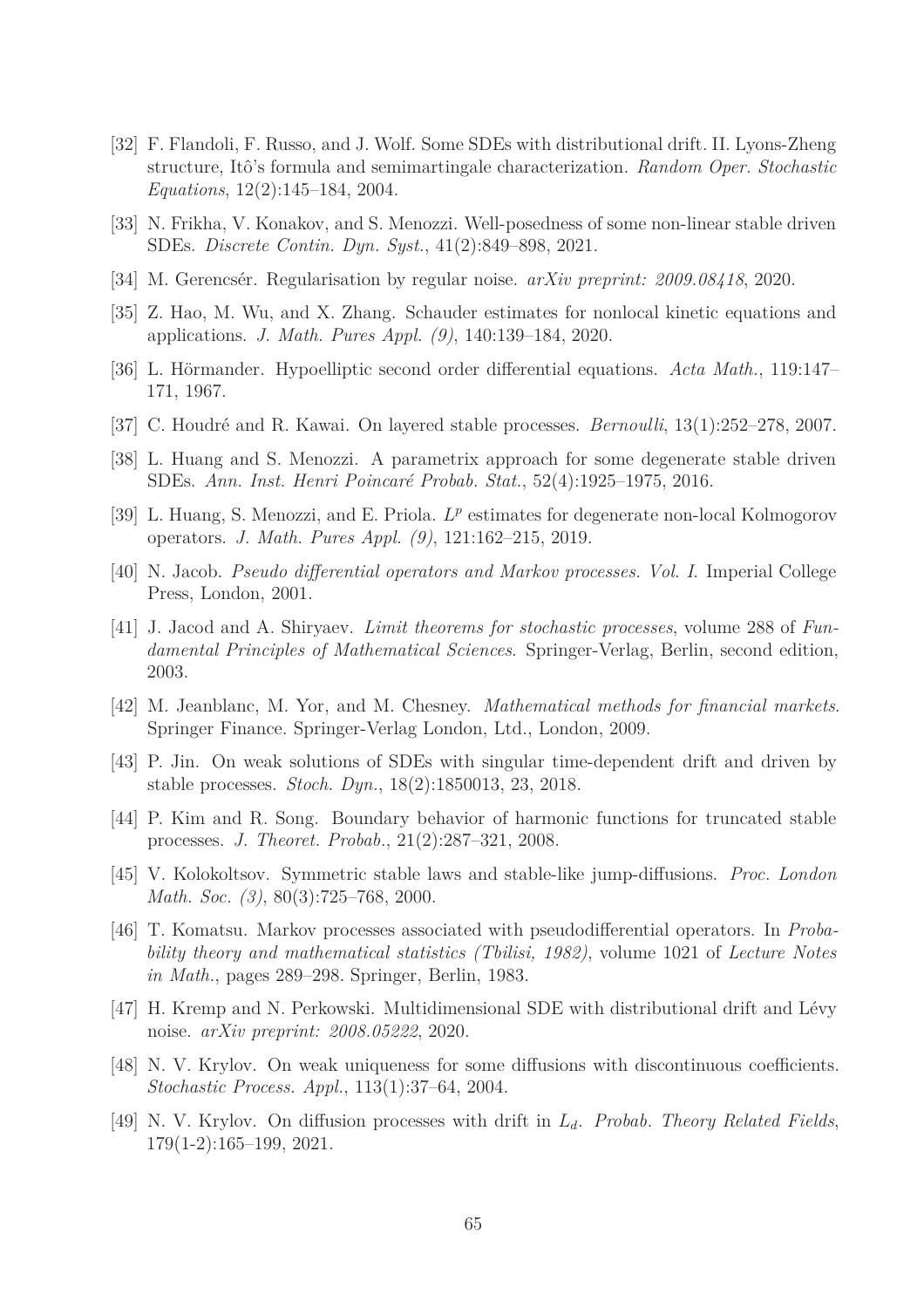- <span id="page-65-13"></span><span id="page-65-12"></span>[50] N. V. Krylov and E. Priola. Elliptic and parabolic second-order PDEs with growing coefficients. *Comm. Partial Differential Equations*, 35(1):1–22, 2010.
- <span id="page-65-3"></span>[51] N. V. Krylov and M. Röckner. Strong solutions of stochastic equations with singular time dependent drift. *Probability Theory and Related Fields*, 131:154–196, 2005.
- <span id="page-65-10"></span>[52] H. Kunita. *Stochastic flows and jump-diffusions*, volume 92 of *Probability Theory and Stochastic Modelling*. Springer, Singapore, 2019.
- <span id="page-65-11"></span>[53] T. Kurtz. Equivalence of stochastic equations and martingale problems. In *Stochastic analysis 2010*, pages 113–130. Springer, Heidelberg, 2011.
- [54] C. Le Bris and P.-L. Lions. Existence and uniqueness of solutions to Fokker-Planck type equations with irregular coefficients. *Comm. Partial Differential Equations*, 33(7- 9):1272–1317, 2008.
- <span id="page-65-5"></span><span id="page-65-4"></span>[55] R. Léandre. Régularité de processus de sauts dégénérés. *Ann. Inst. H. Poincaré Probab. Statist.*, 21(2):125–146, 1985.
- <span id="page-65-0"></span>[56] R. Léandre. Régularité de processus de sauts dégénérés. II. *Ann. Inst. H. Poincaré Probab. Statist.*, 24(2):209–236, 1988.
- <span id="page-65-7"></span>[57] C. Ling and G. Zhao. Nonlocal elliptic equation in Hölder space and the martingale problem. *arXiv preprint: 1907.00588*, 2019.
- <span id="page-65-6"></span>[58] L. Marino. Schauder estimates for degenerate stable Kolmogorov equations. *Bull. Sci. Math.*, 162:102885, 98, 2020.
- <span id="page-65-8"></span>[59] L. Marino. Schauder estimates for degenerate Lévy Ornstein-Uhlenbeck operators. *Journal of Mathematical Analysis and Applications*, 500(1):125168, 2021.
- <span id="page-65-14"></span>[60] H. P. McKean, Jr. and I. M. Singer. Curvature and the eigenvalues of the Laplacian. *Journal of Differential Geometry*, 1(1):43–69, 1967.
- <span id="page-65-15"></span>[61] S. Menozzi. Parametrix techniques and martingale problems for some degenerate Kolmogorov equations. *Electron. Commun. Probab.*, 16:234–250, 2011.
- <span id="page-65-16"></span>[62] S. Menozzi. Martingale problems for some degenerate Kolmogorov equations. *Stochastic Process. Appl.*, 128(3):756–802, 2018.
- [63] S. Menozzi, A. Pesce, and X. Zhang. Density and gradient estimates for non degenerate Brownian SDEs with unbounded measurable drift. *J. Differential Equations*, 272:330– 369, 2021.
- <span id="page-65-1"></span>[64] R. Mikulevicius and H. Pragarauskas. On the Cauchy problem for integro-differential operators in Hölder classes and the uniqueness of the martingale problem. *Potential Analysis*, 40(4):539–563, 2014.
- <span id="page-65-9"></span><span id="page-65-2"></span>[65] E. Priola. On weak uniqueness for some degenerate SDEs by global *L p* estimates. *Potential Anal.*, 42(1):247–281, 2015.
- [66] E. Priola and J. Zabczyk. Densities for Ornstein-Uhlenbeck processes with jumps. *Bull. Lond. Math. Soc.*, 41(1):41–50, 2009.